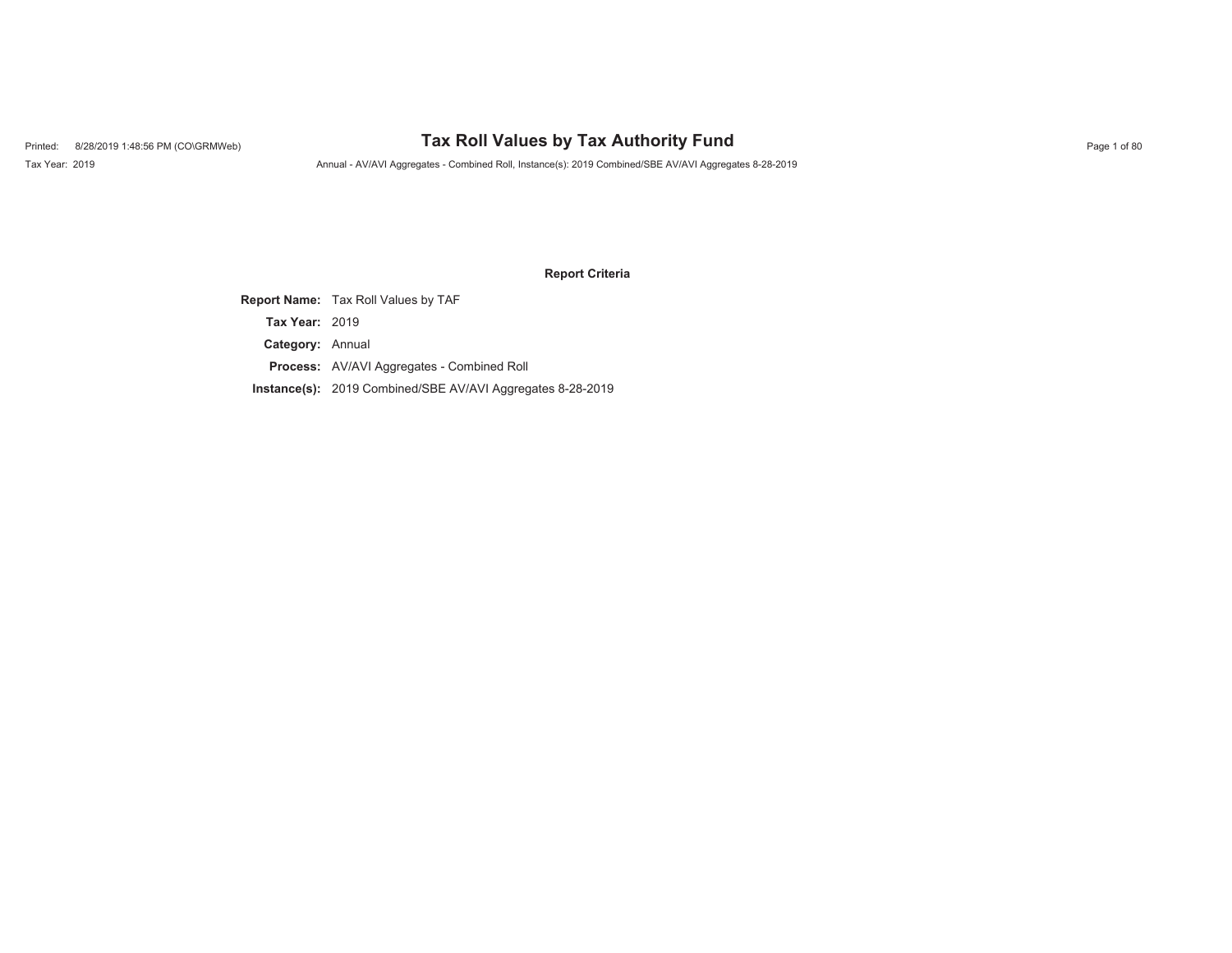# Printed: 8/28/2019 1:48:56 PM (CO\GRMWeb) **Tax Roll Values by Tax Authority Fund** Page 2 of 80

## Tax Year: 2019 Annual - AV/AVI Aggregates - Combined Roll, Instance(s): 2019 Combined/SBE AV/AVI Aggregates 8-28-2019

#### **TAF: 1998 A LAKESIDE SCHOOL DISTRICT BOND**

| <b>Value Type</b>    | <b>Secured Roll</b> | <b>SBE Roll</b> | <b>Combined Secured</b><br>& SBE | <b>Unsecured Roll</b><br><b>No Aircraft</b> | <b>Unsecured Roll</b><br><b>Aircraft Only</b> | <b>Total All Rolls</b> |
|----------------------|---------------------|-----------------|----------------------------------|---------------------------------------------|-----------------------------------------------|------------------------|
| LAND:                | 218,127,483         | 0               | 218, 127, 483                    | 48,704                                      | 0                                             | 218,176,187            |
| <b>IMPROVEMENTS:</b> | 169,497,391         | $\Omega$        | 169,497,391                      | 488,612                                     | 0                                             | 169,986,003            |
| PERSONAL PROP:       | 919,965             |                 | 919,965                          | 1,614,497                                   | 0                                             | 2,534,462              |
| GROSS:               | 388,544,839         | $\mathbf{0}$    | 388,544,839                      | 2,151,813                                   | 0                                             | 390,696,652            |
| -EXEMPTIONS:         | 4,457,605           | $\mathbf{0}$    | 4,457,605                        |                                             | $\Omega$                                      | 4,457,605              |
| <b>TAXABLE NET:</b>  | 384,087,234         |                 | 384,087,234                      | 2,151,813                                   | 0                                             | 386,239,047            |
| +HO EXEM:            | 1,876,000           | $\mathbf{0}$    | 1,876,000                        |                                             | 0                                             | 1,876,000              |
| ADJUSTED NET:        | 385,963,234         | $\Omega$        | 385,963,234                      | 2,151,813                                   | 0                                             | 388,115,047            |
| PIN COUNT:           |                     |                 |                                  |                                             |                                               | 811                    |

#### **TAF: 1998 A LOS GATOS HIGH SCHOOL BOND**

| <b>Value Type</b>    | <b>Secured Roll</b> | <b>SBE Roll</b> | <b>Combined Secured</b><br>& SBE | <b>Unsecured Roll</b><br><b>No Aircraft</b> | <b>Unsecured Roll</b><br><b>Aircraft Only</b> | <b>Total All Rolls</b> |
|----------------------|---------------------|-----------------|----------------------------------|---------------------------------------------|-----------------------------------------------|------------------------|
| LAND:                | 819,965,094         |                 | 819,965,094                      | 48,704                                      | 0                                             | 820,013,798            |
| <b>IMPROVEMENTS:</b> | 648,826,939         | 0               | 648,826,939                      | 1,286,228                                   | 0                                             | 650,113,167            |
| PERSONAL PROP:       | 951.465             | 0               | 951,465                          | 2,680,595                                   | 0                                             | 3,632,060              |
| GROSS:               | 1,469,743,498       |                 | 1,469,743,498                    | 4,015,527                                   | 0                                             | 1,473,759,025          |
| -EXEMPTIONS:         | 11,824,805          | 0               | 11.824.805                       |                                             | 0                                             | 11,824,805             |
| <b>TAXABLE NET:</b>  | 1,457,918,693       | 0               | 1,457,918,693                    | 4,015,527                                   | 0                                             | 1,461,934,220          |
| +HO EXEM:            | 7,590,800           | 0               | 7,590,800                        |                                             | 0                                             | 7,590,800              |
| ADJUSTED NET:        | 1,465,509,493       | 0               | 1,465,509,493                    | 4,015,527                                   | 0                                             | 1,469,525,020          |
| PIN COUNT:           |                     |                 |                                  |                                             |                                               | 2,554                  |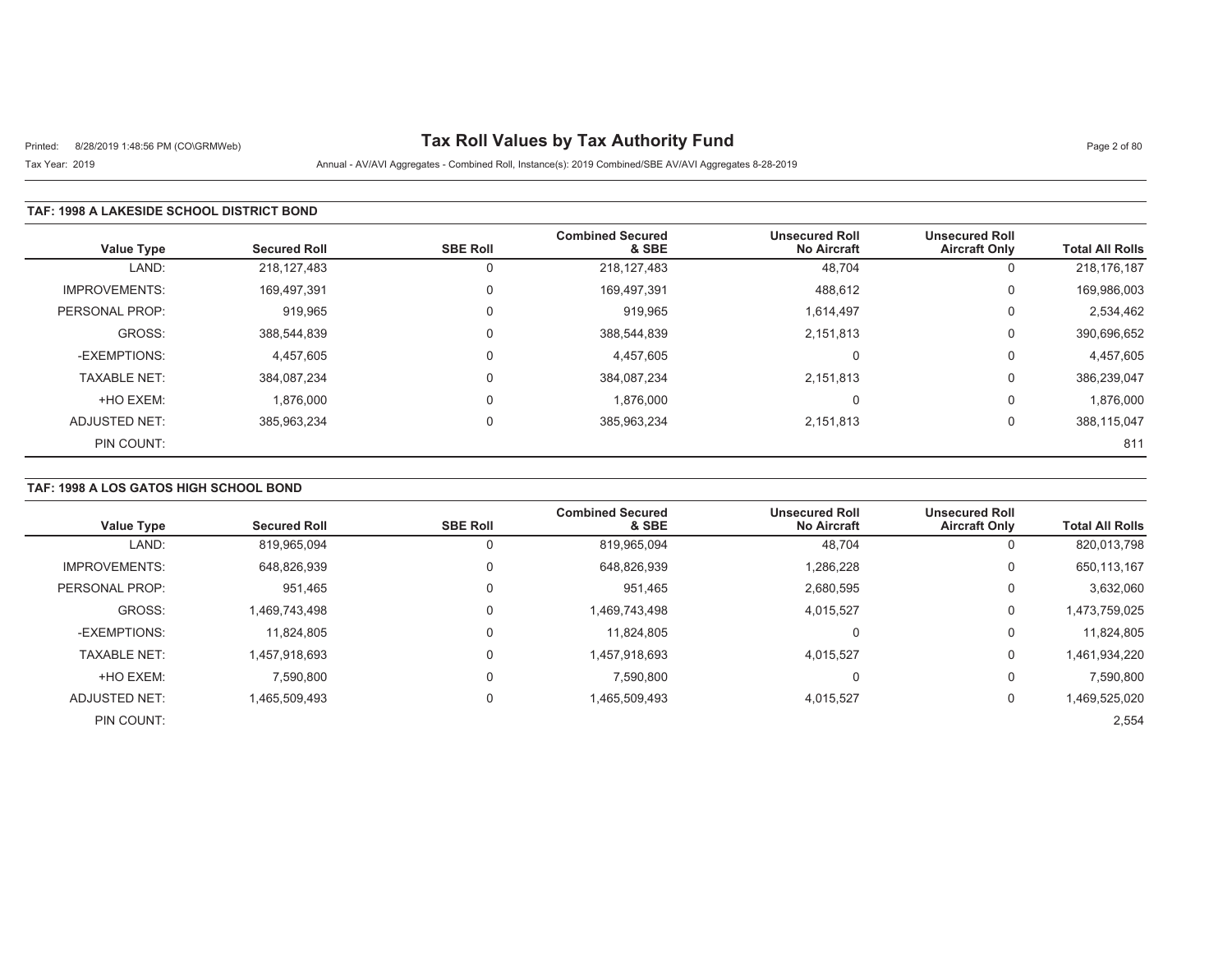# Printed: 8/28/2019 1:48:56 PM (CO\GRMWeb) **Tax Roll Values by Tax Authority Fund** Page 3 of 80

## Tax Year: 2019 Annual - AV/AVI Aggregates - Combined Roll, Instance(s): 2019 Combined/SBE AV/AVI Aggregates 8-28-2019

### **TAF: 1998 C SANTA CRUZ CITY ELEM SCHOOL DISTRICT BOND**

| <b>Value Type</b>    | <b>Secured Roll</b> | <b>SBE Roll</b> | <b>Combined Secured</b><br>& SBE | <b>Unsecured Roll</b><br><b>No Aircraft</b> | <b>Unsecured Roll</b><br><b>Aircraft Only</b> | <b>Total All Rolls</b> |
|----------------------|---------------------|-----------------|----------------------------------|---------------------------------------------|-----------------------------------------------|------------------------|
| LAND:                | 6.067.158.545       | 0               | 6.067.158.545                    | 15.946.009                                  | 0                                             | 6,083,104,554          |
| <b>IMPROVEMENTS:</b> | 4.734.539.724       | $\Omega$        | 4,734,539,724                    | 132,346,888                                 | 0                                             | 4,866,886,612          |
| PERSONAL PROP:       | 46.378.400          | $\Omega$        | 46.378.400                       | 168.088.663                                 | 0                                             | 214,467,063            |
| GROSS:               | 10.848.076.669      | $\Omega$        | 10,848,076,669                   | 316.381.560                                 | 0                                             | 11, 164, 458, 229      |
| -EXEMPTIONS:         | 314.802.690         | $\Omega$        | 314,802,690                      | 35,978,776                                  | 0                                             | 350,781,466            |
| <b>TAXABLE NET:</b>  | 10,533,273,979      | $\Omega$        | 10,533,273,979                   | 280.402.784                                 | 0                                             | 10,813,676,763         |
| +HO EXEM:            | 52,382,332          | $\mathbf 0$     | 52,382,332                       | 63,000                                      | 0                                             | 52,445,332             |
| ADJUSTED NET:        | 10.585.656.311      | $\mathbf 0$     | 10,585,656,311                   | 280.465.784                                 | 0                                             | 10,866,122,095         |
| PIN COUNT:           |                     |                 |                                  |                                             |                                               | 22,397                 |

### **TAF: 1998 C SANTA CRUZ CITY HIGH SCHOOL DISTRICT BOND**

| <b>Value Type</b>    | <b>Secured Roll</b> | <b>SBE Roll</b> | <b>Combined Secured</b><br>& SBE | <b>Unsecured Roll</b><br><b>No Aircraft</b> | <b>Unsecured Roll</b><br><b>Aircraft Only</b> | <b>Total All Rolls</b> |
|----------------------|---------------------|-----------------|----------------------------------|---------------------------------------------|-----------------------------------------------|------------------------|
| LAND:                | 12,813,489,670      | 288,515         | 12,813,778,185                   | 20,181,145                                  | 0                                             | 12,833,959,330         |
| <b>IMPROVEMENTS:</b> | 9,725,373,850       | 0               | 9,725,373,850                    | 249.177.280                                 | 0                                             | 9,974,551,130          |
| PERSONAL PROP:       | 97,598,634          | 0               | 97,598,634                       | 295.741.082                                 | 75,600                                        | 393,415,316            |
| GROSS:               | 22,636,462,154      | 288,515         | 22,636,750,669                   | 565,099,507                                 | 75,600                                        | 23,201,925,776         |
| -EXEMPTIONS:         | 764,904,529         | 0               | 764,904,529                      | 62,998,350                                  | 0                                             | 827,902,879            |
| <b>TAXABLE NET:</b>  | 21.871.557.625      | 288.515         | 21,871,846,140                   | 502.101.157                                 | 75,600                                        | 22,374,022,897         |
| +HO EXEM:            | 112.818.150         | 0               | 112.818.150                      | 196.000                                     | 0                                             | 113,014,150            |
| ADJUSTED NET:        | 21,984,375,775      | 288,515         | 21,984,664,290                   | 502,297,157                                 | 75,600                                        | 22,487,037,047         |
| PIN COUNT:           |                     |                 |                                  |                                             |                                               | 47.786                 |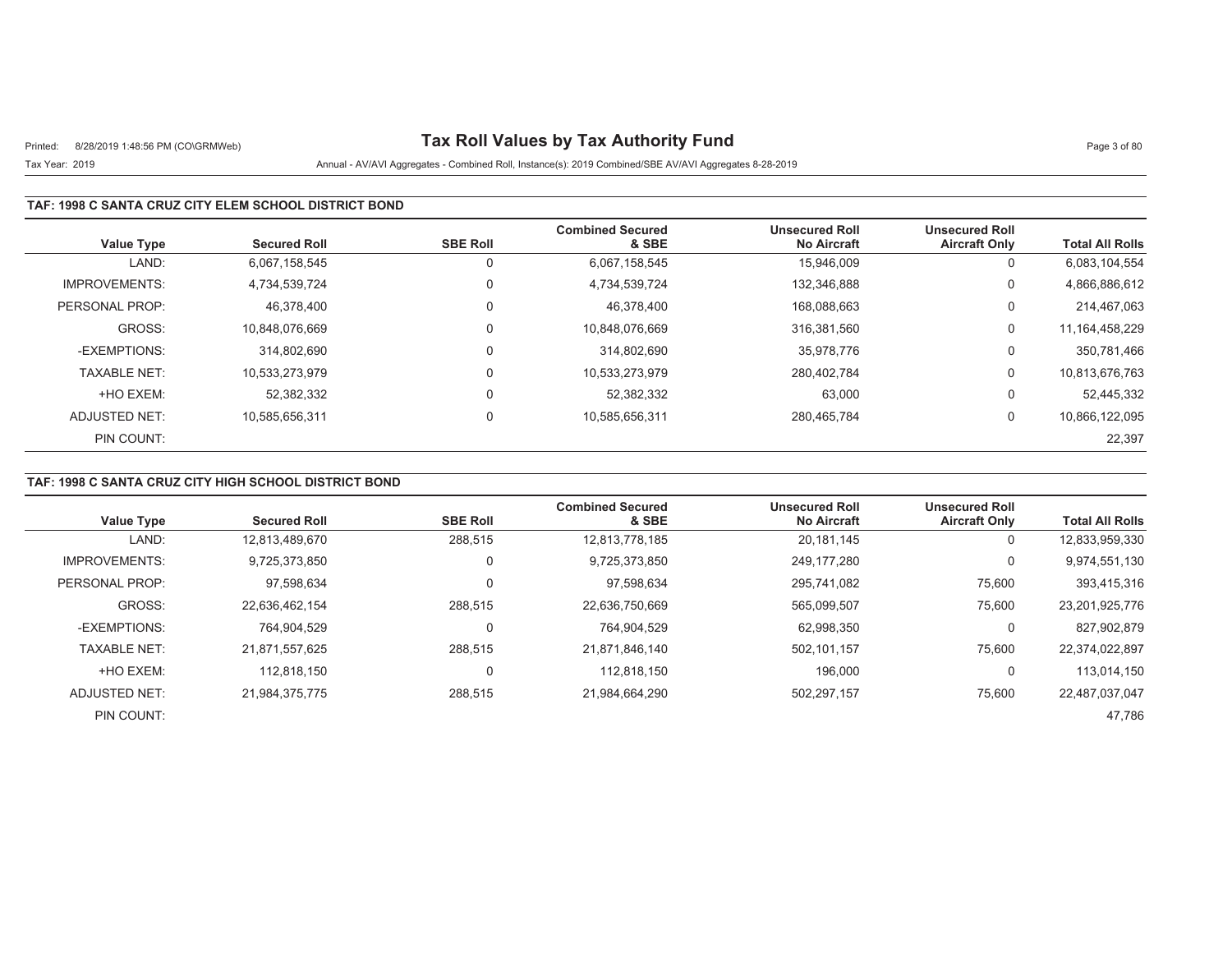# Printed: 8/28/2019 1:48:56 PM (CO\GRMWeb) **Tax Roll Values by Tax Authority Fund** Page 4 of 80

Tax Year: 2019 Annual - AV/AVI Aggregates - Combined Roll, Instance(s): 2019 Combined/SBE AV/AVI Aggregates 8-28-2019

### **TAF: 1999 CITY OF SANTA CRUZ BOND**

| <b>Value Type</b>    | <b>Secured Roll</b> | <b>SBE Roll</b> | <b>Combined Secured</b><br>& SBE | <b>Unsecured Roll</b><br><b>No Aircraft</b> | <b>Unsecured Roll</b><br><b>Aircraft Only</b> | <b>Total All Rolls</b> |
|----------------------|---------------------|-----------------|----------------------------------|---------------------------------------------|-----------------------------------------------|------------------------|
| LAND:                | 5,804,209,379       | 0               | 5,804,209,379                    | 17,915,507                                  | 0                                             | 5,822,124,886          |
| <b>IMPROVEMENTS:</b> | 4,497,222,880       | 0               | 4,497,222,880                    | 135.619.801                                 | 0                                             | 4,632,842,681          |
| PERSONAL PROP:       | 45,989,422          |                 | 45,989,422                       | 185.671.158                                 | 0                                             | 231,660,580            |
| GROSS:               | 10.347.421.681      | 0               | 10,347,421,681                   | 339.206.466                                 | 0                                             | 10,686,628,147         |
| -EXEMPTIONS:         | 306.259.554         |                 | 306,259,554                      | 37,899,989                                  | 0                                             | 344, 159, 543          |
| <b>TAXABLE NET:</b>  | 10,041,162,127      | 0               | 10,041,162,127                   | 301,306,477                                 | 0                                             | 10,342,468,604         |
| +HO EXEM:            | 49.336.000          | 0               | 49,336,000                       | 182,000                                     | 0                                             | 49,518,000             |
| ADJUSTED NET:        | 10,090,498,127      | $\Omega$        | 10,090,498,127                   | 301,488,477                                 | 0                                             | 10,391,986,604         |
| PIN COUNT:           |                     |                 |                                  |                                             |                                               | 21,833                 |

### **TAF: 1999 REF 1991 BONNY DOON SCHOOL DISTRICT BOND**

| <b>Value Type</b>    | <b>Secured Roll</b> | <b>SBE Roll</b> | <b>Combined Secured</b><br>& SBE | <b>Unsecured Roll</b><br><b>No Aircraft</b> | <b>Unsecured Roll</b><br><b>Aircraft Only</b> | <b>Total All Rolls</b> |
|----------------------|---------------------|-----------------|----------------------------------|---------------------------------------------|-----------------------------------------------|------------------------|
|                      |                     |                 |                                  |                                             |                                               |                        |
| LAND:                | 375,769,679         |                 | 375,769,679                      | 124,092                                     | 0                                             | 375,893,771            |
| <b>IMPROVEMENTS:</b> | 305,636,364         |                 | 305,636,364                      | 11,720,359                                  | 0                                             | 317,356,723            |
| PERSONAL PROP:       | 204.679             | $\Omega$        | 204.679                          | 4,464,149                                   | 21,365                                        | 4,690,193              |
| GROSS:               | 681,610,722         |                 | 681,610,722                      | 16.308.600                                  | 21,365                                        | 697,940,687            |
| -EXEMPTIONS:         | 9,279,660           |                 | 9,279,660                        |                                             | 0                                             | 9,279,660              |
| <b>TAXABLE NET:</b>  | 672,331,062         |                 | 672,331,062                      | 16,308,600                                  | 21,365                                        | 688,661,027            |
| +HO EXEM:            | 4.225.200           |                 | 4,225,200                        |                                             | $\Omega$                                      | 4,225,200              |
| ADJUSTED NET:        | 676,556,262         | $\Omega$        | 676,556,262                      | 16,308,600                                  | 21,365                                        | 692,886,227            |
| PIN COUNT:           |                     |                 |                                  |                                             |                                               | 1,392                  |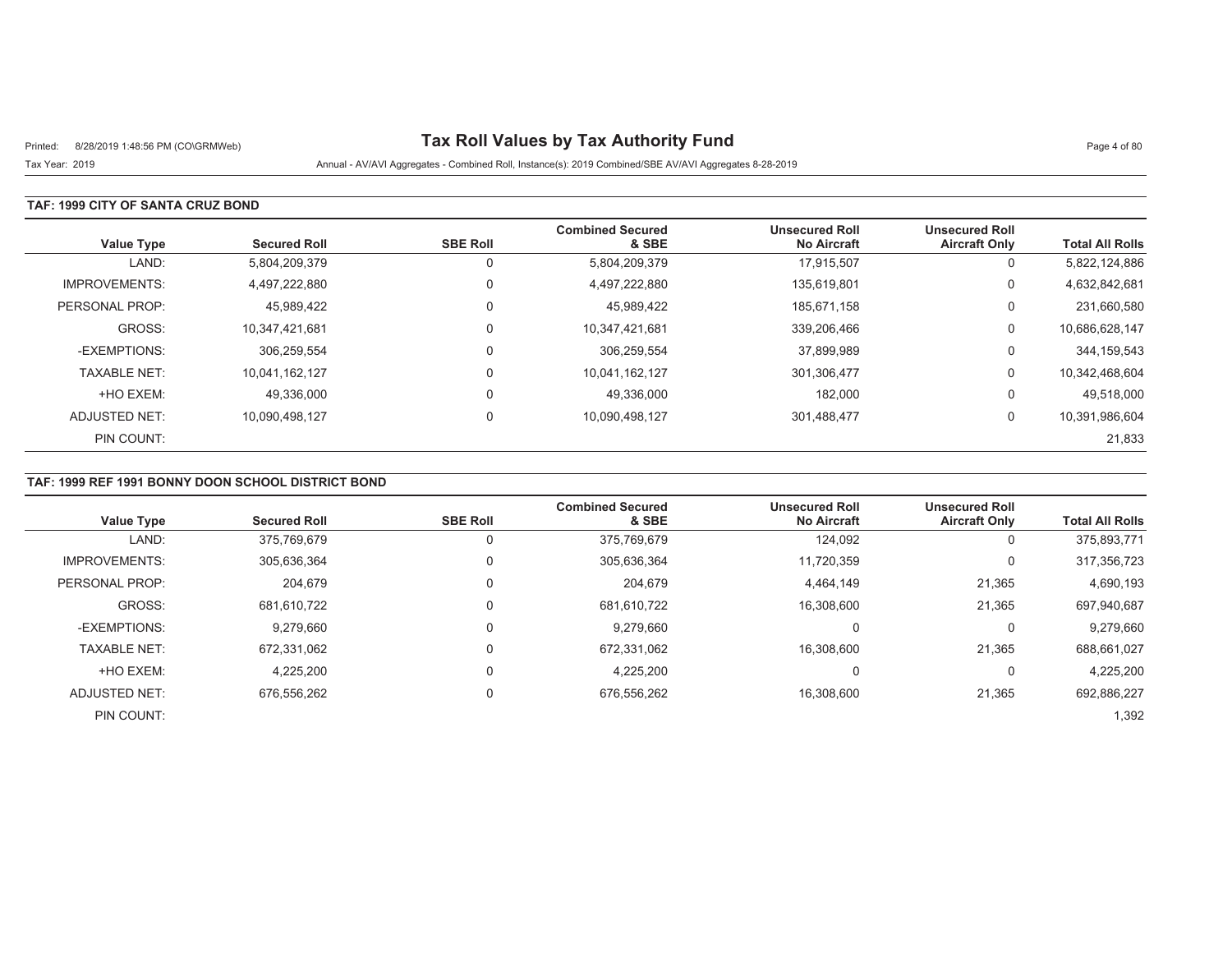# Printed: 8/28/2019 1:48:56 PM (CO\GRMWeb) **Tax Roll Values by Tax Authority Fund** Page 5 of 80

## Tax Year: 2019 Annual - AV/AVI Aggregates - Combined Roll, Instance(s): 2019 Combined/SBE AV/AVI Aggregates 8-28-2019

### **TAF: 2000 A SAN LORENZO VALLEY SCHOOL DISTRICT BOND**

| <b>Value Type</b>    | <b>Secured Roll</b> | <b>SBE Roll</b> | <b>Combined Secured</b><br>& SBE | <b>Unsecured Roll</b><br><b>No Aircraft</b> | <b>Unsecured Roll</b><br><b>Aircraft Only</b> | <b>Total All Rolls</b> |
|----------------------|---------------------|-----------------|----------------------------------|---------------------------------------------|-----------------------------------------------|------------------------|
| LAND:                | 2,346,204,819       | 87,600          | 2,346,292,419                    | 1,265,874                                   | 0                                             | 2,347,558,293          |
| <b>IMPROVEMENTS:</b> | 1,780,735,086       | 0               | 1,780,735,086                    | 18,132,300                                  | 0                                             | 1,798,867,386          |
| PERSONAL PROP:       | 15,403,152          | 0               | 15,403,152                       | 10.307.940                                  | 0                                             | 25,711,092             |
| GROSS:               | 4,142,343,057       | 87,600          | 4,142,430,657                    | 29,706,114                                  | 0                                             | 4,172,136,771          |
| -EXEMPTIONS:         | 134.134.046         | 0               | 134,134,046                      | 159.825                                     | 0                                             | 134,293,871            |
| <b>TAXABLE NET:</b>  | 4,008,209,011       | 87,600          | 4,008,296,611                    | 29,546,289                                  | 0                                             | 4,037,842,900          |
| +HO EXEM:            | 32.947.600          | 0               | 32.947.600                       | 7,000                                       | 0                                             | 32,954,600             |
| ADJUSTED NET:        | 4.041.156.611       | 87,600          | 4,041,244,211                    | 29,553,289                                  | 0                                             | 4,070,797,500          |
| PIN COUNT:           |                     |                 |                                  |                                             |                                               | 18,194                 |

### **TAF: 2000 B SAN LORENZO VALLEY SCHOOL DISTRICT BOND**

| <b>Value Type</b>    | <b>Secured Roll</b> | <b>SBE Roll</b> | <b>Combined Secured</b><br>& SBE | <b>Unsecured Roll</b><br><b>No Aircraft</b> | <b>Unsecured Roll</b><br><b>Aircraft Only</b> | <b>Total All Rolls</b> |
|----------------------|---------------------|-----------------|----------------------------------|---------------------------------------------|-----------------------------------------------|------------------------|
| LAND:                | 2,346,204,819       | 87,600          | 2,346,292,419                    | 1,265,874                                   | 0                                             | 2,347,558,293          |
| <b>IMPROVEMENTS:</b> | 1.780.735.086       | $\mathbf 0$     | 1,780,735,086                    | 18,132,300                                  | 0                                             | 1,798,867,386          |
| PERSONAL PROP:       | 15,403,152          | $\mathbf 0$     | 15,403,152                       | 10,307,940                                  | 0                                             | 25,711,092             |
| GROSS:               | 4.142.343.057       | 87.600          | 4,142,430,657                    | 29,706,114                                  | 0                                             | 4,172,136,771          |
| -EXEMPTIONS:         | 134.134.046         | 0               | 134.134.046                      | 159.825                                     | 0                                             | 134,293,871            |
| <b>TAXABLE NET:</b>  | 4.008.209.011       | 87,600          | 4,008,296,611                    | 29,546,289                                  | 0                                             | 4,037,842,900          |
| +HO EXEM:            | 32.947.600          | $\Omega$        | 32,947,600                       | 7,000                                       | 0                                             | 32,954,600             |
| ADJUSTED NET:        | 4.041.156.611       | 87,600          | 4,041,244,211                    | 29,553,289                                  | 0                                             | 4,070,797,500          |
| PIN COUNT:           |                     |                 |                                  |                                             |                                               | 18,194                 |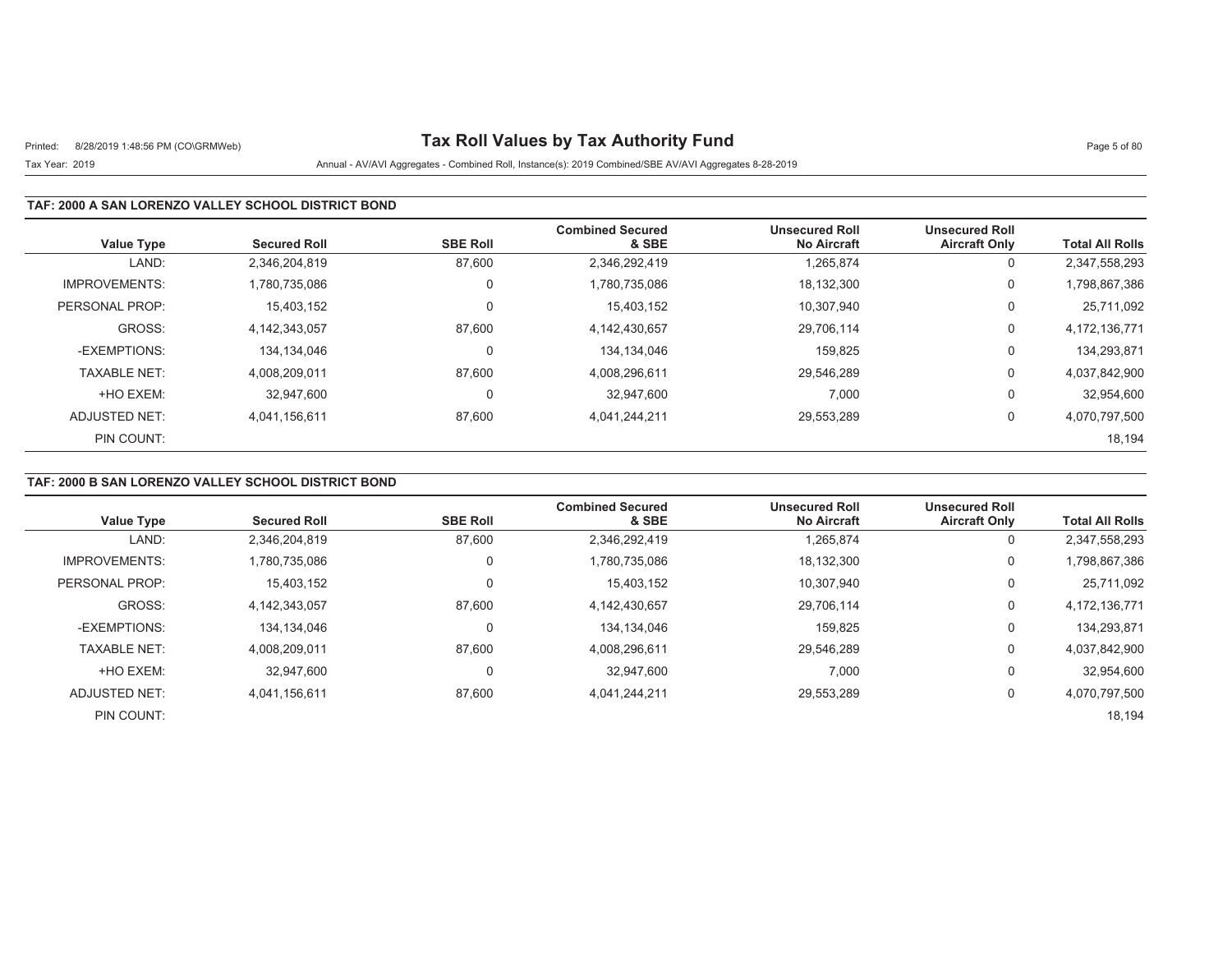# Printed: 8/28/2019 1:48:56 PM (CO\GRMWeb) **Tax Roll Values by Tax Authority Fund** Page 6 of 80

## Tax Year: 2019 Annual - AV/AVI Aggregates - Combined Roll, Instance(s): 2019 Combined/SBE AV/AVI Aggregates 8-28-2019

### **TAF: 2000 C SAN LORENZO VALLEY SCHOOL DISTRICT BOND**

| <b>Value Type</b>    | <b>Secured Roll</b> | <b>SBE Roll</b> | <b>Combined Secured</b><br>& SBE | <b>Unsecured Roll</b><br><b>No Aircraft</b> | <b>Unsecured Roll</b><br><b>Aircraft Only</b> | <b>Total All Rolls</b> |
|----------------------|---------------------|-----------------|----------------------------------|---------------------------------------------|-----------------------------------------------|------------------------|
| LAND:                | 2.346.204.819       | 87.600          | 2,346,292,419                    | 1.265.874                                   | υ                                             | 2,347,558,293          |
| <b>IMPROVEMENTS:</b> | 1.780.735.086       | 0               | 1,780,735,086                    | 18,132,300                                  | 0                                             | 1,798,867,386          |
| PERSONAL PROP:       | 15,403,152          | $\mathbf 0$     | 15,403,152                       | 10.307.940                                  | U                                             | 25,711,092             |
| GROSS:               | 4,142,343,057       | 87,600          | 4,142,430,657                    | 29,706,114                                  | 0                                             | 4,172,136,771          |
| -EXEMPTIONS:         | 134.134.046         | 0               | 134,134,046                      | 159.825                                     | 0                                             | 134,293,871            |
| <b>TAXABLE NET:</b>  | 4,008,209,011       | 87,600          | 4,008,296,611                    | 29,546,289                                  | 0                                             | 4,037,842,900          |
| +HO EXEM:            | 32.947.600          | 0               | 32.947.600                       | 7,000                                       | 0                                             | 32,954,600             |
| ADJUSTED NET:        | 4.041.156.611       | 87,600          | 4,041,244,211                    | 29,553,289                                  | 0                                             | 4,070,797,500          |
| PIN COUNT:           |                     |                 |                                  |                                             |                                               | 18,194                 |

### **TAF: 2002 A AROMAS/SAN JUAN SCHOOL DISTRICT BOND**

| <b>Value Type</b>    | <b>Secured Roll</b> | <b>SBE Roll</b> | <b>Combined Secured</b><br>& SBE | <b>Unsecured Roll</b><br><b>No Aircraft</b> | <b>Unsecured Roll</b><br><b>Aircraft Only</b> | <b>Total All Rolls</b> |
|----------------------|---------------------|-----------------|----------------------------------|---------------------------------------------|-----------------------------------------------|------------------------|
| LAND:                | 16,530,381          |                 | 16,530,381                       |                                             | v                                             | 16,530,381             |
| <b>IMPROVEMENTS:</b> | 5,472,124           | $\Omega$        | 5,472,124                        | 52,568                                      | 0                                             | 5,524,692              |
| PERSONAL PROP:       | 142,077             | 0               | 142,077                          | 971,050                                     | 0                                             | 1,113,127              |
| GROSS:               | 22,144,582          |                 | 22,144,582                       | 1,023,618                                   | 0                                             | 23,168,200             |
| -EXEMPTIONS:         | 624,310             | $\Omega$        | 624,310                          | 0                                           | 0                                             | 624,310                |
| <b>TAXABLE NET:</b>  | 21,520,272          | 0               | 21,520,272                       | 1,023,618                                   | 0                                             | 22,543,890             |
| +HO EXEM:            | 63,000              | $\Omega$        | 63,000                           | 0                                           | U                                             | 63,000                 |
| ADJUSTED NET:        | 21,583,272          | 0               | 21,583,272                       | 1,023,618                                   | U                                             | 22,606,890             |
| PIN COUNT:           |                     |                 |                                  |                                             |                                               | 86                     |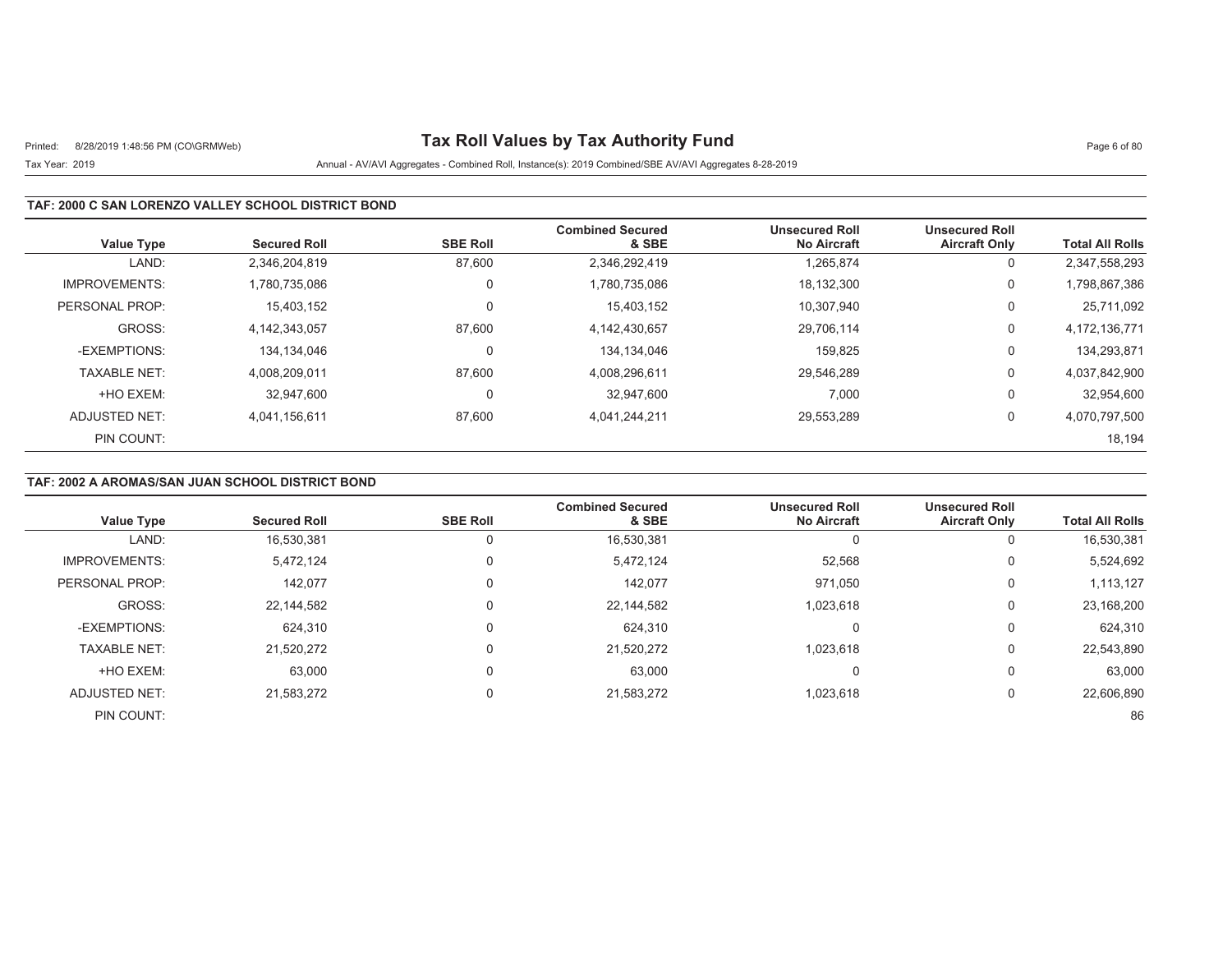# Printed: 8/28/2019 1:48:56 PM (CO\GRMWeb) **Tax Roll Values by Tax Authority Fund** Page 7 of 80

Tax Year: 2019 Annual - AV/AVI Aggregates - Combined Roll, Instance(s): 2019 Combined/SBE AV/AVI Aggregates 8-28-2019

### **TAF: 2002 A LOMA PRIETA SCHOOL DISTRICT BOND**

| <b>Value Type</b>    | <b>Secured Roll</b> | <b>SBE Roll</b> | <b>Combined Secured</b><br>& SBE | <b>Unsecured Roll</b><br><b>No Aircraft</b> | <b>Unsecured Roll</b><br><b>Aircraft Only</b> | <b>Total All Rolls</b> |
|----------------------|---------------------|-----------------|----------------------------------|---------------------------------------------|-----------------------------------------------|------------------------|
| LAND:                | 601,837,611         |                 | 601,837,611                      | U                                           | U                                             | 601,837,611            |
| <b>IMPROVEMENTS:</b> | 479.329.548         | 0               | 479,329,548                      | 797,616                                     | 0                                             | 480, 127, 164          |
| PERSONAL PROP:       | 31,500              | 0               | 31,500                           | 1,066,098                                   | 0                                             | 1,097,598              |
| GROSS:               | 1,081,198,659       |                 | 1,081,198,659                    | 1,863,714                                   | 0                                             | 1,083,062,373          |
| -EXEMPTIONS:         | 7,367,200           |                 | 7,367,200                        | 0                                           | 0                                             | 7,367,200              |
| <b>TAXABLE NET:</b>  | 1,073,831,459       | $\Omega$        | 1,073,831,459                    | 1,863,714                                   | 0                                             | 1,075,695,173          |
| +HO EXEM:            | 5,714,800           |                 | 5,714,800                        | 0                                           | 0                                             | 5,714,800              |
| ADJUSTED NET:        | 1,079,546,259       | $\Omega$        | 1,079,546,259                    | 1,863,714                                   | 0                                             | 1,081,409,973          |
| PIN COUNT:           |                     |                 |                                  |                                             |                                               | 1,743                  |

### **TAF: 2002 A SOQUEL ELEM SCHOOL DISTRICT BOND**

| <b>Value Type</b>    | <b>Secured Roll</b> | <b>SBE Roll</b> | <b>Combined Secured</b><br>& SBE | <b>Unsecured Roll</b><br><b>No Aircraft</b> | <b>Unsecured Roll</b><br><b>Aircraft Only</b> | <b>Total All Rolls</b> |
|----------------------|---------------------|-----------------|----------------------------------|---------------------------------------------|-----------------------------------------------|------------------------|
| LAND:                | 3,450,402,974       |                 | 3,450,402,974                    | 364,453                                     | 0                                             | 3,450,767,427          |
|                      |                     |                 |                                  |                                             |                                               |                        |
| <b>IMPROVEMENTS:</b> | 2.672.238.093       |                 | 2,672,238,093                    | 68,895,262                                  | 0                                             | 2,741,133,355          |
| PERSONAL PROP:       | 47.100.435          | $\Omega$        | 47.100.435                       | 73.514.991                                  | 54,235                                        | 120,669,661            |
| GROSS:               | 6,169,741,502       | $\Omega$        | 6,169,741,502                    | 142.774.706                                 | 54,235                                        | 6,312,570,443          |
| -EXEMPTIONS:         | 338.824.216         |                 | 338,824,216                      | 23,863,077                                  | 0                                             | 362,687,293            |
| <b>TAXABLE NET:</b>  | 5,830,917,286       |                 | 5,830,917,286                    | 118.911.629                                 | 54,235                                        | 5,949,883,150          |
| +HO EXEM:            | 30.400.699          |                 | 30.400.699                       | 7,000                                       | $\Omega$                                      | 30,407,699             |
| ADJUSTED NET:        | 5,861,317,985       | $\Omega$        | 5,861,317,985                    | 118.918.629                                 | 54,235                                        | 5,980,290,849          |
| PIN COUNT:           |                     |                 |                                  |                                             |                                               | 12,838                 |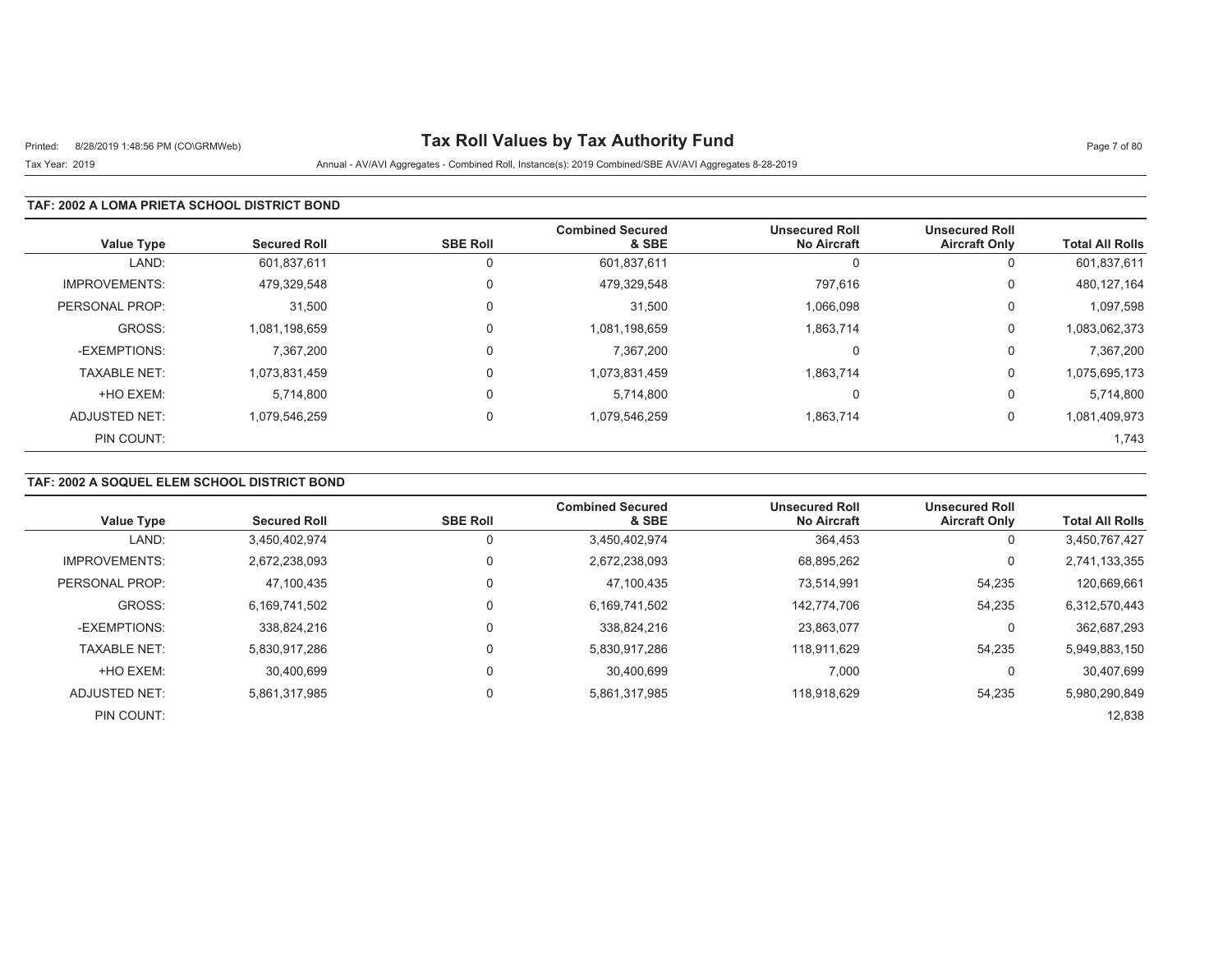# Printed: 8/28/2019 1:48:56 PM (CO\GRMWeb) **Tax Roll Values by Tax Authority Fund** Page 8 of 80

## Tax Year: 2019 Annual - AV/AVI Aggregates - Combined Roll, Instance(s): 2019 Combined/SBE AV/AVI Aggregates 8-28-2019

#### **TAF: 2002 B PAJARO VALLEY SCHOOL DISTRICT BOND**

| <b>Value Type</b>    | <b>Secured Roll</b> | <b>SBE Roll</b> | <b>Combined Secured</b><br>& SBE | <b>Unsecured Roll</b><br><b>No Aircraft</b> | <b>Unsecured Roll</b><br><b>Aircraft Only</b> | <b>Total All Rolls</b> |
|----------------------|---------------------|-----------------|----------------------------------|---------------------------------------------|-----------------------------------------------|------------------------|
| LAND:                | 8,800,407,906       | 9,732           | 8,800,417,638                    | 4,961,963                                   | 0                                             | 8,805,379,601          |
| <b>IMPROVEMENTS:</b> | 6.882.531.685       | 0               | 6,882,531,685                    | 131.291.081                                 | 0                                             | 7,013,822,766          |
| PERSONAL PROP:       | 85.017.191          | 0               | 85.017.191                       | 233.658.462                                 | 24,676,279                                    | 343,351,932            |
| GROSS:               | 15,767,956,782      | 9,732           | 15,767,966,514                   | 369,911,505                                 | 24,676,279                                    | 16, 162, 554, 298      |
| -EXEMPTIONS:         | 587.679.234         | 0               | 587,679,234                      | 12.203.424                                  | 609,784                                       | 600,492,442            |
| <b>TAXABLE NET:</b>  | 15,180,277,548      | 9,732           | 15,180,287,280                   | 357,708,081                                 | 24.066.495                                    | 15,562,061,856         |
| +HO EXEM:            | 80.981.870          | 0               | 80,981,870                       |                                             | 0                                             | 80,981,870             |
| ADJUSTED NET:        | 15.261.259.418      | 9,732           | 15,261,269,150                   | 357,708,081                                 | 24.066.495                                    | 15,643,043,726         |
| PIN COUNT:           |                     |                 |                                  |                                             |                                               | 34,725                 |

### **TAF: 2002 B SOQUEL ELEM SCHOOL DISTRICT BOND**

| <b>Value Type</b>    | <b>Secured Roll</b> | <b>SBE Roll</b> | <b>Combined Secured</b><br>& SBE | <b>Unsecured Roll</b><br><b>No Aircraft</b> | <b>Unsecured Roll</b><br><b>Aircraft Only</b> | <b>Total All Rolls</b> |
|----------------------|---------------------|-----------------|----------------------------------|---------------------------------------------|-----------------------------------------------|------------------------|
| LAND:                | 3,450,402,974       |                 | 3,450,402,974                    | 364,453                                     | 0                                             | 3,450,767,427          |
| <b>IMPROVEMENTS:</b> | 2.672.238.093       |                 | 2,672,238,093                    | 68,895,262                                  | 0                                             | 2,741,133,355          |
| PERSONAL PROP:       | 47,100,435          |                 | 47,100,435                       | 73.514.991                                  | 54,235                                        | 120,669,661            |
| GROSS:               | 6.169.741.502       |                 | 6,169,741,502                    | 142.774.706                                 | 54.235                                        | 6,312,570,443          |
| -EXEMPTIONS:         | 338.824.216         |                 | 338,824,216                      | 23,863,077                                  | 0                                             | 362,687,293            |
| <b>TAXABLE NET:</b>  | 5,830,917,286       |                 | 5,830,917,286                    | 118.911.629                                 | 54,235                                        | 5,949,883,150          |
| +HO EXEM:            | 30.400.699          |                 | 30,400,699                       | 7,000                                       | 0                                             | 30,407,699             |
| ADJUSTED NET:        | 5,861,317,985       |                 | 5,861,317,985                    | 118.918.629                                 | 54,235                                        | 5,980,290,849          |
| PIN COUNT:           |                     |                 |                                  |                                             |                                               | 12,838                 |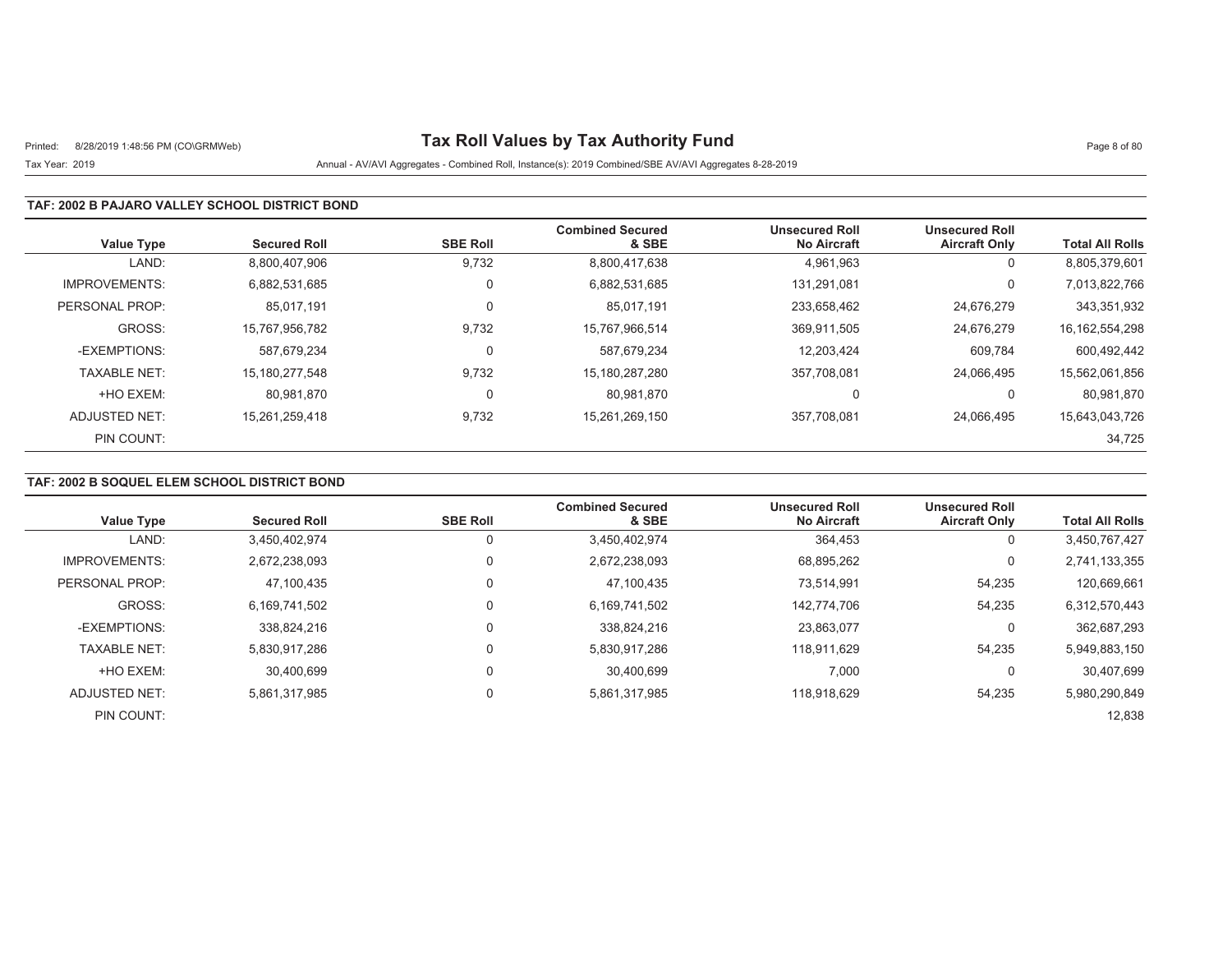# Printed: 8/28/2019 1:48:56 PM (CO\GRMWeb) **Tax Roll Values by Tax Authority Fund** Page 9 of 80

## Tax Year: 2019 Annual - AV/AVI Aggregates - Combined Roll, Instance(s): 2019 Combined/SBE AV/AVI Aggregates 8-28-2019

### **TAF: 2002 C SOQUEL ELEM SCHOOL DISTRICT BOND**

| <b>Value Type</b>    | <b>Secured Roll</b> | <b>SBE Roll</b> | <b>Combined Secured</b><br>& SBE | <b>Unsecured Roll</b><br><b>No Aircraft</b> | <b>Unsecured Roll</b><br><b>Aircraft Only</b> | <b>Total All Rolls</b> |
|----------------------|---------------------|-----------------|----------------------------------|---------------------------------------------|-----------------------------------------------|------------------------|
| LAND:                | 3.450.402.974       |                 | 3,450,402,974                    | 364,453                                     | 0                                             | 3,450,767,427          |
| <b>IMPROVEMENTS:</b> | 2.672.238.093       | 0               | 2,672,238,093                    | 68,895,262                                  | 0                                             | 2,741,133,355          |
| PERSONAL PROP:       | 47,100,435          | 0               | 47,100,435                       | 73.514.991                                  | 54,235                                        | 120,669,661            |
| GROSS:               | 6,169,741,502       | $\Omega$        | 6,169,741,502                    | 142.774.706                                 | 54,235                                        | 6,312,570,443          |
| -EXEMPTIONS:         | 338.824.216         |                 | 338,824,216                      | 23,863,077                                  | 0                                             | 362,687,293            |
| <b>TAXABLE NET:</b>  | 5,830,917,286       | $\Omega$        | 5,830,917,286                    | 118,911,629                                 | 54,235                                        | 5,949,883,150          |
| +HO EXEM:            | 30.400.699          |                 | 30.400.699                       | 7.000                                       | 0                                             | 30.407.699             |
| ADJUSTED NET:        | 5.861.317.985       | $\Omega$        | 5,861,317,985                    | 118.918.629                                 | 54.235                                        | 5,980,290,849          |
| PIN COUNT:           |                     |                 |                                  |                                             |                                               | 12,838                 |

### **TAF: 2003 A REF 1992 A LIVE OAK SCHOOL DISTRICT BOND**

| <b>Value Type</b>    | <b>Secured Roll</b> | <b>SBE Roll</b> | <b>Combined Secured</b><br>& SBE | <b>Unsecured Roll</b><br><b>No Aircraft</b> | <b>Unsecured Roll</b><br><b>Aircraft Only</b> | <b>Total All Rolls</b> |
|----------------------|---------------------|-----------------|----------------------------------|---------------------------------------------|-----------------------------------------------|------------------------|
| LAND:                | 2,479,762,427       | 110,892         | 2,479,873,319                    | 3,665,912                                   | 0                                             | 2,483,539,231          |
| <b>IMPROVEMENTS:</b> | 1,658,962,476       | 0               | 1,658,962,476                    | 31.117.253                                  | 0                                             | 1,690,079,729          |
| PERSONAL PROP:       | 2.826.819           | 0               | 2.826.819                        | 45,555,736                                  | 0                                             | 48,382,555             |
| GROSS:               | 4,141,551,722       | 110.892         | 4,141,662,614                    | 80,338,901                                  | 0                                             | 4,222,001,515          |
| -EXEMPTIONS:         | 82,088,116          | 0               | 82,088,116                       | 3,144,532                                   | 0                                             | 85,232,648             |
| <b>TAXABLE NET:</b>  | 4.059.463.606       | 110.892         | 4,059,574,498                    | 77.194.369                                  | 0                                             | 4,136,768,867          |
| +HO EXEM:            | 21.441.435          | 0               | 21,441,435                       | 126,000                                     | 0                                             | 21,567,435             |
| ADJUSTED NET:        | 4,080,905,041       | 110,892         | 4,081,015,933                    | 77,320,369                                  | 0                                             | 4,158,336,302          |
| PIN COUNT:           |                     |                 |                                  |                                             |                                               | 9,169                  |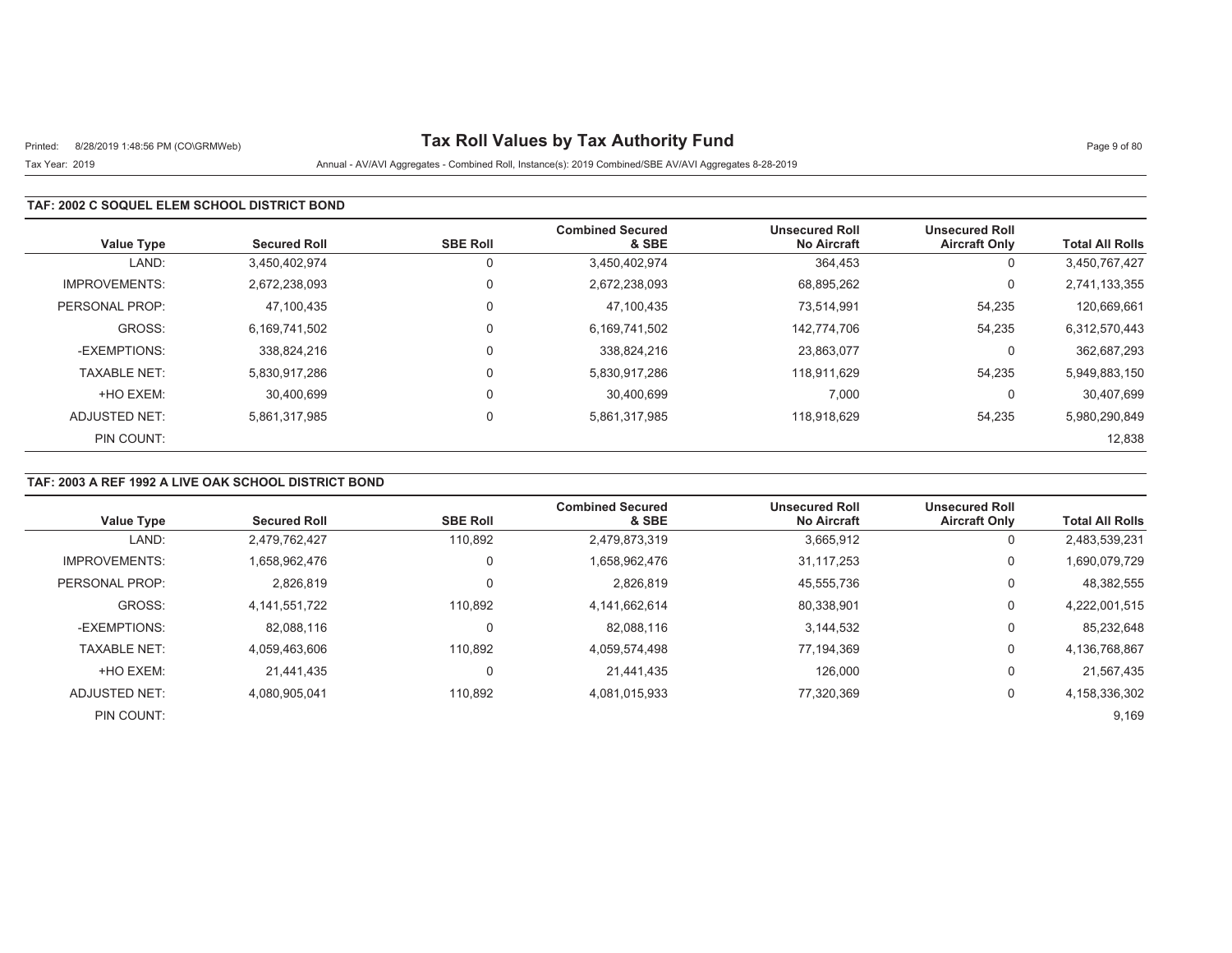# Printed: 8/28/2019 1:48:56 PM (CO\GRMWeb) **Tax Roll Values by Tax Authority Fund** Page 10 of 80

## Tax Year: 2019 Annual - AV/AVI Aggregates - Combined Roll, Instance(s): 2019 Combined/SBE AV/AVI Aggregates 8-28-2019

#### **TAF: 2003 B REF 1992 B LIVE OAK SCHOOL DISTRICT BOND**

| <b>Value Type</b>    | <b>Secured Roll</b> | <b>SBE Roll</b> | <b>Combined Secured</b><br>& SBE | <b>Unsecured Roll</b><br><b>No Aircraft</b> | <b>Unsecured Roll</b><br><b>Aircraft Only</b> | <b>Total All Rolls</b> |
|----------------------|---------------------|-----------------|----------------------------------|---------------------------------------------|-----------------------------------------------|------------------------|
| LAND:                | 2,479,762,427       | 110.892         | 2,479,873,319                    | 3,665,912                                   | 0                                             | 2,483,539,231          |
| <b>IMPROVEMENTS:</b> | 1.658.962.476       | 0               | 1,658,962,476                    | 31.117.253                                  | 0                                             | 1,690,079,729          |
| PERSONAL PROP:       | 2,826,819           | 0               | 2.826.819                        | 45,555,736                                  | 0                                             | 48,382,555             |
| GROSS:               | 4,141,551,722       | 110,892         | 4,141,662,614                    | 80,338,901                                  | 0                                             | 4,222,001,515          |
| -EXEMPTIONS:         | 82.088.116          |                 | 82,088,116                       | 3.144.532                                   | 0                                             | 85,232,648             |
| <b>TAXABLE NET:</b>  | 4,059,463,606       | 110,892         | 4,059,574,498                    | 77,194,369                                  | 0                                             | 4,136,768,867          |
| +HO EXEM:            | 21.441.435          | 0               | 21.441.435                       | 126.000                                     | 0                                             | 21,567,435             |
| ADJUSTED NET:        | 4.080.905.041       | 110,892         | 4,081,015,933                    | 77,320,369                                  | 0                                             | 4,158,336,302          |
| PIN COUNT:           |                     |                 |                                  |                                             |                                               | 9,169                  |

### **TAF: 2003 REF 1994 A SCOTTS VALLEY SCHOOL DISTRICT BOND**

|                      |                     |                 | <b>Combined Secured</b> | <b>Unsecured Roll</b> | <b>Unsecured Roll</b> |                        |
|----------------------|---------------------|-----------------|-------------------------|-----------------------|-----------------------|------------------------|
| <b>Value Type</b>    | <b>Secured Roll</b> | <b>SBE Roll</b> | & SBE                   | <b>No Aircraft</b>    | <b>Aircraft Only</b>  | <b>Total All Rolls</b> |
| LAND:                | 2,337,859,524       |                 | 2,337,859,524           | 230,923               | 0                     | 2,338,090,447          |
| <b>IMPROVEMENTS:</b> | 2,136,070,528       | 0               | 2,136,070,528           | 41,379,882            | 0                     | 2,177,450,410          |
| PERSONAL PROP:       | 5.175.312           | 0               | 5,175,312               | 62,736,001            | 5,000                 | 67,916,313             |
| GROSS:               | 4.479.105.364       | $\Omega$        | 4,479,105,364           | 104.346.806           | 5,000                 | 4,583,457,170          |
| -EXEMPTIONS:         | 84.300.018          |                 | 84,300,018              | 1,595,583             | 0                     | 85,895,601             |
| <b>TAXABLE NET:</b>  | 4,394,805,346       | 0               | 4,394,805,346           | 102,751,223           | 5,000                 | 4,497,561,569          |
| +HO EXEM:            | 24.359.801          |                 | 24.359.801              |                       | $\Omega$              | 24,359,801             |
| ADJUSTED NET:        | 4.419.165.147       | 0               | 4,419,165,147           | 102,751,223           | 5,000                 | 4,521,921,370          |
| PIN COUNT:           |                     |                 |                         |                       |                       | 8,643                  |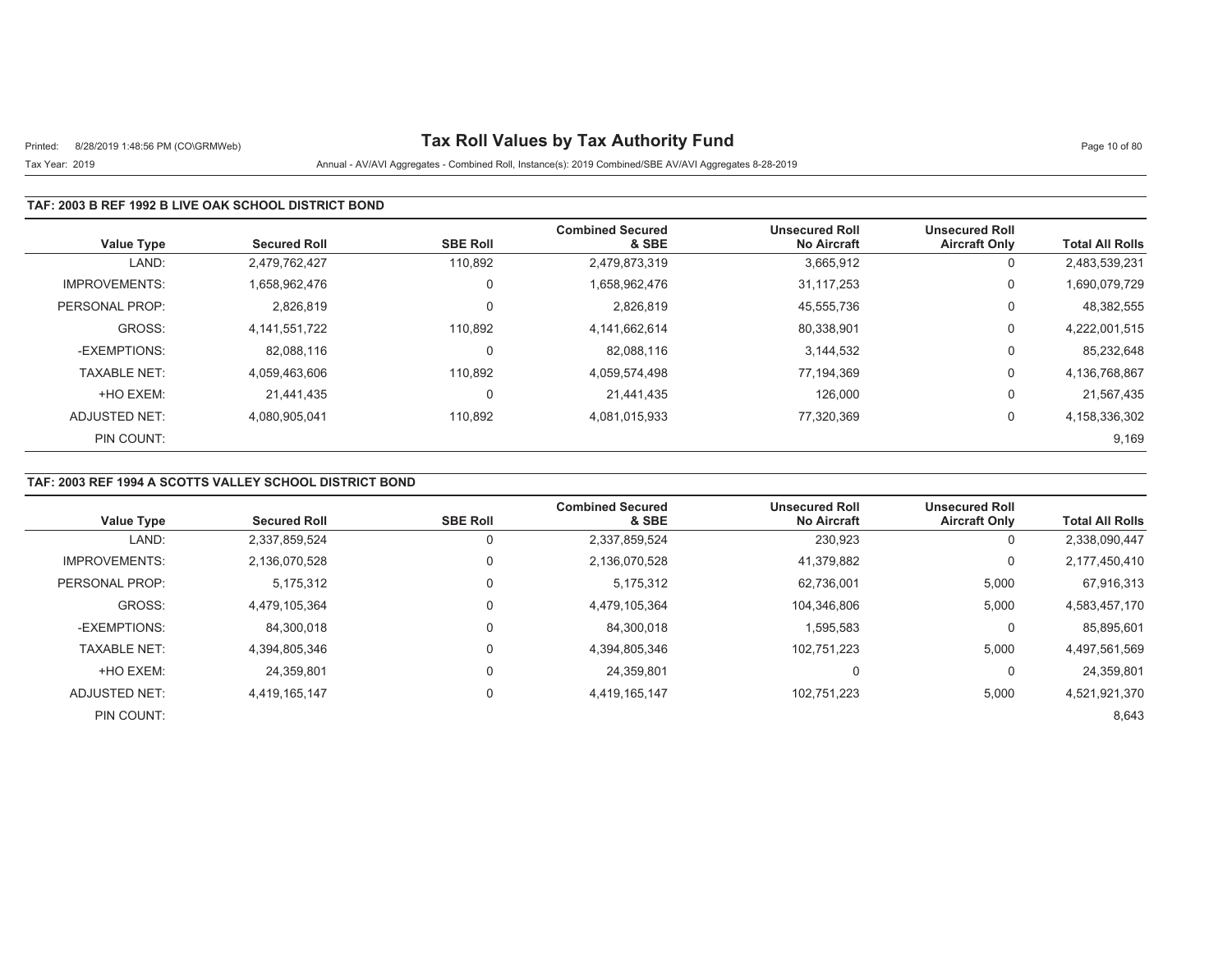# Printed: 8/28/2019 1:48:56 PM (CO\GRMWeb) **Tax Roll Values by Tax Authority Fund** Page 11 of 80

Tax Year: 2019 Annual - AV/AVI Aggregates - Combined Roll, Instance(s): 2019 Combined/SBE AV/AVI Aggregates 8-28-2019

#### **TAF: 2004 A LIVE OAK SCHOOL DISTRICT BOND**

| <b>Value Type</b>    | <b>Secured Roll</b> | <b>SBE Roll</b> | <b>Combined Secured</b><br>& SBE | <b>Unsecured Roll</b><br><b>No Aircraft</b> | <b>Unsecured Roll</b><br><b>Aircraft Only</b> | <b>Total All Rolls</b> |
|----------------------|---------------------|-----------------|----------------------------------|---------------------------------------------|-----------------------------------------------|------------------------|
| LAND:                | 2,479,762,427       | 110,892         | 2,479,873,319                    | 3,665,912                                   | 0                                             | 2,483,539,231          |
| <b>IMPROVEMENTS:</b> | 1.658.962.476       | 0               | 1,658,962,476                    | 31.117.253                                  | 0                                             | 1,690,079,729          |
| PERSONAL PROP:       | 2,826,819           | $\Omega$        | 2.826.819                        | 45,555,736                                  | 0                                             | 48,382,555             |
| GROSS:               | 4,141,551,722       | 110.892         | 4,141,662,614                    | 80,338,901                                  | 0                                             | 4,222,001,515          |
| -EXEMPTIONS:         | 82,088,116          | 0               | 82,088,116                       | 3.144.532                                   | 0                                             | 85,232,648             |
| <b>TAXABLE NET:</b>  | 4,059,463,606       | 110.892         | 4,059,574,498                    | 77,194,369                                  | 0                                             | 4,136,768,867          |
| +HO EXEM:            | 21.441.435          | 0               | 21.441.435                       | 126.000                                     | 0                                             | 21,567,435             |
| ADJUSTED NET:        | 4,080,905,041       | 110,892         | 4,081,015,933                    | 77,320,369                                  | 0                                             | 4,158,336,302          |
| PIN COUNT:           |                     |                 |                                  |                                             |                                               | 9,169                  |

### **TAF: 2004 B LIVE OAK SCHOOL DISTRICT BOND**

| <b>Value Type</b>    | <b>Secured Roll</b> | <b>SBE Roll</b> | <b>Combined Secured</b><br>& SBE | <b>Unsecured Roll</b><br><b>No Aircraft</b> | <b>Unsecured Roll</b><br><b>Aircraft Only</b> | <b>Total All Rolls</b> |
|----------------------|---------------------|-----------------|----------------------------------|---------------------------------------------|-----------------------------------------------|------------------------|
| LAND:                | 2,479,762,427       | 110.892         | 2,479,873,319                    | 3,665,912                                   | 0                                             | 2,483,539,231          |
| <b>IMPROVEMENTS:</b> | 1,658,962,476       | $\Omega$        | 1,658,962,476                    | 31,117,253                                  | 0                                             | 1,690,079,729          |
| PERSONAL PROP:       | 2,826,819           |                 | 2,826,819                        | 45,555,736                                  | 0                                             | 48,382,555             |
| GROSS:               | 4,141,551,722       | 110,892         | 4,141,662,614                    | 80,338,901                                  | 0                                             | 4,222,001,515          |
| -EXEMPTIONS:         | 82,088,116          | $\Omega$        | 82,088,116                       | 3,144,532                                   | 0                                             | 85,232,648             |
| <b>TAXABLE NET:</b>  | 4.059.463.606       | 110.892         | 4,059,574,498                    | 77.194.369                                  | 0                                             | 4,136,768,867          |
| +HO EXEM:            | 21.441.435          | $\Omega$        | 21,441,435                       | 126,000                                     | 0                                             | 21,567,435             |
| ADJUSTED NET:        | 4,080,905,041       | 110,892         | 4,081,015,933                    | 77,320,369                                  | 0                                             | 4,158,336,302          |
| PIN COUNT:           |                     |                 |                                  |                                             |                                               | 9,169                  |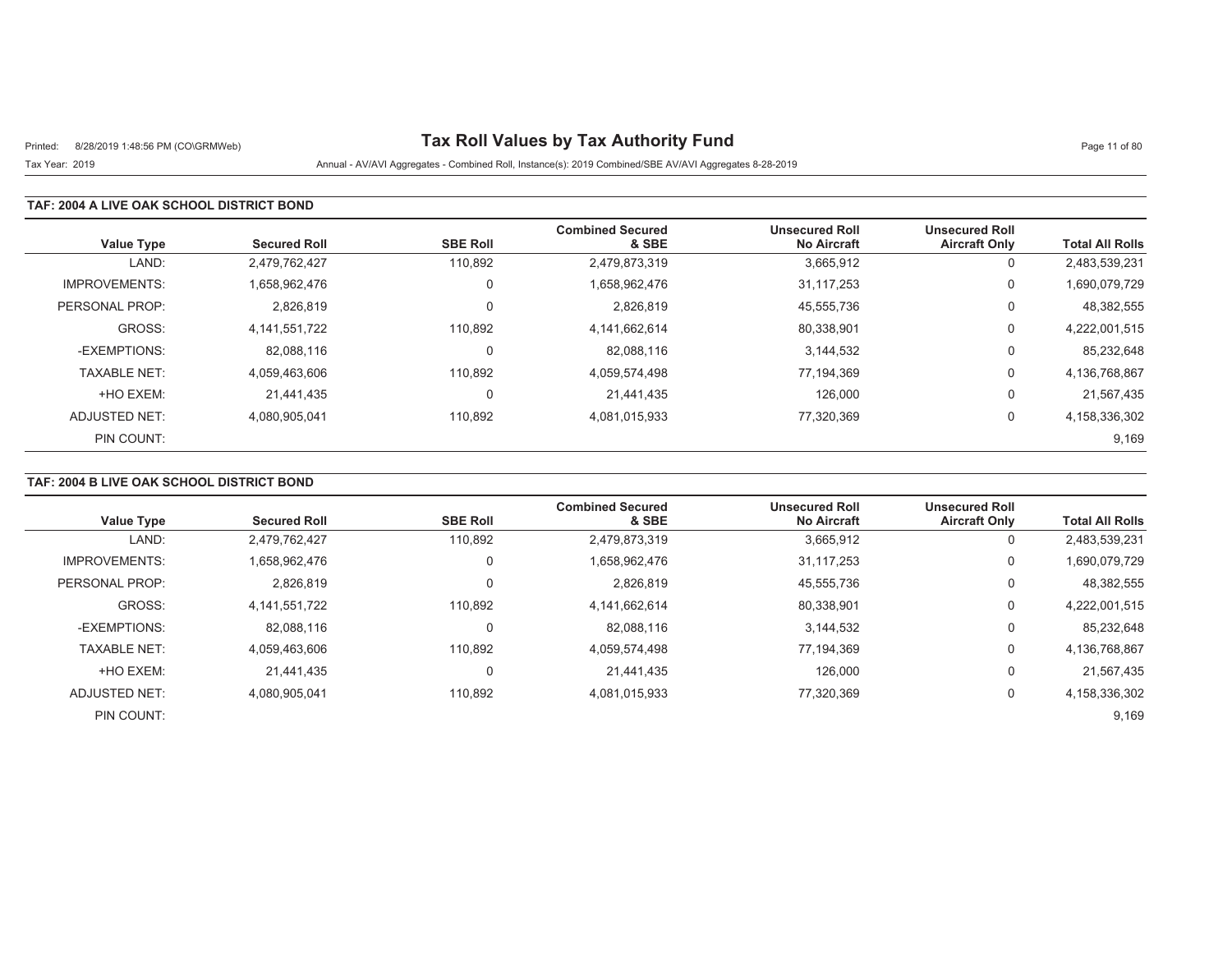# Printed: 8/28/2019 1:48:56 PM (CO\GRMWeb) **Tax Roll Values by Tax Authority Fund** Page 12 of 80

## Tax Year: 2019 Annual - AV/AVI Aggregates - Combined Roll, Instance(s): 2019 Combined/SBE AV/AVI Aggregates 8-28-2019

### **TAF: 2004 REF 1994 B SCOTTS VALLEY SCHOOL DISTRICT BOND**

| <b>Value Type</b>    | <b>Secured Roll</b> | <b>SBE Roll</b> | <b>Combined Secured</b><br>& SBE | <b>Unsecured Roll</b><br><b>No Aircraft</b> | <b>Unsecured Roll</b><br><b>Aircraft Only</b> | <b>Total All Rolls</b> |
|----------------------|---------------------|-----------------|----------------------------------|---------------------------------------------|-----------------------------------------------|------------------------|
| LAND:                | 2,337,859,524       | 0               | 2,337,859,524                    | 230,923                                     | υ                                             | 2,338,090,447          |
| <b>IMPROVEMENTS:</b> | 2,136,070,528       | 0               | 2,136,070,528                    | 41.379.882                                  | 0                                             | 2,177,450,410          |
| PERSONAL PROP:       | 5,175,312           | 0               | 5,175,312                        | 62,736,001                                  | 5,000                                         | 67,916,313             |
| GROSS:               | 4.479.105.364       | $\mathbf 0$     | 4,479,105,364                    | 104.346.806                                 | 5,000                                         | 4,583,457,170          |
| -EXEMPTIONS:         | 84.300.018          | 0               | 84.300.018                       | 1,595,583                                   | υ                                             | 85,895,601             |
| <b>TAXABLE NET:</b>  | 4,394,805,346       | $\mathbf 0$     | 4,394,805,346                    | 102,751,223                                 | 5,000                                         | 4,497,561,569          |
| +HO EXEM:            | 24.359.801          | 0               | 24,359,801                       | C                                           | 0                                             | 24,359,801             |
| ADJUSTED NET:        | 4,419,165,147       | 0               | 4,419,165,147                    | 102,751,223                                 | 5,000                                         | 4,521,921,370          |
| PIN COUNT:           |                     |                 |                                  |                                             |                                               | 8,643                  |

## **TAF: 2004 WEST VALLEY COLLEGE BOND**

| <b>Value Type</b>    | <b>Secured Roll</b> | <b>SBE Roll</b> | <b>Combined Secured</b><br>& SBE | <b>Unsecured Roll</b><br><b>No Aircraft</b> | <b>Unsecured Roll</b><br><b>Aircraft Only</b> | <b>Total All Rolls</b> |
|----------------------|---------------------|-----------------|----------------------------------|---------------------------------------------|-----------------------------------------------|------------------------|
|                      |                     |                 |                                  |                                             |                                               |                        |
| LAND:                | 793,806,227         |                 | 793,806,227                      | 48,704                                      | 0                                             | 793,854,931            |
| <b>IMPROVEMENTS:</b> | 629,512,614         |                 | 629,512,614                      | 1,286,228                                   | 0                                             | 630,798,842            |
| PERSONAL PROP:       | 951.465             |                 | 951.465                          | 2,667,338                                   | 0                                             | 3,618,803              |
| GROSS:               | 1,424,270,306       |                 | 1,424,270,306                    | 4,002,270                                   | 0                                             | 1,428,272,576          |
| -EXEMPTIONS:         | 11.549.117          |                 | 11,549,117                       | $\Omega$                                    | 0                                             | 11,549,117             |
| <b>TAXABLE NET:</b>  | 1.412.721.189       |                 | 1,412,721,189                    | 4.002.270                                   | 0                                             | 1,416,723,459          |
| +HO EXEM:            | 7.317.800           |                 | 7,317,800                        |                                             | 0                                             | 7,317,800              |
| ADJUSTED NET:        | 1,420,038,989       |                 | 1,420,038,989                    | 4,002,270                                   | 0                                             | 1,424,041,259          |
| PIN COUNT:           |                     |                 |                                  |                                             |                                               | 2,464                  |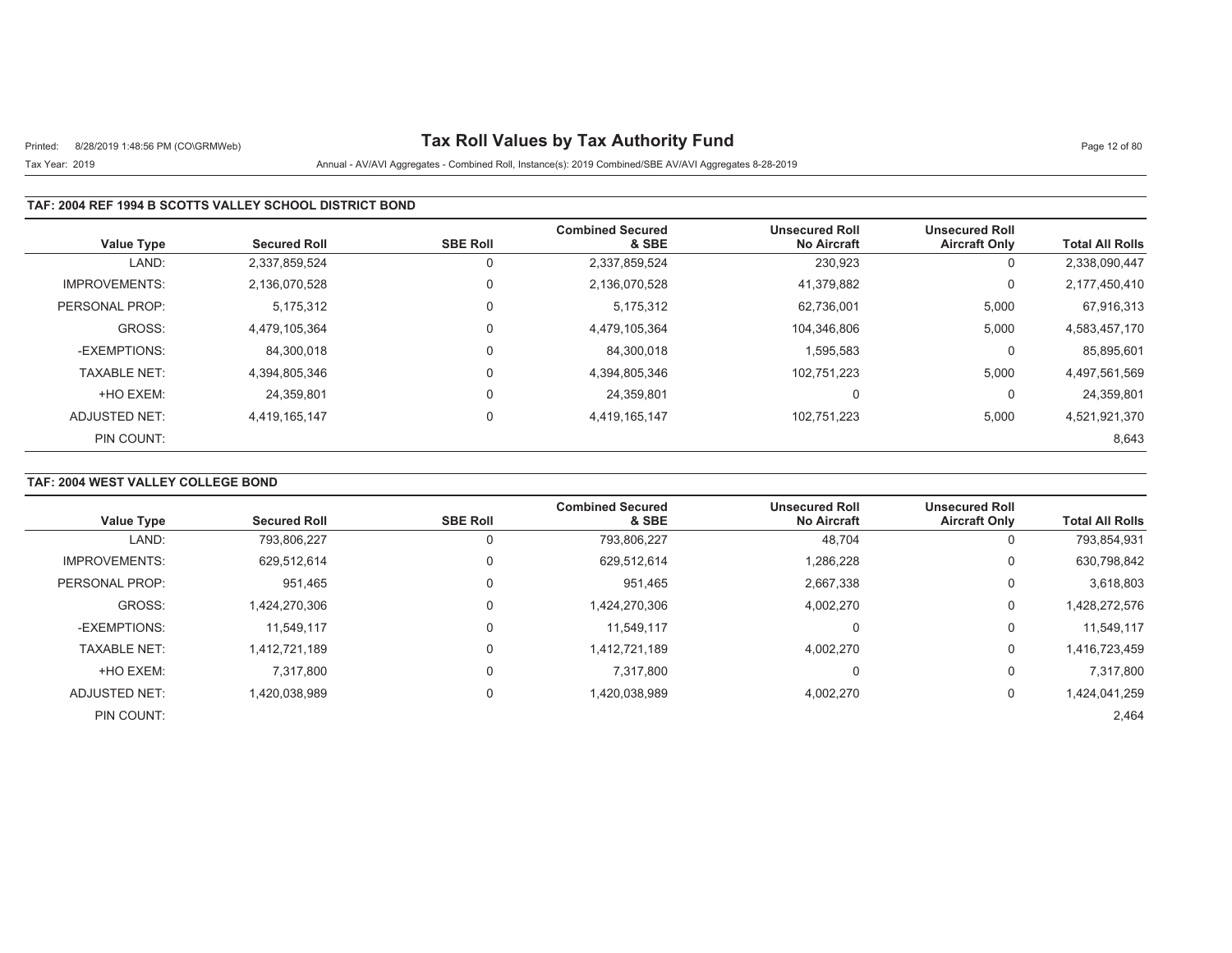# Printed: 8/28/2019 1:48:56 PM (CO\GRMWeb) **Tax Roll Values by Tax Authority Fund** Page 13 of 80

## Tax Year: 2019 Annual - AV/AVI Aggregates - Combined Roll, Instance(s): 2019 Combined/SBE AV/AVI Aggregates 8-28-2019

### **TAF: 2005 REF 1998 SANTA CRUZ CITY ELEM SCHOOL DISTRICT BOND**

| <b>Value Type</b>    | <b>Secured Roll</b> | <b>SBE Roll</b> | <b>Combined Secured</b><br>& SBE | <b>Unsecured Roll</b><br><b>No Aircraft</b> | <b>Unsecured Roll</b><br><b>Aircraft Only</b> | <b>Total All Rolls</b> |
|----------------------|---------------------|-----------------|----------------------------------|---------------------------------------------|-----------------------------------------------|------------------------|
| LAND:                | 6.067.158.545       | 0               | 6,067,158,545                    | 15.946.009                                  | 0                                             | 6,083,104,554          |
| <b>IMPROVEMENTS:</b> | 4,734,539,724       | 0               | 4,734,539,724                    | 132.346.888                                 | 0                                             | 4,866,886,612          |
| PERSONAL PROP:       | 46.378.400          | 0               | 46.378.400                       | 168.088.663                                 | 0                                             | 214.467.063            |
| GROSS:               | 10.848.076.669      | 0               | 10,848,076,669                   | 316.381.560                                 | 0                                             | 11, 164, 458, 229      |
| -EXEMPTIONS:         | 314.802.690         | 0               | 314,802,690                      | 35,978,776                                  | 0                                             | 350,781,466            |
| <b>TAXABLE NET:</b>  | 10,533,273,979      | 0               | 10,533,273,979                   | 280,402,784                                 | 0                                             | 10,813,676,763         |
| +HO EXEM:            | 52.382.332          | 0               | 52,382,332                       | 63,000                                      | 0                                             | 52,445,332             |
| ADJUSTED NET:        | 10,585,656,311      | 0               | 10,585,656,311                   | 280.465.784                                 | 0                                             | 10,866,122,095         |
| PIN COUNT:           |                     |                 |                                  |                                             |                                               | 22,397                 |

### **TAF: 2005 REF 1998 SANTA CRUZ CITY HIGH SCHOOL DISTRICT BOND**

| <b>Value Type</b>    | <b>Secured Roll</b> | <b>SBE Roll</b> | <b>Combined Secured</b><br>& SBE | <b>Unsecured Roll</b><br><b>No Aircraft</b> | <b>Unsecured Roll</b><br><b>Aircraft Only</b> | <b>Total All Rolls</b> |
|----------------------|---------------------|-----------------|----------------------------------|---------------------------------------------|-----------------------------------------------|------------------------|
| LAND:                | 12,813,489,670      | 288,515         | 12,813,778,185                   | 20,181,145                                  | 0                                             | 12,833,959,330         |
| <b>IMPROVEMENTS:</b> | 9.725.373.850       | 0               | 9,725,373,850                    | 249.177.280                                 | 0                                             | 9,974,551,130          |
| PERSONAL PROP:       | 97,598,634          | 0               | 97,598,634                       | 295.741.082                                 | 75,600                                        | 393,415,316            |
| GROSS:               | 22.636.462.154      | 288,515         | 22,636,750,669                   | 565.099.507                                 | 75,600                                        | 23,201,925,776         |
| -EXEMPTIONS:         | 764,904,529         | 0               | 764,904,529                      | 62,998,350                                  | 0                                             | 827,902,879            |
| <b>TAXABLE NET:</b>  | 21,871,557,625      | 288.515         | 21,871,846,140                   | 502.101.157                                 | 75,600                                        | 22,374,022,897         |
| +HO EXEM:            | 112.818.150         | 0               | 112.818.150                      | 196.000                                     | 0                                             | 113,014,150            |
| ADJUSTED NET:        | 21,984,375,775      | 288,515         | 21,984,664,290                   | 502,297,157                                 | 75,600                                        | 22,487,037,047         |
| PIN COUNT:           |                     |                 |                                  |                                             |                                               | 47.786                 |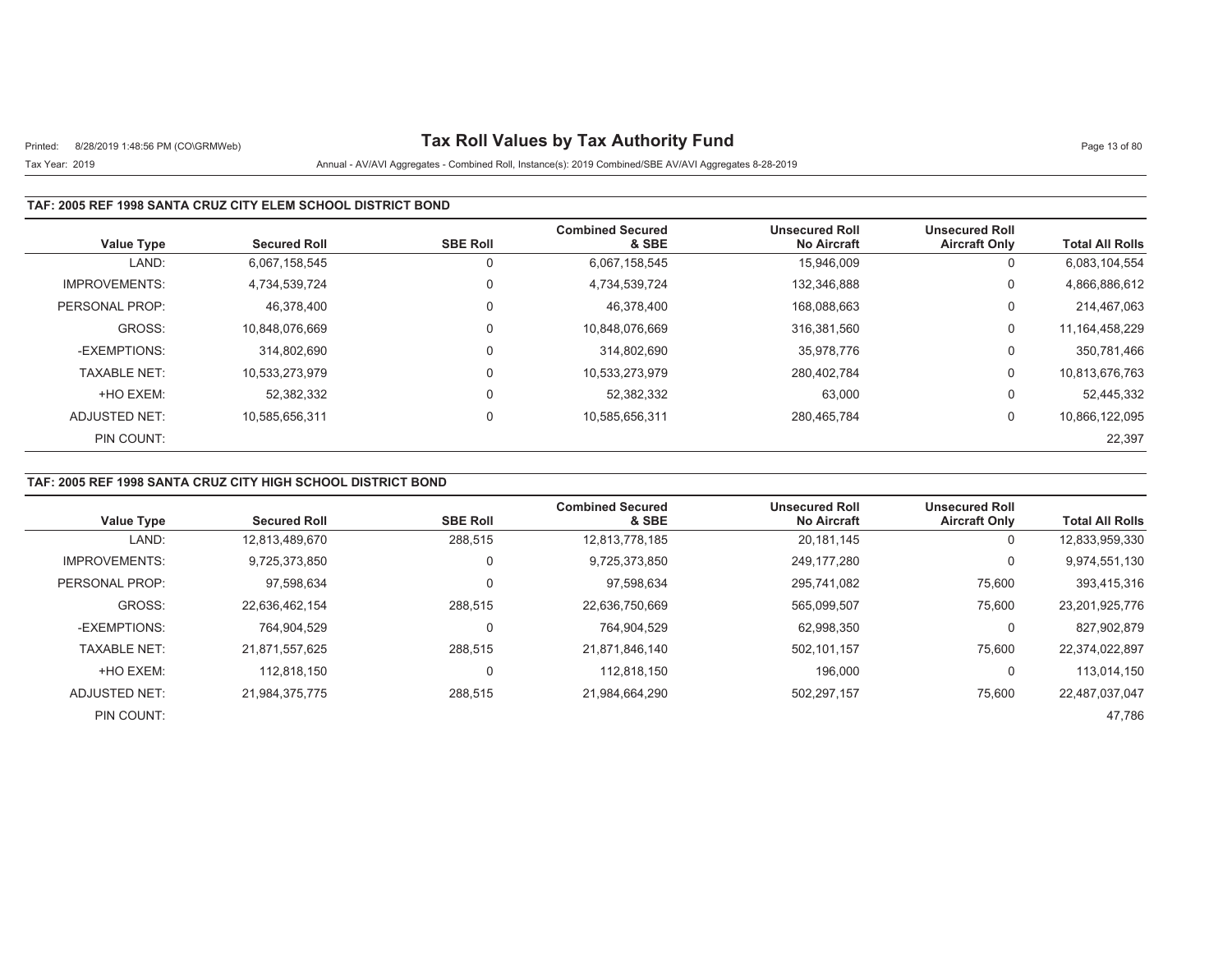# Printed: 8/28/2019 1:48:56 PM (CO\GRMWeb) **Tax Roll Values by Tax Authority Fund** Page 14 of 80

## Tax Year: 2019 Annual - AV/AVI Aggregates - Combined Roll, Instance(s): 2019 Combined/SBE AV/AVI Aggregates 8-28-2019

### **TAF: 2005 REF 2002 A PAJARO VALLEY SCHOOL DISTRICT BOND**

| <b>Value Type</b>    | <b>Secured Roll</b> | <b>SBE Roll</b> | <b>Combined Secured</b><br>& SBE | <b>Unsecured Roll</b><br><b>No Aircraft</b> | <b>Unsecured Roll</b><br><b>Aircraft Only</b> | <b>Total All Rolls</b> |
|----------------------|---------------------|-----------------|----------------------------------|---------------------------------------------|-----------------------------------------------|------------------------|
| LAND:                | 8,800,407,906       | 9,732           | 8,800,417,638                    | 4,961,963                                   | 0                                             | 8,805,379,601          |
| <b>IMPROVEMENTS:</b> | 6.882.531.685       | 0               | 6,882,531,685                    | 131.291.081                                 | 0                                             | 7,013,822,766          |
| PERSONAL PROP:       | 85.017.191          | $\mathbf 0$     | 85.017.191                       | 233.658.462                                 | 24,676,279                                    | 343,351,932            |
| GROSS:               | 15.767.956.782      | 9,732           | 15,767,966,514                   | 369,911,505                                 | 24.676.279                                    | 16, 162, 554, 298      |
| -EXEMPTIONS:         | 587.679.234         | 0               | 587.679.234                      | 12.203.424                                  | 609,784                                       | 600,492,442            |
| <b>TAXABLE NET:</b>  | 15, 180, 277, 548   | 9,732           | 15,180,287,280                   | 357,708,081                                 | 24.066.495                                    | 15,562,061,856         |
| +HO EXEM:            | 80.981.870          | 0               | 80.981.870                       | $\Omega$                                    | 0                                             | 80,981,870             |
| ADJUSTED NET:        | 15.261.259.418      | 9,732           | 15,261,269,150                   | 357,708,081                                 | 24.066.495                                    | 15,643,043,726         |
| PIN COUNT:           |                     |                 |                                  |                                             |                                               | 34,725                 |

### **TAF: 2008 A SAN LORENZO VALLEY SCHOOL DISTRICT BOND**

|                      |                     |                 | <b>Combined Secured</b> | <b>Unsecured Roll</b> | <b>Unsecured Roll</b> |                        |
|----------------------|---------------------|-----------------|-------------------------|-----------------------|-----------------------|------------------------|
| <b>Value Type</b>    | <b>Secured Roll</b> | <b>SBE Roll</b> | & SBE                   | <b>No Aircraft</b>    | <b>Aircraft Only</b>  | <b>Total All Rolls</b> |
| LAND:                | 2,346,204,819       | 87,600          | 2,346,292,419           | 1,265,874             | υ                     | 2,347,558,293          |
| <b>IMPROVEMENTS:</b> | 1.780.735.086       | 0               | 1,780,735,086           | 18,132,300            | 0                     | 1,798,867,386          |
| PERSONAL PROP:       | 15,403,152          | 0               | 15,403,152              | 10,307,940            | υ                     | 25,711,092             |
| GROSS:               | 4,142,343,057       | 87,600          | 4,142,430,657           | 29,706,114            | 0                     | 4, 172, 136, 771       |
| -EXEMPTIONS:         | 134,134,046         | 0               | 134,134,046             | 159,825               | 0                     | 134,293,871            |
| <b>TAXABLE NET:</b>  | 4.008.209.011       | 87.600          | 4,008,296,611           | 29.546.289            | 0                     | 4,037,842,900          |
| +HO EXEM:            | 32.947.600          | 0               | 32.947.600              | 7,000                 | υ                     | 32,954,600             |
| <b>ADJUSTED NET:</b> | 4.041.156.611       | 87,600          | 4,041,244,211           | 29,553,289            | 0                     | 4,070,797,500          |
| PIN COUNT:           |                     |                 |                         |                       |                       | 18,194                 |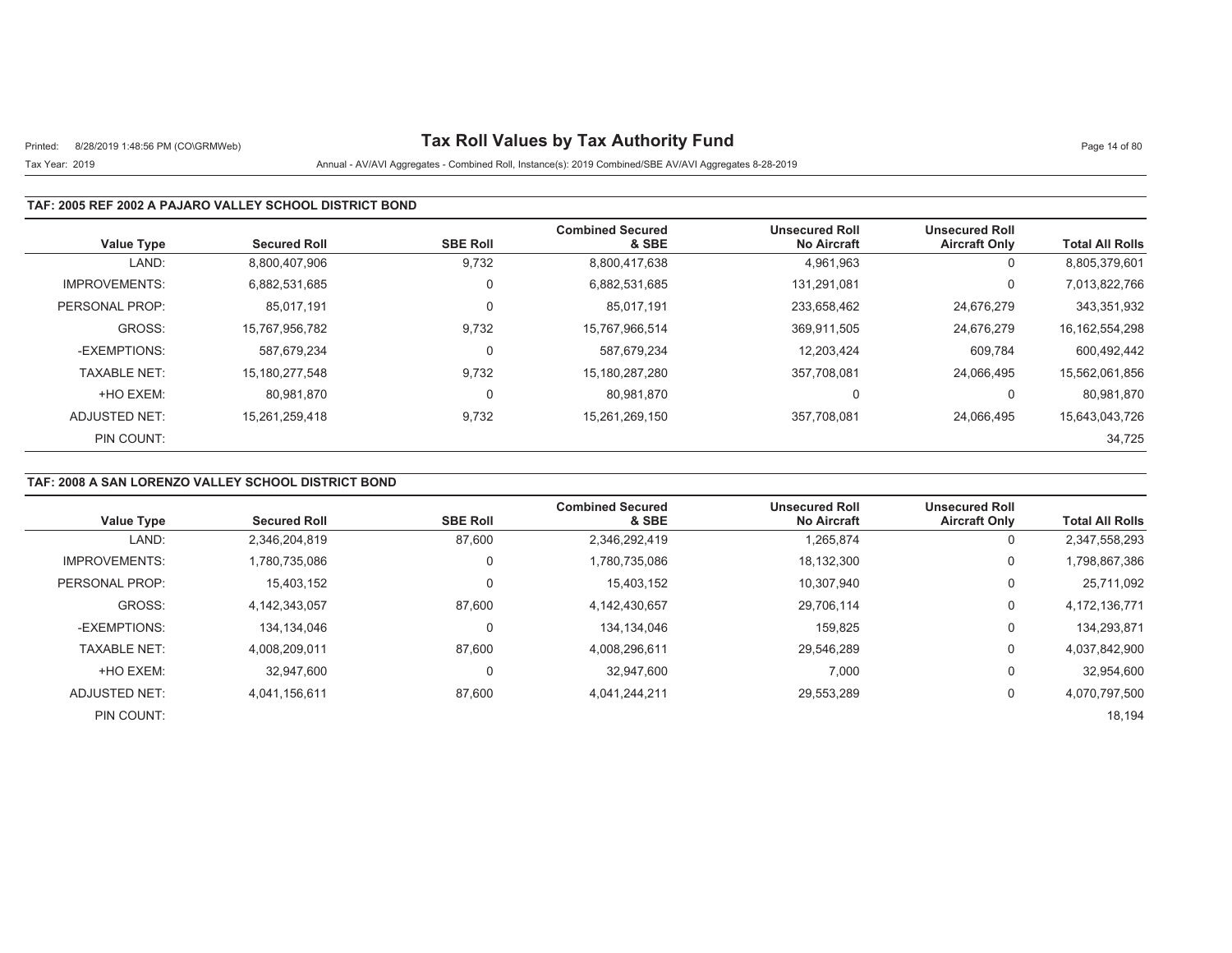# Printed: 8/28/2019 1:48:56 PM (CO\GRMWeb) **Tax Roll Values by Tax Authority Fund** Page 15 of 80

## Tax Year: 2019 Annual - AV/AVI Aggregates - Combined Roll, Instance(s): 2019 Combined/SBE AV/AVI Aggregates 8-28-2019

### **TAF: 2008 B SAN LORENZO VALLEY SCHOOL DISTRICT BOND**

| <b>Value Type</b>    | <b>Secured Roll</b> | <b>SBE Roll</b> | <b>Combined Secured</b><br>& SBE | <b>Unsecured Roll</b><br><b>No Aircraft</b> | <b>Unsecured Roll</b><br><b>Aircraft Only</b> | <b>Total All Rolls</b> |
|----------------------|---------------------|-----------------|----------------------------------|---------------------------------------------|-----------------------------------------------|------------------------|
| LAND:                | 2,346,204,819       | 87,600          | 2,346,292,419                    | 1,265,874                                   | 0                                             | 2,347,558,293          |
| <b>IMPROVEMENTS:</b> | 1,780,735,086       | 0               | 1,780,735,086                    | 18,132,300                                  | 0                                             | 1,798,867,386          |
| PERSONAL PROP:       | 15,403,152          | 0               | 15,403,152                       | 10.307.940                                  | 0                                             | 25,711,092             |
| GROSS:               | 4,142,343,057       | 87,600          | 4,142,430,657                    | 29,706,114                                  | 0                                             | 4,172,136,771          |
| -EXEMPTIONS:         | 134.134.046         | 0               | 134,134,046                      | 159.825                                     | 0                                             | 134,293,871            |
| <b>TAXABLE NET:</b>  | 4,008,209,011       | 87,600          | 4,008,296,611                    | 29,546,289                                  | 0                                             | 4,037,842,900          |
| +HO EXEM:            | 32.947.600          | 0               | 32.947.600                       | 7,000                                       | 0                                             | 32,954,600             |
| ADJUSTED NET:        | 4.041.156.611       | 87,600          | 4,041,244,211                    | 29,553,289                                  | 0                                             | 4,070,797,500          |
| PIN COUNT:           |                     |                 |                                  |                                             |                                               | 18,194                 |

### **TAF: 2011 REF 2000 A SAN LORENZO VALLEY SCHOOL BOND**

| Value Type           | <b>Secured Roll</b> | <b>SBE Roll</b> | <b>Combined Secured</b><br>& SBE | <b>Unsecured Roll</b><br><b>No Aircraft</b> | <b>Unsecured Roll</b><br><b>Aircraft Only</b> | <b>Total All Rolls</b> |
|----------------------|---------------------|-----------------|----------------------------------|---------------------------------------------|-----------------------------------------------|------------------------|
| LAND:                | 2,346,204,819       | 87,600          | 2,346,292,419                    | 1,265,874                                   | 0                                             | 2,347,558,293          |
| <b>IMPROVEMENTS:</b> | 1.780.735.086       | $\Omega$        | 1,780,735,086                    | 18,132,300                                  | 0                                             | 1,798,867,386          |
| PERSONAL PROP:       | 15,403,152          | $\mathbf 0$     | 15,403,152                       | 10,307,940                                  | 0                                             | 25,711,092             |
| GROSS:               | 4.142.343.057       | 87.600          | 4.142.430.657                    | 29.706.114                                  | 0                                             | 4,172,136,771          |
| -EXEMPTIONS:         | 134.134.046         | $\Omega$        | 134,134,046                      | 159.825                                     | 0                                             | 134,293,871            |
| <b>TAXABLE NET:</b>  | 4.008.209.011       | 87.600          | 4,008,296,611                    | 29,546,289                                  | 0                                             | 4,037,842,900          |
| +HO EXEM:            | 32,947,600          | 0               | 32,947,600                       | 7,000                                       | 0                                             | 32,954,600             |
| ADJUSTED NET:        | 4.041.156.611       | 87,600          | 4,041,244,211                    | 29,553,289                                  | 0                                             | 4,070,797,500          |
| PIN COUNT:           |                     |                 |                                  |                                             |                                               | 18,194                 |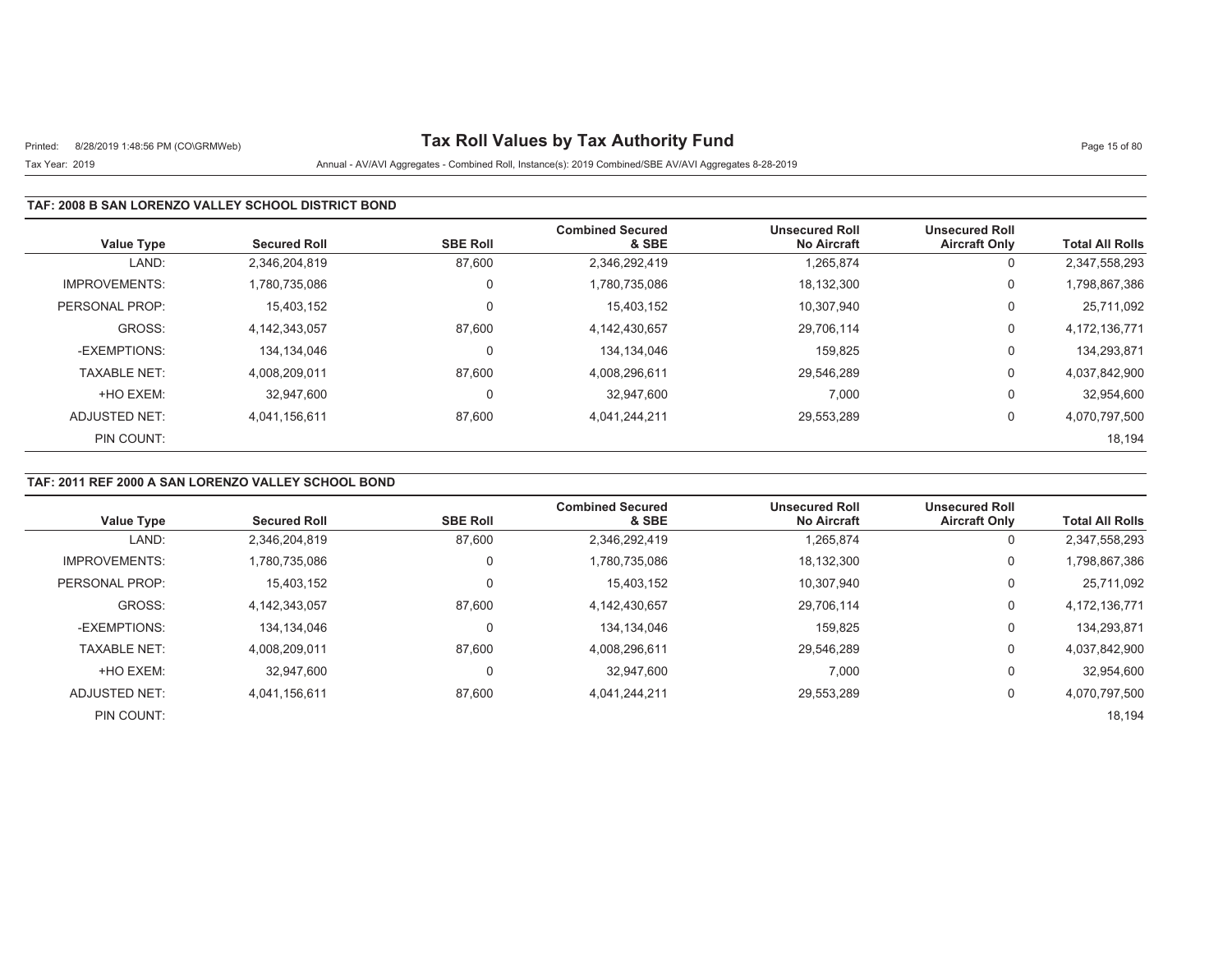# Printed: 8/28/2019 1:48:56 PM (CO\GRMWeb) **Tax Roll Values by Tax Authority Fund** Page 16 of 80

## Tax Year: 2019 Annual - AV/AVI Aggregates - Combined Roll, Instance(s): 2019 Combined/SBE AV/AVI Aggregates 8-28-2019

#### **TAF: 2012 A PAJARO VALLEY SCHOOL DISTRICT BOND**

| <b>Value Type</b>    | <b>Secured Roll</b> | <b>SBE Roll</b> | <b>Combined Secured</b><br>& SBE | <b>Unsecured Roll</b><br><b>No Aircraft</b> | <b>Unsecured Roll</b><br><b>Aircraft Only</b> | <b>Total All Rolls</b> |
|----------------------|---------------------|-----------------|----------------------------------|---------------------------------------------|-----------------------------------------------|------------------------|
| LAND:                | 8,800,407,906       | 9,732           | 8,800,417,638                    | 4,961,963                                   | 0                                             | 8,805,379,601          |
| <b>IMPROVEMENTS:</b> | 6.882.531.685       | $\Omega$        | 6,882,531,685                    | 131.291.081                                 | 0                                             | 7,013,822,766          |
| PERSONAL PROP:       | 85.017.191          | $\Omega$        | 85.017.191                       | 233.658.462                                 | 24,676,279                                    | 343,351,932            |
| GROSS:               | 15,767,956,782      | 9,732           | 15,767,966,514                   | 369,911,505                                 | 24,676,279                                    | 16, 162, 554, 298      |
| -EXEMPTIONS:         | 587.679.234         |                 | 587,679,234                      | 12.203.424                                  | 609.784                                       | 600,492,442            |
| <b>TAXABLE NET:</b>  | 15, 180, 277, 548   | 9,732           | 15,180,287,280                   | 357,708,081                                 | 24.066.495                                    | 15,562,061,856         |
| +HO EXEM:            | 80.981.870          | $\Omega$        | 80,981,870                       | 0                                           | 0                                             | 80,981,870             |
| ADJUSTED NET:        | 15.261.259.418      | 9,732           | 15,261,269,150                   | 357.708.081                                 | 24.066.495                                    | 15,643,043,726         |
| PIN COUNT:           |                     |                 |                                  |                                             |                                               | 34,725                 |

### **TAF: 2012 B PAJARO VALLEY SCHOOL DISTRICT BOND**

|                      |                     |                 | <b>Combined Secured</b> | <b>Unsecured Roll</b> | <b>Unsecured Roll</b> |                        |
|----------------------|---------------------|-----------------|-------------------------|-----------------------|-----------------------|------------------------|
| <b>Value Type</b>    | <b>Secured Roll</b> | <b>SBE Roll</b> | & SBE                   | <b>No Aircraft</b>    | <b>Aircraft Only</b>  | <b>Total All Rolls</b> |
| LAND:                | 8,800,407,906       | 9,732           | 8,800,417,638           | 4,961,963             | 0                     | 8,805,379,601          |
| <b>IMPROVEMENTS:</b> | 6.882.531.685       |                 | 6,882,531,685           | 131.291.081           | 0                     | 7,013,822,766          |
| PERSONAL PROP:       | 85,017,191          |                 | 85,017,191              | 233,658,462           | 24,676,279            | 343,351,932            |
| GROSS:               | 15.767.956.782      | 9,732           | 15,767,966,514          | 369.911.505           | 24.676.279            | 16, 162, 554, 298      |
| -EXEMPTIONS:         | 587,679,234         |                 | 587,679,234             | 12,203,424            | 609,784               | 600,492,442            |
| <b>TAXABLE NET:</b>  | 15.180.277.548      | 9,732           | 15,180,287,280          | 357.708.081           | 24.066.495            | 15,562,061,856         |
| +HO EXEM:            | 80.981.870          | $\Omega$        | 80.981.870              | 0                     | 0                     | 80,981,870             |
| ADJUSTED NET:        | 15.261.259.418      | 9,732           | 15,261,269,150          | 357.708.081           | 24.066.495            | 15,643,043,726         |
| PIN COUNT:           |                     |                 |                         |                       |                       | 34,725                 |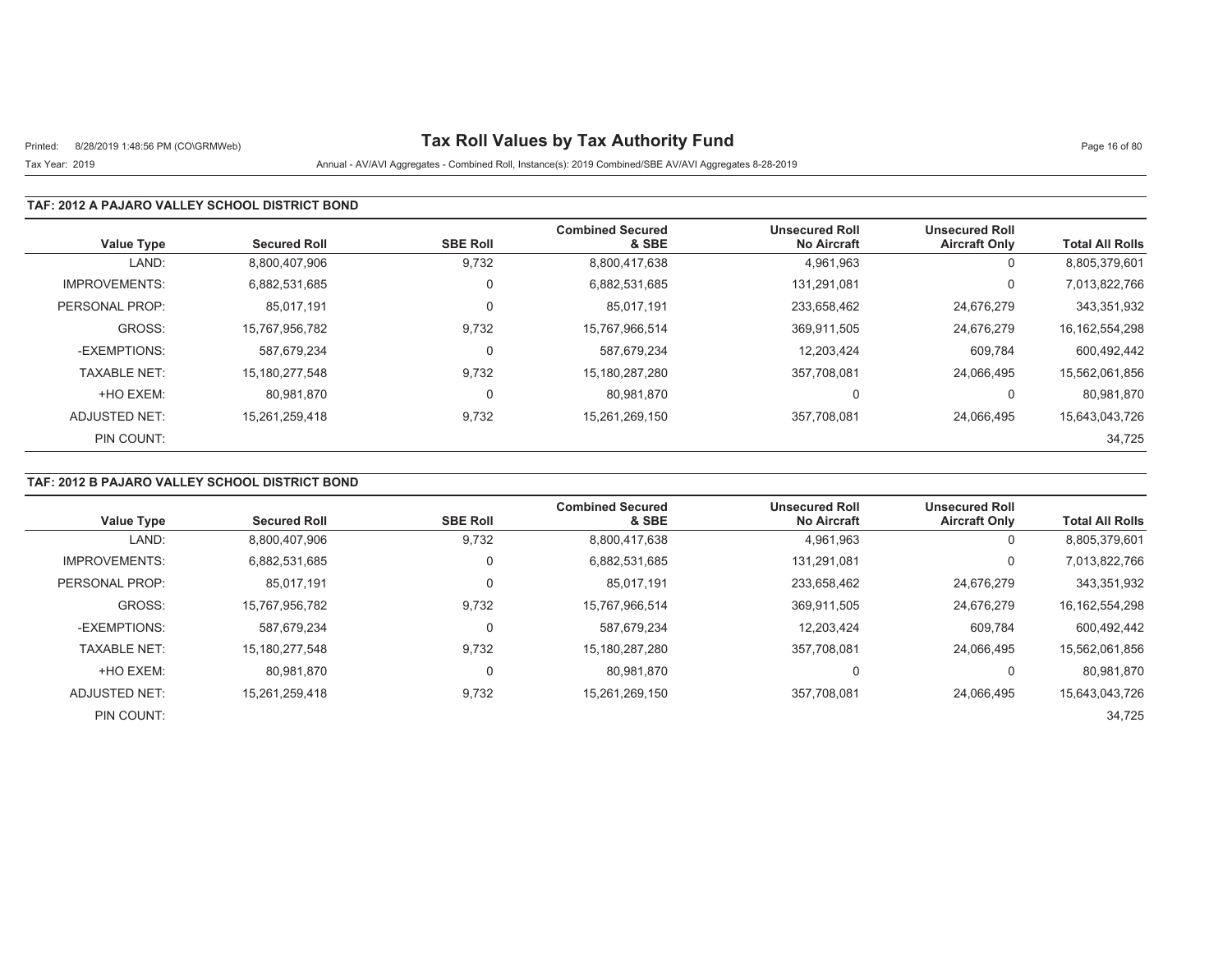# Printed: 8/28/2019 1:48:56 PM (CO\GRMWeb) **Tax Roll Values by Tax Authority Fund** Page 17 of 80

## Tax Year: 2019 Annual - AV/AVI Aggregates - Combined Roll, Instance(s): 2019 Combined/SBE AV/AVI Aggregates 8-28-2019

#### **TAF: 2012 C PAJARO VALLEY SCHOOL DISTRICT BOND**

| <b>Value Type</b>    | <b>Secured Roll</b> | <b>SBE Roll</b> | <b>Combined Secured</b><br>& SBE | <b>Unsecured Roll</b><br><b>No Aircraft</b> | <b>Unsecured Roll</b><br><b>Aircraft Only</b> | <b>Total All Rolls</b> |
|----------------------|---------------------|-----------------|----------------------------------|---------------------------------------------|-----------------------------------------------|------------------------|
| LAND:                | 8,800,407,906       | 9,732           | 8,800,417,638                    | 4,961,963                                   | 0                                             | 8,805,379,601          |
| <b>IMPROVEMENTS:</b> | 6.882.531.685       | $\Omega$        | 6,882,531,685                    | 131.291.081                                 | 0                                             | 7,013,822,766          |
| PERSONAL PROP:       | 85.017.191          | $\Omega$        | 85.017.191                       | 233.658.462                                 | 24,676,279                                    | 343,351,932            |
| GROSS:               | 15,767,956,782      | 9,732           | 15,767,966,514                   | 369,911,505                                 | 24,676,279                                    | 16, 162, 554, 298      |
| -EXEMPTIONS:         | 587.679.234         |                 | 587,679,234                      | 12.203.424                                  | 609.784                                       | 600,492,442            |
| <b>TAXABLE NET:</b>  | 15, 180, 277, 548   | 9,732           | 15,180,287,280                   | 357,708,081                                 | 24.066.495                                    | 15,562,061,856         |
| +HO EXEM:            | 80.981.870          | $\Omega$        | 80,981,870                       | 0                                           | 0                                             | 80,981,870             |
| ADJUSTED NET:        | 15.261.259.418      | 9,732           | 15,261,269,150                   | 357.708.081                                 | 24.066.495                                    | 15,643,043,726         |
| PIN COUNT:           |                     |                 |                                  |                                             |                                               | 34,725                 |

### **TAF: 2012 D PAJARO VALLEY SCHOOL DISTRICT BOND**

|                      |                     |                 | <b>Combined Secured</b> | <b>Unsecured Roll</b> | <b>Unsecured Roll</b> |                        |
|----------------------|---------------------|-----------------|-------------------------|-----------------------|-----------------------|------------------------|
| <b>Value Type</b>    | <b>Secured Roll</b> | <b>SBE Roll</b> | & SBE                   | <b>No Aircraft</b>    | <b>Aircraft Only</b>  | <b>Total All Rolls</b> |
| LAND:                | 8,800,407,906       | 9,732           | 8,800,417,638           | 4,961,963             | 0                     | 8,805,379,601          |
| <b>IMPROVEMENTS:</b> | 6.882.531.685       |                 | 6,882,531,685           | 131.291.081           | 0                     | 7,013,822,766          |
| PERSONAL PROP:       | 85,017,191          |                 | 85,017,191              | 233,658,462           | 24,676,279            | 343,351,932            |
| GROSS:               | 15.767.956.782      | 9,732           | 15,767,966,514          | 369.911.505           | 24.676.279            | 16, 162, 554, 298      |
| -EXEMPTIONS:         | 587,679,234         |                 | 587,679,234             | 12,203,424            | 609,784               | 600,492,442            |
| <b>TAXABLE NET:</b>  | 15.180.277.548      | 9,732           | 15,180,287,280          | 357.708.081           | 24.066.495            | 15,562,061,856         |
| +HO EXEM:            | 80.981.870          | $\Omega$        | 80.981.870              | 0                     | 0                     | 80,981,870             |
| ADJUSTED NET:        | 15.261.259.418      | 9,732           | 15,261,269,150          | 357.708.081           | 24.066.495            | 15,643,043,726         |
| PIN COUNT:           |                     |                 |                         |                       |                       | 34,725                 |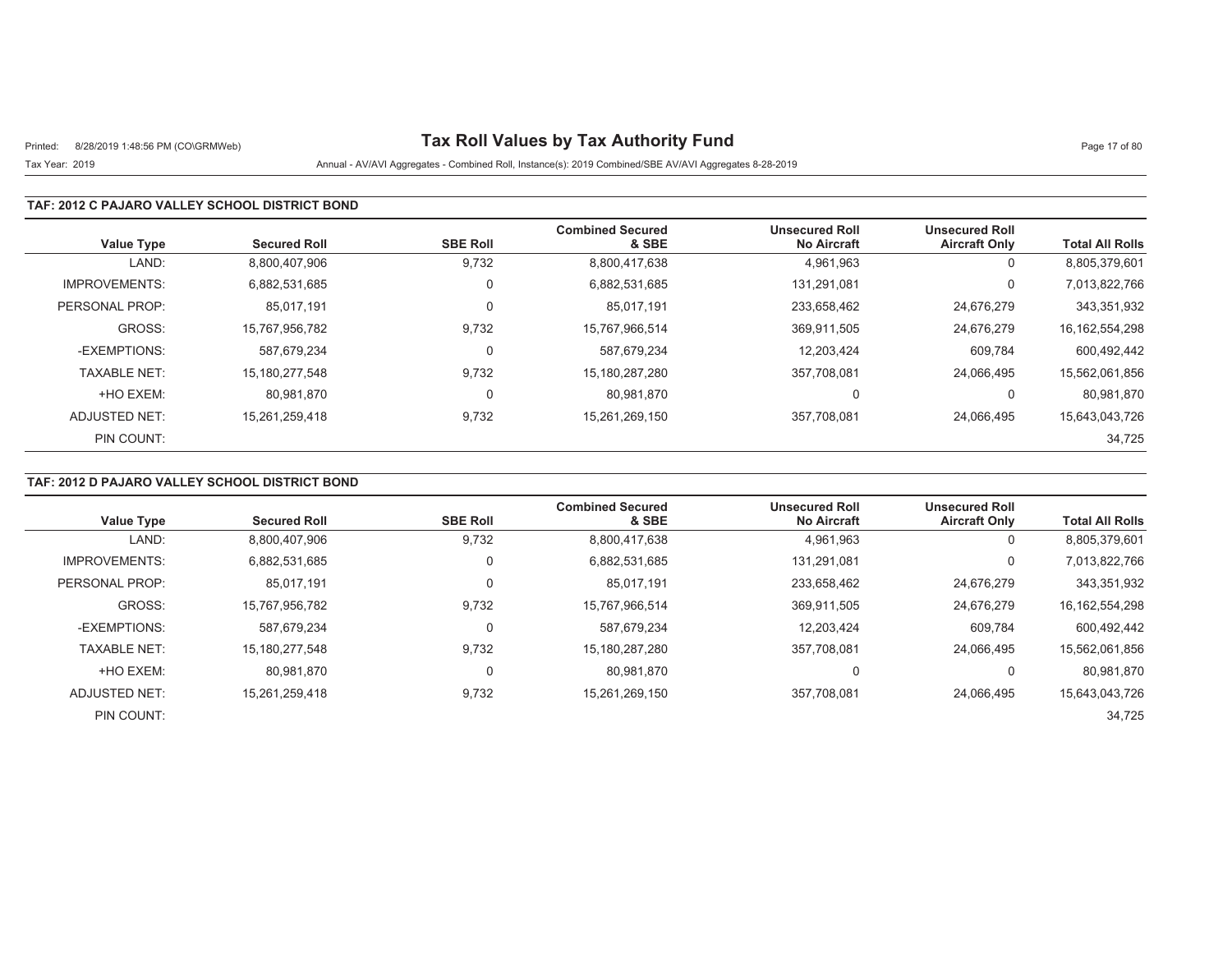# Printed: 8/28/2019 1:48:56 PM (CO\GRMWeb) **Tax Roll Values by Tax Authority Fund** Page 18 of 80

Tax Year: 2019 Annual - AV/AVI Aggregates - Combined Roll, Instance(s): 2019 Combined/SBE AV/AVI Aggregates 8-28-2019

### **TAF: 2012 PACIFIC SCHOOL BOND**

| <b>Value Type</b>    | <b>Secured Roll</b> | <b>SBE Roll</b> | <b>Combined Secured</b><br>& SBE | <b>Unsecured Roll</b><br><b>No Aircraft</b> | <b>Unsecured Roll</b><br><b>Aircraft Only</b> | <b>Total All Rolls</b> |
|----------------------|---------------------|-----------------|----------------------------------|---------------------------------------------|-----------------------------------------------|------------------------|
| LAND:                | 93,175,401          | 177.623         | 93,353,024                       | 80,679                                      | υ                                             | 93,433,703             |
| <b>IMPROVEMENTS:</b> | 65,136,409          | $\Omega$        | 65,136,409                       | 588,061                                     | 0                                             | 65,724,470             |
| PERSONAL PROP:       | 336,020             | $\Omega$        | 336,020                          | 2,368,556                                   | 0                                             | 2,704,576              |
| GROSS:               | 158,647,830         | 177.623         | 158,825,453                      | 3,037,296                                   | 0                                             | 161,862,749            |
| -EXEMPTIONS:         | 9,522,460           | $\mathbf{0}$    | 9,522,460                        | $\Omega$                                    | υ                                             | 9,522,460              |
| <b>TAXABLE NET:</b>  | 149,125,370         | 177,623         | 149,302,993                      | 3,037,296                                   | 0                                             | 152,340,289            |
| +HO EXEM:            | 648.684             | $\Omega$        | 648.684                          | C                                           | 0                                             | 648,684                |
| ADJUSTED NET:        | 149,774,054         | 177,623         | 149,951,677                      | 3,037,296                                   | 0                                             | 152,988,973            |
| PIN COUNT:           |                     |                 |                                  |                                             |                                               | 659                    |

## **TAF: 2012 WEST VALLEY COLLEGE BOND**

|                      | <b>Secured Roll</b> | <b>SBE Roll</b> | <b>Combined Secured</b><br>& SBE | <b>Unsecured Roll</b><br><b>No Aircraft</b> | <b>Unsecured Roll</b><br><b>Aircraft Only</b> | <b>Total All Rolls</b> |
|----------------------|---------------------|-----------------|----------------------------------|---------------------------------------------|-----------------------------------------------|------------------------|
| <b>Value Type</b>    |                     |                 |                                  |                                             |                                               |                        |
| LAND:                | 793,806,227         |                 | 793,806,227                      | 48,704                                      | 0                                             | 793,854,931            |
| <b>IMPROVEMENTS:</b> | 629,512,614         |                 | 629,512,614                      | 1,286,228                                   | 0                                             | 630,798,842            |
| PERSONAL PROP:       | 951.465             |                 | 951.465                          | 2.667.338                                   | 0                                             | 3,618,803              |
| GROSS:               | 1,424,270,306       |                 | 1,424,270,306                    | 4,002,270                                   | 0                                             | 1,428,272,576          |
| -EXEMPTIONS:         | 11,549,117          |                 | 11,549,117                       |                                             | 0                                             | 11,549,117             |
| <b>TAXABLE NET:</b>  | 1.412.721.189       |                 | 1,412,721,189                    | 4.002.270                                   | 0                                             | 1,416,723,459          |
| +HO EXEM:            | 7.317.800           |                 | 7.317.800                        |                                             | 0                                             | 7,317,800              |
| ADJUSTED NET:        | 1,420,038,989       | $\Omega$        | 1,420,038,989                    | 4,002,270                                   | 0                                             | 1,424,041,259          |
| PIN COUNT:           |                     |                 |                                  |                                             |                                               | 2,464                  |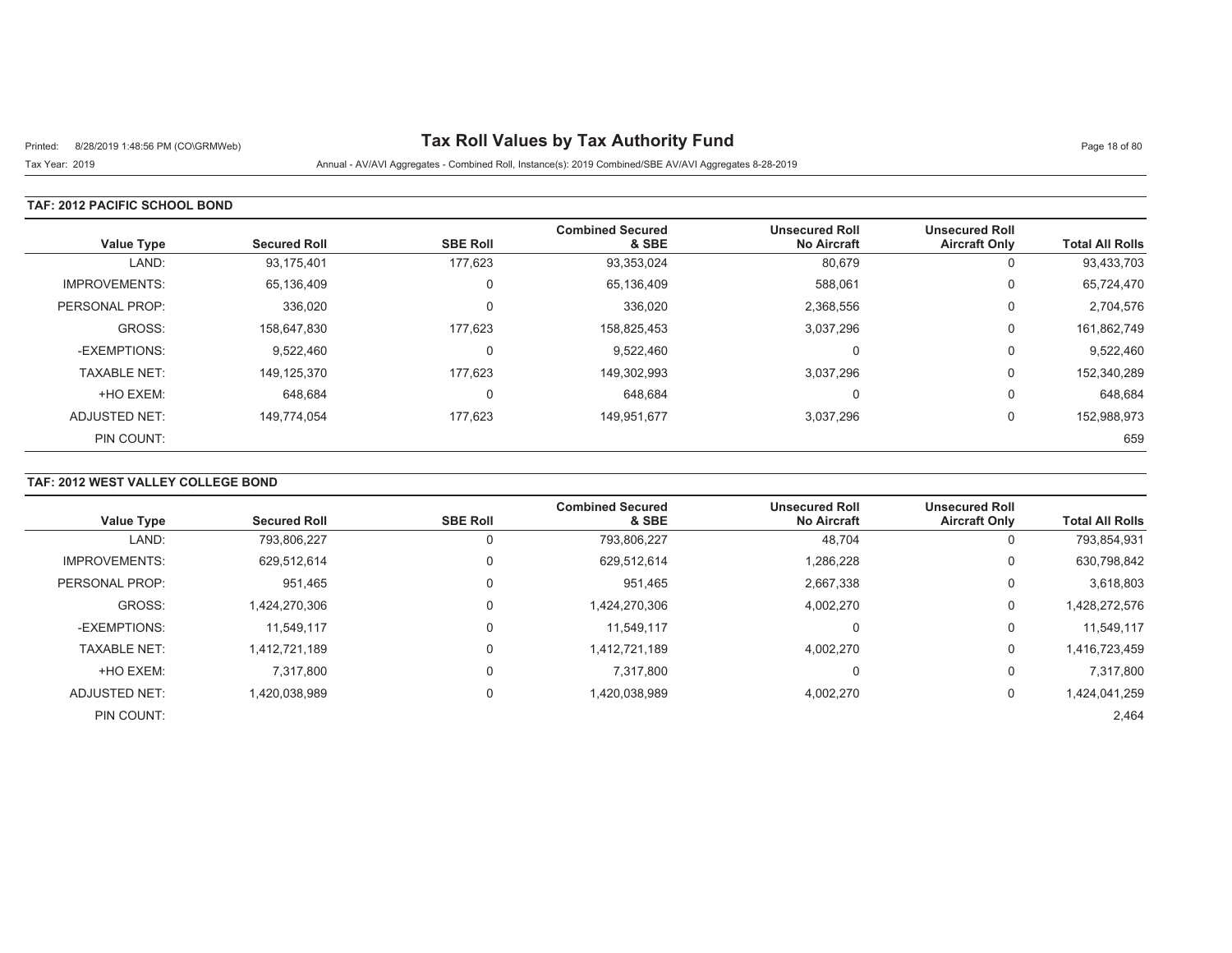# Printed: 8/28/2019 1:48:56 PM (CO\GRMWeb) **Tax Roll Values by Tax Authority Fund** Page 19 of 80

## Tax Year: 2019 Annual - AV/AVI Aggregates - Combined Roll, Instance(s): 2019 Combined/SBE AV/AVI Aggregates 8-28-2019

#### **TAF: 2013 A REF 2002 PAJARO VALLEY SCHOOL DISTRICT BOND**

| <b>Value Type</b>    | <b>Secured Roll</b> | <b>SBE Roll</b> | <b>Combined Secured</b><br>& SBE | <b>Unsecured Roll</b><br><b>No Aircraft</b> | <b>Unsecured Roll</b><br><b>Aircraft Only</b> | <b>Total All Rolls</b> |
|----------------------|---------------------|-----------------|----------------------------------|---------------------------------------------|-----------------------------------------------|------------------------|
| LAND:                | 8,800,407,906       | 9,732           | 8,800,417,638                    | 4,961,963                                   | 0                                             | 8,805,379,601          |
| <b>IMPROVEMENTS:</b> | 6.882.531.685       | 0               | 6,882,531,685                    | 131.291.081                                 | 0                                             | 7,013,822,766          |
| PERSONAL PROP:       | 85.017.191          | 0               | 85,017,191                       | 233,658,462                                 | 24,676,279                                    | 343,351,932            |
| GROSS:               | 15,767,956,782      | 9,732           | 15,767,966,514                   | 369,911,505                                 | 24.676.279                                    | 16, 162, 554, 298      |
| -EXEMPTIONS:         | 587.679.234         | 0               | 587.679.234                      | 12.203.424                                  | 609.784                                       | 600,492,442            |
| <b>TAXABLE NET:</b>  | 15, 180, 277, 548   | 9,732           | 15,180,287,280                   | 357,708,081                                 | 24,066,495                                    | 15,562,061,856         |
| +HO EXEM:            | 80,981,870          | 0               | 80,981,870                       | 0                                           | 0                                             | 80,981,870             |
| ADJUSTED NET:        | 15.261.259.418      | 9,732           | 15,261,269,150                   | 357,708,081                                 | 24.066.495                                    | 15,643,043,726         |
| PIN COUNT:           |                     |                 |                                  |                                             |                                               | 34,725                 |

### **TAF: 2013 B REF 2002 PAJARO VALLEY SCHOOL DISTRICT BOND**

|                      |                     |                 | <b>Combined Secured</b> | <b>Unsecured Roll</b> | <b>Unsecured Roll</b> |                        |
|----------------------|---------------------|-----------------|-------------------------|-----------------------|-----------------------|------------------------|
| <b>Value Type</b>    | <b>Secured Roll</b> | <b>SBE Roll</b> | & SBE                   | <b>No Aircraft</b>    | <b>Aircraft Only</b>  | <b>Total All Rolls</b> |
| LAND:                | 8,800,407,906       | 9,732           | 8,800,417,638           | 4,961,963             | 0                     | 8,805,379,601          |
| <b>IMPROVEMENTS:</b> | 6,882,531,685       | 0               | 6,882,531,685           | 131.291.081           | 0                     | 7,013,822,766          |
| PERSONAL PROP:       | 85,017,191          | 0               | 85,017,191              | 233,658,462           | 24.676.279            | 343,351,932            |
| GROSS:               | 15.767.956.782      | 9,732           | 15,767,966,514          | 369.911.505           | 24.676.279            | 16, 162, 554, 298      |
| -EXEMPTIONS:         | 587,679,234         | 0               | 587,679,234             | 12,203,424            | 609,784               | 600,492,442            |
| <b>TAXABLE NET:</b>  | 15.180.277.548      | 9,732           | 15,180,287,280          | 357.708.081           | 24.066.495            | 15,562,061,856         |
| +HO EXEM:            | 80.981.870          | 0               | 80,981,870              | 0                     | 0                     | 80,981,870             |
| ADJUSTED NET:        | 15.261.259.418      | 9,732           | 15,261,269,150          | 357,708,081           | 24.066.495            | 15,643,043,726         |
| PIN COUNT:           |                     |                 |                         |                       |                       | 34.725                 |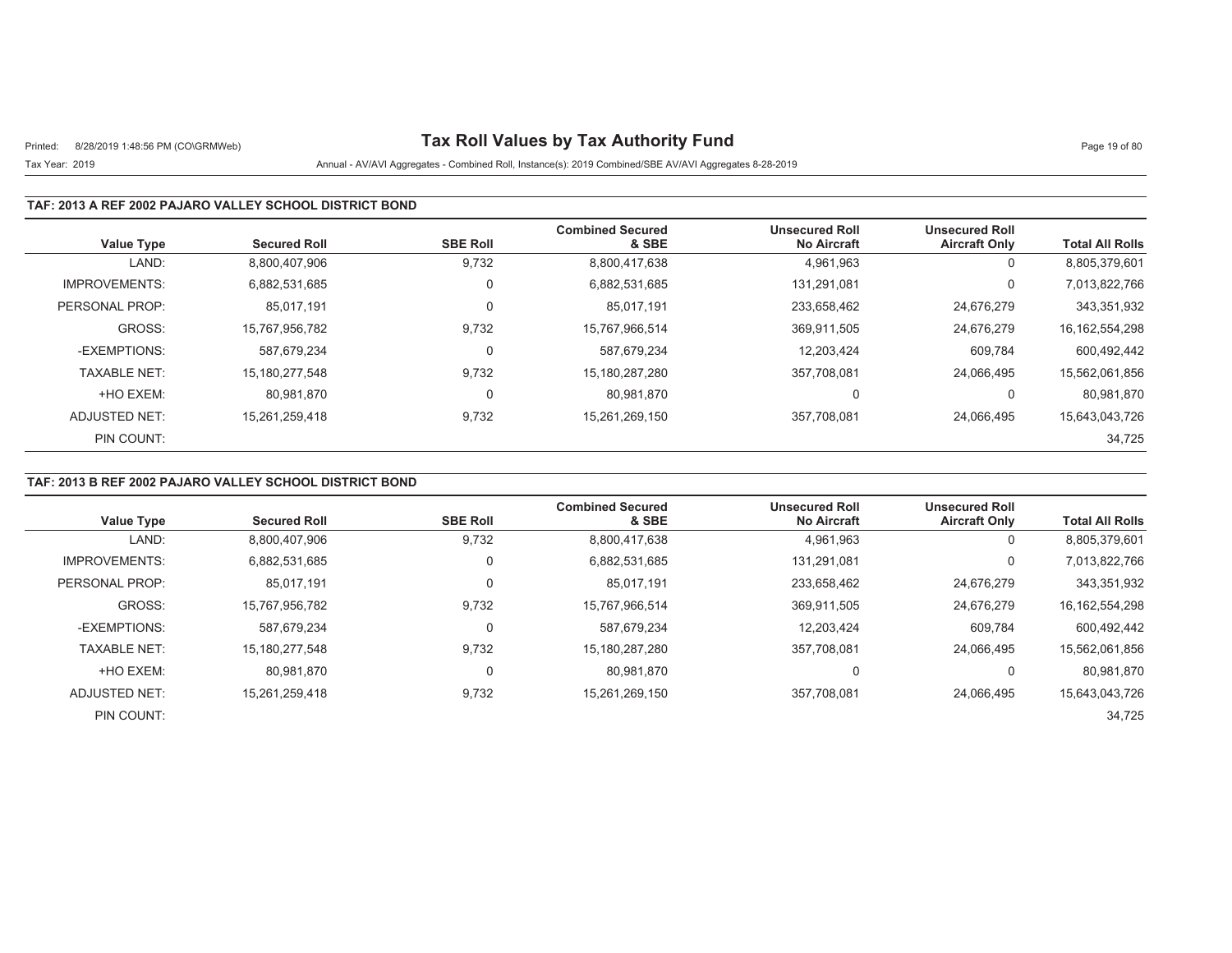# Printed: 8/28/2019 1:48:56 PM (CO\GRMWeb) **Tax Roll Values by Tax Authority Fund** Page 20 of 80

## Tax Year: 2019 Annual - AV/AVI Aggregates - Combined Roll, Instance(s): 2019 Combined/SBE AV/AVI Aggregates 8-28-2019

### **TAF: 2013 REF 2002 A SOQUEL ELEM SCHOOL DISTRICT BOND**

| <b>Value Type</b>    | <b>Secured Roll</b> | <b>SBE Roll</b> | <b>Combined Secured</b><br>& SBE | <b>Unsecured Roll</b><br><b>No Aircraft</b> | <b>Unsecured Roll</b><br><b>Aircraft Only</b> | <b>Total All Rolls</b> |
|----------------------|---------------------|-----------------|----------------------------------|---------------------------------------------|-----------------------------------------------|------------------------|
| LAND:                | 3,450,402,974       | 0               | 3,450,402,974                    | 364,453                                     | 0                                             | 3,450,767,427          |
| <b>IMPROVEMENTS:</b> | 2.672.238.093       | 0               | 2,672,238,093                    | 68,895,262                                  | 0                                             | 2,741,133,355          |
| PERSONAL PROP:       | 47,100,435          | 0               | 47.100.435                       | 73.514.991                                  | 54,235                                        | 120,669,661            |
| GROSS:               | 6,169,741,502       | $\mathbf 0$     | 6,169,741,502                    | 142.774.706                                 | 54,235                                        | 6,312,570,443          |
| -EXEMPTIONS:         | 338.824.216         | 0               | 338,824,216                      | 23,863,077                                  | 0                                             | 362,687,293            |
| <b>TAXABLE NET:</b>  | 5,830,917,286       | 0               | 5,830,917,286                    | 118.911.629                                 | 54,235                                        | 5,949,883,150          |
| +HO EXEM:            | 30.400.699          | 0               | 30.400.699                       | 7,000                                       | 0                                             | 30,407,699             |
| ADJUSTED NET:        | 5,861,317,985       | 0               | 5,861,317,985                    | 118.918.629                                 | 54,235                                        | 5,980,290,849          |
| PIN COUNT:           |                     |                 |                                  |                                             |                                               | 12,838                 |

### **TAF: 2013 REF 2005 SANTA CRUZ CITY ELEM SCHOOL DISTRICT BOND**

| Value Type           | <b>Secured Roll</b> | <b>SBE Roll</b> | <b>Combined Secured</b><br>& SBE | <b>Unsecured Roll</b><br><b>No Aircraft</b> | <b>Unsecured Roll</b><br><b>Aircraft Only</b> | <b>Total All Rolls</b> |
|----------------------|---------------------|-----------------|----------------------------------|---------------------------------------------|-----------------------------------------------|------------------------|
| LAND:                | 6,067,158,545       | 0               | 6,067,158,545                    | 15,946,009                                  | 0                                             | 6,083,104,554          |
| <b>IMPROVEMENTS:</b> | 4,734,539,724       | 0               | 4,734,539,724                    | 132,346,888                                 | 0                                             | 4,866,886,612          |
| PERSONAL PROP:       | 46.378.400          | 0               | 46.378.400                       | 168,088,663                                 | 0                                             | 214,467,063            |
| GROSS:               | 10.848.076.669      | 0               | 10.848.076.669                   | 316.381.560                                 | 0                                             | 11, 164, 458, 229      |
| -EXEMPTIONS:         | 314.802.690         | 0               | 314,802,690                      | 35.978.776                                  | 0                                             | 350,781,466            |
| <b>TAXABLE NET:</b>  | 10.533.273.979      | 0               | 10,533,273,979                   | 280.402.784                                 | 0                                             | 10,813,676,763         |
| +HO EXEM:            | 52,382,332          | 0               | 52,382,332                       | 63,000                                      | 0                                             | 52,445,332             |
| ADJUSTED NET:        | 10.585.656.311      | 0               | 10,585,656,311                   | 280,465,784                                 | 0                                             | 10,866,122,095         |
| PIN COUNT:           |                     |                 |                                  |                                             |                                               | 22,397                 |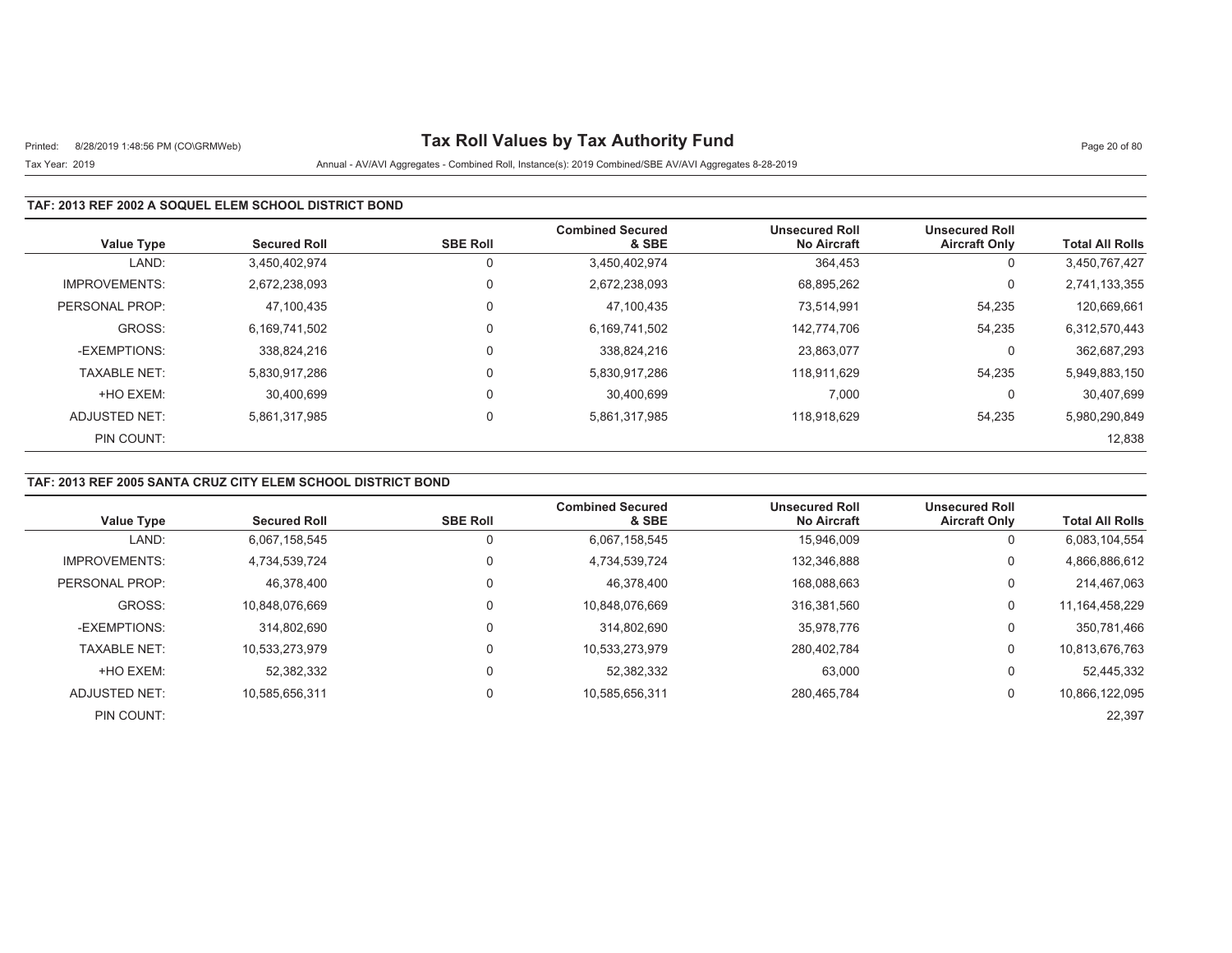# Printed: 8/28/2019 1:48:56 PM (CO\GRMWeb) **Tax Roll Values by Tax Authority Fund** Page 21 of 80

## Tax Year: 2019 Annual - AV/AVI Aggregates - Combined Roll, Instance(s): 2019 Combined/SBE AV/AVI Aggregates 8-28-2019

### **TAF: 2013 REF 2005 SANTA CRUZ CITY HIGH SCHOOL DISTRICT BOND**

| <b>Value Type</b>    | <b>Secured Roll</b> | <b>SBE Roll</b> | <b>Combined Secured</b><br>& SBE | <b>Unsecured Roll</b><br><b>No Aircraft</b> | <b>Unsecured Roll</b><br><b>Aircraft Only</b> | <b>Total All Rolls</b> |
|----------------------|---------------------|-----------------|----------------------------------|---------------------------------------------|-----------------------------------------------|------------------------|
|                      |                     |                 |                                  |                                             |                                               |                        |
| LAND:                | 12.813.489.670      | 288,515         | 12,813,778,185                   | 20,181,145                                  | 0                                             | 12,833,959,330         |
| <b>IMPROVEMENTS:</b> | 9.725.373.850       | 0               | 9,725,373,850                    | 249.177.280                                 | 0                                             | 9,974,551,130          |
| PERSONAL PROP:       | 97.598.634          | 0               | 97,598,634                       | 295.741.082                                 | 75,600                                        | 393,415,316            |
| GROSS:               | 22.636.462.154      | 288.515         | 22.636.750.669                   | 565.099.507                                 | 75,600                                        | 23,201,925,776         |
| -EXEMPTIONS:         | 764.904.529         | 0               | 764.904.529                      | 62.998.350                                  | 0                                             | 827,902,879            |
| <b>TAXABLE NET:</b>  | 21,871,557,625      | 288,515         | 21,871,846,140                   | 502,101,157                                 | 75,600                                        | 22,374,022,897         |
| +HO EXEM:            | 112.818.150         | 0               | 112.818.150                      | 196.000                                     | 0                                             | 113.014.150            |
| ADJUSTED NET:        | 21.984.375.775      | 288,515         | 21,984,664,290                   | 502,297,157                                 | 75,600                                        | 22,487,037,047         |
| PIN COUNT:           |                     |                 |                                  |                                             |                                               | 47,786                 |

### **TAF: 2013 REF SCOTTS VALLEY USD BOND**

| Value Type           | <b>Secured Roll</b> | <b>SBE Roll</b> | <b>Combined Secured</b><br>& SBE | <b>Unsecured Roll</b><br><b>No Aircraft</b> | <b>Unsecured Roll</b><br><b>Aircraft Only</b> | <b>Total All Rolls</b> |
|----------------------|---------------------|-----------------|----------------------------------|---------------------------------------------|-----------------------------------------------|------------------------|
| LAND:                | 2,337,859,524       | 0               | 2,337,859,524                    | 230,923                                     | U                                             | 2,338,090,447          |
| <b>IMPROVEMENTS:</b> | 2,136,070,528       | $\mathbf 0$     | 2,136,070,528                    | 41,379,882                                  | 0                                             | 2,177,450,410          |
| PERSONAL PROP:       | 5,175,312           | 0               | 5,175,312                        | 62,736,001                                  | 5,000                                         | 67,916,313             |
| GROSS:               | 4,479,105,364       | $\Omega$        | 4,479,105,364                    | 104,346,806                                 | 5,000                                         | 4,583,457,170          |
| -EXEMPTIONS:         | 84,300,018          | 0               | 84.300.018                       | 1,595,583                                   | 0                                             | 85,895,601             |
| <b>TAXABLE NET:</b>  | 4,394,805,346       | 0               | 4,394,805,346                    | 102,751,223                                 | 5,000                                         | 4,497,561,569          |
| +HO EXEM:            | 24,359,801          | $\Omega$        | 24,359,801                       | 0                                           | O                                             | 24,359,801             |
| ADJUSTED NET:        | 4,419,165,147       | 0               | 4,419,165,147                    | 102,751,223                                 | 5,000                                         | 4,521,921,370          |
| PIN COUNT:           |                     |                 |                                  |                                             |                                               | 8,643                  |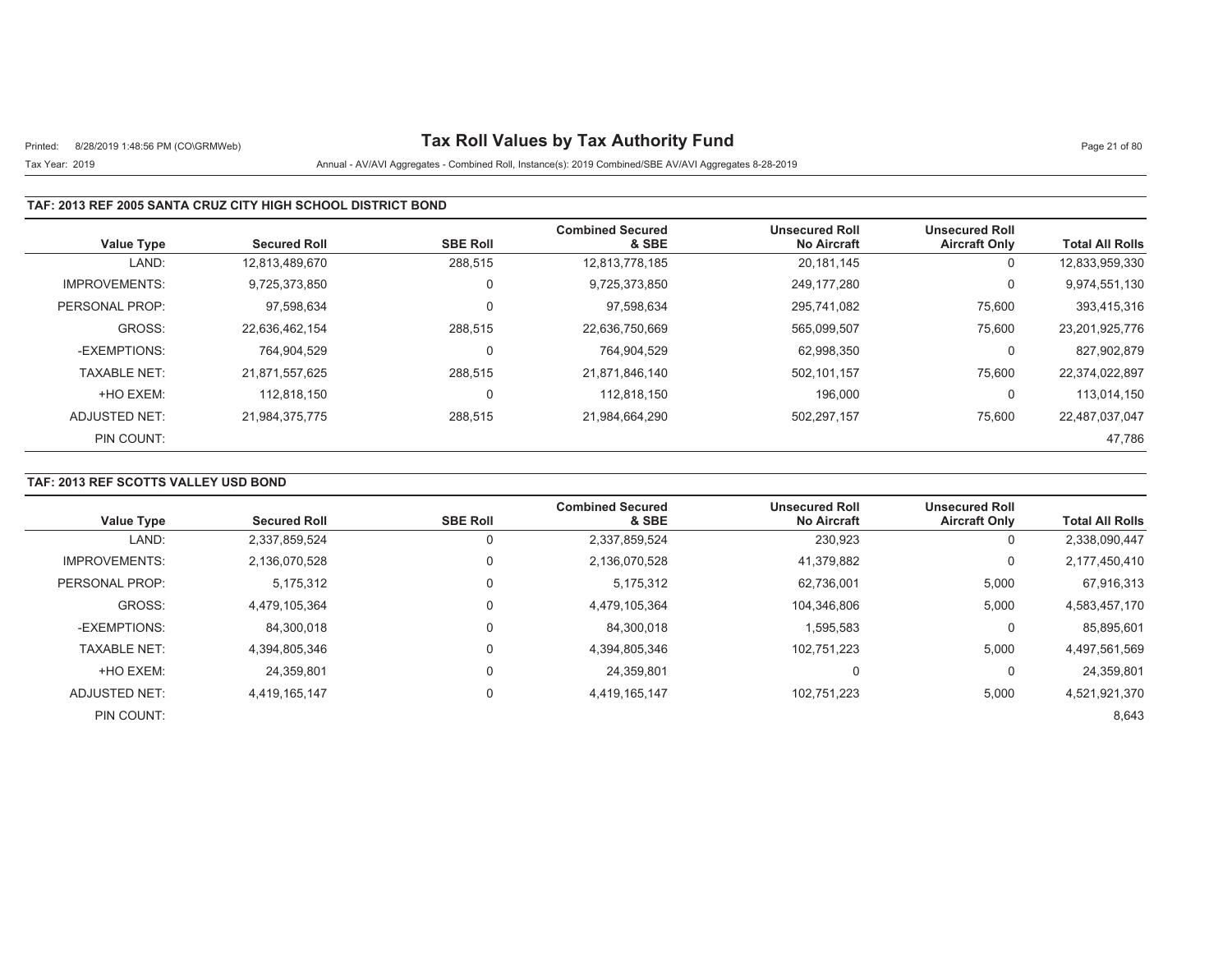# Printed: 8/28/2019 1:48:56 PM (CO\GRMWeb) **Tax Roll Values by Tax Authority Fund** Page 22 of 80

Tax Year: 2019 Annual - AV/AVI Aggregates - Combined Roll, Instance(s): 2019 Combined/SBE AV/AVI Aggregates 8-28-2019

### **TAF: 2014 A SCOTTS VALLEY GO BOND**

| <b>Value Type</b>    | <b>Secured Roll</b> | <b>SBE Roll</b> | <b>Combined Secured</b><br>& SBE | <b>Unsecured Roll</b><br><b>No Aircraft</b> | <b>Unsecured Roll</b><br><b>Aircraft Only</b> | <b>Total All Rolls</b> |
|----------------------|---------------------|-----------------|----------------------------------|---------------------------------------------|-----------------------------------------------|------------------------|
| LAND:                | 2,337,859,524       |                 | 2,337,859,524                    | 230,923                                     | 0                                             | 2,338,090,447          |
| <b>IMPROVEMENTS:</b> | 2,136,070,528       | $\Omega$        | 2,136,070,528                    | 41,379,882                                  | 0                                             | 2,177,450,410          |
| PERSONAL PROP:       | 5,175,312           | $\Omega$        | 5,175,312                        | 62,736,001                                  | 5,000                                         | 67,916,313             |
| GROSS:               | 4.479.105.364       | $\Omega$        | 4,479,105,364                    | 104,346,806                                 | 5,000                                         | 4,583,457,170          |
| -EXEMPTIONS:         | 84,300,018          | $\Omega$        | 84,300,018                       | 1,595,583                                   | 0                                             | 85,895,601             |
| <b>TAXABLE NET:</b>  | 4,394,805,346       | $\Omega$        | 4,394,805,346                    | 102,751,223                                 | 5,000                                         | 4,497,561,569          |
| +HO EXEM:            | 24,359,801          | $\Omega$        | 24,359,801                       | $\Omega$                                    | 0                                             | 24,359,801             |
| ADJUSTED NET:        | 4,419,165,147       | $\Omega$        | 4,419,165,147                    | 102,751,223                                 | 5,000                                         | 4,521,921,370          |
| PIN COUNT:           |                     |                 |                                  |                                             |                                               | 8,643                  |

## **TAF: 2014 B SCOTTS VALLEY GO BOND**

|                      |                     |                 | <b>Combined Secured</b> | <b>Unsecured Roll</b> | <b>Unsecured Roll</b> |                        |
|----------------------|---------------------|-----------------|-------------------------|-----------------------|-----------------------|------------------------|
| <b>Value Type</b>    | <b>Secured Roll</b> | <b>SBE Roll</b> | & SBE                   | <b>No Aircraft</b>    | <b>Aircraft Only</b>  | <b>Total All Rolls</b> |
| LAND:                | 2,337,859,524       |                 | 2,337,859,524           | 230,923               | U                     | 2,338,090,447          |
| <b>IMPROVEMENTS:</b> | 2,136,070,528       | $\Omega$        | 2,136,070,528           | 41,379,882            | 0                     | 2,177,450,410          |
| PERSONAL PROP:       | 5,175,312           | 0               | 5,175,312               | 62,736,001            | 5,000                 | 67,916,313             |
| GROSS:               | 4.479.105.364       | 0               | 4,479,105,364           | 104.346.806           | 5,000                 | 4,583,457,170          |
| -EXEMPTIONS:         | 84.300.018          | 0               | 84.300.018              | 1,595,583             | 0                     | 85,895,601             |
| <b>TAXABLE NET:</b>  | 4,394,805,346       | 0               | 4,394,805,346           | 102,751,223           | 5,000                 | 4,497,561,569          |
| +HO EXEM:            | 24,359,801          | 0               | 24,359,801              | 0                     | 0                     | 24,359,801             |
| ADJUSTED NET:        | 4.419.165.147       | 0               | 4,419,165,147           | 102.751.223           | 5,000                 | 4,521,921,370          |
| PIN COUNT:           |                     |                 |                         |                       |                       | 8,643                  |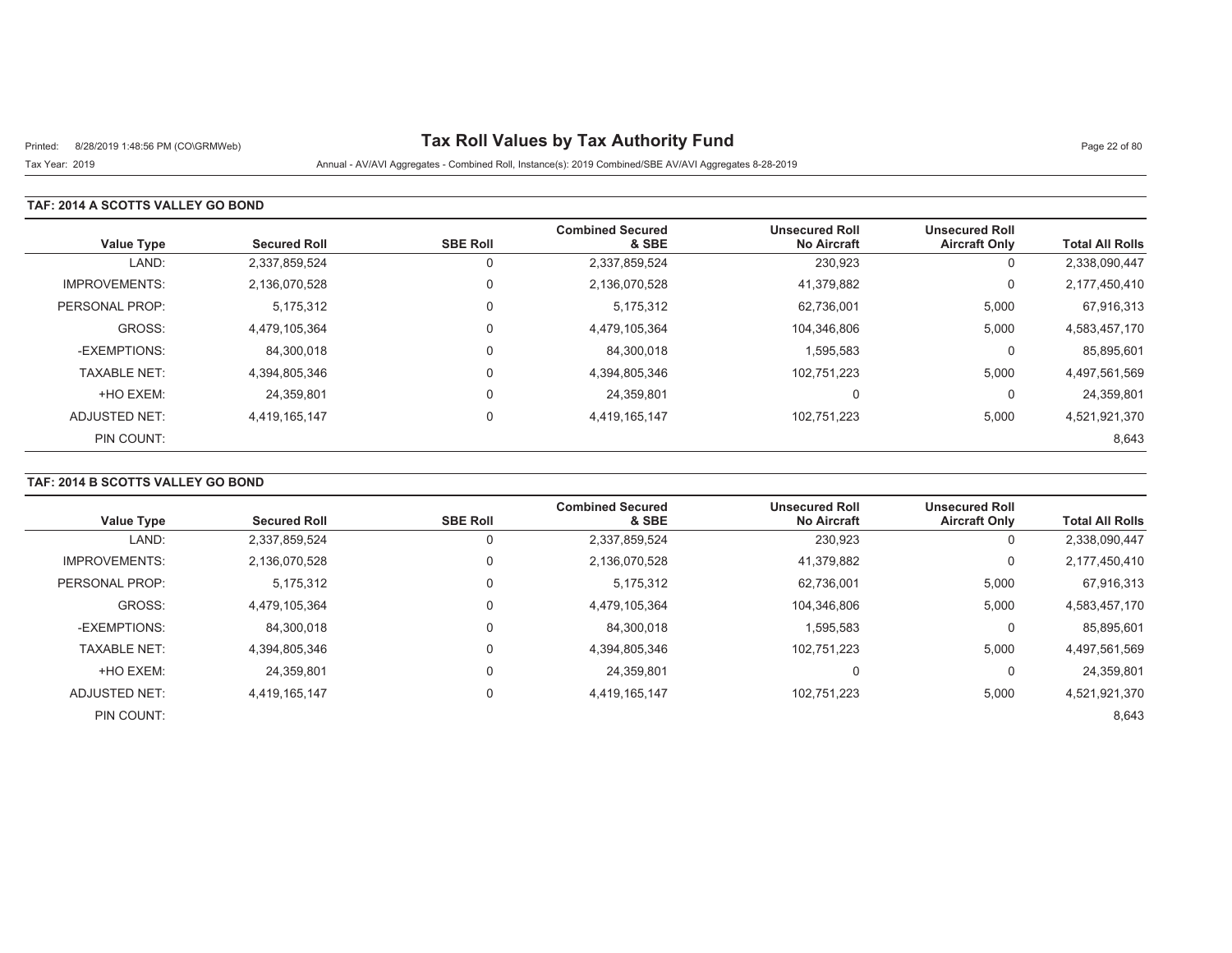# Printed: 8/28/2019 1:48:56 PM (CO\GRMWeb) **Tax Roll Values by Tax Authority Fund** Page 23 of 80

Tax Year: 2019 Annual - AV/AVI Aggregates - Combined Roll, Instance(s): 2019 Combined/SBE AV/AVI Aggregates 8-28-2019

### **TAF: 2014 LOS GATOS HIGH SCHOOL BOND**

| <b>Value Type</b>    | <b>Secured Roll</b> | <b>SBE Roll</b> | <b>Combined Secured</b><br>& SBE | <b>Unsecured Roll</b><br><b>No Aircraft</b> | <b>Unsecured Roll</b><br><b>Aircraft Only</b> | <b>Total All Rolls</b> |
|----------------------|---------------------|-----------------|----------------------------------|---------------------------------------------|-----------------------------------------------|------------------------|
| LAND:                | 819,965,094         | 0               | 819,965,094                      | 48,704                                      | υ                                             | 820,013,798            |
| <b>IMPROVEMENTS:</b> | 648,826,939         | $\Omega$        | 648,826,939                      | 1,286,228                                   | U                                             | 650,113,167            |
| PERSONAL PROP:       | 951.465             | $\Omega$        | 951.465                          | 2,680,595                                   | 0                                             | 3,632,060              |
| GROSS:               | 1.469.743.498       | $\Omega$        | 1,469,743,498                    | 4,015,527                                   | 0                                             | 1,473,759,025          |
| -EXEMPTIONS:         | 11.824.805          |                 | 11.824.805                       | C                                           | U                                             | 11,824,805             |
| <b>TAXABLE NET:</b>  | 1,457,918,693       |                 | 1,457,918,693                    | 4,015,527                                   | 0                                             | 1,461,934,220          |
| +HO EXEM:            | 7,590,800           |                 | 7,590,800                        | C                                           | υ                                             | 7,590,800              |
| ADJUSTED NET:        | 1,465,509,493       | $\Omega$        | 1,465,509,493                    | 4,015,527                                   | 0                                             | 1,469,525,020          |
| PIN COUNT:           |                     |                 |                                  |                                             |                                               | 2,554                  |

## **TAF: 2014 REF LIVE OAK SCHOOL DISTRICT BOND**

| <b>Value Type</b>    | <b>Secured Roll</b> | <b>SBE Roll</b> | <b>Combined Secured</b><br>& SBE | <b>Unsecured Roll</b><br><b>No Aircraft</b> | <b>Unsecured Roll</b><br><b>Aircraft Only</b> | <b>Total All Rolls</b> |
|----------------------|---------------------|-----------------|----------------------------------|---------------------------------------------|-----------------------------------------------|------------------------|
| LAND:                | 2,479,762,427       | 110.892         | 2,479,873,319                    | 3,665,912                                   | 0                                             | 2,483,539,231          |
| <b>IMPROVEMENTS:</b> | 1,658,962,476       |                 | 1,658,962,476                    | 31,117,253                                  | 0                                             | 1,690,079,729          |
| PERSONAL PROP:       | 2,826,819           |                 | 2,826,819                        | 45,555,736                                  | 0                                             | 48,382,555             |
| GROSS:               | 4,141,551,722       | 110,892         | 4,141,662,614                    | 80,338,901                                  | 0                                             | 4,222,001,515          |
| -EXEMPTIONS:         | 82,088,116          |                 | 82,088,116                       | 3,144,532                                   | 0                                             | 85,232,648             |
| <b>TAXABLE NET:</b>  | 4.059.463.606       | 110.892         | 4,059,574,498                    | 77.194.369                                  | 0                                             | 4,136,768,867          |
| +HO EXEM:            | 21.441.435          |                 | 21,441,435                       | 126,000                                     | 0                                             | 21,567,435             |
| <b>ADJUSTED NET:</b> | 4,080,905,041       | 110,892         | 4,081,015,933                    | 77.320.369                                  | 0                                             | 4,158,336,302          |
| PIN COUNT:           |                     |                 |                                  |                                             |                                               | 9,169                  |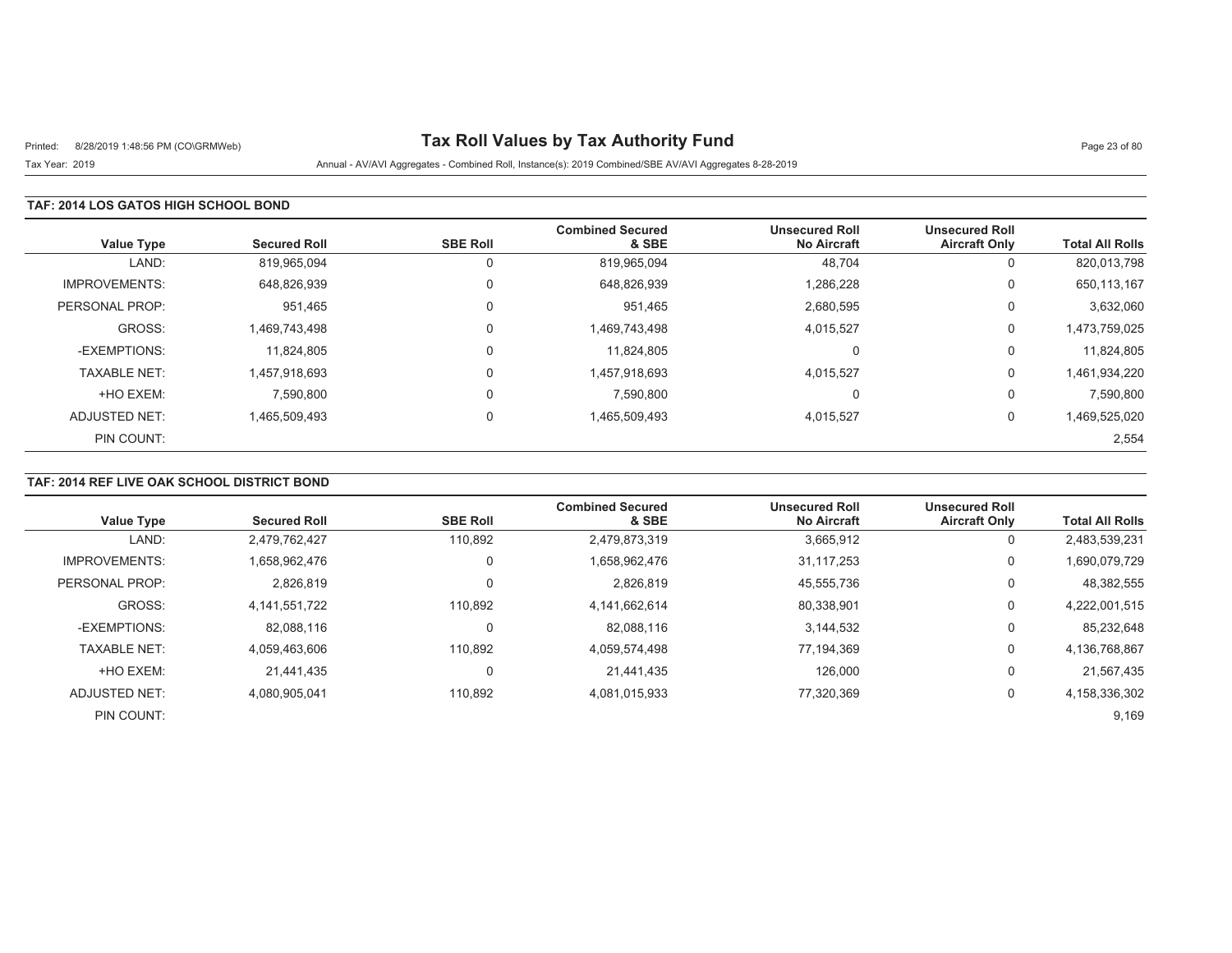# Printed: 8/28/2019 1:48:56 PM (CO\GRMWeb) **Tax Roll Values by Tax Authority Fund** Page 24 of 80

## Tax Year: 2019 Annual - AV/AVI Aggregates - Combined Roll, Instance(s): 2019 Combined/SBE AV/AVI Aggregates 8-28-2019

### **TAF: 2016 A SANTA CRUZ CITY ELEM SCHOOL DISTRICT BOND**

| <b>Value Type</b>    | <b>Secured Roll</b> | <b>SBE Roll</b> | <b>Combined Secured</b><br>& SBE | <b>Unsecured Roll</b><br><b>No Aircraft</b> | <b>Unsecured Roll</b><br><b>Aircraft Only</b> | <b>Total All Rolls</b> |
|----------------------|---------------------|-----------------|----------------------------------|---------------------------------------------|-----------------------------------------------|------------------------|
| LAND:                | 6,067,158,545       | 0               | 6,067,158,545                    | 15.946.009                                  | 0                                             | 6,083,104,554          |
| <b>IMPROVEMENTS:</b> | 4,734,539,724       | 0               | 4,734,539,724                    | 132.346.888                                 | 0                                             | 4,866,886,612          |
| PERSONAL PROP:       | 46.378.400          | 0               | 46.378.400                       | 168.088.663                                 | 0                                             | 214,467,063            |
| GROSS:               | 10.848.076.669      | 0               | 10,848,076,669                   | 316.381.560                                 | 0                                             | 11, 164, 458, 229      |
| -EXEMPTIONS:         | 314.802.690         | 0               | 314.802.690                      | 35.978.776                                  | 0                                             | 350,781,466            |
| <b>TAXABLE NET:</b>  | 10,533,273,979      | 0               | 10,533,273,979                   | 280.402.784                                 | 0                                             | 10,813,676,763         |
| +HO EXEM:            | 52,382,332          | 0               | 52,382,332                       | 63,000                                      | 0                                             | 52,445,332             |
| ADJUSTED NET:        | 10.585.656.311      | 0               | 10,585,656,311                   | 280.465.784                                 | 0                                             | 10,866,122,095         |
| PIN COUNT:           |                     |                 |                                  |                                             |                                               | 22,397                 |

### **TAF: 2016 A SANTA CRUZ CITY HIGH SCHOOL DISTICT BOND**

| <b>Value Type</b>    | <b>Secured Roll</b> | <b>SBE Roll</b> | <b>Combined Secured</b><br>& SBE | <b>Unsecured Roll</b><br><b>No Aircraft</b> | <b>Unsecured Roll</b><br><b>Aircraft Only</b> | <b>Total All Rolls</b> |
|----------------------|---------------------|-----------------|----------------------------------|---------------------------------------------|-----------------------------------------------|------------------------|
| LAND:                |                     |                 |                                  |                                             |                                               |                        |
|                      | 12,813,489,670      | 288,515         | 12,813,778,185                   | 20,181,145                                  | 0                                             | 12,833,959,330         |
| <b>IMPROVEMENTS:</b> | 9.725.373.850       | 0               | 9,725,373,850                    | 249.177.280                                 | 0                                             | 9,974,551,130          |
| PERSONAL PROP:       | 97,598,634          | 0               | 97,598,634                       | 295,741,082                                 | 75,600                                        | 393,415,316            |
| GROSS:               | 22.636.462.154      | 288.515         | 22,636,750,669                   | 565.099.507                                 | 75.600                                        | 23,201,925,776         |
| -EXEMPTIONS:         | 764,904,529         | 0               | 764,904,529                      | 62,998,350                                  | 0                                             | 827,902,879            |
| <b>TAXABLE NET:</b>  | 21,871,557,625      | 288.515         | 21,871,846,140                   | 502,101,157                                 | 75,600                                        | 22,374,022,897         |
| +HO EXEM:            | 112.818.150         | 0               | 112.818.150                      | 196.000                                     | 0                                             | 113,014,150            |
| ADJUSTED NET:        | 21,984,375,775      | 288,515         | 21,984,664,290                   | 502,297,157                                 | 75,600                                        | 22,487,037,047         |
| PIN COUNT:           |                     |                 |                                  |                                             |                                               | 47.786                 |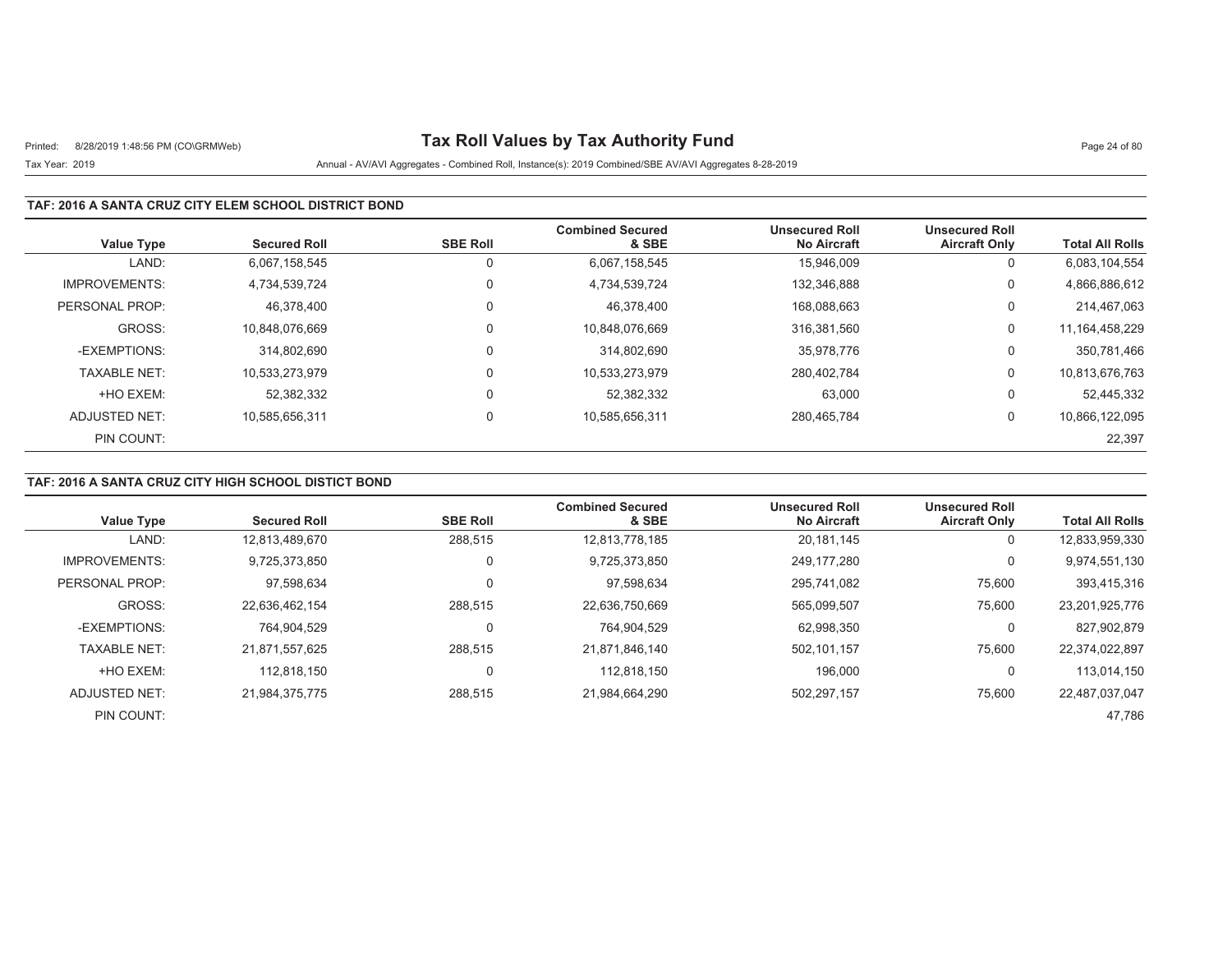# Printed: 8/28/2019 1:48:56 PM (CO\GRMWeb) **Tax Roll Values by Tax Authority Fund** Page 25 of 80

## Tax Year: 2019 Annual - AV/AVI Aggregates - Combined Roll, Instance(s): 2019 Combined/SBE AV/AVI Aggregates 8-28-2019

### **TAF: 2016 B SANTA CRUZ ELEM SCHOOL DISTRICT BOND**

| <b>Value Type</b>    | <b>Secured Roll</b> | <b>SBE Roll</b> | <b>Combined Secured</b><br>& SBE | <b>Unsecured Roll</b><br><b>No Aircraft</b> | <b>Unsecured Roll</b><br><b>Aircraft Only</b> | <b>Total All Rolls</b> |
|----------------------|---------------------|-----------------|----------------------------------|---------------------------------------------|-----------------------------------------------|------------------------|
| LAND:                | 6.067.158.545       | 0               | 6.067.158.545                    | 15.946.009                                  | 0                                             | 6,083,104,554          |
| <b>IMPROVEMENTS:</b> | 4.734.539.724       | $\Omega$        | 4,734,539,724                    | 132,346,888                                 | 0                                             | 4,866,886,612          |
| PERSONAL PROP:       | 46.378.400          | $\Omega$        | 46.378.400                       | 168.088.663                                 | 0                                             | 214,467,063            |
| GROSS:               | 10.848.076.669      | $\Omega$        | 10,848,076,669                   | 316.381.560                                 | 0                                             | 11, 164, 458, 229      |
| -EXEMPTIONS:         | 314.802.690         | $\Omega$        | 314,802,690                      | 35,978,776                                  | 0                                             | 350,781,466            |
| <b>TAXABLE NET:</b>  | 10,533,273,979      | $\Omega$        | 10,533,273,979                   | 280.402.784                                 | 0                                             | 10,813,676,763         |
| +HO EXEM:            | 52,382,332          | $\mathbf 0$     | 52,382,332                       | 63,000                                      | 0                                             | 52,445,332             |
| ADJUSTED NET:        | 10.585.656.311      | $\mathbf 0$     | 10,585,656,311                   | 280.465.784                                 | 0                                             | 10,866,122,095         |
| PIN COUNT:           |                     |                 |                                  |                                             |                                               | 22,397                 |

### **TAF: 2016 B SANTA CRUZ HIGH SCHOOL DISTRICT BOND**

|                      |                     |                 | <b>Combined Secured</b> | <b>Unsecured Roll</b> | <b>Unsecured Roll</b> |                        |
|----------------------|---------------------|-----------------|-------------------------|-----------------------|-----------------------|------------------------|
| <b>Value Type</b>    | <b>Secured Roll</b> | <b>SBE Roll</b> | & SBE                   | <b>No Aircraft</b>    | <b>Aircraft Only</b>  | <b>Total All Rolls</b> |
| LAND:                | 12,813,489,670      | 288,515         | 12,813,778,185          | 20,181,145            | 0                     | 12,833,959,330         |
| <b>IMPROVEMENTS:</b> | 9.725.373.850       | 0               | 9,725,373,850           | 249.177.280           | 0                     | 9,974,551,130          |
| PERSONAL PROP:       | 97,598,634          |                 | 97,598,634              | 295,741,082           | 75,600                | 393,415,316            |
| GROSS:               | 22.636.462.154      | 288.515         | 22,636,750,669          | 565.099.507           | 75.600                | 23,201,925,776         |
| -EXEMPTIONS:         | 764,904,529         | 0               | 764,904,529             | 62,998,350            | 0                     | 827,902,879            |
| <b>TAXABLE NET:</b>  | 21.871.557.625      | 288.515         | 21,871,846,140          | 502.101.157           | 75.600                | 22,374,022,897         |
| +HO EXEM:            | 112.818.150         | 0               | 112.818.150             | 196,000               | 0                     | 113.014.150            |
| ADJUSTED NET:        | 21,984,375,775      | 288,515         | 21,984,664,290          | 502,297,157           | 75,600                | 22,487,037,047         |
| PIN COUNT:           |                     |                 |                         |                       |                       | 47.786                 |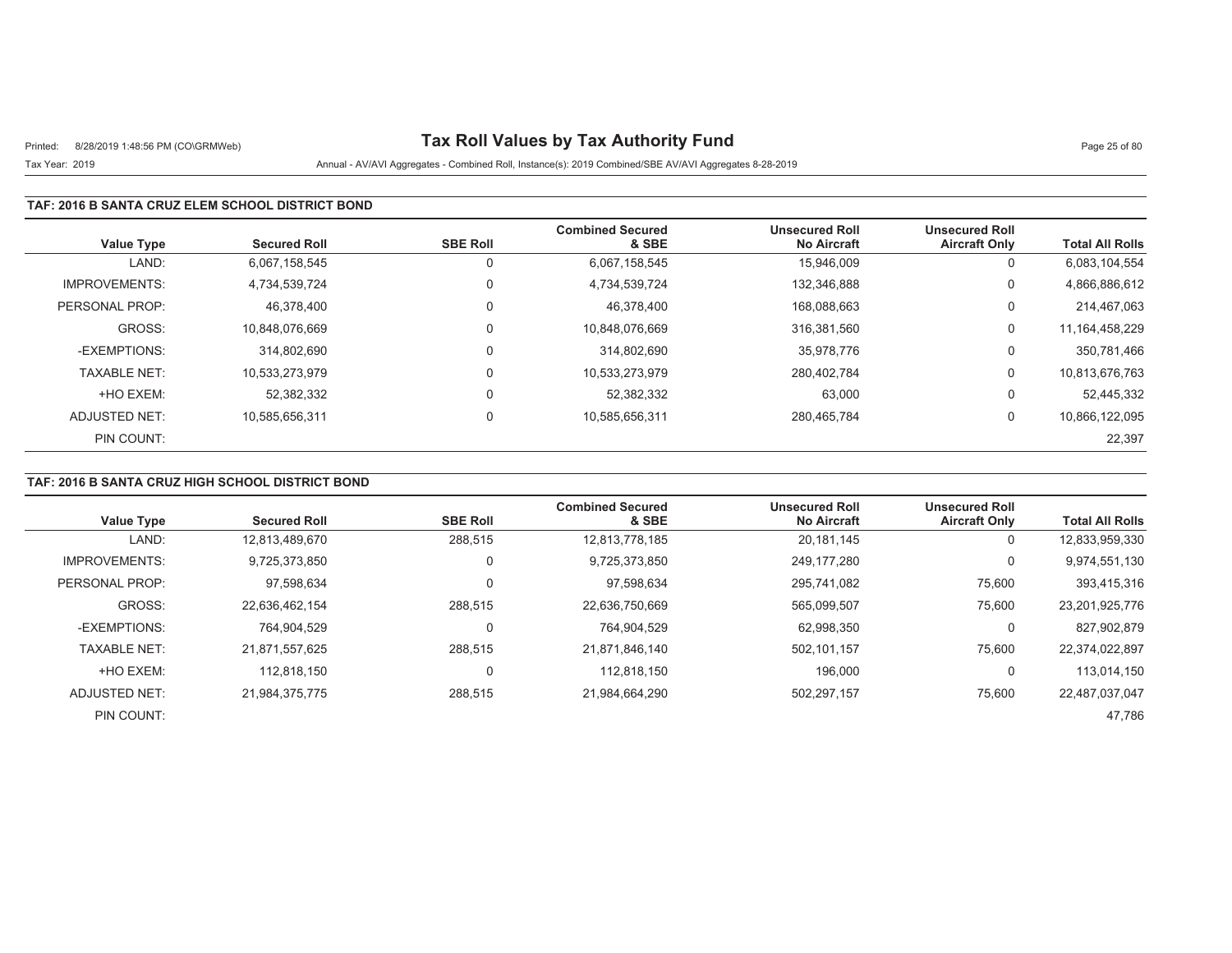# Printed: 8/28/2019 1:48:56 PM (CO\GRMWeb) **Tax Roll Values by Tax Authority Fund** Page 26 of 80

Tax Year: 2019 Annual - AV/AVI Aggregates - Combined Roll, Instance(s): 2019 Combined/SBE AV/AVI Aggregates 8-28-2019

### **TAF: 2016 REF LIVE OAK ELEMENTARY SD**

| <b>Value Type</b>    | <b>Secured Roll</b> | <b>SBE Roll</b> | <b>Combined Secured</b><br>& SBE | <b>Unsecured Roll</b><br><b>No Aircraft</b> | <b>Unsecured Roll</b><br><b>Aircraft Only</b> | <b>Total All Rolls</b> |
|----------------------|---------------------|-----------------|----------------------------------|---------------------------------------------|-----------------------------------------------|------------------------|
| LAND:                | 2,479,762,427       | 110,892         | 2,479,873,319                    | 3,665,912                                   | 0                                             | 2,483,539,231          |
| <b>IMPROVEMENTS:</b> | 1,658,962,476       | 0               | 1,658,962,476                    | 31.117.253                                  | 0                                             | 1,690,079,729          |
| PERSONAL PROP:       | 2,826,819           | 0               | 2,826,819                        | 45,555,736                                  | 0                                             | 48,382,555             |
| GROSS:               | 4,141,551,722       | 110.892         | 4,141,662,614                    | 80,338,901                                  | 0                                             | 4,222,001,515          |
| -EXEMPTIONS:         | 82,088,116          | $\Omega$        | 82,088,116                       | 3,144,532                                   | 0                                             | 85,232,648             |
| <b>TAXABLE NET:</b>  | 4,059,463,606       | 110,892         | 4,059,574,498                    | 77,194,369                                  | 0                                             | 4,136,768,867          |
| +HO EXEM:            | 21.441.435          | 0               | 21,441,435                       | 126,000                                     | 0                                             | 21,567,435             |
| ADJUSTED NET:        | 4.080.905.041       | 110,892         | 4,081,015,933                    | 77,320,369                                  | 0                                             | 4,158,336,302          |
| PIN COUNT:           |                     |                 |                                  |                                             |                                               | 9,169                  |

## **TAF: 2017 A SOQUEL ELEM SCHOOL DISTRICT BOND**

| <b>Value Type</b>    | <b>Secured Roll</b> | <b>SBE Roll</b> | <b>Combined Secured</b><br>& SBE | <b>Unsecured Roll</b><br><b>No Aircraft</b> | <b>Unsecured Roll</b><br><b>Aircraft Only</b> | <b>Total All Rolls</b> |
|----------------------|---------------------|-----------------|----------------------------------|---------------------------------------------|-----------------------------------------------|------------------------|
|                      |                     |                 |                                  |                                             |                                               |                        |
| LAND:                | 3,450,402,974       |                 | 3,450,402,974                    | 364,453                                     | 0                                             | 3,450,767,427          |
| <b>IMPROVEMENTS:</b> | 2.672.238.093       |                 | 2,672,238,093                    | 68,895,262                                  | 0                                             | 2,741,133,355          |
| PERSONAL PROP:       | 47.100.435          | $\Omega$        | 47.100.435                       | 73.514.991                                  | 54,235                                        | 120,669,661            |
| GROSS:               | 6,169,741,502       | $\mathbf{0}$    | 6,169,741,502                    | 142.774.706                                 | 54,235                                        | 6,312,570,443          |
| -EXEMPTIONS:         | 338.824.216         |                 | 338,824,216                      | 23,863,077                                  | 0                                             | 362,687,293            |
| <b>TAXABLE NET:</b>  | 5,830,917,286       |                 | 5,830,917,286                    | 118.911.629                                 | 54,235                                        | 5,949,883,150          |
| +HO EXEM:            | 30.400.699          |                 | 30.400.699                       | 7,000                                       | $\Omega$                                      | 30,407,699             |
| ADJUSTED NET:        | 5,861,317,985       | $\Omega$        | 5,861,317,985                    | 118.918.629                                 | 54,235                                        | 5,980,290,849          |
| PIN COUNT:           |                     |                 |                                  |                                             |                                               | 12,838                 |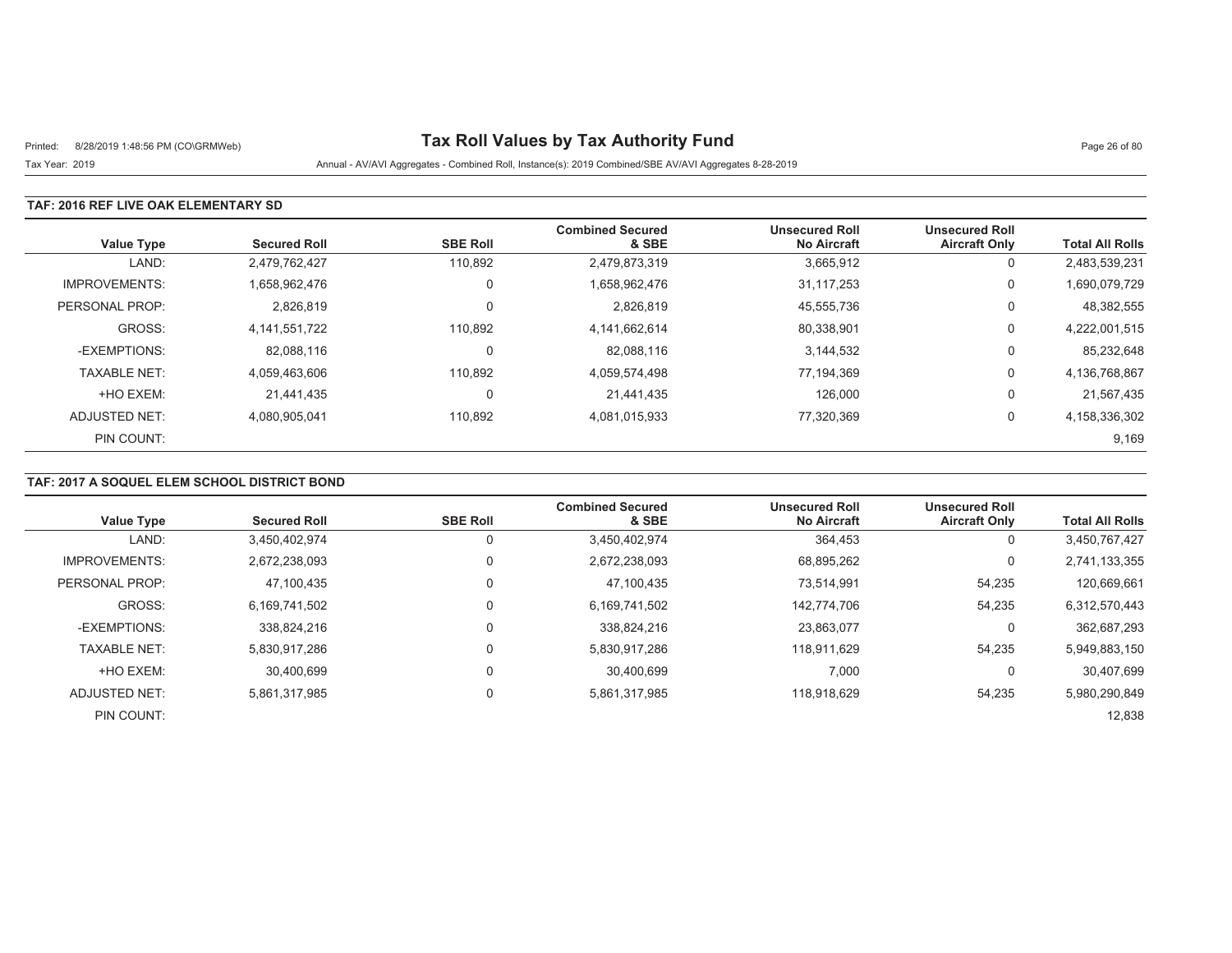# Printed: 8/28/2019 1:48:56 PM (CO\GRMWeb) **Tax Roll Values by Tax Authority Fund** Page 27 of 80

## Tax Year: 2019 Annual - AV/AVI Aggregates - Combined Roll, Instance(s): 2019 Combined/SBE AV/AVI Aggregates 8-28-2019

### **TAF: 2017 B SOQUEL ELEM SCHOOL DISTRICT BOND**

| <b>Value Type</b>    | <b>Secured Roll</b> | <b>SBE Roll</b> | <b>Combined Secured</b><br>& SBE | <b>Unsecured Roll</b><br><b>No Aircraft</b> | <b>Unsecured Roll</b><br><b>Aircraft Only</b> | <b>Total All Rolls</b> |
|----------------------|---------------------|-----------------|----------------------------------|---------------------------------------------|-----------------------------------------------|------------------------|
| LAND:                | 3.450.402.974       |                 | 3,450,402,974                    | 364,453                                     | 0                                             | 3,450,767,427          |
| <b>IMPROVEMENTS:</b> | 2.672.238.093       | 0               | 2,672,238,093                    | 68,895,262                                  | 0                                             | 2,741,133,355          |
| PERSONAL PROP:       | 47,100,435          | 0               | 47,100,435                       | 73.514.991                                  | 54,235                                        | 120,669,661            |
| GROSS:               | 6,169,741,502       | $\Omega$        | 6,169,741,502                    | 142.774.706                                 | 54,235                                        | 6,312,570,443          |
| -EXEMPTIONS:         | 338.824.216         |                 | 338,824,216                      | 23,863,077                                  | 0                                             | 362,687,293            |
| <b>TAXABLE NET:</b>  | 5,830,917,286       | $\Omega$        | 5,830,917,286                    | 118,911,629                                 | 54,235                                        | 5,949,883,150          |
| +HO EXEM:            | 30.400.699          |                 | 30.400.699                       | 7.000                                       | 0                                             | 30.407.699             |
| ADJUSTED NET:        | 5.861.317.985       | $\Omega$        | 5,861,317,985                    | 118.918.629                                 | 54.235                                        | 5,980,290,849          |
| PIN COUNT:           |                     |                 |                                  |                                             |                                               | 12,838                 |

## **TAF: 2018 LOMA PRIETA SCH GOB**

| <b>Value Type</b>    | <b>Secured Roll</b> | <b>SBE Roll</b> | <b>Combined Secured</b><br>& SBE | <b>Unsecured Roll</b><br><b>No Aircraft</b> | <b>Unsecured Roll</b><br><b>Aircraft Only</b> | <b>Total All Rolls</b> |
|----------------------|---------------------|-----------------|----------------------------------|---------------------------------------------|-----------------------------------------------|------------------------|
| LAND:                | 601,837,611         |                 | 601,837,611                      | 0                                           |                                               | 601,837,611            |
| <b>IMPROVEMENTS:</b> | 479,329,548         |                 | 479,329,548                      | 797,616                                     | 0                                             | 480,127,164            |
| PERSONAL PROP:       | 31,500              |                 | 31,500                           | 1,066,098                                   | 0                                             | 1,097,598              |
| GROSS:               | 1,081,198,659       |                 | 1,081,198,659                    | 1,863,714                                   | 0                                             | 1,083,062,373          |
| -EXEMPTIONS:         | 7,367,200           |                 | 7,367,200                        | 0                                           | $\Omega$                                      | 7,367,200              |
| <b>TAXABLE NET:</b>  | 1,073,831,459       |                 | 1,073,831,459                    | 1.863.714                                   | 0                                             | 1,075,695,173          |
| +HO EXEM:            | 5,714,800           |                 | 5.714.800                        | 0                                           | 0                                             | 5,714,800              |
| ADJUSTED NET:        | 1,079,546,259       |                 | 1,079,546,259                    | 1,863,714                                   | 0                                             | 1,081,409,973          |
| PIN COUNT:           |                     |                 |                                  |                                             |                                               | 1.743                  |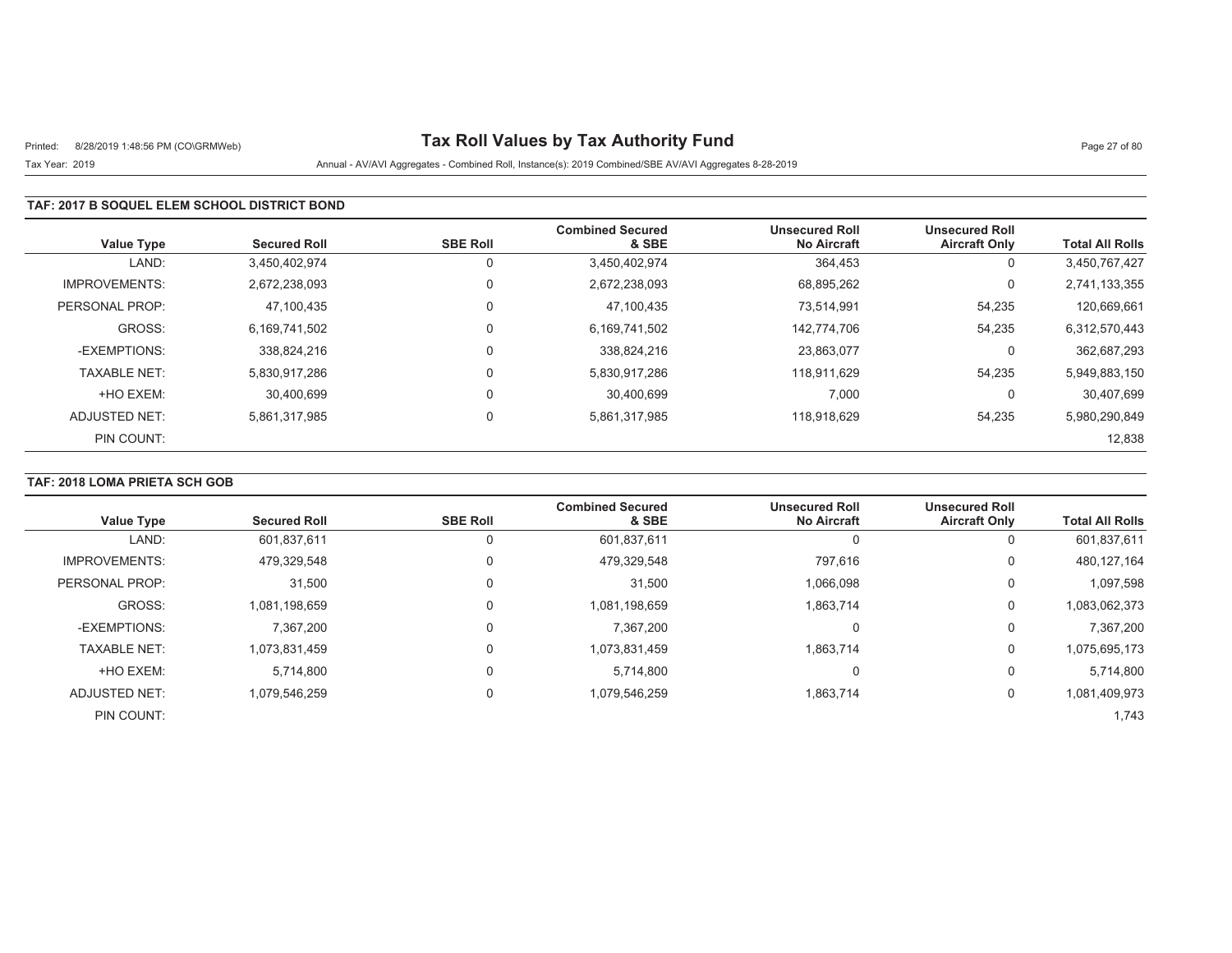# Printed: 8/28/2019 1:48:56 PM (CO\GRMWeb) **Tax Roll Values by Tax Authority Fund** Page 28 of 80

Tax Year: 2019 Annual - AV/AVI Aggregates - Combined Roll, Instance(s): 2019 Combined/SBE AV/AVI Aggregates 8-28-2019

#### **TAF: 2018 MOUNTAIN ELEM SCH DEBT SERVICE**

| <b>Value Type</b>    | <b>Secured Roll</b> | <b>SBE Roll</b> | <b>Combined Secured</b><br>& SBE | <b>Unsecured Roll</b><br><b>No Aircraft</b> | <b>Unsecured Roll</b><br><b>Aircraft Only</b> | <b>Total All Rolls</b> |
|----------------------|---------------------|-----------------|----------------------------------|---------------------------------------------|-----------------------------------------------|------------------------|
| LAND:                | 164,785,079         | U               | 164,785,079                      | 0                                           | 0                                             | 164,785,079            |
| <b>IMPROVEMENTS:</b> | 133,287,007         |                 | 133,287,007                      | 4,393,424                                   | 0                                             | 137,680,431            |
| PERSONAL PROP:       | 138,550             |                 | 138,550                          | 1,299,538                                   | 0                                             | 1,438,088              |
| GROSS:               | 298.210.636         |                 | 298,210,636                      | 5,692,962                                   | 0                                             | 303,903,598            |
| -EXEMPTIONS:         | 4,250,801           |                 | 4.250.801                        | 11.965                                      | 0                                             | 4.262.766              |
| <b>TAXABLE NET:</b>  | 293,959,835         |                 | 293,959,835                      | 5,680,997                                   | 0                                             | 299,640,832            |
| +HO EXEM:            | 1,811,600           |                 | 1,811,600                        |                                             | 0                                             | 1,811,600              |
| ADJUSTED NET:        | 295,771,435         | $\Omega$        | 295,771,435                      | 5,680,997                                   | 0                                             | 301,452,432            |
| PIN COUNT:           |                     |                 |                                  |                                             |                                               | 716                    |

### **TAF: 2018 WEST VALLEY COLLEGE BOND**

| <b>Value Type</b>    | <b>Secured Roll</b> | <b>SBE Roll</b> | <b>Combined Secured</b><br>& SBE | <b>Unsecured Roll</b><br><b>No Aircraft</b> | <b>Unsecured Roll</b><br><b>Aircraft Only</b> | <b>Total All Rolls</b> |
|----------------------|---------------------|-----------------|----------------------------------|---------------------------------------------|-----------------------------------------------|------------------------|
| LAND:                | 793,806,227         | 0               | 793,806,227                      | 48,704                                      | 0                                             | 793,854,931            |
| <b>IMPROVEMENTS:</b> | 629,512,614         | 0               | 629,512,614                      | 1,286,228                                   | 0                                             | 630,798,842            |
| PERSONAL PROP:       | 951.465             | 0               | 951.465                          | 2,667,338                                   | 0                                             | 3,618,803              |
| GROSS:               | 1,424,270,306       | 0               | 1,424,270,306                    | 4,002,270                                   | 0                                             | 1,428,272,576          |
| -EXEMPTIONS:         | 11.549.117          | 0               | 11,549,117                       | 0                                           | 0                                             | 11,549,117             |
| <b>TAXABLE NET:</b>  | 1.412.721.189       | 0               | 1,412,721,189                    | 4.002.270                                   | 0                                             | 1,416,723,459          |
| +HO EXEM:            | 7,317,800           | 0               | 7,317,800                        | 0                                           | 0                                             | 7,317,800              |
| ADJUSTED NET:        | 1,420,038,989       | 0               | 1,420,038,989                    | 4,002,270                                   | 0                                             | 1,424,041,259          |
| PIN COUNT:           |                     |                 |                                  |                                             |                                               | 2,464                  |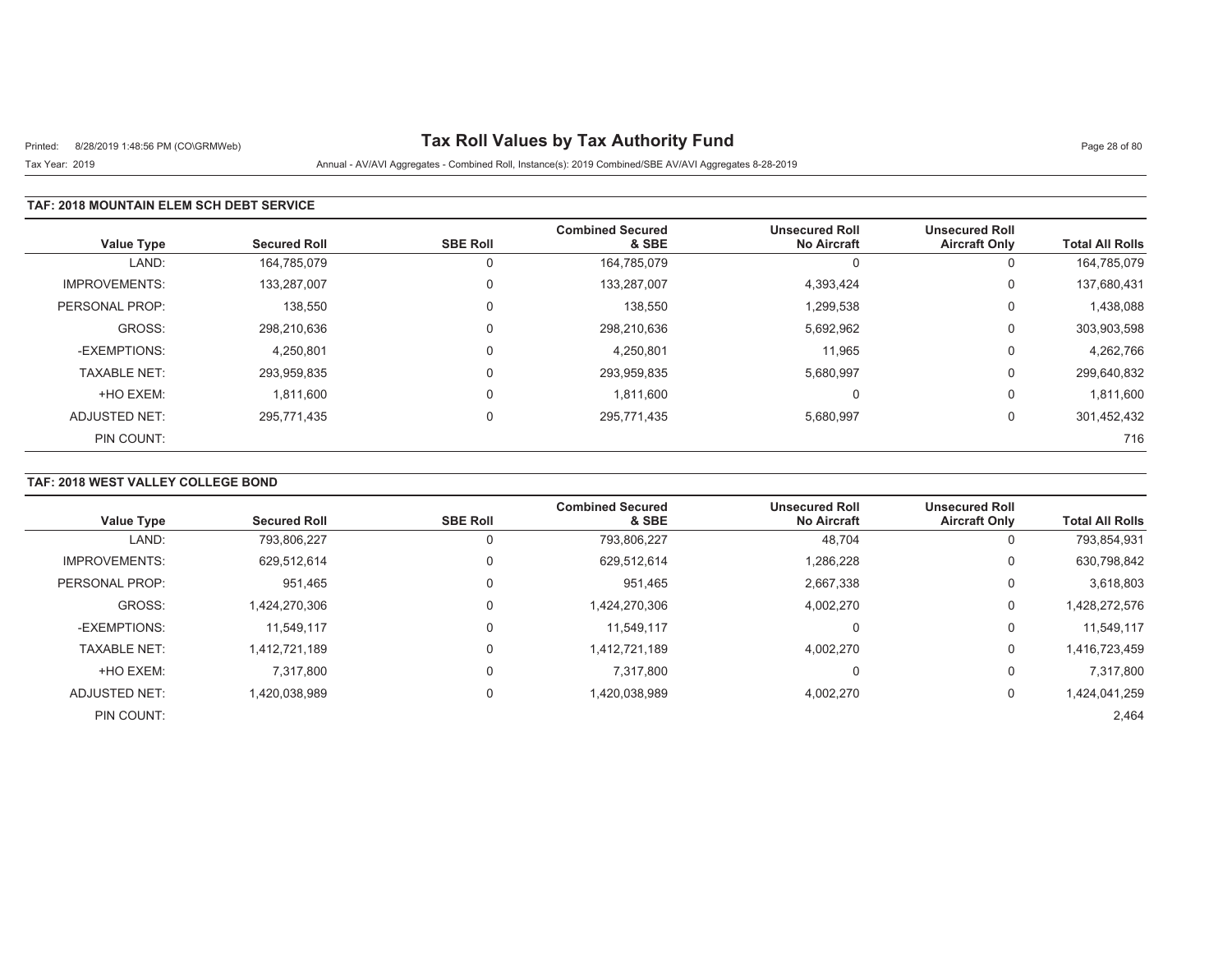# Printed: 8/28/2019 1:48:56 PM (CO\GRMWeb) **Tax Roll Values by Tax Authority Fund** Page 29 of 80

## Tax Year: 2019 Annual - AV/AVI Aggregates - Combined Roll, Instance(s): 2019 Combined/SBE AV/AVI Aggregates 8-28-2019

#### **TAF: 642501 CABRILLO COMM COL DIST GENERAL**

| <b>Value Type</b>    | <b>Secured Roll</b> | <b>SBE Roll</b> | <b>Combined Secured</b><br>& SBE | <b>Unsecured Roll</b><br><b>No Aircraft</b> | <b>Unsecured Roll</b><br><b>Aircraft Only</b> | <b>Total All Rolls</b> |
|----------------------|---------------------|-----------------|----------------------------------|---------------------------------------------|-----------------------------------------------|------------------------|
| LAND:                | 26,340,651,167      | 385,847         | 26,341,037,014                   | 26,639,905                                  | 0                                             | 26,367,676,919         |
| <b>IMPROVEMENTS:</b> | 20,549,497,598      | $\Omega$        | 20,549,497,598                   | 440.033.111                                 | 0                                             | 20,989,530,709         |
| PERSONAL PROP:       | 203,336,366         |                 | 203,336,366                      | 603.427.792                                 | 24,756,879                                    | 831,521,037            |
| GROSS:               | 47,093,485,131      | 385,847         | 47,093,870,978                   | 1,070,100,807                               | 24,756,879                                    | 48,188,728,664         |
| -EXEMPTIONS:         | 1.571.917.824       |                 | 1,571,917,824                    | 76.957.182                                  | 609.784                                       | 1,649,484,790          |
| <b>TAXABLE NET:</b>  | 45,521,567,307      | 385,847         | 45,521,953,154                   | 993,143,625                                 | 24.147.095                                    | 46,539,243,874         |
| +HO EXEM:            | 251.443.421         |                 | 251,443,421                      | 203,000                                     | 0                                             | 251,646,421            |
| ADJUSTED NET:        | 45,773,010,728      | 385,847         | 45,773,396,575                   | 993,346,625                                 | 24.147.095                                    | 46,790,890,295         |
| PIN COUNT:           |                     |                 |                                  |                                             |                                               | 109,524                |

### **TAF: 642581 CABRILLO COL GO DS 1998 Series B**

|                      |                     |                 | <b>Combined Secured</b> | <b>Unsecured Roll</b> | <b>Unsecured Roll</b> |                        |
|----------------------|---------------------|-----------------|-------------------------|-----------------------|-----------------------|------------------------|
| <b>Value Type</b>    | <b>Secured Roll</b> | <b>SBE Roll</b> | & SBE                   | <b>No Aircraft</b>    | <b>Aircraft Only</b>  | <b>Total All Rolls</b> |
| LAND:                | 26,340,651,167      | 385,847         | 26,341,037,014          | 26,639,905            | 0                     | 26,367,676,919         |
| <b>IMPROVEMENTS:</b> | 20.549.497.598      | 0               | 20,549,497,598          | 440.033.111           | 0                     | 20,989,530,709         |
| PERSONAL PROP:       | 203,336,366         | 0               | 203,336,366             | 603,427,792           | 24.756.879            | 831,521,037            |
| GROSS:               | 47.093.485.131      | 385.847         | 47,093,870,978          | 1.070.100.807         | 24.756.879            | 48, 188, 728, 664      |
| -EXEMPTIONS:         | 1.571.917.824       | 0               | 1,571,917,824           | 76,957,182            | 609,784               | 1,649,484,790          |
| <b>TAXABLE NET:</b>  | 45,521,567,307      | 385.847         | 45,521,953,154          | 993.143.625           | 24.147.095            | 46,539,243,874         |
| +HO EXEM:            | 251.443.421         | $\mathbf 0$     | 251,443,421             | 203,000               |                       | 251,646,421            |
| ADJUSTED NET:        | 45,773,010,728      | 385,847         | 45,773,396,575          | 993,346,625           | 24.147.095            | 46,790,890,295         |
| PIN COUNT:           |                     |                 |                         |                       |                       | 109.524                |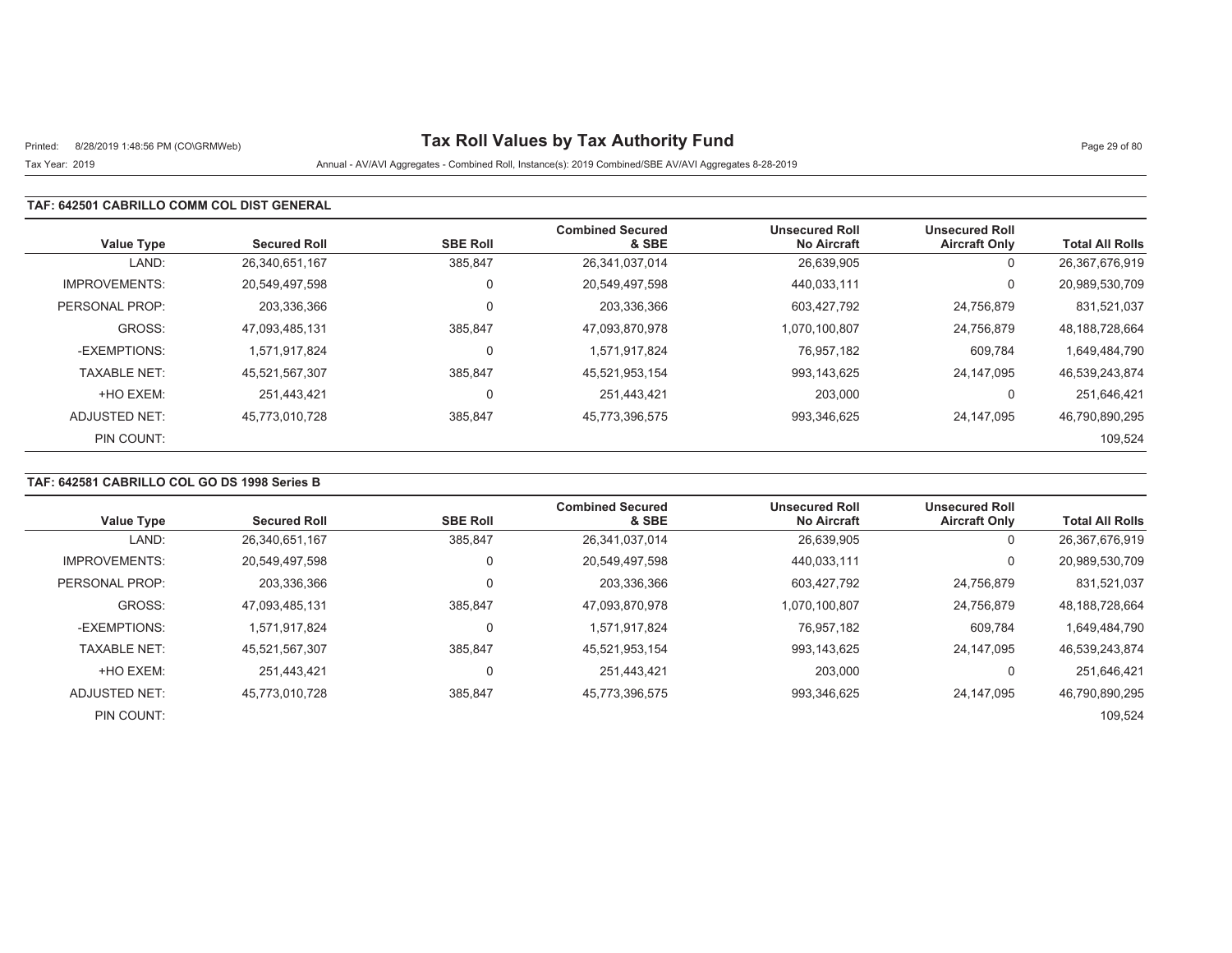# Printed: 8/28/2019 1:48:56 PM (CO\GRMWeb) **Tax Roll Values by Tax Authority Fund** Page 30 of 80

### Tax Year: 2019 Annual - AV/AVI Aggregates - Combined Roll, Instance(s): 2019 Combined/SBE AV/AVI Aggregates 8-28-2019

#### **TAF: 642582 CABRILLO COL GO DS 1998 Series C**

| <b>Value Type</b>    | <b>Secured Roll</b> | <b>SBE Roll</b> | <b>Combined Secured</b><br>& SBE | <b>Unsecured Roll</b><br><b>No Aircraft</b> | <b>Unsecured Roll</b><br><b>Aircraft Only</b> | <b>Total All Rolls</b> |
|----------------------|---------------------|-----------------|----------------------------------|---------------------------------------------|-----------------------------------------------|------------------------|
| LAND:                | 26,340,651,167      | 385,847         | 26,341,037,014                   | 26,639,905                                  | 0                                             | 26,367,676,919         |
| <b>IMPROVEMENTS:</b> | 20,549,497,598      | 0               | 20,549,497,598                   | 440,033,111                                 | 0                                             | 20,989,530,709         |
| PERSONAL PROP:       | 203,336,366         |                 | 203,336,366                      | 603,427,792                                 | 24,756,879                                    | 831,521,037            |
| GROSS:               | 47,093,485,131      | 385,847         | 47,093,870,978                   | 1,070,100,807                               | 24,756,879                                    | 48, 188, 728, 664      |
| -EXEMPTIONS:         | 1,571,917,824       |                 | 1,571,917,824                    | 76,957,182                                  | 609,784                                       | 1.649.484.790          |
| <b>TAXABLE NET:</b>  | 45,521,567,307      | 385,847         | 45,521,953,154                   | 993,143,625                                 | 24,147,095                                    | 46,539,243,874         |
| +HO EXEM:            | 251.443.421         |                 | 251,443,421                      | 203,000                                     | 0                                             | 251,646,421            |
| ADJUSTED NET:        | 45,773,010,728      | 385,847         | 45,773,396,575                   | 993,346,625                                 | 24.147.095                                    | 46,790,890,295         |
| PIN COUNT:           |                     |                 |                                  |                                             |                                               | 109,524                |

### **TAF: 642583 CABRILLO COL GO DS 1998 Series D**

|                      |                     |                 | <b>Combined Secured</b> | <b>Unsecured Roll</b> | <b>Unsecured Roll</b> |                        |
|----------------------|---------------------|-----------------|-------------------------|-----------------------|-----------------------|------------------------|
| <b>Value Type</b>    | <b>Secured Roll</b> | <b>SBE Roll</b> | & SBE                   | <b>No Aircraft</b>    | <b>Aircraft Only</b>  | <b>Total All Rolls</b> |
| LAND:                | 26,340,651,167      | 385.847         | 26,341,037,014          | 26,639,905            | 0                     | 26,367,676,919         |
| <b>IMPROVEMENTS:</b> | 20,549,497,598      |                 | 20,549,497,598          | 440.033.111           | $\Omega$              | 20,989,530,709         |
| PERSONAL PROP:       | 203.336.366         |                 | 203,336,366             | 603.427.792           | 24.756.879            | 831,521,037            |
| GROSS:               | 47,093,485,131      | 385.847         | 47,093,870,978          | 1,070,100,807         | 24.756.879            | 48, 188, 728, 664      |
| -EXEMPTIONS:         | 1,571,917,824       |                 | 1,571,917,824           | 76,957,182            | 609,784               | 1,649,484,790          |
| <b>TAXABLE NET:</b>  | 45.521.567.307      | 385.847         | 45,521,953,154          | 993.143.625           | 24.147.095            | 46,539,243,874         |
| +HO EXEM:            | 251.443.421         |                 | 251.443.421             | 203.000               | $\Omega$              | 251.646.421            |
| ADJUSTED NET:        | 45,773,010,728      | 385,847         | 45,773,396,575          | 993.346.625           | 24.147.095            | 46,790,890,295         |
| PIN COUNT:           |                     |                 |                         |                       |                       | 109,524                |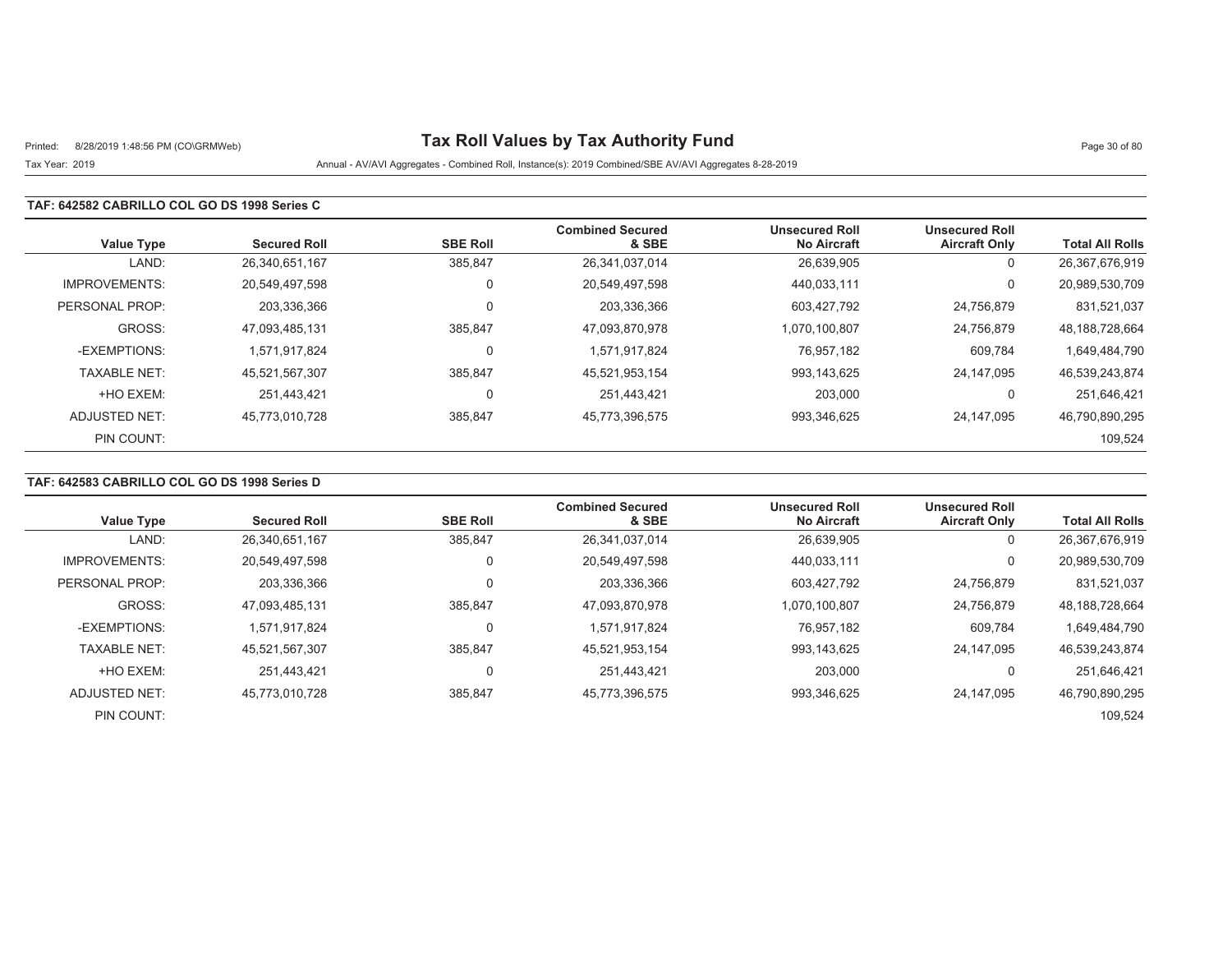# Printed: 8/28/2019 1:48:56 PM (CO\GRMWeb) **Tax Roll Values by Tax Authority Fund** Page 31 of 80

## Tax Year: 2019 Annual - AV/AVI Aggregates - Combined Roll, Instance(s): 2019 Combined/SBE AV/AVI Aggregates 8-28-2019

### **TAF: 642584 CABRILLO COL GO DS 2004 Series A**

| <b>Value Type</b>    | <b>Secured Roll</b> | <b>SBE Roll</b> | <b>Combined Secured</b><br>& SBE | <b>Unsecured Roll</b><br><b>No Aircraft</b> | <b>Unsecured Roll</b><br><b>Aircraft Only</b> | <b>Total All Rolls</b> |
|----------------------|---------------------|-----------------|----------------------------------|---------------------------------------------|-----------------------------------------------|------------------------|
| LAND:                | 26,340,651,167      | 385.847         | 26,341,037,014                   | 26,639,905                                  | J.                                            | 26,367,676,919         |
| <b>IMPROVEMENTS:</b> | 20,549,497,598      |                 | 20,549,497,598                   | 440.033.111                                 | $\Omega$                                      | 20,989,530,709         |
| PERSONAL PROP:       | 203,336,366         |                 | 203,336,366                      | 603.427.792                                 | 24,756,879                                    | 831,521,037            |
| GROSS:               | 47,093,485,131      | 385,847         | 47,093,870,978                   | 1,070,100,807                               | 24,756,879                                    | 48, 188, 728, 664      |
| -EXEMPTIONS:         | 1.571.917.824       |                 | 1,571,917,824                    | 76.957.182                                  | 609,784                                       | 1,649,484,790          |
| <b>TAXABLE NET:</b>  | 45,521,567,307      | 385,847         | 45,521,953,154                   | 993,143,625                                 | 24,147,095                                    | 46,539,243,874         |
| +HO EXEM:            | 251.443.421         |                 | 251.443.421                      | 203.000                                     |                                               | 251,646,421            |
| ADJUSTED NET:        | 45,773,010,728      | 385,847         | 45,773,396,575                   | 993,346,625                                 | 24.147.095                                    | 46,790,890,295         |
| PIN COUNT:           |                     |                 |                                  |                                             |                                               | 109,524                |

### **TAF: 642585 CABRILLO COL GO DS 1998 Refund 04**

| <b>Value Type</b>    | <b>Secured Roll</b> | <b>SBE Roll</b> | <b>Combined Secured</b><br>& SBE | <b>Unsecured Roll</b><br><b>No Aircraft</b> | <b>Unsecured Roll</b><br><b>Aircraft Only</b> | <b>Total All Rolls</b> |
|----------------------|---------------------|-----------------|----------------------------------|---------------------------------------------|-----------------------------------------------|------------------------|
|                      |                     |                 |                                  |                                             |                                               |                        |
| LAND:                | 26,340,651,167      | 385.847         | 26,341,037,014                   | 26,639,905                                  | U                                             | 26,367,676,919         |
| <b>IMPROVEMENTS:</b> | 20,549,497,598      |                 | 20,549,497,598                   | 440.033.111                                 | 0                                             | 20,989,530,709         |
| PERSONAL PROP:       | 203.336.366         |                 | 203,336,366                      | 603.427.792                                 | 24.756.879                                    | 831,521,037            |
| GROSS:               | 47,093,485,131      | 385.847         | 47,093,870,978                   | 1,070,100,807                               | 24.756.879                                    | 48, 188, 728, 664      |
| -EXEMPTIONS:         | 1,571,917,824       |                 | 1,571,917,824                    | 76,957,182                                  | 609,784                                       | 1,649,484,790          |
| <b>TAXABLE NET:</b>  | 45.521.567.307      | 385.847         | 45,521,953,154                   | 993.143.625                                 | 24.147.095                                    | 46,539,243,874         |
| +HO EXEM:            | 251.443.421         |                 | 251.443.421                      | 203.000                                     |                                               | 251.646.421            |
| ADJUSTED NET:        | 45,773,010,728      | 385,847         | 45,773,396,575                   | 993,346,625                                 | 24.147.095                                    | 46,790,890,295         |
| PIN COUNT:           |                     |                 |                                  |                                             |                                               | 109,524                |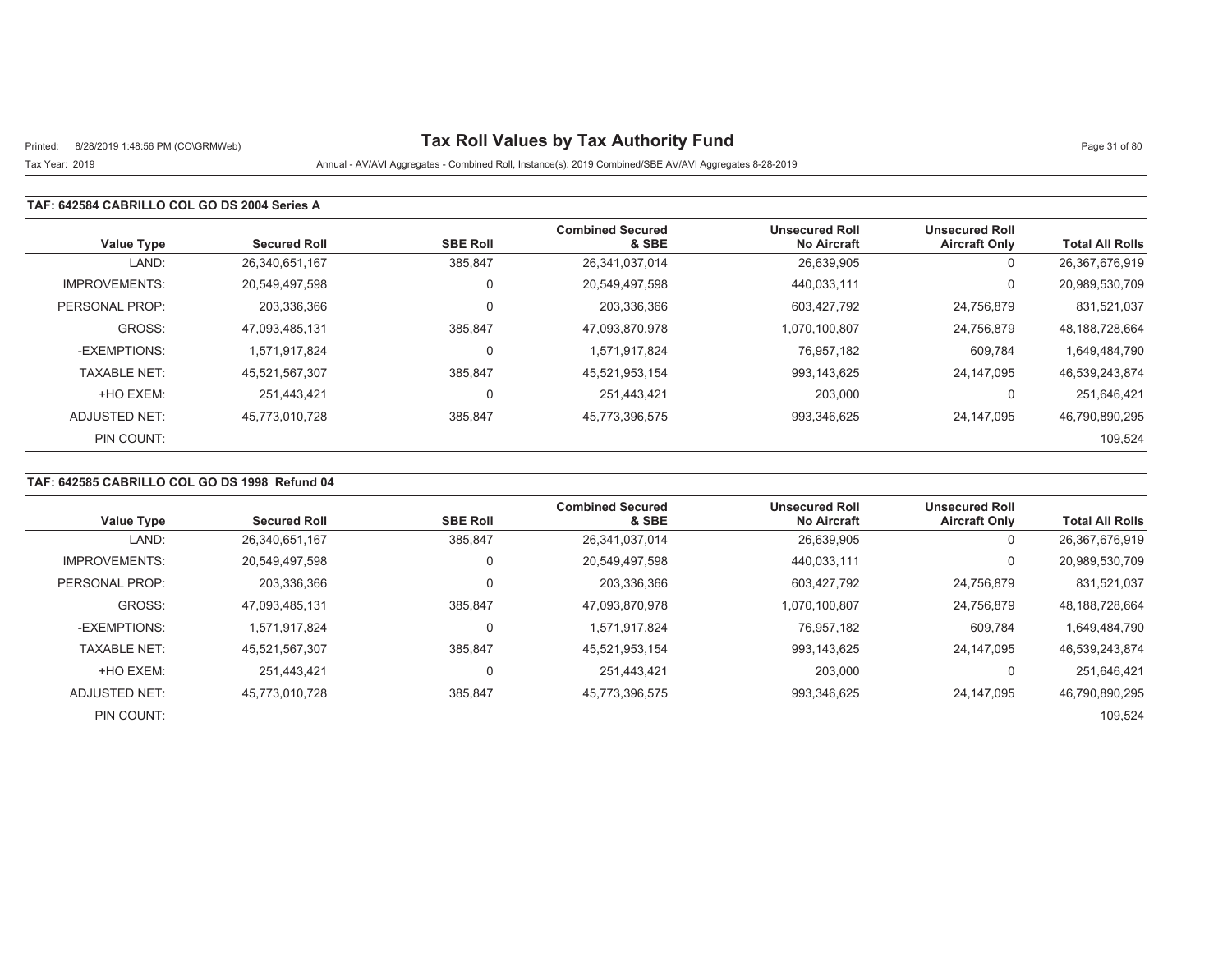# Printed: 8/28/2019 1:48:56 PM (CO\GRMWeb) **Tax Roll Values by Tax Authority Fund** Page 32 of 80

## Tax Year: 2019 Annual - AV/AVI Aggregates - Combined Roll, Instance(s): 2019 Combined/SBE AV/AVI Aggregates 8-28-2019

#### **TAF: 642586 CABRILLO COL GO DS 2004 Series B**

| <b>Value Type</b>    | <b>Secured Roll</b> | <b>SBE Roll</b> | <b>Combined Secured</b><br>& SBE | <b>Unsecured Roll</b><br><b>No Aircraft</b> | <b>Unsecured Roll</b><br><b>Aircraft Only</b> | <b>Total All Rolls</b> |
|----------------------|---------------------|-----------------|----------------------------------|---------------------------------------------|-----------------------------------------------|------------------------|
| LAND:                | 26,340,651,167      | 385.847         | 26,341,037,014                   | 26,639,905                                  | J.                                            | 26,367,676,919         |
| <b>IMPROVEMENTS:</b> | 20,549,497,598      |                 | 20,549,497,598                   | 440.033.111                                 | $\Omega$                                      | 20,989,530,709         |
| PERSONAL PROP:       | 203,336,366         |                 | 203,336,366                      | 603.427.792                                 | 24,756,879                                    | 831,521,037            |
| GROSS:               | 47,093,485,131      | 385,847         | 47,093,870,978                   | 1,070,100,807                               | 24,756,879                                    | 48, 188, 728, 664      |
| -EXEMPTIONS:         | 1.571.917.824       |                 | 1,571,917,824                    | 76.957.182                                  | 609,784                                       | 1,649,484,790          |
| <b>TAXABLE NET:</b>  | 45,521,567,307      | 385,847         | 45,521,953,154                   | 993,143,625                                 | 24,147,095                                    | 46,539,243,874         |
| +HO EXEM:            | 251.443.421         |                 | 251.443.421                      | 203.000                                     |                                               | 251,646,421            |
| ADJUSTED NET:        | 45,773,010,728      | 385,847         | 45,773,396,575                   | 993,346,625                                 | 24.147.095                                    | 46,790,890,295         |
| PIN COUNT:           |                     |                 |                                  |                                             |                                               | 109,524                |

### **TAF: 642587 CABRILLO COL DS 2004A Refunded 2012**

| Value Type           | <b>Secured Roll</b> | <b>SBE Roll</b> | <b>Combined Secured</b><br>& SBE | <b>Unsecured Roll</b><br><b>No Aircraft</b> | <b>Unsecured Roll</b><br><b>Aircraft Only</b> | <b>Total All Rolls</b> |
|----------------------|---------------------|-----------------|----------------------------------|---------------------------------------------|-----------------------------------------------|------------------------|
| LAND:                | 26,340,651,167      | 385,847         | 26,341,037,014                   | 26,639,905                                  | U                                             | 26,367,676,919         |
| <b>IMPROVEMENTS:</b> | 20.549.497.598      |                 | 20.549.497.598                   | 440.033.111                                 | 0                                             | 20,989,530,709         |
| PERSONAL PROP:       | 203,336,366         |                 | 203,336,366                      | 603.427.792                                 | 24.756.879                                    | 831,521,037            |
| GROSS:               | 47.093.485.131      | 385.847         | 47,093,870,978                   | 1.070.100.807                               | 24.756.879                                    | 48.188.728.664         |
| -EXEMPTIONS:         | 1.571.917.824       |                 | 1,571,917,824                    | 76.957.182                                  | 609,784                                       | 1,649,484,790          |
| <b>TAXABLE NET:</b>  | 45.521.567.307      | 385.847         | 45,521,953,154                   | 993.143.625                                 | 24.147.095                                    | 46.539.243.874         |
| +HO EXEM:            | 251.443.421         |                 | 251.443.421                      | 203,000                                     |                                               | 251,646,421            |
| ADJUSTED NET:        | 45,773,010,728      | 385,847         | 45,773,396,575                   | 993,346,625                                 | 24.147.095                                    | 46,790,890,295         |
| PIN COUNT:           |                     |                 |                                  |                                             |                                               | 109,524                |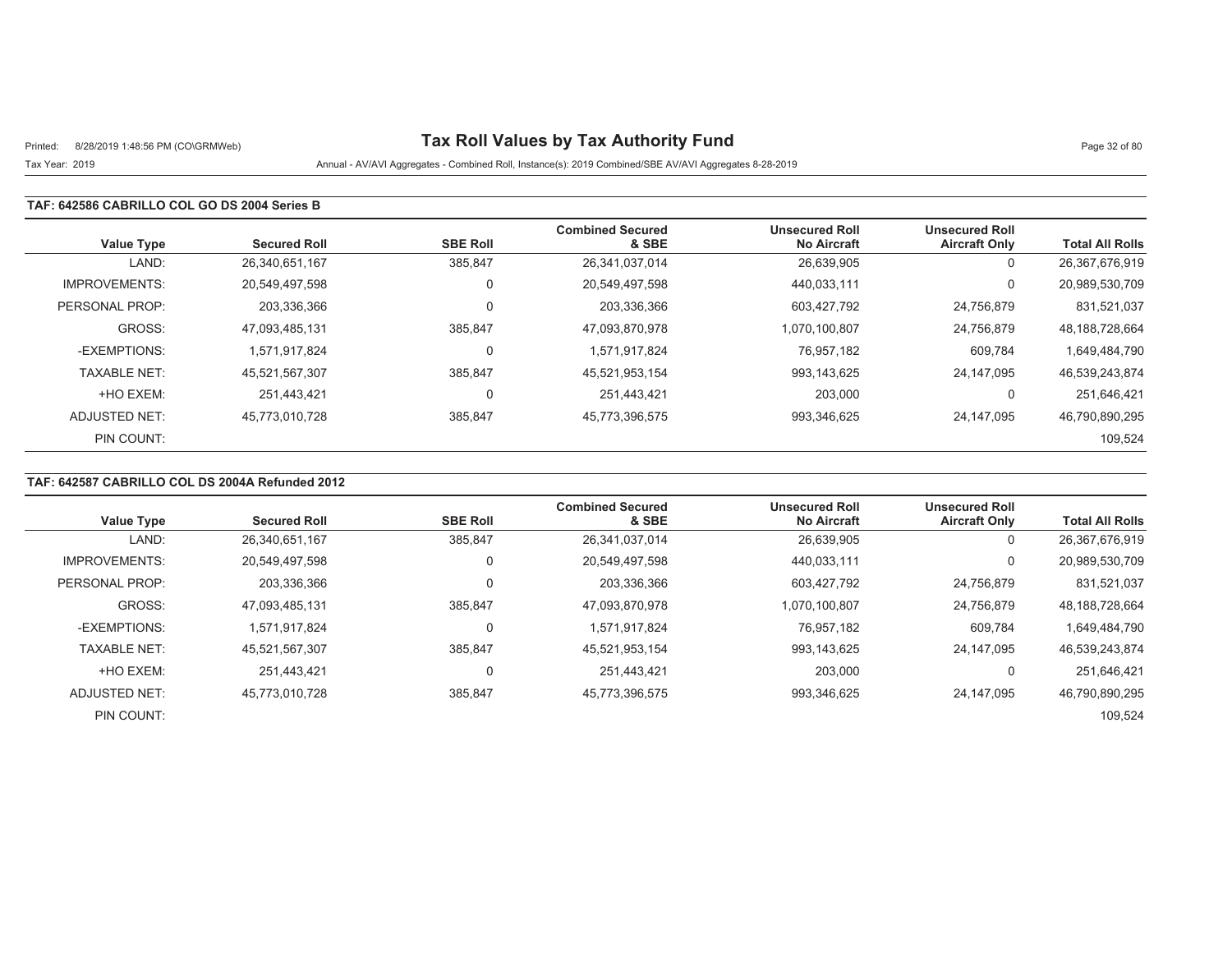# Printed: 8/28/2019 1:48:56 PM (CO\GRMWeb) **Tax Roll Values by Tax Authority Fund** Page 33 of 80

## Tax Year: 2019 Annual - AV/AVI Aggregates - Combined Roll, Instance(s): 2019 Combined/SBE AV/AVI Aggregates 8-28-2019

#### **TAF: 642589 CABRILLO COLLEGE 2016 REF OF 2004A/B**

| <b>Value Type</b>    | <b>Secured Roll</b> | <b>SBE Roll</b> | <b>Combined Secured</b><br>& SBE | <b>Unsecured Roll</b><br><b>No Aircraft</b> | <b>Unsecured Roll</b><br><b>Aircraft Only</b> | <b>Total All Rolls</b> |
|----------------------|---------------------|-----------------|----------------------------------|---------------------------------------------|-----------------------------------------------|------------------------|
| LAND:                | 26,340,651,167      | 385,847         | 26,341,037,014                   | 26,639,905                                  | 0                                             | 26,367,676,919         |
| <b>IMPROVEMENTS:</b> | 20,549,497,598      | $\Omega$        | 20,549,497,598                   | 440.033.111                                 | 0                                             | 20,989,530,709         |
| PERSONAL PROP:       | 203,336,366         |                 | 203,336,366                      | 603.427.792                                 | 24,756,879                                    | 831,521,037            |
| GROSS:               | 47,093,485,131      | 385.847         | 47,093,870,978                   | 1.070.100.807                               | 24.756.879                                    | 48, 188, 728, 664      |
| -EXEMPTIONS:         | 1.571.917.824       | $\Omega$        | 1,571,917,824                    | 76.957.182                                  | 609,784                                       | 1,649,484,790          |
| <b>TAXABLE NET:</b>  | 45,521,567,307      | 385,847         | 45,521,953,154                   | 993,143,625                                 | 24,147,095                                    | 46,539,243,874         |
| +HO EXEM:            | 251.443.421         | $\Omega$        | 251.443.421                      | 203,000                                     | $\Omega$                                      | 251.646.421            |
| ADJUSTED NET:        | 45,773,010,728      | 385,847         | 45,773,396,575                   | 993,346,625                                 | 24.147.095                                    | 46,790,890,295         |
| PIN COUNT:           |                     |                 |                                  |                                             |                                               | 109,524                |

### **TAF: APTOS LA SELVA FPD**

| <b>Value Type</b>    | <b>Secured Roll</b> | <b>SBE Roll</b> | <b>Combined Secured</b><br>& SBE | <b>Unsecured Roll</b><br><b>No Aircraft</b> | <b>Unsecured Roll</b><br><b>Aircraft Only</b> | <b>Total All Rolls</b> |
|----------------------|---------------------|-----------------|----------------------------------|---------------------------------------------|-----------------------------------------------|------------------------|
| LAND:                | 4,652,239,929       | 9,732           | 4,652,249,661                    | 185,457                                     | υ                                             | 4,652,435,118          |
| <b>IMPROVEMENTS:</b> | 3.017.421.187       | $\Omega$        | 3,017,421,187                    | 12,129,735                                  | 0                                             | 3,029,550,922          |
| PERSONAL PROP:       | 5.686.146           | $\Omega$        | 5.686.146                        | 15,872,306                                  | 0                                             | 21,558,452             |
| GROSS:               | 7,675,347,262       | 9,732           | 7,675,356,994                    | 28,187,497                                  | 0                                             | 7,703,544,491          |
| -EXEMPTIONS:         | 119.058.797         | $\Omega$        | 119,058,797                      | 716,114                                     | 0                                             | 119,774,911            |
| <b>TAXABLE NET:</b>  | 7.556.288.465       | 9,732           | 7,556,298,197                    | 27.471.383                                  | 0                                             | 7,583,769,580          |
| +HO EXEM:            | 34.447.145          | $\Omega$        | 34.447.145                       | 0                                           | 0                                             | 34.447.145             |
| ADJUSTED NET:        | 7.590.735.610       | 9,732           | 7,590,745,342                    | 27,471,383                                  | 0                                             | 7,618,216,725          |
| PIN COUNT:           |                     |                 |                                  |                                             |                                               | 13,565                 |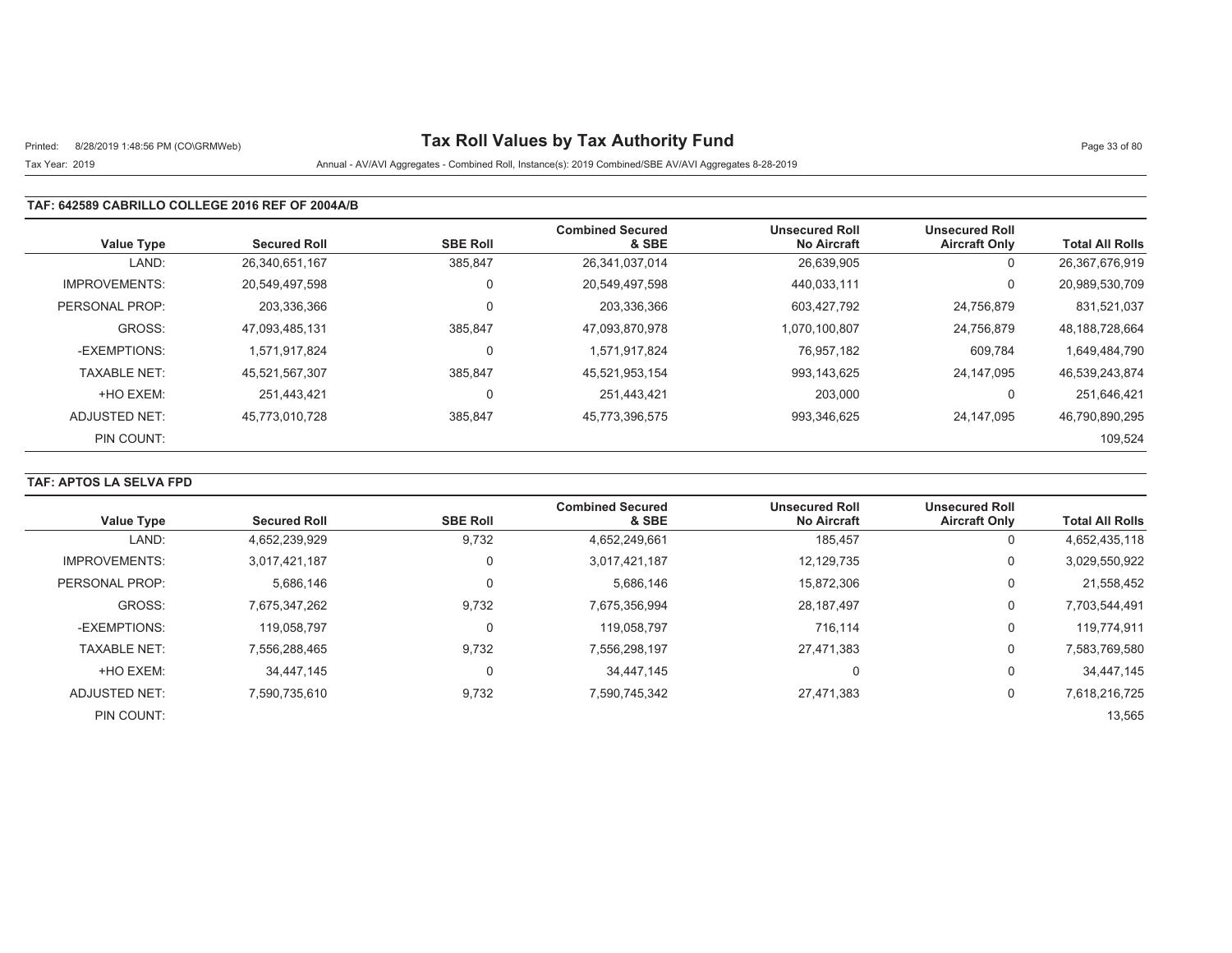# Printed: 8/28/2019 1:48:56 PM (CO\GRMWeb) **Tax Roll Values by Tax Authority Fund** Page 34 of 80

Tax Year: 2019 Annual - AV/AVI Aggregates - Combined Roll, Instance(s): 2019 Combined/SBE AV/AVI Aggregates 8-28-2019

### **TAF: AROMAS FIRE PROT DIST TR GENL**

| <b>Value Type</b>    | <b>Secured Roll</b> | <b>SBE Roll</b> | <b>Combined Secured</b><br>& SBE | <b>Unsecured Roll</b><br><b>No Aircraft</b> | <b>Unsecured Roll</b><br><b>Aircraft Only</b> | <b>Total All Rolls</b> |
|----------------------|---------------------|-----------------|----------------------------------|---------------------------------------------|-----------------------------------------------|------------------------|
| LAND:                | 17,120,748          | 0               | 17,120,748                       | 0                                           | 0                                             | 17,120,748             |
| <b>IMPROVEMENTS:</b> | 5,477,495           | $\Omega$        | 5,477,495                        | 52,568                                      | 0                                             | 5,530,063              |
| PERSONAL PROP:       | 142.077             | $\Omega$        | 142,077                          | 971,050                                     | 0                                             | 1,113,127              |
| GROSS:               | 22,740,320          |                 | 22,740,320                       | 1,023,618                                   | 0                                             | 23,763,938             |
| -EXEMPTIONS:         | 624.310             |                 | 624,310                          | 0                                           | $\Omega$                                      | 624,310                |
| <b>TAXABLE NET:</b>  | 22,116,010          | $\Omega$        | 22,116,010                       | 1,023,618                                   | 0                                             | 23,139,628             |
| +HO EXEM:            | 63,000              | $\Omega$        | 63,000                           | $\Omega$                                    | 0                                             | 63,000                 |
| ADJUSTED NET:        | 22,179,010          |                 | 22.179.010                       | 1,023,618                                   | 0                                             | 23,202,628             |
| PIN COUNT:           |                     |                 |                                  |                                             |                                               | 89                     |

### **TAF: AROMAS/SAN JUAN JOINT USD GENERAL**

| <b>Value Type</b>    | <b>Secured Roll</b> | <b>SBE Roll</b> | <b>Combined Secured</b><br>& SBE | <b>Unsecured Roll</b><br><b>No Aircraft</b> | <b>Unsecured Roll</b><br><b>Aircraft Only</b> | <b>Total All Rolls</b> |
|----------------------|---------------------|-----------------|----------------------------------|---------------------------------------------|-----------------------------------------------|------------------------|
| LAND:                | 16,530,381          |                 | 16,530,381                       |                                             | 0                                             | 16,530,381             |
| <b>IMPROVEMENTS:</b> | 5,472,124           | 0               | 5,472,124                        | 52,568                                      | 0                                             | 5,524,692              |
| PERSONAL PROP:       | 142,077             |                 | 142,077                          | 971,050                                     | 0                                             | 1,113,127              |
| GROSS:               | 22,144,582          |                 | 22,144,582                       | 1,023,618                                   | 0                                             | 23,168,200             |
| -EXEMPTIONS:         | 624,310             |                 | 624,310                          |                                             | 0                                             | 624,310                |
| <b>TAXABLE NET:</b>  | 21,520,272          |                 | 21,520,272                       | 1,023,618                                   | 0                                             | 22,543,890             |
| +HO EXEM:            | 63,000              |                 | 63,000                           |                                             | 0                                             | 63,000                 |
| <b>ADJUSTED NET:</b> | 21,583,272          |                 | 21,583,272                       | 1,023,618                                   | 0                                             | 22,606,890             |
| PIN COUNT:           |                     |                 |                                  |                                             |                                               | 86                     |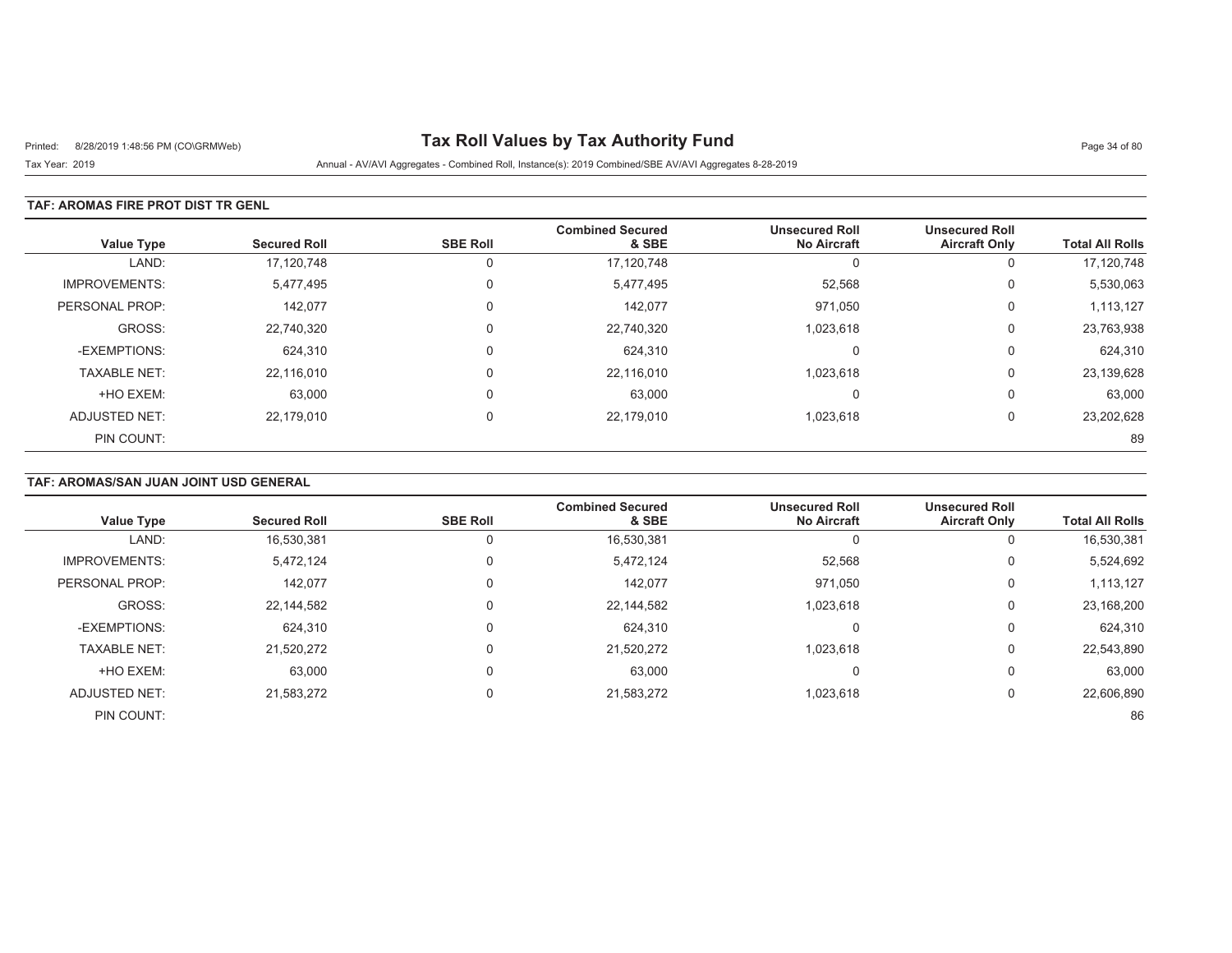# Printed: 8/28/2019 1:48:56 PM (CO\GRMWeb) **Tax Roll Values by Tax Authority Fund** Page 35 of 80

Tax Year: 2019 Annual - AV/AVI Aggregates - Combined Roll, Instance(s): 2019 Combined/SBE AV/AVI Aggregates 8-28-2019

### **TAF: BEN LOMOND FIRE PROT DIST**

| <b>Value Type</b>    | <b>Secured Roll</b> | <b>SBE Roll</b> | <b>Combined Secured</b><br>& SBE | <b>Unsecured Roll</b><br><b>No Aircraft</b> | <b>Unsecured Roll</b><br><b>Aircraft Only</b> | <b>Total All Rolls</b> |
|----------------------|---------------------|-----------------|----------------------------------|---------------------------------------------|-----------------------------------------------|------------------------|
| LAND:                | 458.711.243         |                 | 458,711,243                      | 82,441                                      | U                                             | 458,793,684            |
| <b>IMPROVEMENTS:</b> | 350,199,269         | $\Omega$        | 350,199,269                      | 412,365                                     | 0                                             | 350,611,634            |
| PERSONAL PROP:       | 818,692             | $\Omega$        | 818,692                          | 1,559,266                                   | 0                                             | 2,377,958              |
| GROSS:               | 809,729,204         |                 | 809,729,204                      | 2,054,072                                   | 0                                             | 811,783,276            |
| -EXEMPTIONS:         | 14,245,480          | $\Omega$        | 14,245,480                       | 63,681                                      | 0                                             | 14,309,161             |
| <b>TAXABLE NET:</b>  | 795,483,724         | $\Omega$        | 795,483,724                      | 1,990,391                                   | 0                                             | 797,474,115            |
| +HO EXEM:            | 6,939,800           |                 | 6,939,800                        | C                                           | υ                                             | 6,939,800              |
| ADJUSTED NET:        | 802,423,524         | $\Omega$        | 802,423,524                      | 1,990,391                                   | 0                                             | 804,413,915            |
| PIN COUNT:           |                     |                 |                                  |                                             |                                               | 2,801                  |

### **TAF: BLDR CREEK REC & PARK DIST**

| <b>Value Type</b>    | <b>Secured Roll</b> | <b>SBE Roll</b> | <b>Combined Secured</b><br>& SBE | <b>Unsecured Roll</b><br><b>No Aircraft</b> | <b>Unsecured Roll</b><br><b>Aircraft Only</b> | <b>Total All Rolls</b> |
|----------------------|---------------------|-----------------|----------------------------------|---------------------------------------------|-----------------------------------------------|------------------------|
|                      |                     |                 |                                  |                                             |                                               |                        |
| LAND:                | 913,599,766         |                 | 913,599,766                      | 13,711                                      | 0                                             | 913,613,477            |
| <b>IMPROVEMENTS:</b> | 681,157,425         |                 | 681,157,425                      | 900,365                                     | 0                                             | 682,057,790            |
| PERSONAL PROP:       | 868.242             |                 | 868.242                          | 2,303,879                                   | 0                                             | 3.172.121              |
| GROSS:               | 1,595,625,433       |                 | 1,595,625,433                    | 3,217,955                                   | 0                                             | 1,598,843,388          |
| -EXEMPTIONS:         | 33,561,159          |                 | 33,561,159                       | 23,074                                      | 0                                             | 33,584,233             |
| <b>TAXABLE NET:</b>  | 1.562.064.274       |                 | 1,562,064,274                    | 3.194.881                                   | 0                                             | 1,565,259,155          |
| +HO EXEM:            | 12,903,800          |                 | 12.903.800                       | υ                                           | 0                                             | 12,903,800             |
| ADJUSTED NET:        | 1,574,968,074       | 0               | 1,574,968,074                    | 3,194,881                                   | 0                                             | 1,578,162,955          |
| PIN COUNT:           |                     |                 |                                  |                                             |                                               | 6,827                  |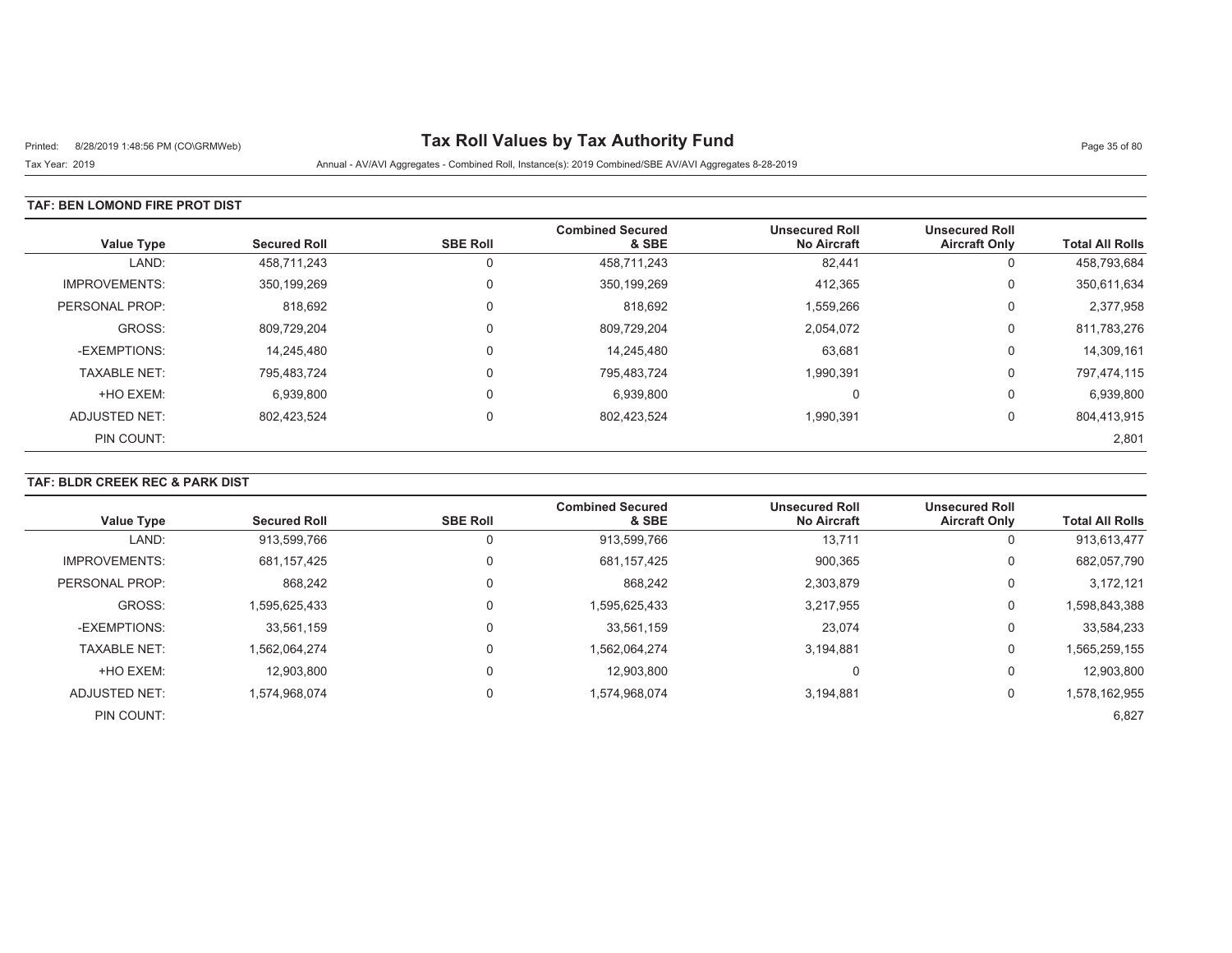# Printed: 8/28/2019 1:48:56 PM (CO\GRMWeb) **Tax Roll Values by Tax Authority Fund** Page 36 of 80

Tax Year: 2019 Annual - AV/AVI Aggregates - Combined Roll, Instance(s): 2019 Combined/SBE AV/AVI Aggregates 8-28-2019

### **TAF: BONNY DOON SCH DIST GENL**

| <b>Value Type</b>    | <b>Secured Roll</b> | <b>SBE Roll</b> | <b>Combined Secured</b><br>& SBE | <b>Unsecured Roll</b><br><b>No Aircraft</b> | <b>Unsecured Roll</b><br><b>Aircraft Only</b> | <b>Total All Rolls</b> |
|----------------------|---------------------|-----------------|----------------------------------|---------------------------------------------|-----------------------------------------------|------------------------|
| LAND:                | 375,769,679         |                 | 375,769,679                      | 124,092                                     | υ                                             | 375,893,771            |
| <b>IMPROVEMENTS:</b> | 305,636,364         | $\Omega$        | 305,636,364                      | 11,720,359                                  | U                                             | 317,356,723            |
| PERSONAL PROP:       | 204.679             |                 | 204.679                          | 4.464.149                                   | 21,365                                        | 4,690,193              |
| GROSS:               | 681.610.722         | $\Omega$        | 681,610,722                      | 16,308,600                                  | 21,365                                        | 697,940,687            |
| -EXEMPTIONS:         | 9,279,660           |                 | 9.279.660                        | C                                           | υ                                             | 9,279,660              |
| <b>TAXABLE NET:</b>  | 672,331,062         |                 | 672,331,062                      | 16,308,600                                  | 21,365                                        | 688,661,027            |
| +HO EXEM:            | 4,225,200           |                 | 4,225,200                        | C                                           | υ                                             | 4,225,200              |
| ADJUSTED NET:        | 676,556,262         | $\mathbf{0}$    | 676,556,262                      | 16,308,600                                  | 21,365                                        | 692,886,227            |
| PIN COUNT:           |                     |                 |                                  |                                             |                                               | 1,392                  |

## **TAF: BOULDER CR CO SV AREA NO. 7**

| <b>Value Type</b>    | <b>Secured Roll</b> | <b>SBE Roll</b> | <b>Combined Secured</b><br>& SBE | <b>Unsecured Roll</b><br><b>No Aircraft</b> | <b>Unsecured Roll</b><br><b>Aircraft Only</b> | <b>Total All Rolls</b> |
|----------------------|---------------------|-----------------|----------------------------------|---------------------------------------------|-----------------------------------------------|------------------------|
| LAND:                | 71,077,222          |                 | 71,077,222                       |                                             | 0                                             | 71,077,222             |
| <b>IMPROVEMENTS:</b> | 58,225,455          |                 | 58,225,455                       |                                             | 0                                             | 58,225,455             |
| PERSONAL PROP:       | 0                   |                 | С                                | 153,869                                     | 0                                             | 153,869                |
| GROSS:               | 129,302,677         |                 | 129,302,677                      | 153,869                                     | 0                                             | 129,456,546            |
| -EXEMPTIONS:         | 1,418,841           |                 | 1,418,841                        |                                             | 0                                             | 1,418,841              |
| <b>TAXABLE NET:</b>  | 127,883,836         |                 | 127,883,836                      | 153.869                                     | 0                                             | 128,037,705            |
| +HO EXEM:            | 928,200             |                 | 928,200                          |                                             | $\Omega$                                      | 928,200                |
| ADJUSTED NET:        | 128,812,036         |                 | 128,812,036                      | 153,869                                     | 0                                             | 128,965,905            |
| PIN COUNT:           |                     |                 |                                  |                                             |                                               | 342                    |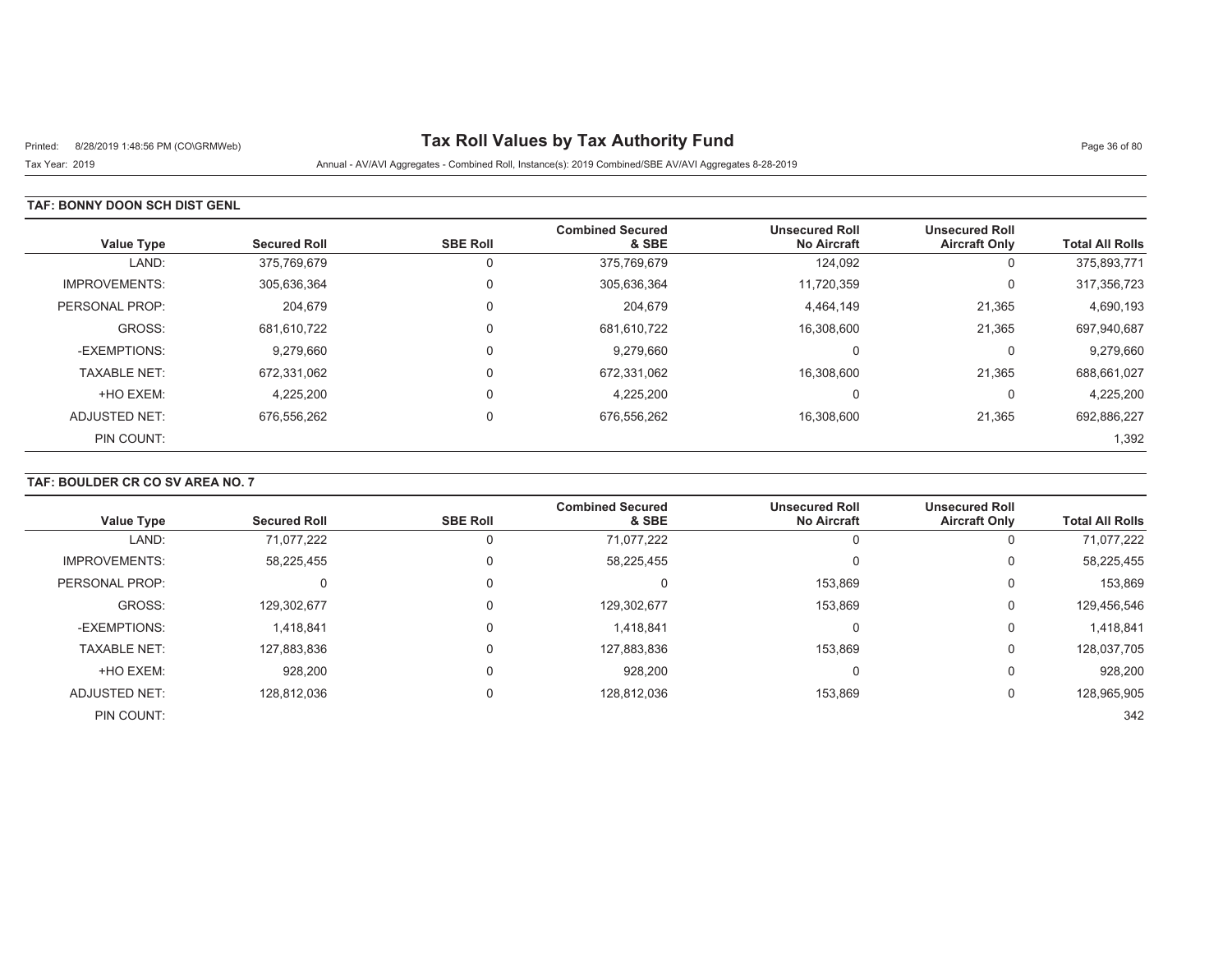# Printed: 8/28/2019 1:48:56 PM (CO\GRMWeb) **Tax Roll Values by Tax Authority Fund** Page 37 of 80

Tax Year: 2019 Annual - AV/AVI Aggregates - Combined Roll, Instance(s): 2019 Combined/SBE AV/AVI Aggregates 8-28-2019

### **TAF: BOULDER CREEK FIRE PROT DIST**

| <b>Value Type</b>    | <b>Secured Roll</b> | <b>SBE Roll</b> | <b>Combined Secured</b><br>& SBE | <b>Unsecured Roll</b><br><b>No Aircraft</b> | <b>Unsecured Roll</b><br><b>Aircraft Only</b> | <b>Total All Rolls</b> |
|----------------------|---------------------|-----------------|----------------------------------|---------------------------------------------|-----------------------------------------------|------------------------|
| LAND:                | 914,923,489         | 0               | 914,923,489                      | 13,711                                      | υ                                             | 914,937,200            |
| <b>IMPROVEMENTS:</b> | 683,201,590         | 0               | 683,201,590                      | 900,365                                     | 0                                             | 684,101,955            |
| PERSONAL PROP:       | 868.242             | 0               | 868.242                          | 2,410,968                                   | 0                                             | 3.279.210              |
| GROSS:               | 1.598.993.321       | 0               | 1,598,993,321                    | 3,325,044                                   | 0                                             | 1,602,318,365          |
| -EXEMPTIONS:         | 33.529.513          | $\Omega$        | 33.529.513                       | 23,074                                      | 0                                             | 33,552,587             |
| <b>TAXABLE NET:</b>  | 1,565,463,808       | 0               | 1,565,463,808                    | 3,301,970                                   | 0                                             | 1,568,765,778          |
| +HO EXEM:            | 12,889,800          | 0               | 12,889,800                       | 0                                           | 0                                             | 12,889,800             |
| ADJUSTED NET:        | 1,578,353,608       | $\Omega$        | 1,578,353,608                    | 3,301,970                                   | 0                                             | 1,581,655,578          |
| PIN COUNT:           |                     |                 |                                  |                                             |                                               | 6,794                  |

## **TAF: BRANCIFORTE FIRE DISTRICT SPECIAL CHARGE**

| <b>Value Type</b>    | <b>Secured Roll</b> | <b>SBE Roll</b> | <b>Combined Secured</b><br>& SBE | <b>Unsecured Roll</b><br><b>No Aircraft</b> | <b>Unsecured Roll</b><br><b>Aircraft Only</b> | <b>Total All Rolls</b> |
|----------------------|---------------------|-----------------|----------------------------------|---------------------------------------------|-----------------------------------------------|------------------------|
| LAND:                | 226,098,229         |                 | 226,098,229                      |                                             | 0                                             | 226,098,229            |
| <b>IMPROVEMENTS:</b> | 189,695,139         |                 | 189,695,139                      | 116,033                                     | 0                                             | 189,811,172            |
| PERSONAL PROP:       | 621.731             | $\Omega$        | 621,731                          | 729.774                                     | 0                                             | 1,351,505              |
| GROSS:               | 416.415.099         | $\Omega$        | 416,415,099                      | 845,807                                     | 0                                             | 417,260,906            |
| -EXEMPTIONS:         | 6,653,316           |                 | 6,653,316                        | 0                                           | 0                                             | 6,653,316              |
| <b>TAXABLE NET:</b>  | 409,761,783         |                 | 409,761,783                      | 845,807                                     | 0                                             | 410,607,590            |
| +HO EXEM:            | 2,412,200           |                 | 2,412,200                        | O                                           | 0                                             | 2,412,200              |
| ADJUSTED NET:        | 412.173.983         | $\Omega$        | 412,173,983                      | 845,807                                     | 0                                             | 413,019,790            |
| PIN COUNT:           |                     |                 |                                  |                                             |                                               | 796                    |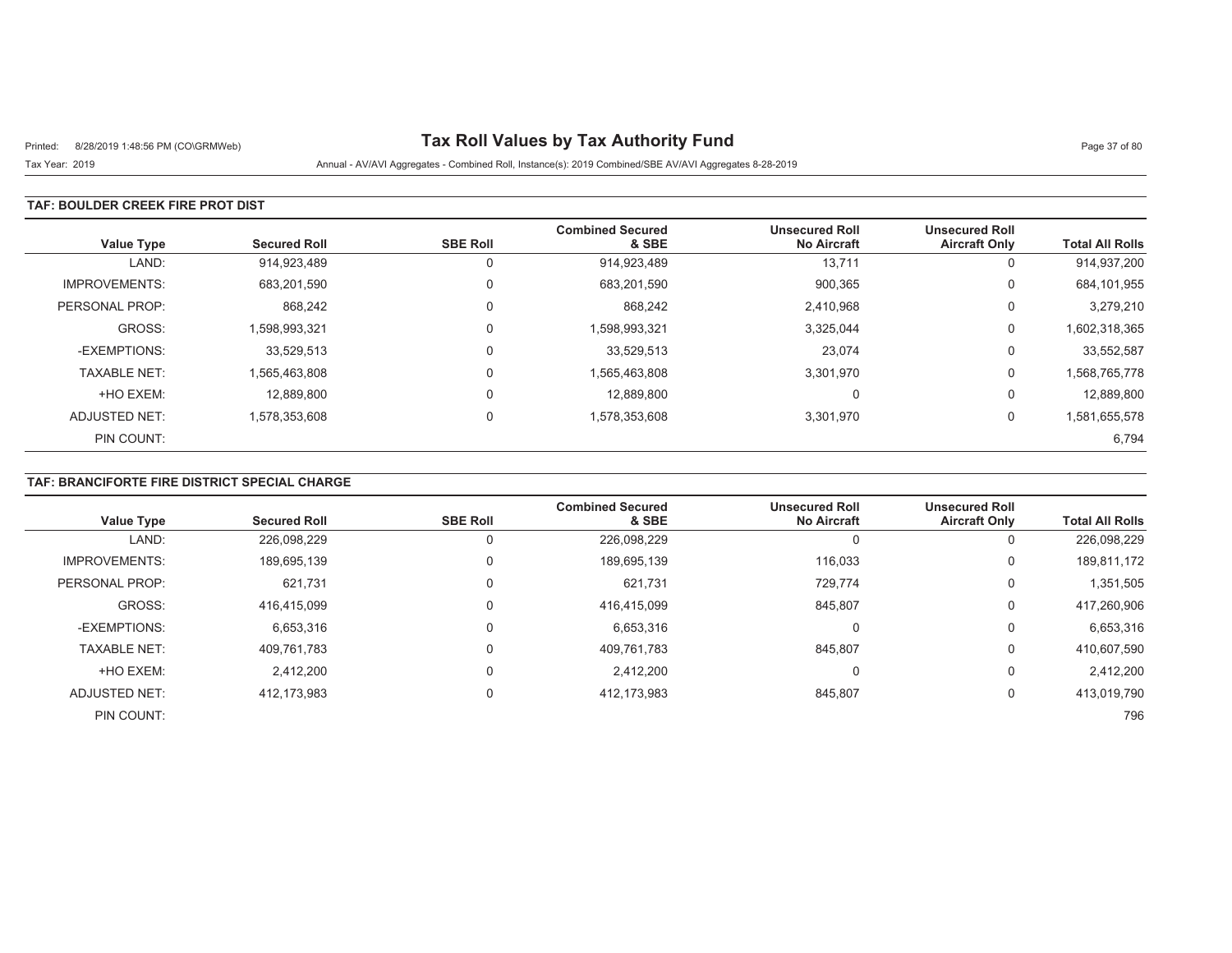# Printed: 8/28/2019 1:48:56 PM (CO\GRMWeb) **Tax Roll Values by Tax Authority Fund** Page 38 of 80

Tax Year: 2019 Annual - AV/AVI Aggregates - Combined Roll, Instance(s): 2019 Combined/SBE AV/AVI Aggregates 8-28-2019

### **TAF: BRANCIFORTE FIRE PROT DIST**

| <b>Value Type</b>    | <b>Secured Roll</b> | <b>SBE Roll</b> | <b>Combined Secured</b><br>& SBE | <b>Unsecured Roll</b><br><b>No Aircraft</b> | <b>Unsecured Roll</b><br><b>Aircraft Only</b> | <b>Total All Rolls</b> |
|----------------------|---------------------|-----------------|----------------------------------|---------------------------------------------|-----------------------------------------------|------------------------|
| LAND:                | 226,098,229         |                 | 226,098,229                      | U                                           | U                                             | 226,098,229            |
| <b>IMPROVEMENTS:</b> | 189,695,139         |                 | 189,695,139                      | 116.033                                     | U                                             | 189,811,172            |
| PERSONAL PROP:       | 621,731             |                 | 621,731                          | 729.774                                     | 0                                             | 1,351,505              |
| GROSS:               | 416.415.099         |                 | 416,415,099                      | 845,807                                     | 0                                             | 417,260,906            |
| -EXEMPTIONS:         | 6,653,316           |                 | 6,653,316                        | 0                                           | 0                                             | 6,653,316              |
| <b>TAXABLE NET:</b>  | 409,761,783         |                 | 409,761,783                      | 845,807                                     | 0                                             | 410,607,590            |
| +HO EXEM:            | 2,412,200           |                 | 2.412.200                        | C                                           | 0                                             | 2,412,200              |
| ADJUSTED NET:        | 412,173,983         |                 | 412,173,983                      | 845,807                                     | υ                                             | 413,019,790            |
| PIN COUNT:           |                     |                 |                                  |                                             |                                               | 796                    |

### **TAF: Branciforte FPD Measure T**

| Value Type           | <b>Secured Roll</b> | <b>SBE Roll</b> | <b>Combined Secured</b><br>& SBE | <b>Unsecured Roll</b><br><b>No Aircraft</b> | <b>Unsecured Roll</b><br><b>Aircraft Only</b> | <b>Total All Rolls</b> |
|----------------------|---------------------|-----------------|----------------------------------|---------------------------------------------|-----------------------------------------------|------------------------|
| LAND:                | 226,098,229         |                 | 226,098,229                      |                                             |                                               | 226,098,229            |
|                      |                     | U               |                                  |                                             | U                                             |                        |
| <b>IMPROVEMENTS:</b> | 189,695,139         | 0               | 189,695,139                      | 116,033                                     | 0                                             | 189,811,172            |
| PERSONAL PROP:       | 621,731             | 0               | 621,731                          | 729,774                                     | 0                                             | 1,351,505              |
| GROSS:               | 416.415.099         | 0               | 416.415.099                      | 845.807                                     | 0                                             | 417,260,906            |
| -EXEMPTIONS:         | 6,653,316           | 0               | 6,653,316                        |                                             | 0                                             | 6,653,316              |
| <b>TAXABLE NET:</b>  | 409.761.783         | 0               | 409,761,783                      | 845.807                                     | 0                                             | 410,607,590            |
| +HO EXEM:            | 2,412,200           | 0               | 2,412,200                        | $\Omega$                                    | 0                                             | 2,412,200              |
| ADJUSTED NET:        | 412,173,983         | 0               | 412, 173, 983                    | 845.807                                     | 0                                             | 413,019,790            |
| PIN COUNT:           |                     |                 |                                  |                                             |                                               | 796                    |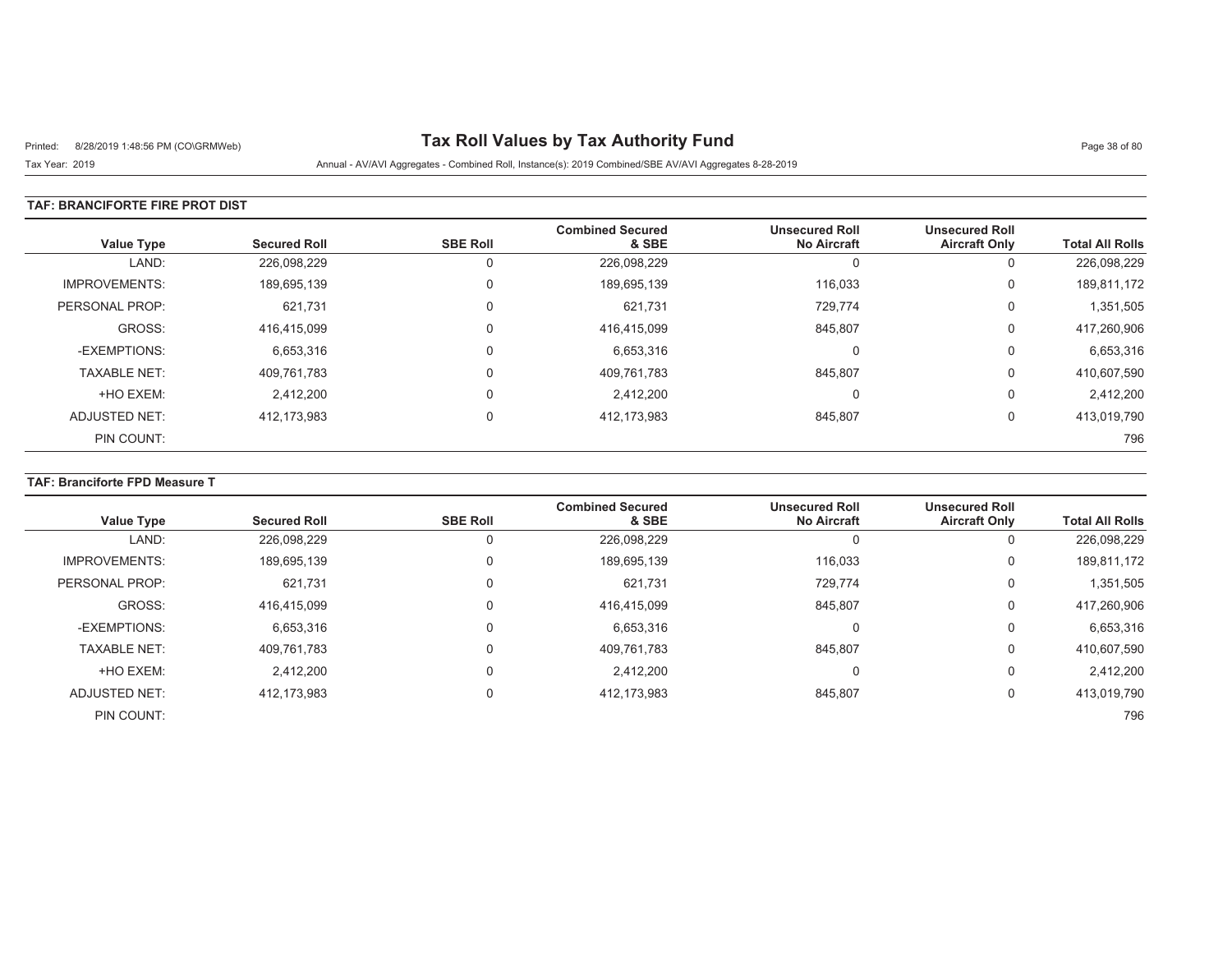# Printed: 8/28/2019 1:48:56 PM (CO\GRMWeb) **Tax Roll Values by Tax Authority Fund** Page 39 of 80

Tax Year: 2019 Annual - AV/AVI Aggregates - Combined Roll, Instance(s): 2019 Combined/SBE AV/AVI Aggregates 8-28-2019

### **TAF: CAPITOLA CITY TR**

| <b>Value Type</b>    | <b>Secured Roll</b> | <b>SBE Roll</b> | <b>Combined Secured</b><br>& SBE | <b>Unsecured Roll</b><br><b>No Aircraft</b> | <b>Unsecured Roll</b><br><b>Aircraft Only</b> | <b>Total All Rolls</b> |
|----------------------|---------------------|-----------------|----------------------------------|---------------------------------------------|-----------------------------------------------|------------------------|
| LAND:                | 1,491,425,696       | 110,892         | 1,491,536,588                    | 267,097                                     | U                                             | 1,491,803,685          |
| <b>IMPROVEMENTS:</b> | 1,071,577,457       | $\Omega$        | 1,071,577,457                    | 51,265,224                                  | 0                                             | 1,122,842,681          |
| PERSONAL PROP:       | 4,437,229           | $\Omega$        | 4,437,229                        | 35,565,932                                  | 0                                             | 40,003,161             |
| GROSS:               | 2,567,440,382       | 110,892         | 2,567,551,274                    | 87,098,253                                  | 0                                             | 2,654,649,527          |
| -EXEMPTIONS:         | 46,229,977          | $\Omega$        | 46,229,977                       | 4,487,037                                   | 0                                             | 50,717,014             |
| <b>TAXABLE NET:</b>  | 2,521,210,405       | 110.892         | 2,521,321,297                    | 82,611,216                                  | 0                                             | 2,603,932,513          |
| +HO EXEM:            | 9,745,400           | $\Omega$        | 9,745,400                        | 7,000                                       | 0                                             | 9,752,400              |
| ADJUSTED NET:        | 2,530,955,805       | 110,892         | 2,531,066,697                    | 82,618,216                                  | 0                                             | 2,613,684,913          |
| PIN COUNT:           |                     |                 |                                  |                                             |                                               | 5,364                  |

## **TAF: CENTRAL FPD OF SANTA CRUZ COUNTY**

| <b>Value Type</b>    | <b>Secured Roll</b> | <b>SBE Roll</b> | <b>Combined Secured</b><br>& SBE | <b>Unsecured Roll</b><br><b>No Aircraft</b> | <b>Unsecured Roll</b><br><b>Aircraft Only</b> | <b>Total All Rolls</b> |
|----------------------|---------------------|-----------------|----------------------------------|---------------------------------------------|-----------------------------------------------|------------------------|
| LAND:                | 6,048,164,413       | 110.892         | 6,048,275,305                    | 1,101,030                                   | υ                                             | 6,049,376,335          |
| <b>IMPROVEMENTS:</b> | 4,418,392,249       | $\mathbf 0$     | 4,418,392,249                    | 100,107,413                                 | 0                                             | 4,518,499,662          |
| PERSONAL PROP:       | 50,061,804          | 0               | 50,061,804                       | 100,235,690                                 | 54,235                                        | 150,351,729            |
| GROSS:               | 10.516.618.466      | 110,892         | 10,516,729,358                   | 201,444,133                                 | 54,235                                        | 10,718,227,726         |
| -EXEMPTIONS:         | 424.151.390         | $\mathbf 0$     | 424,151,390                      | 24,932,499                                  | 0                                             | 449,083,889            |
| <b>TAXABLE NET:</b>  | 10,092,467,076      | 110.892         | 10,092,577,968                   | 176.511.634                                 | 54,235                                        | 10,269,143,837         |
| +HO EXEM:            | 53,121,734          | 0               | 53, 121, 734                     | 14,000                                      | 0                                             | 53,135,734             |
| ADJUSTED NET:        | 10,145,588,810      | 110,892         | 10,145,699,702                   | 176.525.634                                 | 54,235                                        | 10,322,279,571         |
| PIN COUNT:           |                     |                 |                                  |                                             |                                               | 21,784                 |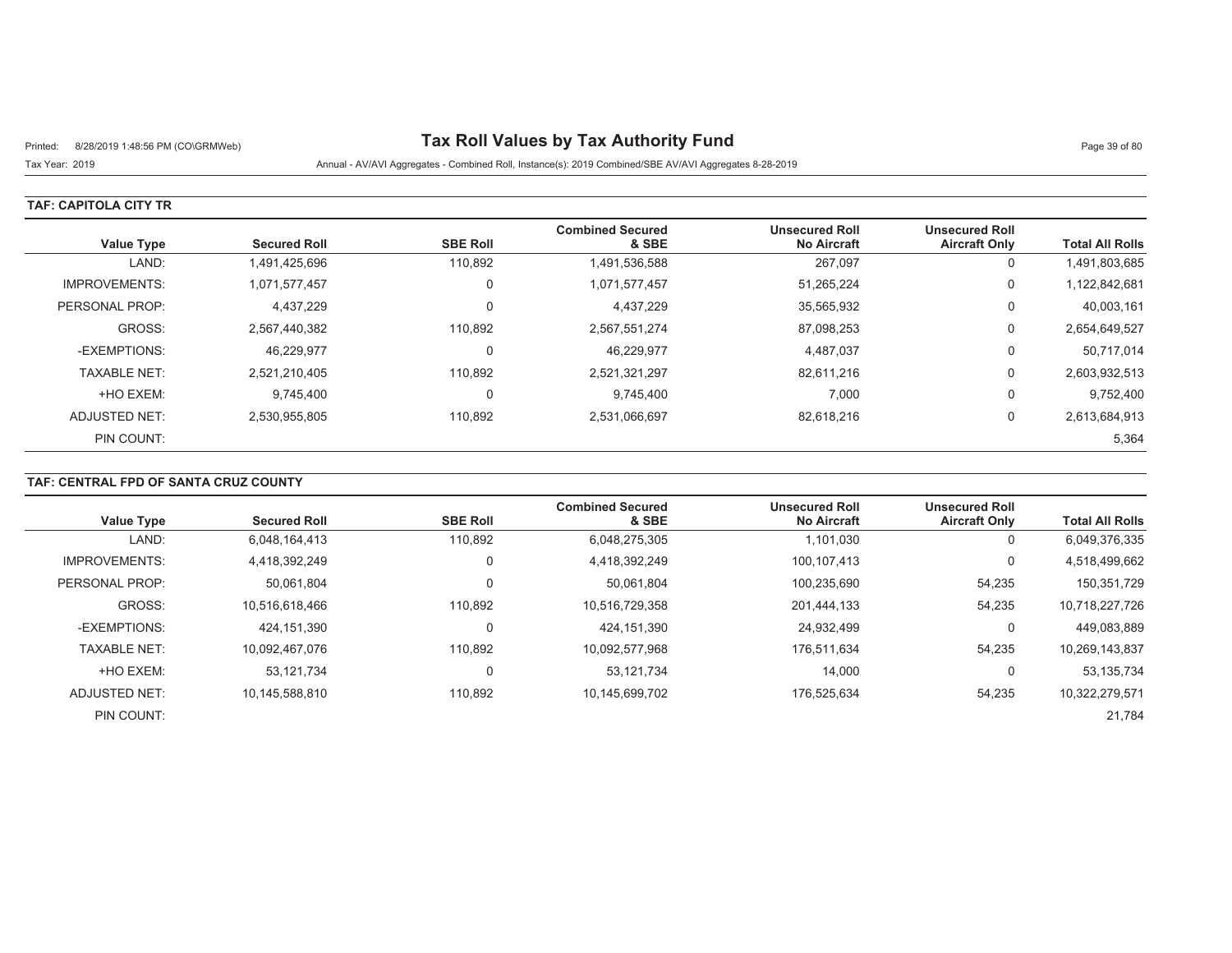# Printed: 8/28/2019 1:48:56 PM (CO\GRMWeb) **Tax Roll Values by Tax Authority Fund** Page 40 of 80

Tax Year: 2019 Annual - AV/AVI Aggregates - Combined Roll, Instance(s): 2019 Combined/SBE AV/AVI Aggregates 8-28-2019

### **TAF: CENTRAL WATER DIST GEN**

| <b>Value Type</b>    | <b>Secured Roll</b> | <b>SBE Roll</b> | <b>Combined Secured</b><br>& SBE | <b>Unsecured Roll</b><br><b>No Aircraft</b> | <b>Unsecured Roll</b><br><b>Aircraft Only</b> | <b>Total All Rolls</b> |
|----------------------|---------------------|-----------------|----------------------------------|---------------------------------------------|-----------------------------------------------|------------------------|
| LAND:                | 337,051,480         | 9,732           | 337,061,212                      | <sup>t</sup>                                | υ                                             | 337,061,212            |
| <b>IMPROVEMENTS:</b> | 297,579,640         | $\Omega$        | 297,579,640                      | 25,588                                      | 0                                             | 297,605,228            |
| PERSONAL PROP:       | 296,326             | $\Omega$        | 296,326                          | 1,185,818                                   | 0                                             | 1,482,144              |
| GROSS:               | 634,927,446         | 9,732           | 634,937,178                      | 1,211,406                                   | 0                                             | 636,148,584            |
| -EXEMPTIONS:         | 30,825,595          | $\Omega$        | 30,825,595                       | C                                           | U                                             | 30,825,595             |
| <b>TAXABLE NET:</b>  | 604,101,851         | 9,732           | 604,111,583                      | 1,211,406                                   | 0                                             | 605,322,989            |
| +HO EXEM:            | 4,312,000           | $\Omega$        | 4,312,000                        | 0                                           | 0                                             | 4,312,000              |
| ADJUSTED NET:        | 608,413,851         | 9,732           | 608,423,583                      | 1,211,406                                   | 0                                             | 609,634,989            |
| PIN COUNT:           |                     |                 |                                  |                                             |                                               | 1,188                  |

## **TAF: CO HWY SAFETY SERV AREA #9-A**

| <b>Value Type</b>    | <b>Secured Roll</b> | <b>SBE Roll</b> | <b>Combined Secured</b><br>& SBE | <b>Unsecured Roll</b><br><b>No Aircraft</b> | <b>Unsecured Roll</b><br><b>Aircraft Only</b> | <b>Total All Rolls</b> |
|----------------------|---------------------|-----------------|----------------------------------|---------------------------------------------|-----------------------------------------------|------------------------|
| LAND:                | 7,667,876,132       |                 | 7,667,876,132                    | 1,189,150                                   | 0                                             | 7,669,065,282          |
| <b>IMPROVEMENTS:</b> | 5.619.117.485       |                 | 5,619,117,485                    | 49.662.411                                  | 0                                             | 5,668,779,896          |
| PERSONAL PROP:       | 47.508.235          |                 | 47.508.235                       | 74.587.812                                  | 0                                             | 122,096,047            |
| GROSS:               | 13,334,501,852      |                 | 13,334,501,852                   | 125,439,373                                 | 0                                             | 13,459,941,225         |
| -EXEMPTIONS:         | 580,239,966         |                 | 580,239,966                      | 20,504,188                                  | 0                                             | 600,744,154            |
| <b>TAXABLE NET:</b>  | 12,754,261,886      |                 | 12,754,261,886                   | 104.935.185                                 | 0                                             | 12,859,197,071         |
| +HO EXEM:            | 83.198.418          |                 | 83.198.418                       | 14,000                                      | 0                                             | 83,212,418             |
| ADJUSTED NET:        | 12,837,460,304      | $\Omega$        | 12,837,460,304                   | 104.949.185                                 | 0                                             | 12,942,409,489         |
| PIN COUNT:           |                     |                 |                                  |                                             |                                               | 34,268                 |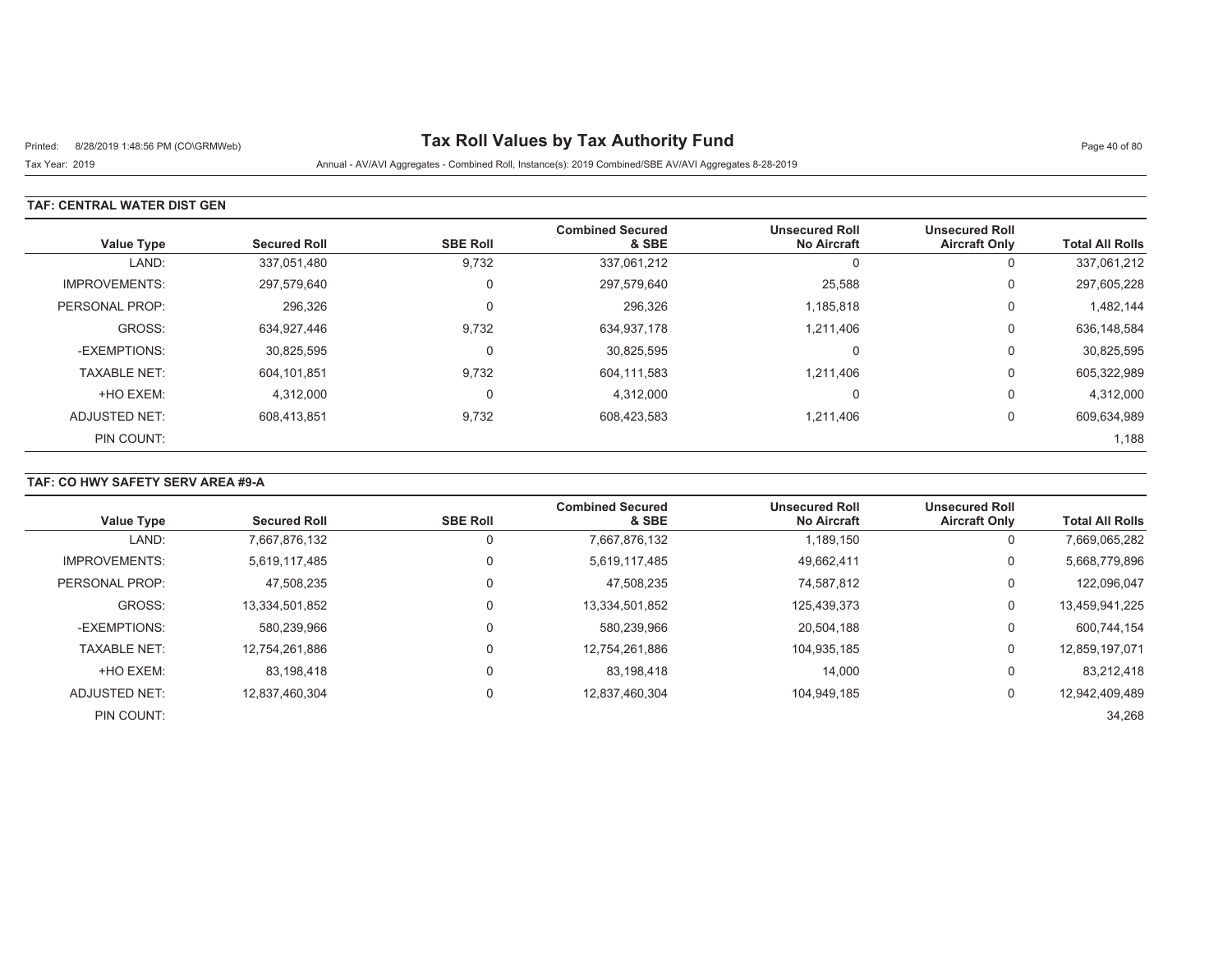# Printed: 8/28/2019 1:48:56 PM (CO\GRMWeb) **Tax Roll Values by Tax Authority Fund** Page 41 of 80

Tax Year: 2019 Annual - AV/AVI Aggregates - Combined Roll, Instance(s): 2019 Combined/SBE AV/AVI Aggregates 8-28-2019

### **TAF: CO HWY SAFETY SERVICE AREA #9**

| Value Type           | <b>Secured Roll</b> | <b>SBE Roll</b> | <b>Combined Secured</b><br>& SBE | <b>Unsecured Roll</b><br><b>No Aircraft</b> | <b>Unsecured Roll</b><br><b>Aircraft Only</b> | <b>Total All Rolls</b> |
|----------------------|---------------------|-----------------|----------------------------------|---------------------------------------------|-----------------------------------------------|------------------------|
| LAND:                | 16.320.414.472      | 274.955         | 16,320,689,427                   | 4,126,961                                   | 0                                             | 16,324,816,388         |
| <b>IMPROVEMENTS:</b> | 11.922.473.981      | $\Omega$        | 11.922.473.981                   | 107.877.080                                 | 0                                             | 12,030,351,061         |
| PERSONAL PROP:       | 86,339,623          | $\Omega$        | 86,339,623                       | 168,788,228                                 | 75,600                                        | 255,203,451            |
| GROSS:               | 28.329.228.076      | 274.955         | 28,329,503,031                   | 280.792.268                                 | 75,600                                        | 28,610,370,899         |
| -EXEMPTIONS:         | 921,324,353         | $\Omega$        | 921,324,353                      | 22.409.713                                  | 0                                             | 943,734,066            |
| <b>TAXABLE NET:</b>  | 27,407,903,723      | 274,955         | 27,408,178,678                   | 258,382,555                                 | 75,600                                        | 27,666,636,833         |
| +HO EXEM:            | 158.732.695         | $\Omega$        | 158.732.695                      | 14,000                                      | 0                                             | 158,746,695            |
| ADJUSTED NET:        | 27,566,636,418      | 274,955         | 27,566,911,373                   | 258,396,555                                 | 75,600                                        | 27,825,383,528         |
| PIN COUNT:           |                     |                 |                                  |                                             |                                               | 66,897                 |

### **TAF: CO HWY SAFETY SVC AREA #9-ZN B**

| <b>Value Type</b>    | <b>Secured Roll</b> | <b>SBE Roll</b> | <b>Combined Secured</b><br>& SBE | <b>Unsecured Roll</b><br><b>No Aircraft</b> | <b>Unsecured Roll</b><br><b>Aircraft Only</b> | <b>Total All Rolls</b> |
|----------------------|---------------------|-----------------|----------------------------------|---------------------------------------------|-----------------------------------------------|------------------------|
| LAND:                | 2,367,062,979       |                 | 2,367,062,979                    | 736,577                                     | 0                                             | 2,367,799,556          |
| <b>IMPROVEMENTS:</b> | 1,518,218,750       |                 | 1,518,218,750                    | 11.946.066                                  | 0                                             | 1,530,164,816          |
| PERSONAL PROP:       | 1,272,869           |                 | 1,272,869                        | 16,554,915                                  | 0                                             | 17.827.784             |
| GROSS:               | 3,886,554,598       |                 | 3,886,554,598                    | 29,237,558                                  | 0                                             | 3,915,792,156          |
| -EXEMPTIONS:         | 69,668,694          |                 | 69,668,694                       | 1,057,457                                   | 0                                             | 70,726,151             |
| <b>TAXABLE NET:</b>  | 3.816.885.904       |                 | 3,816,885,904                    | 28,180,101                                  | 0                                             | 3,845,066,005          |
| +HO EXEM:            | 21.231.435          |                 | 21.231.435                       | 7,000                                       | 0                                             | 21,238,435             |
| ADJUSTED NET:        | 3,838,117,339       |                 | 3,838,117,339                    | 28,187,101                                  | 0                                             | 3,866,304,440          |
| PIN COUNT:           |                     |                 |                                  |                                             |                                               | 8,182                  |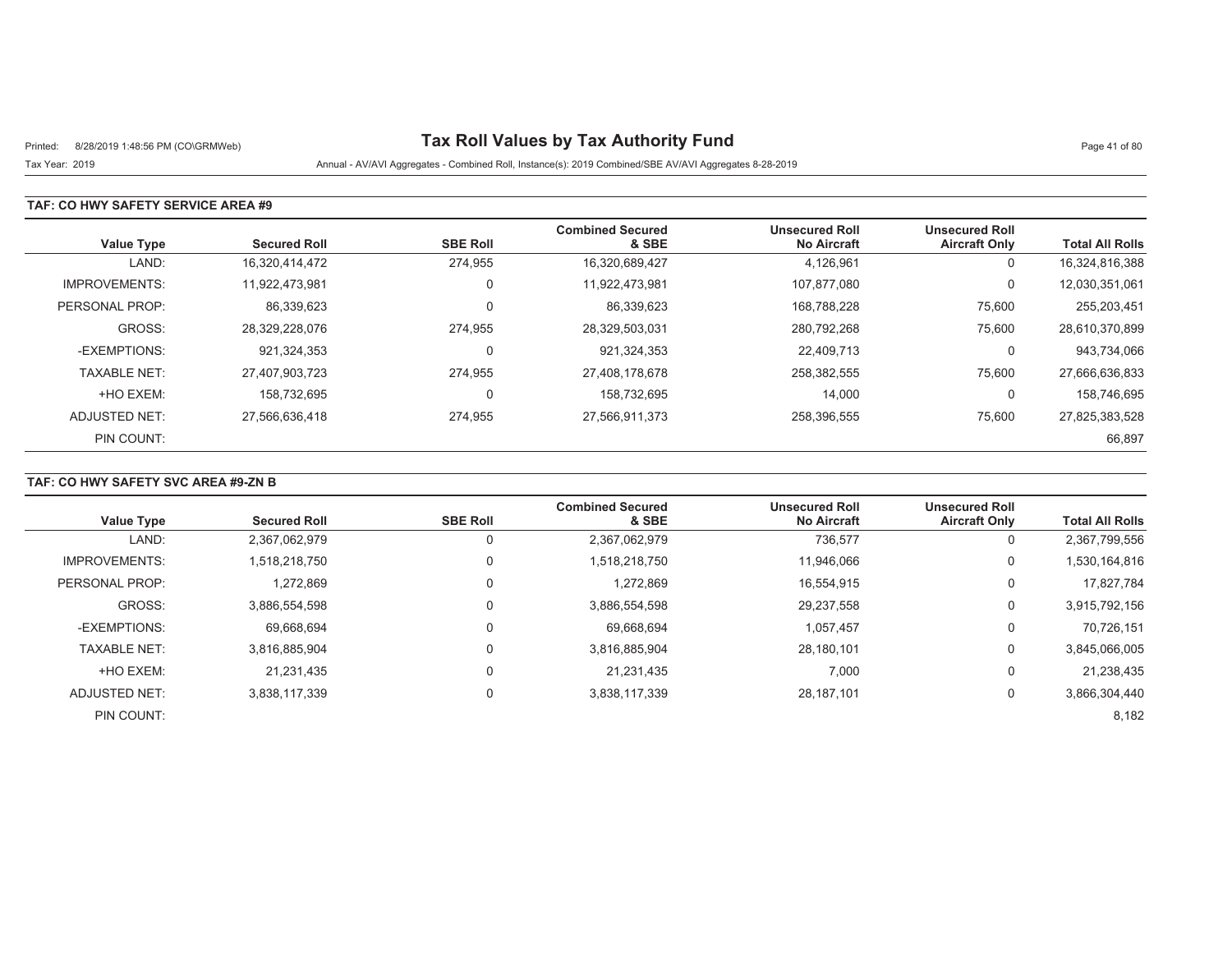# Printed: 8/28/2019 1:48:56 PM (CO\GRMWeb) **Tax Roll Values by Tax Authority Fund** Page 42 of 80

Tax Year: 2019 Annual - AV/AVI Aggregates - Combined Roll, Instance(s): 2019 Combined/SBE AV/AVI Aggregates 8-28-2019

### **TAF: CO SCH SV SANTA CLARA**

| <b>Value Type</b>    | <b>Secured Roll</b> | <b>SBE Roll</b> | <b>Combined Secured</b><br>& SBE | <b>Unsecured Roll</b><br><b>No Aircraft</b> | <b>Unsecured Roll</b><br><b>Aircraft Only</b> | <b>Total All Rolls</b> |
|----------------------|---------------------|-----------------|----------------------------------|---------------------------------------------|-----------------------------------------------|------------------------|
| LAND:                | 819,965,094         |                 | 819,965,094                      | 48,704                                      | 0                                             | 820,013,798            |
| <b>IMPROVEMENTS:</b> | 648,826,939         | $\Omega$        | 648,826,939                      | 1,286,228                                   | 0                                             | 650,113,167            |
| PERSONAL PROP:       | 951,465             | $\Omega$        | 951,465                          | 2,680,595                                   | 0                                             | 3,632,060              |
| GROSS:               | 1,469,743,498       | $\Omega$        | 1,469,743,498                    | 4,015,527                                   | 0                                             | 1,473,759,025          |
| -EXEMPTIONS:         | 11.824.805          | $\Omega$        | 11.824.805                       | $\Omega$                                    | 0                                             | 11,824,805             |
| <b>TAXABLE NET:</b>  | 1,457,918,693       | $\Omega$        | 1,457,918,693                    | 4,015,527                                   | 0                                             | 1,461,934,220          |
| +HO EXEM:            | 7,590,800           | $\Omega$        | 7,590,800                        | $\Omega$                                    | 0                                             | 7,590,800              |
| ADJUSTED NET:        | 1.465.509.493       | $\Omega$        | 1,465,509,493                    | 4,015,527                                   | 0                                             | 1,469,525,020          |
| PIN COUNT:           |                     |                 |                                  |                                             |                                               | 2,554                  |

### **TAF: COUNTY FIRE**

| <b>Value Type</b>    | <b>Secured Roll</b> | <b>SBE Roll</b> | <b>Combined Secured</b><br>& SBE | <b>Unsecured Roll</b><br><b>No Aircraft</b> | <b>Unsecured Roll</b><br><b>Aircraft Only</b> | <b>Total All Rolls</b> |
|----------------------|---------------------|-----------------|----------------------------------|---------------------------------------------|-----------------------------------------------|------------------------|
|                      |                     |                 |                                  |                                             |                                               |                        |
| LAND:                | 2,396,436,180       | 177.623         | 2,396,613,803                    | 2,309,496                                   | U                                             | 2,398,923,299          |
| <b>IMPROVEMENTS:</b> | 1,821,460,331       | 0               | 1,821,460,331                    | 22,909,816                                  | 0                                             | 1,844,370,147          |
| PERSONAL PROP:       | 13,590,570          |                 | 13,590,570                       | 35,284,458                                  | 21,365                                        | 48,896,393             |
| GROSS:               | 4.231.487.081       | 177.623         | 4,231,664,704                    | 60,503,770                                  | 21,365                                        | 4,292,189,839          |
| -EXEMPTIONS:         | 99,820,107          | 0               | 99,820,107                       | 160,862                                     | U                                             | 99,980,969             |
| <b>TAXABLE NET:</b>  | 4.131.666.974       | 177.623         | 4,131,844,597                    | 60,342,908                                  | 21,365                                        | 4,192,208,870          |
| +HO EXEM:            | 23.205.416          | 0               | 23.205.416                       | 0                                           |                                               | 23,205,416             |
| ADJUSTED NET:        | 4,154,872,390       | 177.623         | 4,155,050,013                    | 60,342,908                                  | 21,365                                        | 4,215,414,286          |
| PIN COUNT:           |                     |                 |                                  |                                             |                                               | 10,431                 |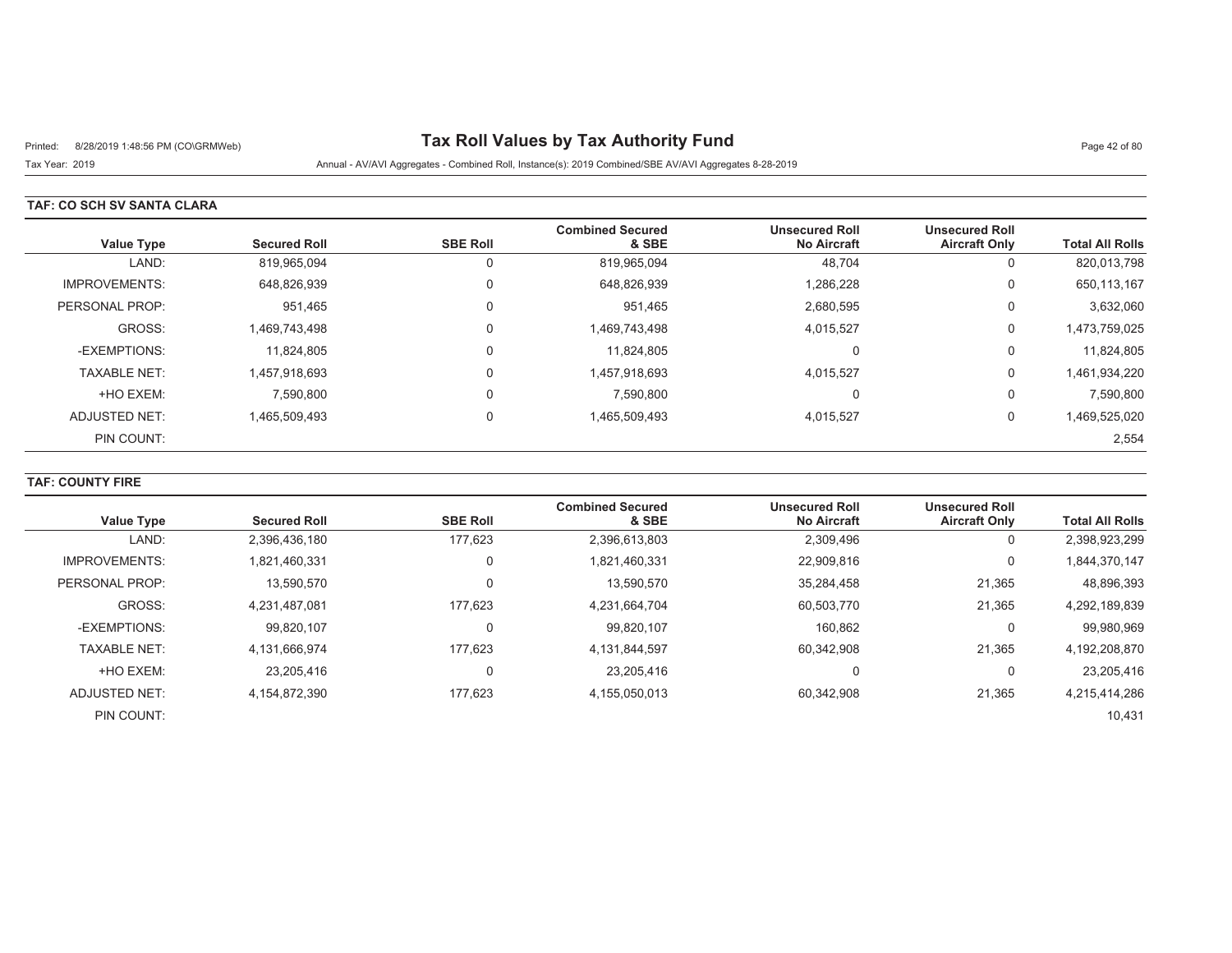# Printed: 8/28/2019 1:48:56 PM (CO\GRMWeb) **Tax Roll Values by Tax Authority Fund** Page 43 of 80

Tax Year: 2019 Annual - AV/AVI Aggregates - Combined Roll, Instance(s): 2019 Combined/SBE AV/AVI Aggregates 8-28-2019

#### **TAF: COUNTY LIBRARY**

| <b>Value Type</b>    | <b>Secured Roll</b> | <b>SBE Roll</b> | <b>Combined Secured</b><br>& SBE | <b>Unsecured Roll</b><br><b>No Aircraft</b> | <b>Unsecured Roll</b><br><b>Aircraft Only</b> | <b>Total All Rolls</b> |
|----------------------|---------------------|-----------------|----------------------------------|---------------------------------------------|-----------------------------------------------|------------------------|
| LAND:                | 20,487,425,580      | 385,847         | 20,487,811,427                   | 4,759,689                                   | 0                                             | 20,492,571,116         |
| <b>IMPROVEMENTS:</b> | 15,652,196,442      | 0               | 15,652,196,442                   | 244,760,208                                 | 0                                             | 15,896,956,650         |
| PERSONAL PROP:       | 106.575.125         | $\Omega$        | 106.575.125                      | 310.599.207                                 | 80,600                                        | 417,254,932            |
| GROSS:               | 36,246,197,147      | 385.847         | 36,246,582,994                   | 560,119,103                                 | 80,600                                        | 36,806,782,697         |
| -EXEMPTIONS:         | 1.141.363.055       | 0               | 1,141,363,055                    | 34,833,860                                  | 0                                             | 1,176,196,915          |
| <b>TAXABLE NET:</b>  | 35,104,834,092      | 385.847         | 35,105,219,939                   | 525.285.243                                 | 80,600                                        | 35,630,585,782         |
| +HO EXEM:            | 202.674.421         | 0               | 202.674.421                      | 21,000                                      | 0                                             | 202,695,421            |
| ADJUSTED NET:        | 35,307,508,513      | 385,847         | 35,307,894,360                   | 525,306,243                                 | 80,600                                        | 35,833,281,203         |
| PIN COUNT:           |                     |                 |                                  |                                             |                                               | 84,683                 |

## **TAF: COUNTY SCHOOL SERVICE**

| <b>Value Type</b>    | <b>Secured Roll</b> | <b>SBE Roll</b> | <b>Combined Secured</b><br>& SBE | <b>Unsecured Roll</b><br><b>No Aircraft</b> | <b>Unsecured Roll</b><br><b>Aircraft Only</b> | <b>Total All Rolls</b> |
|----------------------|---------------------|-----------------|----------------------------------|---------------------------------------------|-----------------------------------------------|------------------------|
| LAND:                | 26,316,149,971      | 385,847         | 26,316,535,818                   | 26,639,905                                  | U                                             | 26, 343, 175, 723      |
| <b>IMPROVEMENTS:</b> | 20.531.233.393      |                 | 20,531,233,393                   | 440.033.111                                 | 0                                             | 20,971,266,504         |
| PERSONAL PROP:       | 203,336,366         |                 | 203,336,366                      | 603,414,535                                 | 24.756.879                                    | 831,507,780            |
| GROSS:               | 47,050,719,730      | 385.847         | 47,051,105,577                   | 1,070,087,550                               | 24.756.879                                    | 48,145,950,006         |
| -EXEMPTIONS:         | 1.571.649.136       |                 | 1,571,649,136                    | 76.957.182                                  | 609,784                                       | 1,649,216,102          |
| <b>TAXABLE NET:</b>  | 45,479,070,594      | 385.847         | 45,479,456,441                   | 993,130,368                                 | 24.147.095                                    | 46,496,733,904         |
| +HO EXEM:            | 251.177.421         |                 | 251, 177, 421                    | 203,000                                     |                                               | 251,380,421            |
| ADJUSTED NET:        | 45,730,248,015      | 385,847         | 45,730,633,862                   | 993,333,368                                 | 24.147.095                                    | 46,748,114,325         |
| PIN COUNT:           |                     |                 |                                  |                                             |                                               | 109.441                |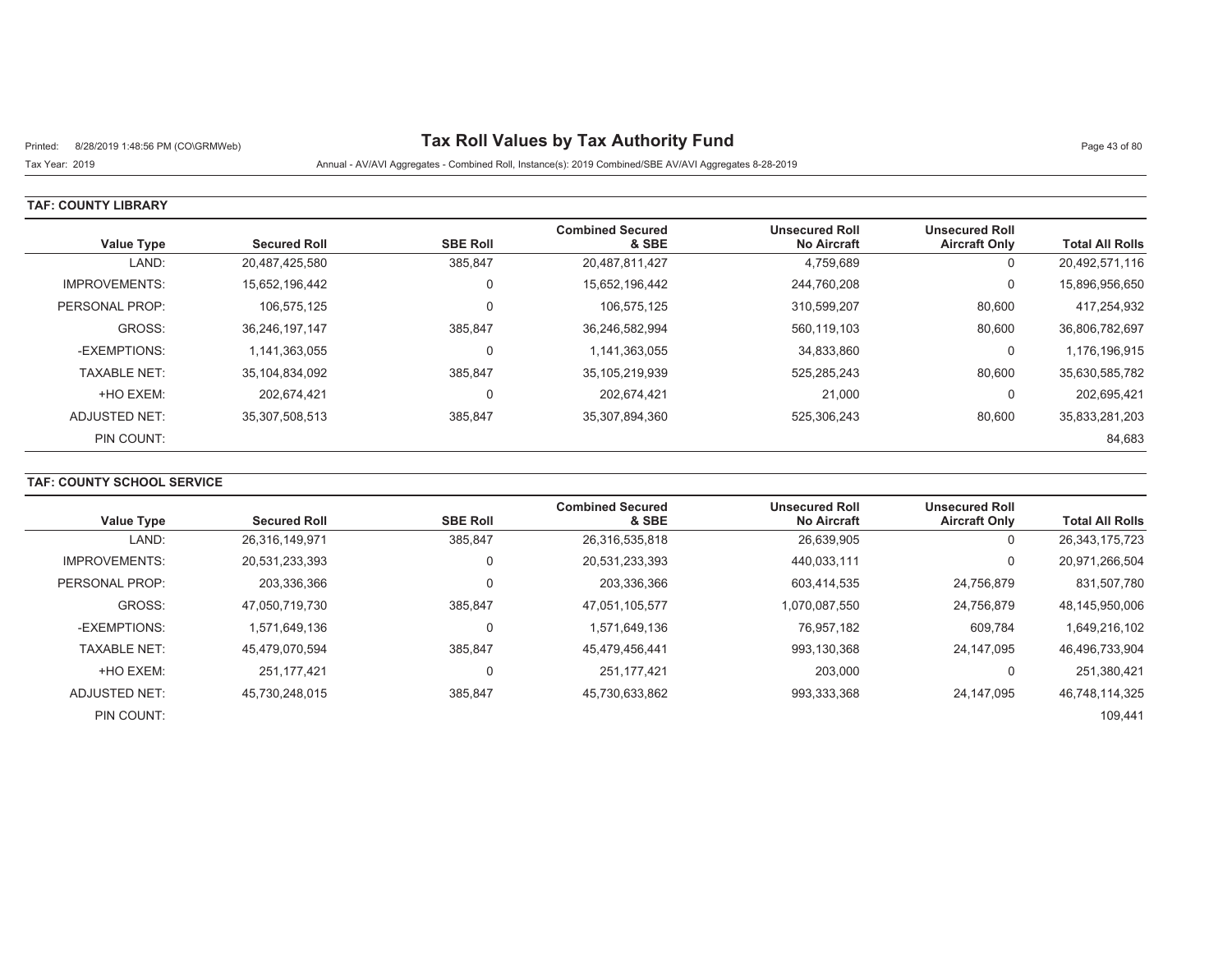# Printed: 8/28/2019 1:48:56 PM (CO\GRMWeb) **Tax Roll Values by Tax Authority Fund** Page 44 of 80

Tax Year: 2019 Annual - AV/AVI Aggregates - Combined Roll, Instance(s): 2019 Combined/SBE AV/AVI Aggregates 8-28-2019

### **TAF: DAVENPORT CO SAN DIST**

| <b>Value Type</b>    | <b>Secured Roll</b> | <b>SBE Roll</b> | <b>Combined Secured</b><br>& SBE | <b>Unsecured Roll</b><br><b>No Aircraft</b> | <b>Unsecured Roll</b><br><b>Aircraft Only</b> | <b>Total All Rolls</b> |
|----------------------|---------------------|-----------------|----------------------------------|---------------------------------------------|-----------------------------------------------|------------------------|
| LAND:                | 34,627,337          |                 | 34,627,337                       | U                                           | v                                             | 34,627,337             |
| <b>IMPROVEMENTS:</b> | 18,906,609          | $\Omega$        | 18,906,609                       | 412,396                                     | 0                                             | 19,319,005             |
| PERSONAL PROP:       | 2,000               | $\Omega$        | 2,000                            | 732,875                                     | U                                             | 734,875                |
| GROSS:               | 53,535,946          |                 | 53,535,946                       | 1,145,271                                   | 0                                             | 54,681,217             |
| -EXEMPTIONS:         | 533.744             | $\Omega$        | 533,744                          | -                                           | U                                             | 533,744                |
| <b>TAXABLE NET:</b>  | 53,002,202          | $\Omega$        | 53,002,202                       | 1,145,271                                   | 0                                             | 54, 147, 473           |
| +HO EXEM:            | 277.684             | $\Omega$        | 277.684                          | -                                           | 0                                             | 277,684                |
| <b>ADJUSTED NET:</b> | 53,279,886          |                 | 53,279,886                       | 1,145,271                                   | υ                                             | 54,425,157             |
| PIN COUNT:           |                     |                 |                                  |                                             |                                               | 147                    |

#### **TAF: EDUCATION REVENUE AUGMENTATION FUND**

| <b>Value Type</b>    | <b>Secured Roll</b> | <b>SBE Roll</b> | <b>Combined Secured</b><br>& SBE | <b>Unsecured Roll</b><br><b>No Aircraft</b> | <b>Unsecured Roll</b><br><b>Aircraft Only</b> | <b>Total All Rolls</b> |
|----------------------|---------------------|-----------------|----------------------------------|---------------------------------------------|-----------------------------------------------|------------------------|
|                      |                     |                 |                                  |                                             |                                               |                        |
| LAND:                | 1,964,101,000       | 87,600          | 1,964,188,600                    | 134,854                                     | 0                                             | 1,964,323,454          |
| <b>IMPROVEMENTS:</b> | 1,550,912,749       | 0               | 1,550,912,749                    | 1,490,091                                   | 0                                             | 1,552,402,840          |
| PERSONAL PROP:       | 4,114,584           | 0               | 4,114,584                        | 5,187,235                                   | 5,000                                         | 9,306,819              |
| GROSS:               | 3.519.128.333       | 87,600          | 3,519,215,933                    | 6,812,180                                   | 5,000                                         | 3,526,033,113          |
| -EXEMPTIONS:         | 71.139.811          | 0               | 71.139.811                       | 86,755                                      | 0                                             | 71,226,566             |
| <b>TAXABLE NET:</b>  | 3,447,988,522       | 87.600          | 3,448,076,122                    | 6.725.425                                   | 5.000                                         | 3,454,806,547          |
| +HO EXEM:            | 27.858.600          | 0               | 27,858,600                       | 0                                           | 0                                             | 27,858,600             |
| ADJUSTED NET:        | 3,475,847,122       | 87,600          | 3,475,934,722                    | 6,725,425                                   | 5,000                                         | 3,482,665,147          |
| PIN COUNT:           |                     |                 |                                  |                                             |                                               | 13,919                 |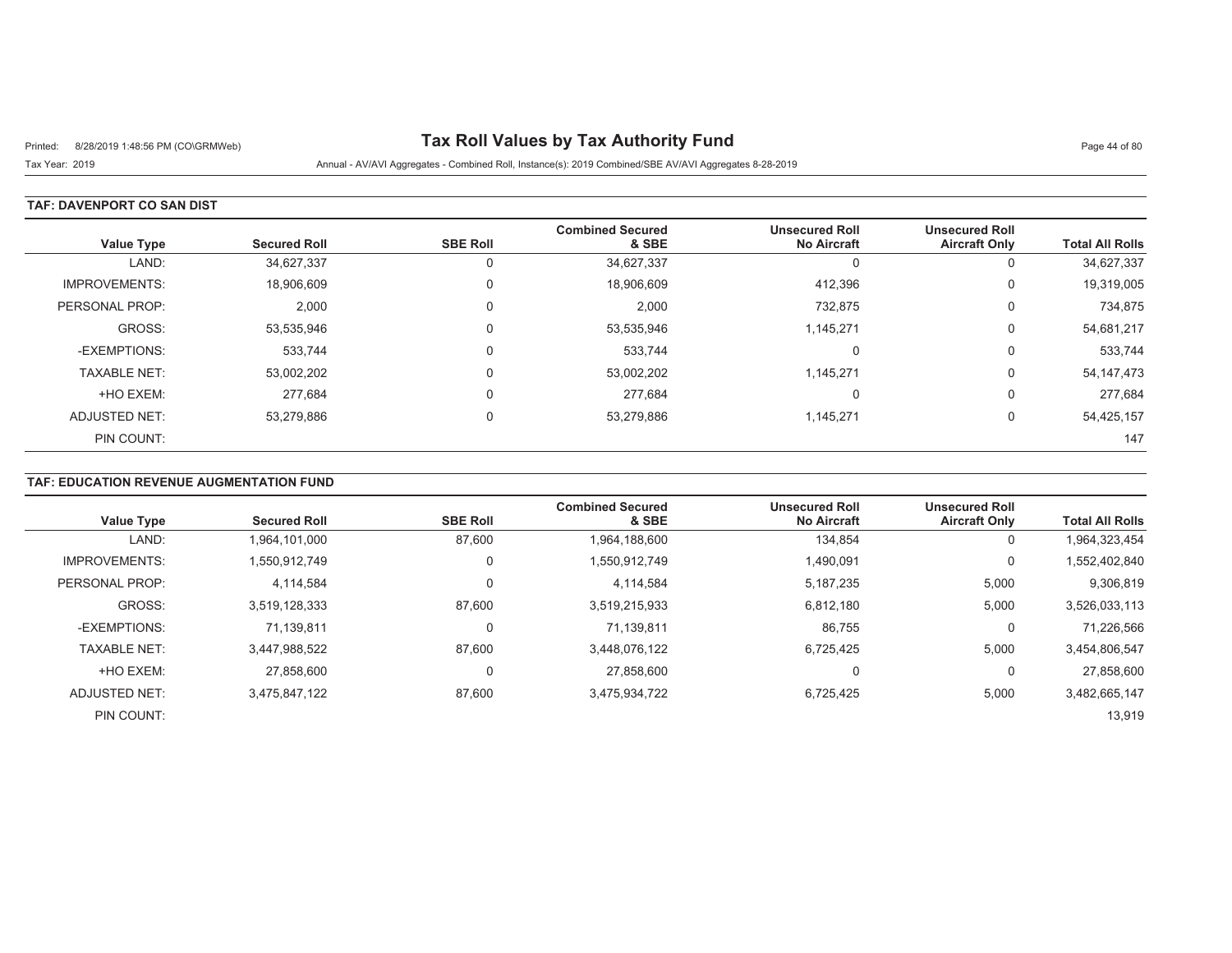# Printed: 8/28/2019 1:48:56 PM (CO\GRMWeb) **Tax Roll Values by Tax Authority Fund** Page 45 of 80

Tax Year: 2019 Annual - AV/AVI Aggregates - Combined Roll, Instance(s): 2019 Combined/SBE AV/AVI Aggregates 8-28-2019

### **TAF: EMPIRE ACRES CO SV AREA #17**

| <b>Value Type</b>    | <b>Secured Roll</b> | <b>SBE Roll</b> | <b>Combined Secured</b><br>& SBE | <b>Unsecured Roll</b><br><b>No Aircraft</b> | <b>Unsecured Roll</b><br><b>Aircraft Only</b> | <b>Total All Rolls</b> |
|----------------------|---------------------|-----------------|----------------------------------|---------------------------------------------|-----------------------------------------------|------------------------|
| LAND:                | 14,081,256          |                 | 14,081,256                       | U                                           | υ                                             | 14,081,256             |
| <b>IMPROVEMENTS:</b> | 10,726,437          | $\Omega$        | 10,726,437                       | C                                           | 0                                             | 10,726,437             |
| PERSONAL PROP:       | 0                   |                 | С                                | 20,016                                      | U                                             | 20,016                 |
| GROSS:               | 24,807,693          | $\Omega$        | 24,807,693                       | 20,016                                      | U                                             | 24,827,709             |
| -EXEMPTIONS:         | 217,493             | $\Omega$        | 217,493                          | C                                           | υ                                             | 217,493                |
| <b>TAXABLE NET:</b>  | 24,590,200          |                 | 24,590,200                       | 20,016                                      | 0                                             | 24,610,216             |
| +HO EXEM:            | 217,000             | $\Omega$        | 217.000                          | $\Omega$                                    | 0                                             | 217,000                |
| ADJUSTED NET:        | 24,807,200          | $\Omega$        | 24,807,200                       | 20,016                                      | U                                             | 24,827,216             |
| PIN COUNT:           |                     |                 |                                  |                                             |                                               | 57                     |

### **TAF: EXTENDED POLICE PROT CSA #38**

| <b>Value Type</b>    | <b>Secured Roll</b> | <b>SBE Roll</b> | <b>Combined Secured</b><br>& SBE | <b>Unsecured Roll</b><br><b>No Aircraft</b> | <b>Unsecured Roll</b><br><b>Aircraft Only</b> | <b>Total All Rolls</b> |
|----------------------|---------------------|-----------------|----------------------------------|---------------------------------------------|-----------------------------------------------|------------------------|
| LAND:                | 16,315,639,140      | 274.955         | 16,315,914,095                   | 4,126,961                                   | 0                                             | 16,320,041,056         |
| <b>IMPROVEMENTS:</b> | 11,918,313,965      | $\Omega$        | 11,918,313,965                   | 107.877.080                                 | 0                                             | 12,026,191,045         |
| PERSONAL PROP:       | 86,339,623          |                 | 86,339,623                       | 168,788,228                                 | 75,600                                        | 255,203,451            |
| GROSS:               | 28,320,292,728      | 274.955         | 28,320,567,683                   | 280,792,268                                 | 75,600                                        | 28,601,435,551         |
| -EXEMPTIONS:         | 921.254.353         |                 | 921,254,353                      | 22,409,713                                  | 0                                             | 943,664,066            |
| <b>TAXABLE NET:</b>  | 27,399,038,375      | 274,955         | 27,399,313,330                   | 258,382,555                                 | 75.600                                        | 27,657,771,485         |
| +HO EXEM:            | 158.662.695         |                 | 158,662,695                      | 14,000                                      | 0                                             | 158,676,695            |
| ADJUSTED NET:        | 27,557,701,070      | 274,955         | 27,557,976,025                   | 258,396,555                                 | 75,600                                        | 27,816,448,180         |
| PIN COUNT:           |                     |                 |                                  |                                             |                                               | 66,880                 |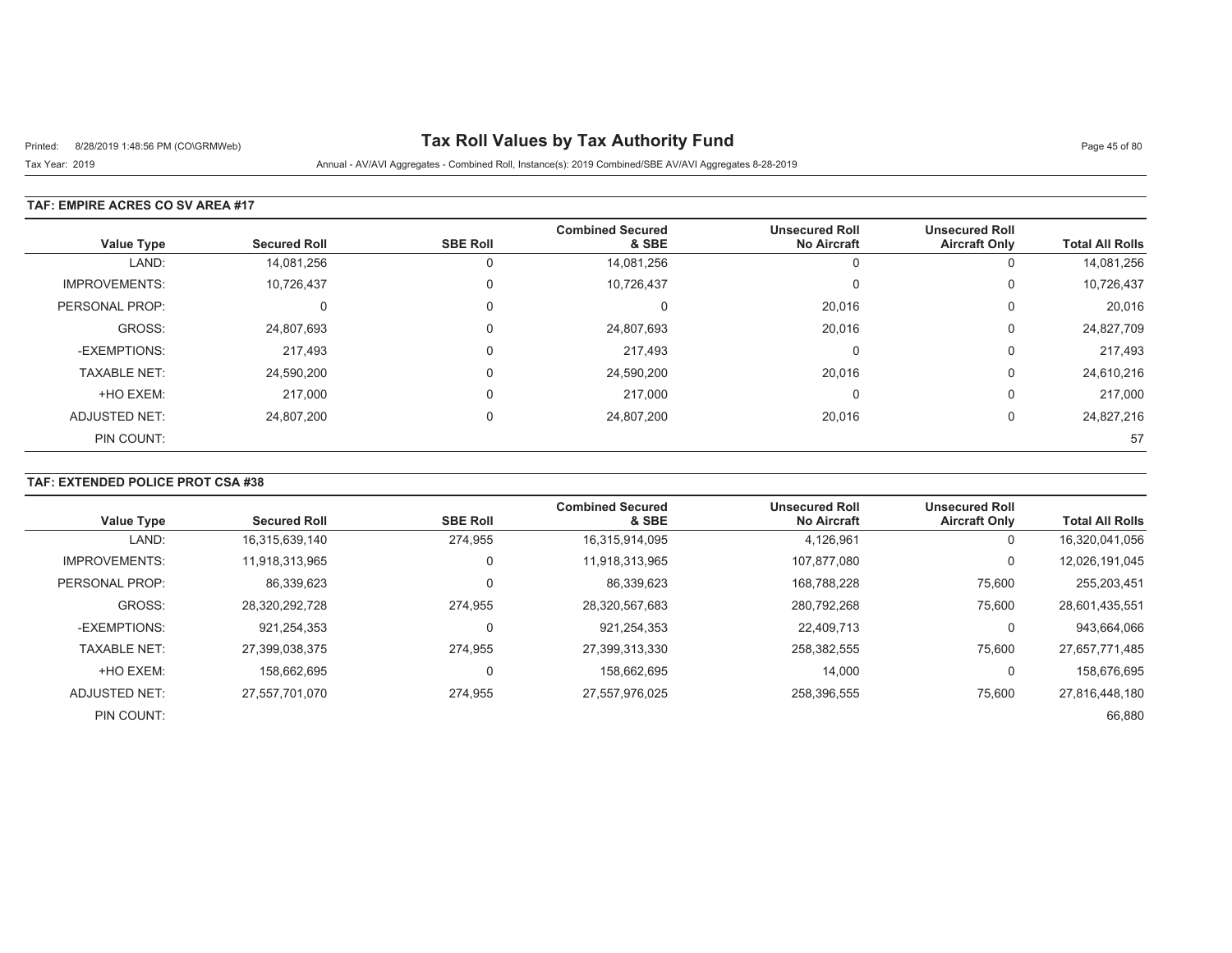# Printed: 8/28/2019 1:48:56 PM (CO\GRMWeb) **Tax Roll Values by Tax Authority Fund** Page 46 of 80

## Tax Year: 2019 Annual - AV/AVI Aggregates - Combined Roll, Instance(s): 2019 Combined/SBE AV/AVI Aggregates 8-28-2019

#### **TAF: FELTON FIRE PROT DIST**

| <b>Value Type</b>    | <b>Secured Roll</b> | <b>SBE Roll</b> | <b>Combined Secured</b><br>& SBE | <b>Unsecured Roll</b><br><b>No Aircraft</b> | <b>Unsecured Roll</b><br><b>Aircraft Only</b> | <b>Total All Rolls</b> |
|----------------------|---------------------|-----------------|----------------------------------|---------------------------------------------|-----------------------------------------------|------------------------|
| LAND:                | 561,470,222         |                 | 561,470,222                      | 79,604                                      | 0                                             | 561,549,826            |
| <b>IMPROVEMENTS:</b> | 446,964,359         |                 | 446,964,359                      | 10.973.219                                  | 0                                             | 457,937,578            |
| PERSONAL PROP:       | 2,607,972           |                 | 2,607,972                        | 5,231,114                                   | 0                                             | 7,839,086              |
| GROSS:               | 1,011,042,553       |                 | 1,011,042,553                    | 16,283,937                                  | 0                                             | 1,027,326,490          |
| -EXEMPTIONS:         | 66,961,612          |                 | 66.961.612                       | 73,070                                      | 0                                             | 67,034,682             |
| <b>TAXABLE NET:</b>  | 944,080,941         |                 | 944,080,941                      | 16,210,867                                  | 0                                             | 960,291,808            |
| +HO EXEM:            | 7,728,000           |                 | 7,728,000                        | 7,000                                       | 0                                             | 7,735,000              |
| ADJUSTED NET:        | 951,808,941         |                 | 951,808,941                      | 16,217,867                                  | 0                                             | 968,026,808            |
| PIN COUNT:           |                     |                 |                                  |                                             |                                               | 3,185                  |

## **TAF: HAPPY VALLEY SCH DIST GENL**

|                      |                     |                 | <b>Combined Secured</b> | <b>Unsecured Roll</b> | <b>Unsecured Roll</b> |                        |
|----------------------|---------------------|-----------------|-------------------------|-----------------------|-----------------------|------------------------|
| <b>Value Type</b>    | <b>Secured Roll</b> | <b>SBE Roll</b> | & SBE                   | <b>No Aircraft</b>    | <b>Aircraft Only</b>  | <b>Total All Rolls</b> |
| LAND:                | 182,435,565         |                 | 182,435,565             |                       | 0                     | 182,435,565            |
| <b>IMPROVEMENTS:</b> | 155,573,777         |                 | 155,573,777             | 116,033               | 0                     | 155,689,810            |
| PERSONAL PROP:       | 613.731             | 0               | 613,731                 | 449,449               | 0                     | 1,063,180              |
| GROSS:               | 338.623.073         |                 | 338,623,073             | 565,482               | 0                     | 339,188,555            |
| -EXEMPTIONS:         | 6,136,586           |                 | 6,136,586               |                       | 0                     | 6,136,586              |
| <b>TAXABLE NET:</b>  | 332,486,487         |                 | 332,486,487             | 565,482               | 0                     | 333,051,969            |
| +HO EXEM:            | 1,908,200           | $\Omega$        | 1,908,200               |                       | $\Omega$              | 1,908,200              |
| ADJUSTED NET:        | 334,394,687         | 0               | 334,394,687             | 565,482               | 0                     | 334,960,169            |
| PIN COUNT:           |                     |                 |                         |                       |                       | 615                    |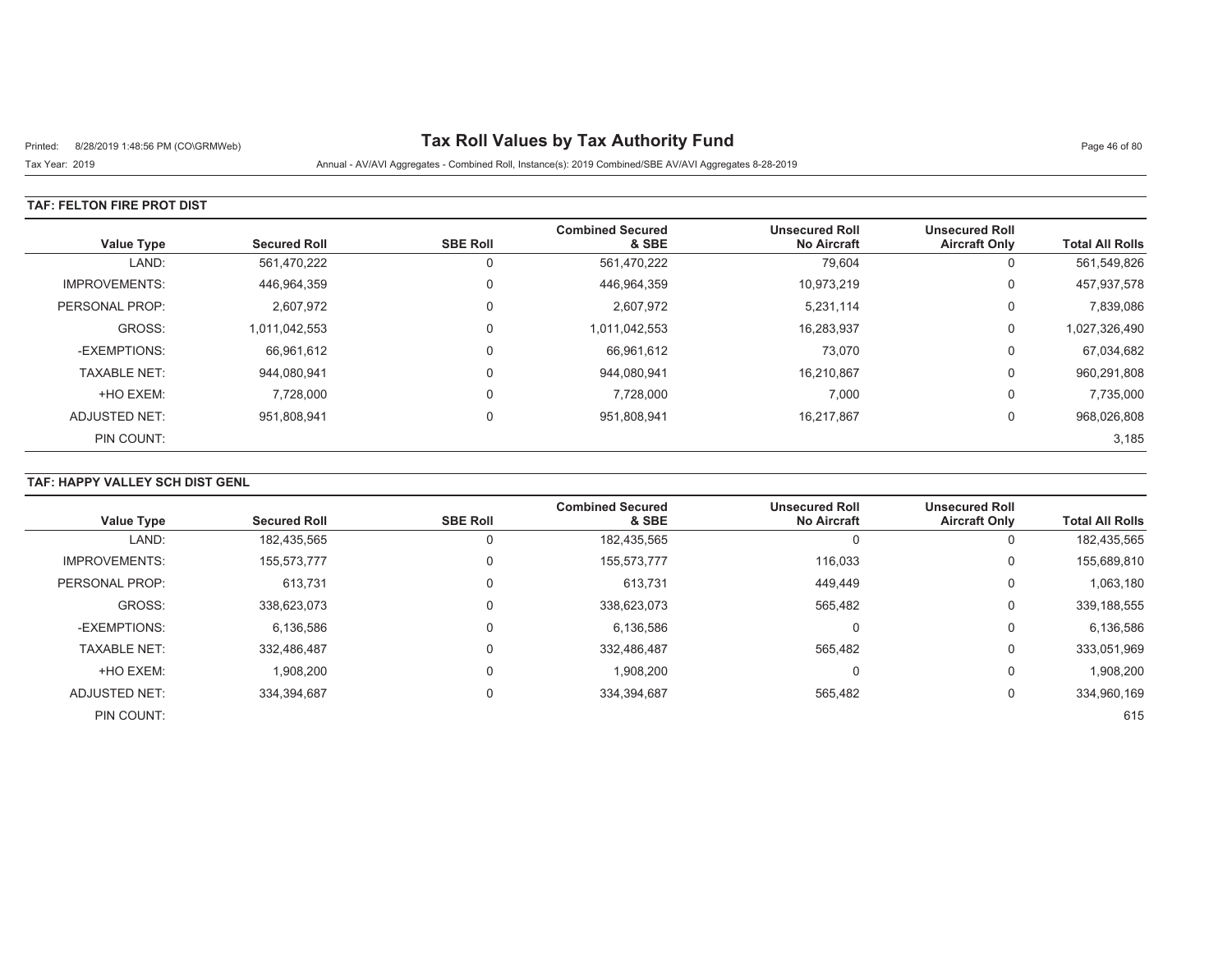# Printed: 8/28/2019 1:48:56 PM (CO\GRMWeb) **Tax Roll Values by Tax Authority Fund** Page 47 of 80

Tax Year: 2019 Annual - AV/AVI Aggregates - Combined Roll, Instance(s): 2019 Combined/SBE AV/AVI Aggregates 8-28-2019

#### **TAF: HUCKLEBERRY WDS CO SV AREA #15**

| <b>Value Type</b>    | <b>Secured Roll</b> | <b>SBE Roll</b> | <b>Combined Secured</b><br>& SBE | <b>Unsecured Roll</b><br><b>No Aircraft</b> | <b>Unsecured Roll</b><br><b>Aircraft Only</b> | <b>Total All Rolls</b> |
|----------------------|---------------------|-----------------|----------------------------------|---------------------------------------------|-----------------------------------------------|------------------------|
| LAND:                | 15,562,251          |                 | 15,562,251                       |                                             | υ                                             | 15,562,251             |
| <b>IMPROVEMENTS:</b> | 13,983,734          |                 | 13,983,734                       |                                             | 0                                             | 13,983,734             |
| GROSS:               | 29,545,985          | $\Omega$        | 29,545,985                       | $\Omega$                                    | 0                                             | 29,545,985             |
| -EXEMPTIONS:         | 401,799             |                 | 401,799                          |                                             | 0                                             | 401,799                |
| <b>TAXABLE NET:</b>  | 29,144,186          |                 | 29,144,186                       | $\Omega$                                    | $\mathbf 0$                                   | 29,144,186             |
| +HO EXEM:            | 250,600             |                 | 250,600                          | $\Omega$                                    | 0                                             | 250,600                |
| ADJUSTED NET:        | 29,394,786          |                 | 29,394,786                       |                                             | 0                                             | 29,394,786             |
| PIN COUNT:           |                     |                 |                                  |                                             |                                               | 85                     |

#### **TAF: HUTCHINSON RD CO SV AREA NO13**

| <b>Value Type</b>    | <b>Secured Roll</b> | <b>SBE Roll</b> | <b>Combined Secured</b><br>& SBE | <b>Unsecured Roll</b><br><b>No Aircraft</b> | <b>Unsecured Roll</b><br><b>Aircraft Only</b> | <b>Total All Rolls</b> |
|----------------------|---------------------|-----------------|----------------------------------|---------------------------------------------|-----------------------------------------------|------------------------|
| LAND:                | 70,490,930          |                 | 70,490,930                       |                                             | U                                             | 70,490,930             |
| <b>IMPROVEMENTS:</b> | 60,939,170          | 0               | 60,939,170                       | 0                                           | 0                                             | 60,939,170             |
| GROSS:               | 131,430,100         | 0               | 131,430,100                      | 0                                           | 0                                             | 131,430,100            |
| -EXEMPTIONS:         | 756,798             | $\Omega$        | 756.798                          | 0                                           | 0                                             | 756,798                |
| <b>TAXABLE NET:</b>  | 130,673,302         |                 | 130,673,302                      | 0                                           | 0                                             | 130,673,302            |
| +HO EXEM:            | 754,600             | 0               | 754.600                          | 0                                           | 0                                             | 754,600                |
| ADJUSTED NET:        | 131,427,902         | 0               | 131,427,902                      | $\Omega$                                    | 0                                             | 131,427,902            |
| PIN COUNT:           |                     |                 |                                  |                                             |                                               | 195                    |

## **TAF: JUVENILE HALL SCH SANTA CLARA**

| <b>Total All Rolls</b> | <b>Unsecured Roll</b><br><b>Aircraft Only</b> | <b>Unsecured Roll</b><br><b>No Aircraft</b> | <b>Combined Secured</b><br>& SBE | <b>SBE Roll</b> | Secured Roll | <b>Value Type</b>    |
|------------------------|-----------------------------------------------|---------------------------------------------|----------------------------------|-----------------|--------------|----------------------|
| 820,013,798            |                                               | 48,704                                      | 819,965,094                      |                 | 819,965,094  | LAND:                |
| 650,113,167            |                                               | ,286,228                                    | 648,826,939                      |                 | 648,826,939  | <b>IMPROVEMENTS:</b> |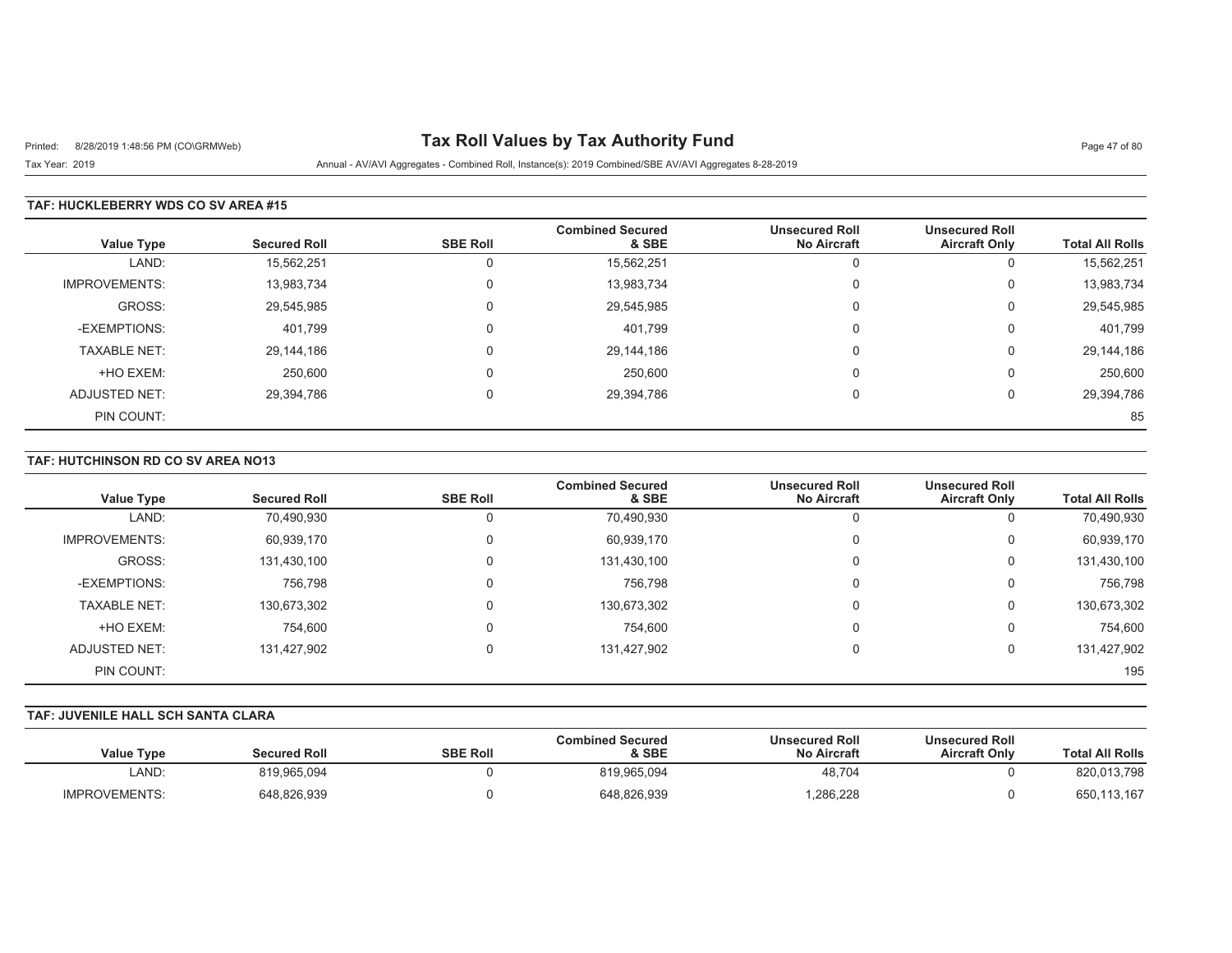| Printed:       | 8/28/2019 1:48:56 PM (CO\GRMWeb) |               |                                                                                                        | Tax Roll Values by Tax Authority Fund |           |   | Page 48 of 80 |
|----------------|----------------------------------|---------------|--------------------------------------------------------------------------------------------------------|---------------------------------------|-----------|---|---------------|
| Tax Year: 2019 |                                  |               | Annual - AV/AVI Aggregates - Combined Roll, Instance(s): 2019 Combined/SBE AV/AVI Aggregates 8-28-2019 |                                       |           |   |               |
|                | PERSONAL PROP:                   | 951,465       | υ                                                                                                      | 951,465                               | 2,680,595 | 0 | 3,632,060     |
|                | GROSS:                           | 1,469,743,498 |                                                                                                        | 1,469,743,498                         | 4,015,527 | 0 | 1,473,759,025 |
|                | -EXEMPTIONS:                     | 11,824,805    |                                                                                                        | 11.824.805                            |           | 0 | 11,824,805    |
|                | <b>TAXABLE NET:</b>              | 1,457,918,693 | 0                                                                                                      | 1,457,918,693                         | 4,015,527 | 0 | 1,461,934,220 |
|                | +HO EXEM:                        | 7,590,800     |                                                                                                        | 7,590,800                             |           | 0 | 7,590,800     |
|                | ADJUSTED NET:                    | 1.465.509.493 |                                                                                                        | 1.465.509.493                         | 4.015.527 | 0 | 1,469,525,020 |
|                | PIN COUNT:                       |               |                                                                                                        |                                       |           |   | 2,554         |

## **TAF: LA SELVA REC & PARK DIST**

| <b>Value Type</b>    | <b>Secured Roll</b> | <b>SBE Roll</b> | <b>Combined Secured</b><br>& SBE | <b>Unsecured Roll</b><br><b>No Aircraft</b> | <b>Unsecured Roll</b><br><b>Aircraft Only</b> | <b>Total All Rolls</b> |
|----------------------|---------------------|-----------------|----------------------------------|---------------------------------------------|-----------------------------------------------|------------------------|
| LAND:                | 272,035,922         |                 | 272,035,922                      | -                                           | U                                             | 272,035,922            |
| <b>IMPROVEMENTS:</b> | 180,381,301         |                 | 180,381,301                      | 5,000                                       | υ                                             | 180,386,301            |
| PERSONAL PROP:       | 4,000               |                 | 4,000                            | 214.627                                     | U                                             | 218.627                |
| GROSS:               | 452,421,223         |                 | 452,421,223                      | 219.627                                     | υ                                             | 452,640,850            |
| -EXEMPTIONS:         | 4,813,992           |                 | 4,813,992                        | $\Omega$                                    | U                                             | 4,813,992              |
| <b>TAXABLE NET:</b>  | 447,607,231         |                 | 447,607,231                      | 219.627                                     | 0                                             | 447,826,858            |
| +HO EXEM:            | 2,655,800           |                 | 2.655.800                        | $\Omega$                                    | υ                                             | 2,655,800              |
| ADJUSTED NET:        | 450,263,031         |                 | 450,263,031                      | 219.627                                     | U                                             | 450,482,658            |
| PIN COUNT:           |                     |                 |                                  |                                             |                                               | 863                    |

## **TAF: LAKESIDE AREAWIDE**

|                      |                     |                 | <b>Combined Secured</b> | <b>Unsecured Roll</b> | <b>Unsecured Roll</b> |                        |
|----------------------|---------------------|-----------------|-------------------------|-----------------------|-----------------------|------------------------|
| <b>Value Type</b>    | <b>Secured Roll</b> | <b>SBE Roll</b> | & SBE                   | <b>No Aircraft</b>    | <b>Aircraft Only</b>  | <b>Total All Rolls</b> |
| LAND:                | 218,127,483         |                 | 218, 127, 483           | 48,704                |                       | 218,176,187            |
| <b>IMPROVEMENTS:</b> | 169,497,391         |                 | 169.497.391             | 488.612               | U                     | 169,986,003            |
| PERSONAL PROP:       | 919,965             |                 | 919.965                 | 1,614,497             |                       | 2,534,462              |
| GROSS:               | 388,544,839         |                 | 388,544,839             | 2,151,813             | U                     | 390,696,652            |
| -EXEMPTIONS:         | 4,457,605           |                 | 4,457,605               |                       |                       | 4,457,605              |
| <b>TAXABLE NET:</b>  | 384,087,234         |                 | 384,087,234             | 2,151,813             |                       | 386,239,047            |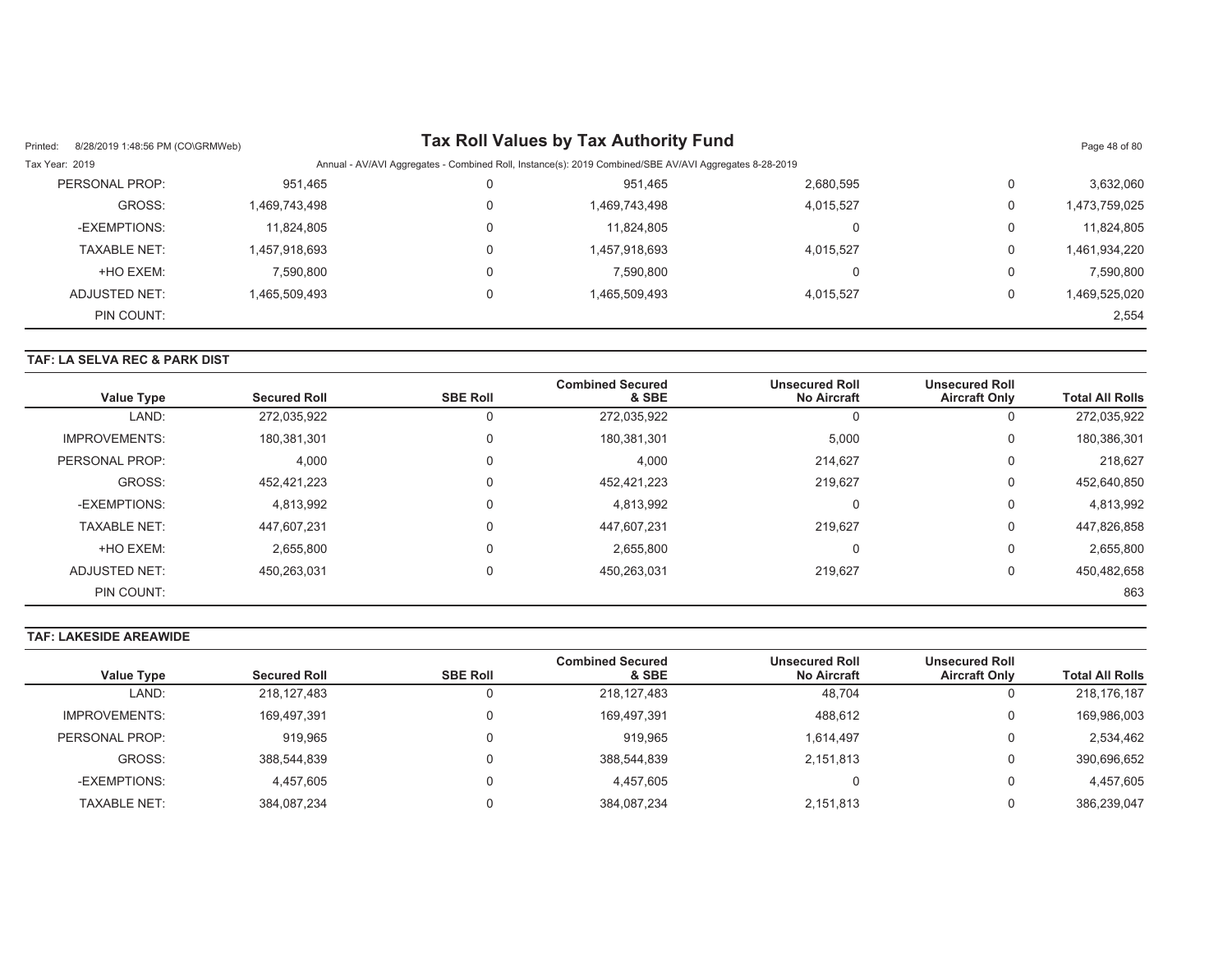| Printed:       | Tax Roll Values by Tax Authority Fund<br>8/28/2019 1:48:56 PM (CO\GRMWeb) |                                                                                                        |             |           |   |             |  |
|----------------|---------------------------------------------------------------------------|--------------------------------------------------------------------------------------------------------|-------------|-----------|---|-------------|--|
| Tax Year: 2019 |                                                                           | Annual - AV/AVI Aggregates - Combined Roll, Instance(s): 2019 Combined/SBE AV/AVI Aggregates 8-28-2019 |             |           |   |             |  |
| +HO EXEM:      | 1,876,000                                                                 |                                                                                                        | 1,876,000   |           | 0 | 1,876,000   |  |
| ADJUSTED NET:  | 385,963,234                                                               |                                                                                                        | 385.963.234 | 2.151.813 |   | 388,115,047 |  |
| PIN COUNT:     |                                                                           |                                                                                                        |             |           |   | 811         |  |

#### **TAF: LAKESIDE SCH DIST TR-GEN**

| <b>Value Type</b>    | <b>Secured Roll</b> | <b>SBE Roll</b> | <b>Combined Secured</b><br>& SBE | <b>Unsecured Roll</b><br><b>No Aircraft</b> | <b>Unsecured Roll</b><br><b>Aircraft Only</b> | <b>Total All Rolls</b> |
|----------------------|---------------------|-----------------|----------------------------------|---------------------------------------------|-----------------------------------------------|------------------------|
| LAND:                | 218,127,483         | 0               | 218, 127, 483                    | 48,704                                      | 0                                             | 218,176,187            |
| <b>IMPROVEMENTS:</b> | 169,497,391         | $\mathbf 0$     | 169,497,391                      | 488,612                                     | 0                                             | 169,986,003            |
| PERSONAL PROP:       | 919.965             | 0               | 919,965                          | 1,614,497                                   | 0                                             | 2,534,462              |
| GROSS:               | 388,544,839         | 0               | 388,544,839                      | 2,151,813                                   | 0                                             | 390,696,652            |
| -EXEMPTIONS:         | 4,457,605           | 0               | 4,457,605                        | υ                                           | 0                                             | 4,457,605              |
| <b>TAXABLE NET:</b>  | 384,087,234         | 0               | 384,087,234                      | 2,151,813                                   | 0                                             | 386,239,047            |
| +HO EXEM:            | 1,876,000           | $\Omega$        | 1,876,000                        | $\Omega$                                    | 0                                             | 1,876,000              |
| ADJUSTED NET:        | 385,963,234         | 0               | 385,963,234                      | 2,151,813                                   | 0                                             | 388,115,047            |
| PIN COUNT:           |                     |                 |                                  |                                             |                                               | 811                    |

#### **TAF: LIVE OAK SCH DIST GENL**

| <b>Value Type</b>    | <b>Secured Roll</b> | <b>SBE Roll</b> | <b>Combined Secured</b><br>& SBE | <b>Unsecured Roll</b><br><b>No Aircraft</b> | <b>Unsecured Roll</b><br><b>Aircraft Only</b> | <b>Total All Rolls</b> |
|----------------------|---------------------|-----------------|----------------------------------|---------------------------------------------|-----------------------------------------------|------------------------|
| LAND:                | 2,479,762,427       | 110.892         | 2,479,873,319                    | 3,665,912                                   | 0                                             | 2,483,539,231          |
| <b>IMPROVEMENTS:</b> | 1,658,962,476       | $\Omega$        | 1,658,962,476                    | 31,117,253                                  | 0                                             | 1,690,079,729          |
| PERSONAL PROP:       | 2,826,819           | $\Omega$        | 2.826.819                        | 45.555.736                                  | 0                                             | 48,382,555             |
| GROSS:               | 4,141,551,722       | 110,892         | 4,141,662,614                    | 80,338,901                                  | 0                                             | 4,222,001,515          |
| -EXEMPTIONS:         | 82,088,116          | $\Omega$        | 82,088,116                       | 3,144,532                                   | 0                                             | 85,232,648             |
| <b>TAXABLE NET:</b>  | 4.059.463.606       | 110.892         | 4,059,574,498                    | 77.194.369                                  | 0                                             | 4,136,768,867          |
| +HO EXEM:            | 21,441,435          | $\Omega$        | 21,441,435                       | 126,000                                     | 0                                             | 21,567,435             |
| ADJUSTED NET:        | 4.080.905.041       | 110,892         | 4,081,015,933                    | 77.320.369                                  | 0                                             | 4,158,336,302          |
| PIN COUNT:           |                     |                 |                                  |                                             |                                               | 9,169                  |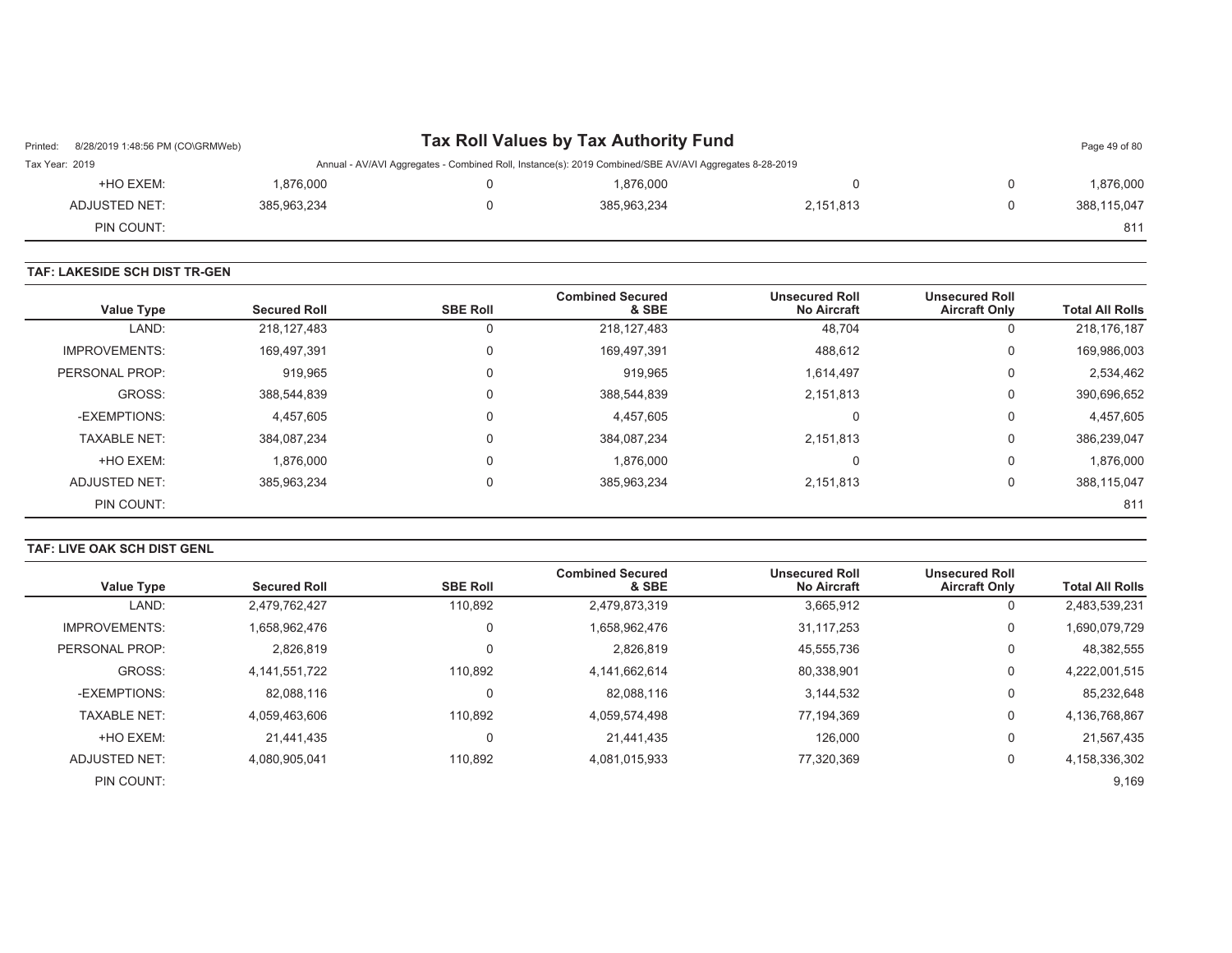# Printed: 8/28/2019 1:48:56 PM (CO\GRMWeb) **Tax Roll Values by Tax Authority Fund** Page 50 of 80

Tax Year: 2019 Annual - AV/AVI Aggregates - Combined Roll, Instance(s): 2019 Combined/SBE AV/AVI Aggregates 8-28-2019

### **TAF: LOMA PRIETA SCH AREAWIDE**

| <b>Value Type</b>    | <b>Secured Roll</b> | <b>SBE Roll</b> | <b>Combined Secured</b><br>& SBE | <b>Unsecured Roll</b><br><b>No Aircraft</b> | <b>Unsecured Roll</b><br><b>Aircraft Only</b> | <b>Total All Rolls</b> |
|----------------------|---------------------|-----------------|----------------------------------|---------------------------------------------|-----------------------------------------------|------------------------|
| LAND:                | 601,837,611         | 0               | 601,837,611                      | 0                                           | U                                             | 601,837,611            |
| <b>IMPROVEMENTS:</b> | 479.329.548         | 0               | 479,329,548                      | 797.616                                     | 0                                             | 480, 127, 164          |
| PERSONAL PROP:       | 31,500              | 0               | 31,500                           | 1,066,098                                   | 0                                             | 1,097,598              |
| GROSS:               | 1.081.198.659       | 0               | 1,081,198,659                    | 1,863,714                                   | 0                                             | 1,083,062,373          |
| -EXEMPTIONS:         | 7,367,200           | 0               | 7,367,200                        | 0                                           | 0                                             | 7,367,200              |
| <b>TAXABLE NET:</b>  | 1,073,831,459       | $\Omega$        | 1,073,831,459                    | 1,863,714                                   | 0                                             | 1,075,695,173          |
| +HO EXEM:            | 5,714,800           | $\Omega$        | 5,714,800                        | 0                                           | 0                                             | 5,714,800              |
| ADJUSTED NET:        | 1,079,546,259       | $\Omega$        | 1,079,546,259                    | 1,863,714                                   | 0                                             | 1,081,409,973          |
| PIN COUNT:           |                     |                 |                                  |                                             |                                               | 1,743                  |

### **TAF: LOMA PRIETA SCH DIST TR GENL**

| <b>Value Type</b>    | <b>Secured Roll</b> | <b>SBE Roll</b> | <b>Combined Secured</b><br>& SBE | <b>Unsecured Roll</b><br><b>No Aircraft</b> | <b>Unsecured Roll</b><br><b>Aircraft Only</b> | <b>Total All Rolls</b> |
|----------------------|---------------------|-----------------|----------------------------------|---------------------------------------------|-----------------------------------------------|------------------------|
| LAND:                | 601,837,611         |                 | 601,837,611                      |                                             | 0                                             | 601,837,611            |
| <b>IMPROVEMENTS:</b> | 479,329,548         |                 | 479,329,548                      | 797,616                                     | 0                                             | 480,127,164            |
| PERSONAL PROP:       | 31,500              |                 | 31,500                           | 1,066,098                                   | 0                                             | 1,097,598              |
| GROSS:               | 1,081,198,659       |                 | 1,081,198,659                    | 1,863,714                                   | 0                                             | 1,083,062,373          |
| -EXEMPTIONS:         | 7,367,200           |                 | 7,367,200                        | υ                                           | 0                                             | 7,367,200              |
| <b>TAXABLE NET:</b>  | 1,073,831,459       |                 | 1,073,831,459                    | 1,863,714                                   | 0                                             | 1,075,695,173          |
| +HO EXEM:            | 5,714,800           |                 | 5,714,800                        | 0                                           | 0                                             | 5,714,800              |
| ADJUSTED NET:        | 1,079,546,259       |                 | 1,079,546,259                    | 1,863,714                                   | 0                                             | 1,081,409,973          |
| PIN COUNT:           |                     |                 |                                  |                                             |                                               | 1.743                  |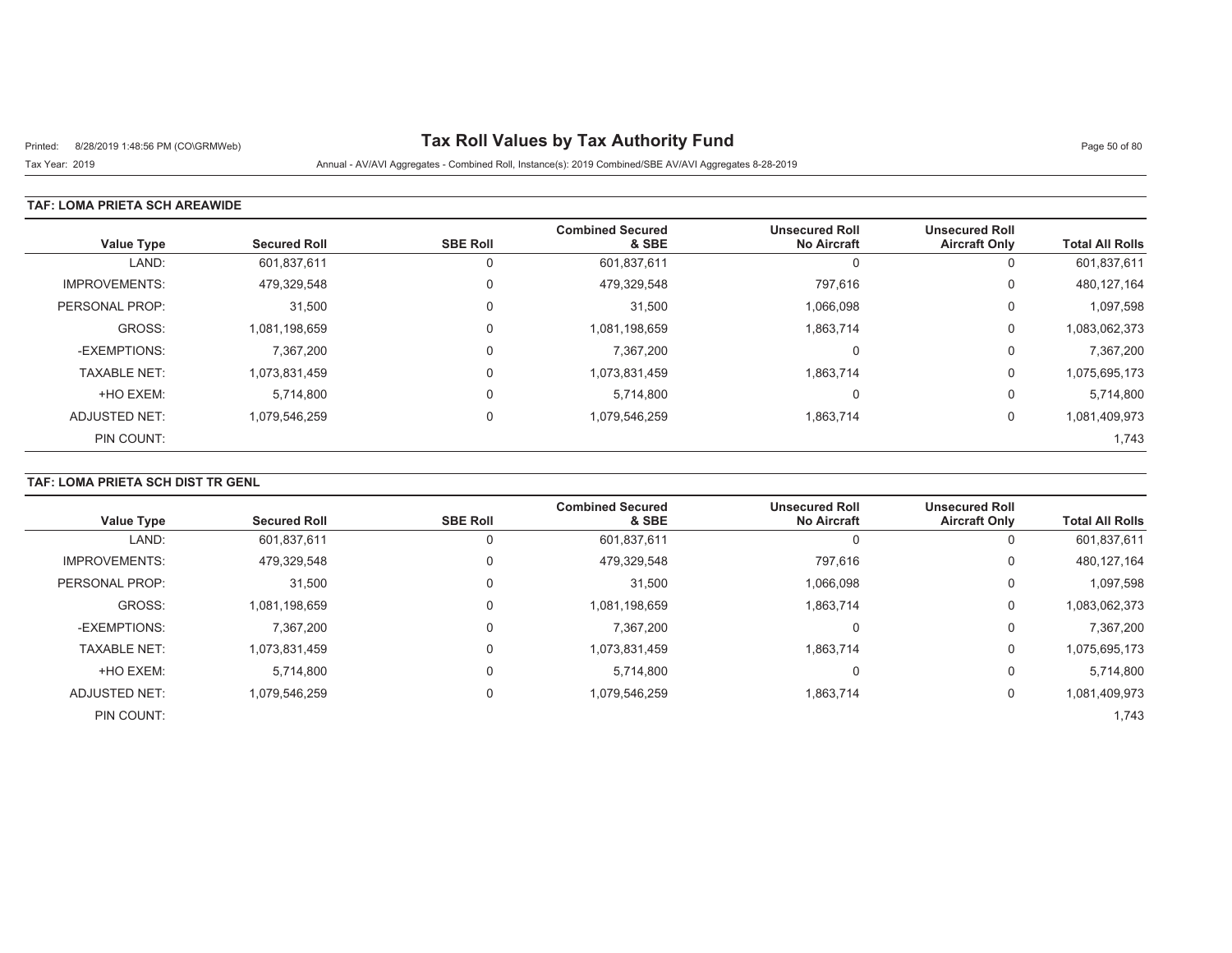# Printed: 8/28/2019 1:48:56 PM (CO\GRMWeb) **Tax Roll Values by Tax Authority Fund** Page 51 of 80

Tax Year: 2019 Annual - AV/AVI Aggregates - Combined Roll, Instance(s): 2019 Combined/SBE AV/AVI Aggregates 8-28-2019

### **TAF: LOMPICO CO WATER DIST TR GENL**

| <b>Value Type</b>    | <b>Secured Roll</b> | <b>SBE Roll</b> | <b>Combined Secured</b><br>& SBE | <b>Unsecured Roll</b><br><b>No Aircraft</b> | <b>Unsecured Roll</b><br><b>Aircraft Only</b> | <b>Total All Rolls</b> |
|----------------------|---------------------|-----------------|----------------------------------|---------------------------------------------|-----------------------------------------------|------------------------|
| LAND:                | 90,497,145          | U               | 90,497,145                       | U                                           | υ                                             | 90,497,145             |
| <b>IMPROVEMENTS:</b> | 59,488,842          | $\Omega$        | 59,488,842                       | C                                           | υ                                             | 59,488,842             |
| PERSONAL PROP:       | $\Omega$            |                 | C                                | 97.418                                      | U                                             | 97,418                 |
| GROSS:               | 149,985,987         | $\Omega$        | 149,985,987                      | 97,418                                      | 0                                             | 150,083,405            |
| -EXEMPTIONS:         | 3,459,734           |                 | 3,459,734                        | C                                           | U                                             | 3,459,734              |
| <b>TAXABLE NET:</b>  | 146,526,253         |                 | 146,526,253                      | 97,418                                      | 0                                             | 146,623,671            |
| +HO EXEM:            | 1,659,000           | $\Omega$        | 1,659,000                        | C                                           | υ                                             | 1,659,000              |
| ADJUSTED NET:        | 148, 185, 253       | $\Omega$        | 148, 185, 253                    | 97,418                                      | 0                                             | 148,282,671            |
| PIN COUNT:           |                     |                 |                                  |                                             |                                               | 1,654                  |

## **TAF: LOMPICO CO WATER DISTRICT BOND**

| <b>Value Type</b>    | <b>Secured Roll</b> | <b>SBE Roll</b> | <b>Combined Secured</b><br>& SBE | <b>Unsecured Roll</b><br><b>No Aircraft</b> | <b>Unsecured Roll</b><br><b>Aircraft Only</b> | <b>Total All Rolls</b> |
|----------------------|---------------------|-----------------|----------------------------------|---------------------------------------------|-----------------------------------------------|------------------------|
|                      |                     |                 |                                  |                                             |                                               |                        |
| LAND:                | 90,497,145          |                 | 90,497,145                       |                                             | 0                                             | 90,497,145             |
| <b>IMPROVEMENTS:</b> | 59,488,842          |                 | 59,488,842                       |                                             | 0                                             | 59,488,842             |
| PERSONAL PROP:       |                     |                 | U                                | 97,418                                      | $\Omega$                                      | 97,418                 |
| GROSS:               | 149,985,987         |                 | 149,985,987                      | 97,418                                      | 0                                             | 150,083,405            |
| -EXEMPTIONS:         | 3,459,734           |                 | 3,459,734                        |                                             | 0                                             | 3,459,734              |
| <b>TAXABLE NET:</b>  | 146.526.253         |                 | 146,526,253                      | 97.418                                      | 0                                             | 146,623,671            |
| +HO EXEM:            | 1,659,000           |                 | 1,659,000                        |                                             | $\Omega$                                      | 1,659,000              |
| <b>ADJUSTED NET:</b> | 148, 185, 253       | 0               | 148, 185, 253                    | 97,418                                      | 0                                             | 148,282,671            |
| PIN COUNT:           |                     |                 |                                  |                                             |                                               | 1,654                  |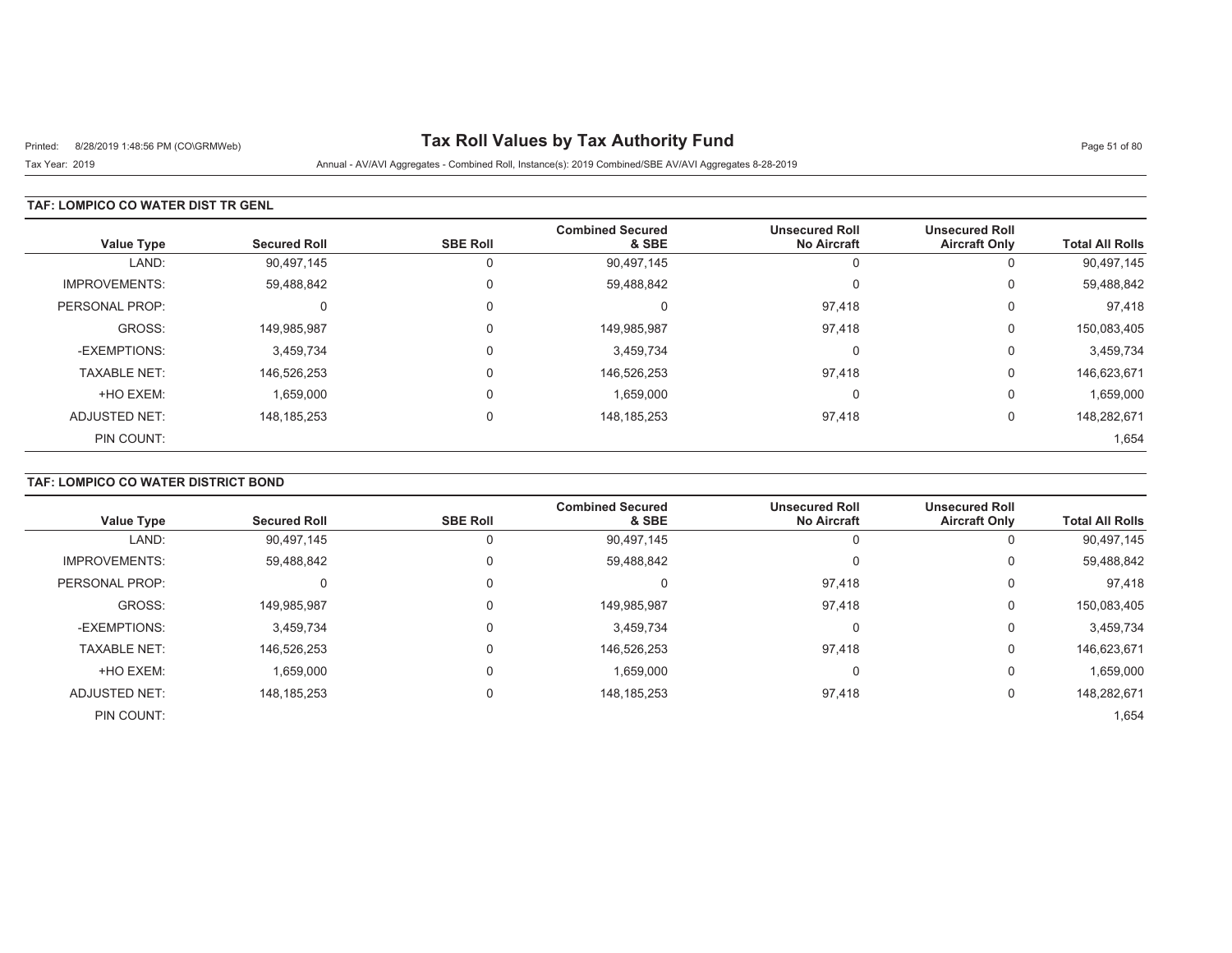# Printed: 8/28/2019 1:48:56 PM (CO\GRMWeb) **Tax Roll Values by Tax Authority Fund** Page 52 of 80

Tax Year: 2019 Annual - AV/AVI Aggregates - Combined Roll, Instance(s): 2019 Combined/SBE AV/AVI Aggregates 8-28-2019

### **TAF: LOS GATOS HIGH DIST TR GENL**

| <b>Value Type</b>    | <b>Secured Roll</b> | <b>SBE Roll</b> | <b>Combined Secured</b><br>& SBE | <b>Unsecured Roll</b><br><b>No Aircraft</b> | <b>Unsecured Roll</b><br><b>Aircraft Only</b> | <b>Total All Rolls</b> |
|----------------------|---------------------|-----------------|----------------------------------|---------------------------------------------|-----------------------------------------------|------------------------|
| LAND:                | 819,965,094         | 0               | 819,965,094                      | 48,704                                      | 0                                             | 820,013,798            |
| <b>IMPROVEMENTS:</b> | 648,826,939         | 0               | 648,826,939                      | 1,286,228                                   | 0                                             | 650,113,167            |
| PERSONAL PROP:       | 951,465             | 0               | 951,465                          | 2,680,595                                   | 0                                             | 3,632,060              |
| GROSS:               | 1.469.743.498       | 0               | 1,469,743,498                    | 4,015,527                                   | 0                                             | 1,473,759,025          |
| -EXEMPTIONS:         | 11,824,805          | 0               | 11,824,805                       |                                             | 0                                             | 11,824,805             |
| <b>TAXABLE NET:</b>  | 1,457,918,693       | 0               | 1,457,918,693                    | 4,015,527                                   | 0                                             | 1,461,934,220          |
| +HO EXEM:            | 7,590,800           | 0               | 7,590,800                        |                                             | 0                                             | 7,590,800              |
| ADJUSTED NET:        | 1,465,509,493       | 0               | 1,465,509,493                    | 4,015,527                                   | 0                                             | 1,469,525,020          |
| PIN COUNT:           |                     |                 |                                  |                                             |                                               | 2,554                  |

### **TAF: MIDPENINSULA REGIONAL OS GO BONDS**

| <b>Value Type</b>    | <b>Secured Roll</b> | <b>SBE Roll</b> | <b>Combined Secured</b><br>& SBE | <b>Unsecured Roll</b><br><b>No Aircraft</b> | <b>Unsecured Roll</b><br><b>Aircraft Only</b> | <b>Total All Rolls</b> |
|----------------------|---------------------|-----------------|----------------------------------|---------------------------------------------|-----------------------------------------------|------------------------|
| LAND:                | 318,279             |                 | 318,279                          | U                                           |                                               | 318,279                |
| <b>IMPROVEMENTS:</b> | 341,014             |                 | 341,014                          | 0                                           |                                               | 341,014                |
| GROSS:               | 659.293             |                 | 659.293                          | 0                                           |                                               | 659,293                |
| -EXEMPTIONS:         | 659,293             |                 | 659.293                          |                                             |                                               | 659,293                |
| PIN COUNT:           |                     |                 |                                  |                                             |                                               | 12                     |

## **TAF: MOUNTAIN SCH DIST GENL**

|                | <b>Secured Roll</b> | <b>SBE Roll</b> | <b>Combined Secured</b><br>& SBE | <b>Unsecured Roll</b><br><b>No Aircraft</b> | <b>Unsecured Roll</b><br><b>Aircraft Only</b> | <b>Total All Rolls</b> |
|----------------|---------------------|-----------------|----------------------------------|---------------------------------------------|-----------------------------------------------|------------------------|
| Value Type     |                     |                 |                                  |                                             |                                               |                        |
| LAND:          | 164,785,079         |                 | 164.785.079                      |                                             |                                               | 164,785,079            |
| IMPROVEMENTS:  | 133,287,007         |                 | 133,287,007                      | 4.393.424                                   |                                               | 137,680,431            |
| PERSONAL PROP: | 138.550             |                 | 138.550                          | 1,299,538                                   |                                               | 1,438,088              |
| GROSS:         | 298,210,636         |                 | 298,210,636                      | 5,692,962                                   |                                               | 303,903,598            |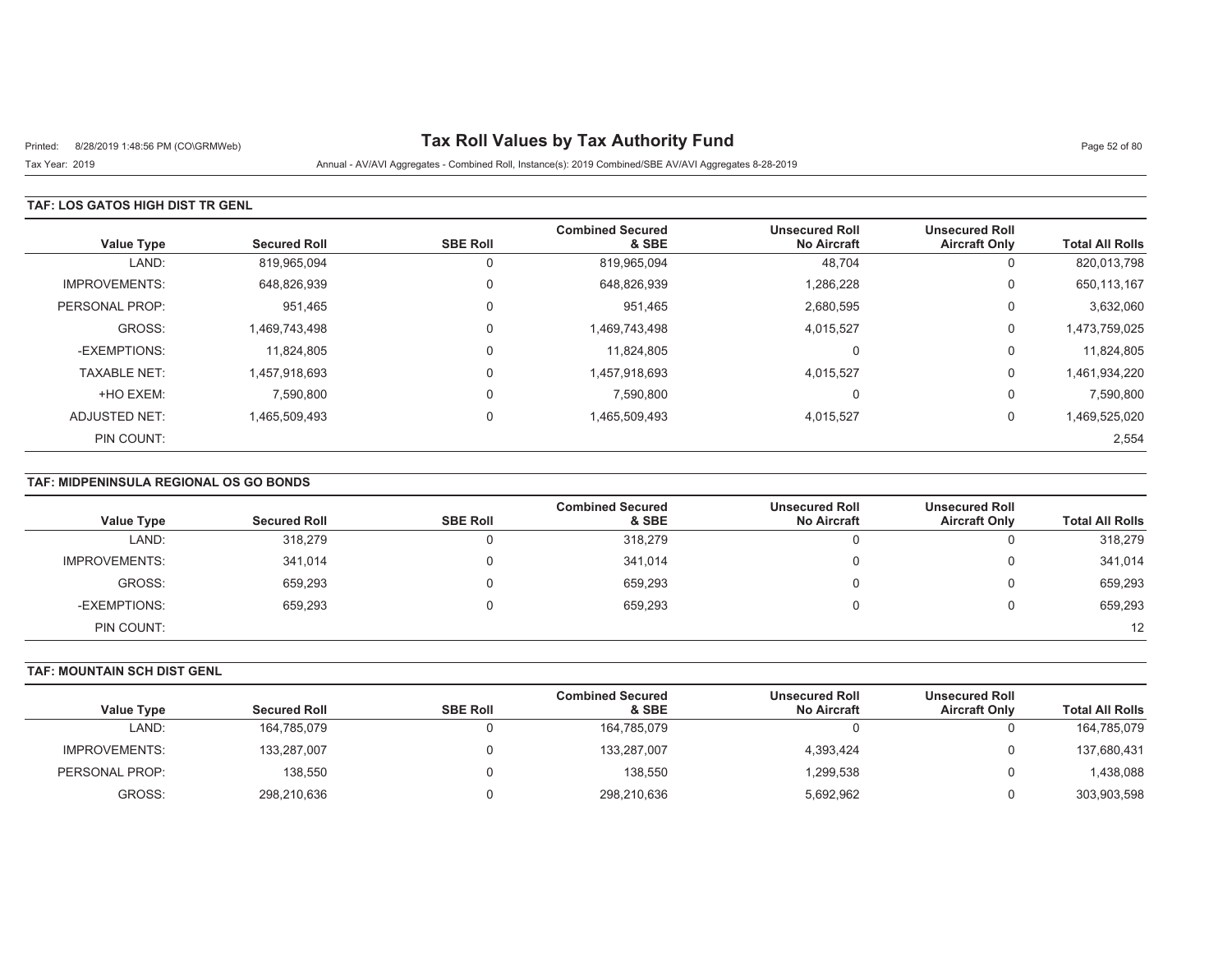| Printed:       | 8/28/2019 1:48:56 PM (CO\GRMWeb) |             |   | <b>Tax Roll Values by Tax Authority Fund</b>                                                           |           | Page 53 of 80 |
|----------------|----------------------------------|-------------|---|--------------------------------------------------------------------------------------------------------|-----------|---------------|
| Tax Year: 2019 |                                  |             |   | Annual - AV/AVI Aggregates - Combined Roll, Instance(s): 2019 Combined/SBE AV/AVI Aggregates 8-28-2019 |           |               |
|                | -EXEMPTIONS:                     | 4,250,801   |   | 4.250.801                                                                                              | 11,965    | 4,262,766     |
|                | <b>TAXABLE NET:</b>              | 293,959,835 | 0 | 293,959,835                                                                                            | 5,680,997 | 299,640,832   |
|                | +HO EXEM:                        | 1,811,600   |   | 1,811,600                                                                                              |           | 1,811,600     |
|                | ADJUSTED NET:                    | 295,771,435 |   | 295.771.435                                                                                            | 5.680.997 | 301,452,432   |
|                | PIN COUNT:                       |             |   |                                                                                                        |           | 716           |

#### **TAF: OPAL CLIFFS REC & PARK DIST**

| <b>Total All Rolls</b> | <b>Unsecured Roll</b><br><b>Aircraft Only</b> | <b>Unsecured Roll</b><br><b>No Aircraft</b> | <b>Combined Secured</b><br>& SBE | <b>SBE Roll</b> | <b>Secured Roll</b> | <b>Value Type</b>    |
|------------------------|-----------------------------------------------|---------------------------------------------|----------------------------------|-----------------|---------------------|----------------------|
| 226,326,841            |                                               |                                             | 226,326,841                      |                 | 226,326,841         | LAND:                |
| 112,618,180            | 0                                             | 1,489,098                                   | 111,129,082                      | Ü               | 111,129,082         | <b>IMPROVEMENTS:</b> |
| 1,277,515              | 0                                             | 1,252,515                                   | 25,000                           | 0               | 25,000              | PERSONAL PROP:       |
| 340,222,536            | $\Omega$                                      | 2,741,613                                   | 337,480,923                      |                 | 337,480,923         | GROSS:               |
| 1,221,918              | $\Omega$                                      | $\Omega$                                    | 1,221,918                        | 0               | 1,221,918           | -EXEMPTIONS:         |
| 339,000,618            | $\Omega$                                      | 2,741,613                                   | 336,259,005                      |                 | 336,259,005         | <b>TAXABLE NET:</b>  |
| 1,146,600              | 0                                             | 0                                           | 1.146.600                        |                 | 1,146,600           | +HO EXEM:            |
| 340, 147, 218          | 0                                             | 2,741,613                                   | 337,405,605                      | 0               | 337,405,605         | ADJUSTED NET:        |
| 478                    |                                               |                                             |                                  |                 |                     | PIN COUNT:           |

#### **TAF: PACIFIC SCH DIST GENL**

| <b>Value Type</b>    | <b>Secured Roll</b> | <b>SBE Roll</b> | <b>Combined Secured</b><br>& SBE | <b>Unsecured Roll</b><br><b>No Aircraft</b> | <b>Unsecured Roll</b><br><b>Aircraft Only</b> | <b>Total All Rolls</b> |
|----------------------|---------------------|-----------------|----------------------------------|---------------------------------------------|-----------------------------------------------|------------------------|
| LAND:                | 93,175,401          | 177,623         | 93,353,024                       | 80,679                                      | v                                             | 93,433,703             |
| <b>IMPROVEMENTS:</b> | 65,136,409          | 0               | 65,136,409                       | 588,061                                     | 0                                             | 65,724,470             |
| PERSONAL PROP:       | 336.020             | 0               | 336,020                          | 2,368,556                                   | 0                                             | 2,704,576              |
| GROSS:               | 158,647,830         | 177.623         | 158,825,453                      | 3,037,296                                   | 0                                             | 161,862,749            |
| -EXEMPTIONS:         | 9,522,460           |                 | 9,522,460                        |                                             | 0                                             | 9,522,460              |
| <b>TAXABLE NET:</b>  | 149,125,370         | 177.623         | 149,302,993                      | 3,037,296                                   | 0                                             | 152,340,289            |
| +HO EXEM:            | 648.684             | 0               | 648,684                          |                                             | 0                                             | 648,684                |
| ADJUSTED NET:        | 149.774.054         | 177.623         | 149,951,677                      | 3.037.296                                   | υ                                             | 152,988,973            |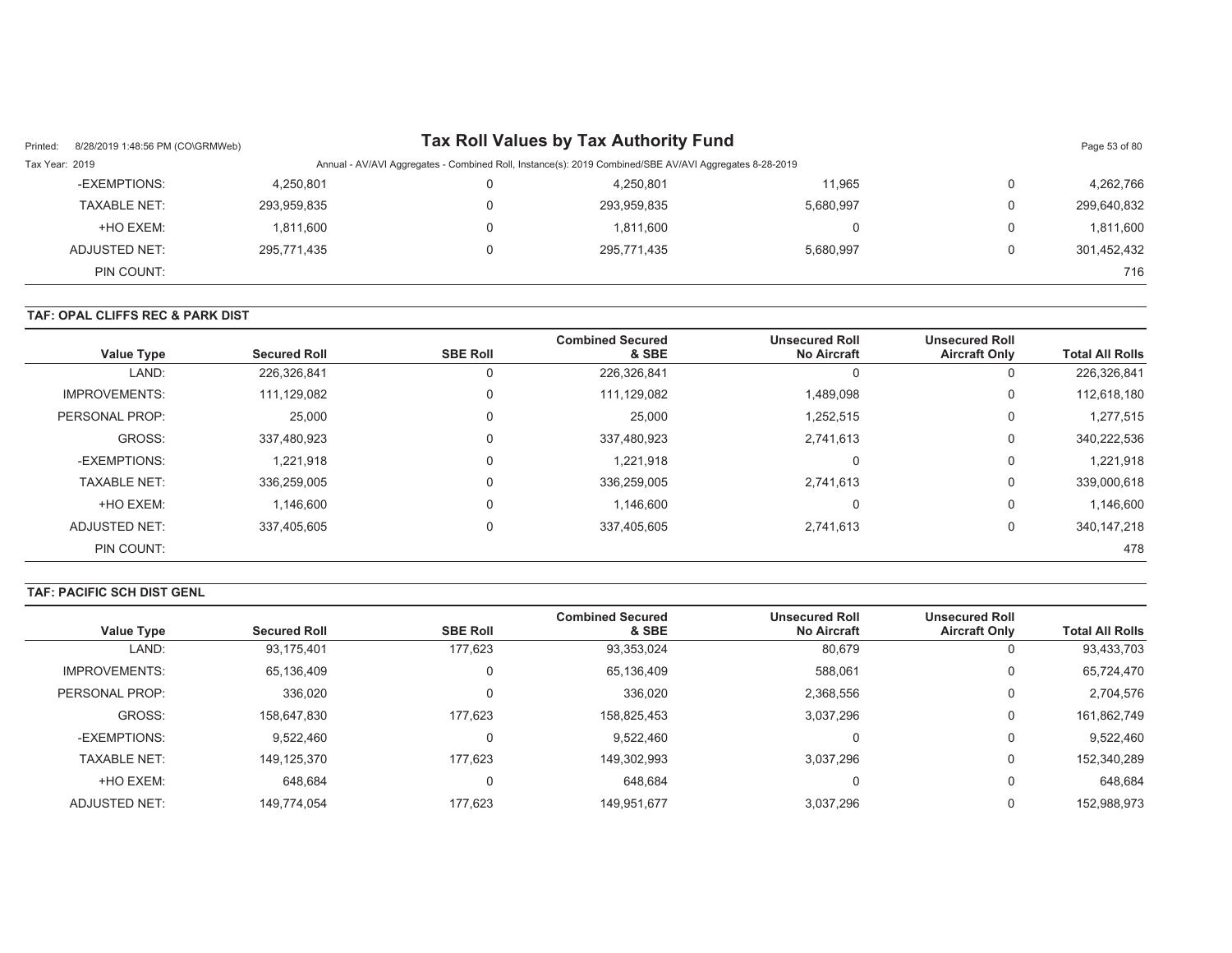# Printed: 8/28/2019 1:48:56 PM (CO\GRMWeb) **Tax Roll Values by Tax Authority Fund** Page 54 of 80

Tax Year: 2019 Annual - AV/AVI Aggregates - Combined Roll, Instance(s): 2019 Combined/SBE AV/AVI Aggregates 8-28-2019

PIN COUNT:е произведения произведения в соответствующего составить на произведения с произведения в соответствуют на нео

## **TAF: PAJ VAL UNIF SCH DIST GENL**

| <b>Value Type</b>    | <b>Secured Roll</b> | <b>SBE Roll</b> | <b>Combined Secured</b><br>& SBE | <b>Unsecured Roll</b><br><b>No Aircraft</b> | <b>Unsecured Roll</b><br><b>Aircraft Only</b> | <b>Total All Rolls</b> |
|----------------------|---------------------|-----------------|----------------------------------|---------------------------------------------|-----------------------------------------------|------------------------|
| LAND:                | 8,800,407,906       | 9,732           | 8,800,417,638                    | 4,961,963                                   | 0                                             | 8,805,379,601          |
| <b>IMPROVEMENTS:</b> | 6,882,531,685       | 0               | 6,882,531,685                    | 131,291,081                                 | 0                                             | 7,013,822,766          |
| PERSONAL PROP:       | 85,017,191          | 0               | 85,017,191                       | 233,658,462                                 | 24,676,279                                    | 343,351,932            |
| GROSS:               | 15,767,956,782      | 9,732           | 15,767,966,514                   | 369.911.505                                 | 24.676.279                                    | 16, 162, 554, 298      |
| -EXEMPTIONS:         | 587.679.234         | 0               | 587,679,234                      | 12,203,424                                  | 609,784                                       | 600,492,442            |
| <b>TAXABLE NET:</b>  | 15.180.277.548      | 9.732           | 15,180,287,280                   | 357.708.081                                 | 24.066.495                                    | 15,562,061,856         |
| +HO EXEM:            | 80,981,870          | 0               | 80,981,870                       | 0                                           | 0                                             | 80,981,870             |
| ADJUSTED NET:        | 15,261,259,418      | 9,732           | 15,261,269,150                   | 357,708,081                                 | 24,066,495                                    | 15,643,043,726         |
| PIN COUNT:           |                     |                 |                                  |                                             |                                               | 34,725                 |

### **TAF: PAJARO DUNES CO SVC AREA #4**

|                      |                     |                 | <b>Combined Secured</b> | <b>Unsecured Roll</b> | <b>Unsecured Roll</b> |                        |
|----------------------|---------------------|-----------------|-------------------------|-----------------------|-----------------------|------------------------|
| <b>Value Type</b>    | <b>Secured Roll</b> | <b>SBE Roll</b> | & SBE                   | <b>No Aircraft</b>    | <b>Aircraft Only</b>  | <b>Total All Rolls</b> |
| LAND:                | 271,066,911         | 0               | 271,066,911             | 0                     | 0                     | 271,066,911            |
| <b>IMPROVEMENTS:</b> | 149,404,514         | $\Omega$        | 149,404,514             | 520,206               | 0                     | 149,924,720            |
| PERSONAL PROP:       | 48,996              | 0               | 48,996                  | 72,458                | 0                     | 121,454                |
| GROSS:               | 420,520,421         | 0               | 420,520,421             | 592,664               | 0                     | 421,113,085            |
| -EXEMPTIONS:         | 323,465             | $\mathbf 0$     | 323,465                 | 0                     | 0                     | 323,465                |
| <b>TAXABLE NET:</b>  | 420,196,956         | 0               | 420,196,956             | 592,664               | 0                     | 420,789,620            |
| +HO EXEM:            | 182,000             | 0               | 182,000                 | 0                     | 0                     | 182,000                |
| <b>ADJUSTED NET:</b> | 420.378.956         | 0               | 420.378.956             | 592,664               | 0                     | 420,971,620            |
| PIN COUNT:           |                     |                 |                         |                       |                       | 636                    |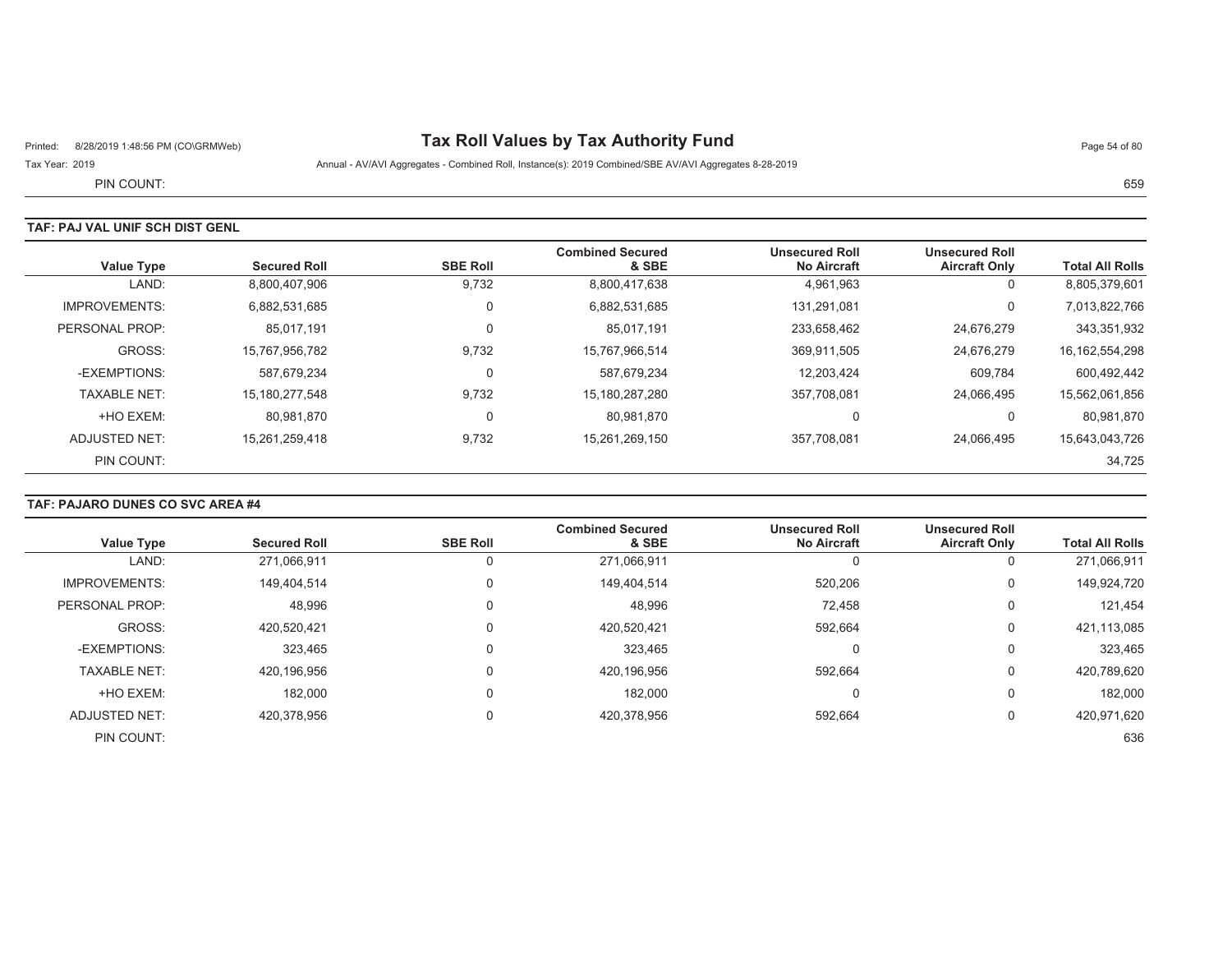# Printed: 8/28/2019 1:48:56 PM (CO\GRMWeb) **Tax Roll Values by Tax Authority Fund** Page 55 of 80

Tax Year: 2019 Annual - AV/AVI Aggregates - Combined Roll, Instance(s): 2019 Combined/SBE AV/AVI Aggregates 8-28-2019

### **TAF: PAJARO STORM DRAIN MAINT DIST**

| <b>Value Type</b>    | <b>Secured Roll</b> | <b>SBE Roll</b> | <b>Combined Secured</b><br>& SBE | <b>Unsecured Roll</b><br><b>No Aircraft</b> | <b>Unsecured Roll</b><br><b>Aircraft Only</b> | <b>Total All Rolls</b> |
|----------------------|---------------------|-----------------|----------------------------------|---------------------------------------------|-----------------------------------------------|------------------------|
| LAND:                | 3.773.129.917       |                 | 3,773,129,917                    | 4,682,427                                   | 0                                             | 3,777,812,344          |
| <b>IMPROVEMENTS:</b> | 3.560.192.712       | $\Omega$        | 3,560,192,712                    | 117.945.775                                 | 0                                             | 3,678,138,487          |
| PERSONAL PROP:       | 77,716,660          |                 | 77,716,660                       | 208,333,045                                 | 24,676,279                                    | 310,725,984            |
| GROSS:               | 7.411.039.289       | $\Omega$        | 7,411,039,289                    | 330,961,247                                 | 24,676,279                                    | 7,766,676,815          |
| -EXEMPTIONS:         | 444.684.564         | $\Omega$        | 444,684,564                      | 11.487.310                                  | 609,784                                       | 456,781,658            |
| <b>TAXABLE NET:</b>  | 6,966,354,725       | $\Omega$        | 6,966,354,725                    | 319,473,937                                 | 24,066,495                                    | 7,309,895,157          |
| +HO EXEM:            | 43.034.725          | $\Omega$        | 43,034,725                       | 0                                           | 0                                             | 43,034,725             |
| ADJUSTED NET:        | 7,009,389,450       | $\Omega$        | 7,009,389,450                    | 319.473.937                                 | 24.066.495                                    | 7,352,929,882          |
| PIN COUNT:           |                     |                 |                                  |                                             |                                               | 19,710                 |

## **TAF: PAJARO VALLEY FIRE PROTECTION DIST G**

| <b>Value Type</b>    | <b>Secured Roll</b> | <b>SBE Roll</b> | <b>Combined Secured</b><br>& SBE | <b>Unsecured Roll</b><br><b>No Aircraft</b> | <b>Unsecured Roll</b><br><b>Aircraft Only</b> | <b>Total All Rolls</b> |
|----------------------|---------------------|-----------------|----------------------------------|---------------------------------------------|-----------------------------------------------|------------------------|
|                      |                     |                 |                                  |                                             |                                               |                        |
| LAND:                | 957.569.488         |                 | 957,569,488                      | 479,108                                     | 0                                             | 958,048,596            |
| <b>IMPROVEMENTS:</b> | 825,640,133         |                 | 825,640,133                      | 9,825,057                                   | 0                                             | 835,465,190            |
| PERSONAL PROP:       | 11.564.291          |                 | 11,564,291                       | 39,810,812                                  | 0                                             | 51,375,103             |
| GROSS:               | 1.794.773.912       |                 | 1,794,773,912                    | 50,114,977                                  | 0                                             | 1,844,888,889          |
| -EXEMPTIONS:         | 153.662.887         |                 | 153,662,887                      | 922,450                                     | 0                                             | 154,585,337            |
| <b>TAXABLE NET:</b>  | 1.641.111.025       |                 | 1.641.111.025                    | 49.192.527                                  | 0                                             | 1,690,303,552          |
| +HO EXEM:            | 12.868.800          |                 | 12.868.800                       | 0                                           | 0                                             | 12,868,800             |
| ADJUSTED NET:        | 1,653,979,825       |                 | 1,653,979,825                    | 49,192,527                                  | 0                                             | 1,703,172,352          |
| PIN COUNT:           |                     |                 |                                  |                                             |                                               | 4,570                  |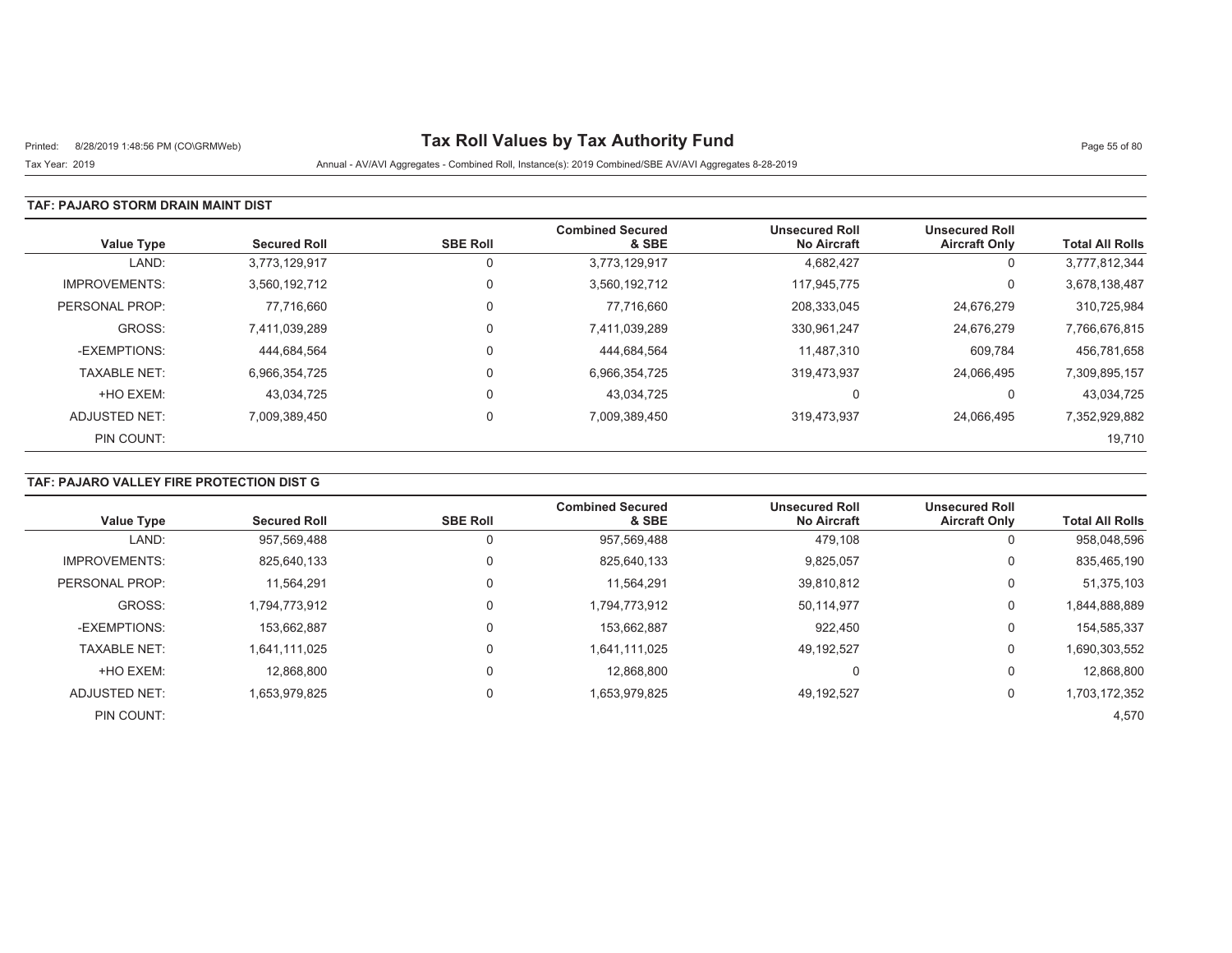# Printed: 8/28/2019 1:48:56 PM (CO\GRMWeb) **Tax Roll Values by Tax Authority Fund** Page 56 of 80

Tax Year: 2019 Annual - AV/AVI Aggregates - Combined Roll, Instance(s): 2019 Combined/SBE AV/AVI Aggregates 8-28-2019

### **TAF: PAJARO VALLEY PUB CEM DIST**

| <b>Value Type</b>    | <b>Secured Roll</b> | <b>SBE Roll</b> | <b>Combined Secured</b><br>& SBE | <b>Unsecured Roll</b><br><b>No Aircraft</b> | <b>Unsecured Roll</b><br><b>Aircraft Only</b> | <b>Total All Rolls</b> |
|----------------------|---------------------|-----------------|----------------------------------|---------------------------------------------|-----------------------------------------------|------------------------|
| LAND:                | 4.345.197.025       | 0               | 4,345,197,025                    | 4.710.409                                   | 0                                             | 4,349,907,434          |
| <b>IMPROVEMENTS:</b> | 4,044,702,299       | 0               | 4,044,702,299                    | 117.562.480                                 | 0                                             | 4,162,264,779          |
| PERSONAL PROP:       | 77,532,250          | 0               | 77,532,250                       | 215,036,948                                 | 24,676,279                                    | 317,245,477            |
| GROSS:               | 8.467.431.574       | 0               | 8,467,431,574                    | 337,309,837                                 | 24,676,279                                    | 8,829,417,690          |
| -EXEMPTIONS:         | 446.055.051         |                 | 446,055,051                      | 10,564,860                                  | 609,784                                       | 457,229,695            |
| <b>TAXABLE NET:</b>  | 8,021,376,523       | 0               | 8,021,376,523                    | 326,744,977                                 | 24,066,495                                    | 8,372,187,995          |
| +HO EXEM:            | 49.350.125          |                 | 49.350.125                       | 0                                           |                                               | 49,350,125             |
| ADJUSTED NET:        | 8.070.726.648       | $\Omega$        | 8,070,726,648                    | 326.744.977                                 | 24.066.495                                    | 8,421,538,120          |
| PIN COUNT:           |                     |                 |                                  |                                             |                                               | 21,799                 |

### **TAF: PLACE DE MER CO SERV AREA #2**

| <b>Value Type</b>    | <b>Secured Roll</b> | <b>SBE Roll</b> | <b>Combined Secured</b><br>& SBE | <b>Unsecured Roll</b><br><b>No Aircraft</b> | <b>Unsecured Roll</b><br><b>Aircraft Only</b> | <b>Total All Rolls</b> |
|----------------------|---------------------|-----------------|----------------------------------|---------------------------------------------|-----------------------------------------------|------------------------|
| LAND:                | 55,747,691          |                 | 55,747,691                       | υ                                           | 0                                             | 55,747,691             |
| <b>IMPROVEMENTS:</b> | 26,234,825          | 0               | 26,234,825                       | 0                                           | 0                                             | 26,234,825             |
| GROSS:               | 81,982,516          | 0               | 81,982,516                       | 0                                           | 0                                             | 81,982,516             |
| -EXEMPTIONS:         | 111.016             | ი               | 111.016                          | 0                                           | 0                                             | 111,016                |
| <b>TAXABLE NET:</b>  | 81,871,500          |                 | 81,871,500                       | 0                                           | 0                                             | 81,871,500             |
| +HO EXEM:            | 105,000             |                 | 105,000                          | 0                                           | 0                                             | 105,000                |
| ADJUSTED NET:        | 81,976,500          | 0               | 81,976,500                       | 0                                           | 0                                             | 81,976,500             |
| PIN COUNT:           |                     |                 |                                  |                                             |                                               | 111                    |

#### **TAF: RAILROAD UNITARY REV & TAX 100.95**

| <b>Value Type</b> | <b>Secured Roll</b> | <b>SBE Roll</b> | <b>Combined Secured</b><br>& SBE | <b>Unsecured Roll</b><br><b>No Aircraft</b> | <b>Unsecured Roll</b><br><b>Aircraft Only</b> | <b>Total All Rolls</b> |
|-------------------|---------------------|-----------------|----------------------------------|---------------------------------------------|-----------------------------------------------|------------------------|
| LAND:             |                     | ,381,570        | ,381,570                         |                                             |                                               | ,381,570               |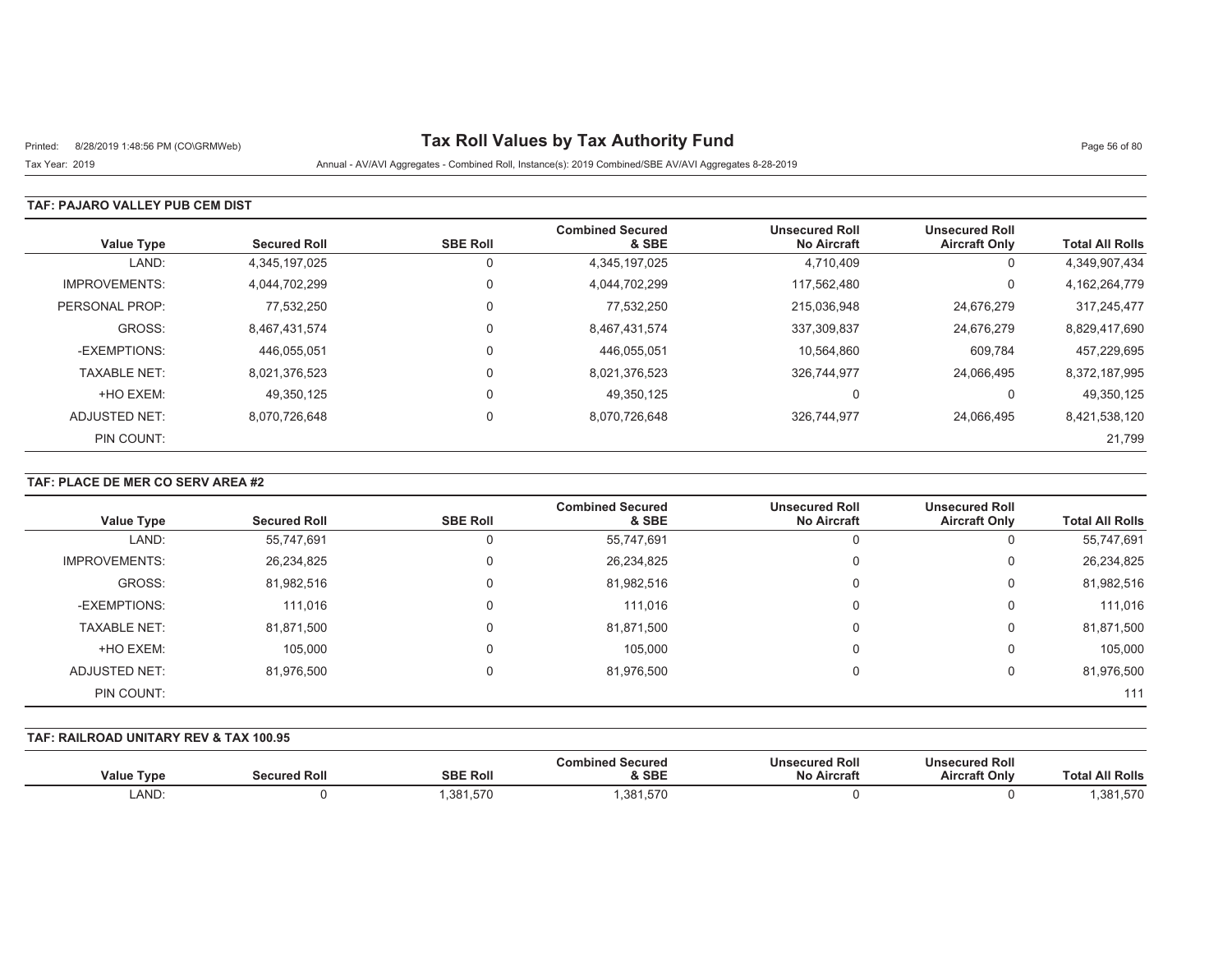| 8/28/2019 1:48:56 PM (CO\GRMWeb)<br>Printed: |   |           | Tax Roll Values by Tax Authority Fund                                                                  |          |   | Page 57 of 80 |
|----------------------------------------------|---|-----------|--------------------------------------------------------------------------------------------------------|----------|---|---------------|
| Tax Year: 2019                               |   |           | Annual - AV/AVI Aggregates - Combined Roll, Instance(s): 2019 Combined/SBE AV/AVI Aggregates 8-28-2019 |          |   |               |
| IMPROVEMENTS:                                | 0 | 952,822   | 952.822                                                                                                | 0        |   | 952,822       |
| PERSONAL PROP:                               | 0 | 650.469   | 650.469                                                                                                | 0        | 0 | 650,469       |
| GROSS:                                       | 0 | 2,984,861 | 2,984,861                                                                                              | 0        | 0 | 2,984,861     |
| TAXABLE NET:                                 | 0 | 2,984,861 | 2,984,861                                                                                              | 0        |   | 2,984,861     |
| ADJUSTED NET:                                | 0 | 2,984,861 | 2,984,861                                                                                              | $\Omega$ | 0 | 2,984,861     |
| PIN COUNT:                                   |   |           |                                                                                                        |          |   | 3             |

#### **TAF: RDA PASS THRU TO SCHOOLS IMPOUND**

| <b>Value Type</b>    | <b>Secured Roll</b> | <b>SBE Roll</b> | <b>Combined Secured</b><br>& SBE | <b>Unsecured Roll</b><br><b>No Aircraft</b> | <b>Unsecured Roll</b><br><b>Aircraft Only</b> | <b>Total All Rolls</b> |
|----------------------|---------------------|-----------------|----------------------------------|---------------------------------------------|-----------------------------------------------|------------------------|
| LAND:                | 1,964,101,000       | 87,600          | 1,964,188,600                    | 134,854                                     | 0                                             | 1,964,323,454          |
| <b>IMPROVEMENTS:</b> | 1,550,912,749       | 0               | 1,550,912,749                    | 1,490,091                                   | 0                                             | 1,552,402,840          |
| PERSONAL PROP:       | 4.114.584           | 0               | 4.114.584                        | 5,187,235                                   | 5,000                                         | 9,306,819              |
| GROSS:               | 3,519,128,333       | 87,600          | 3,519,215,933                    | 6,812,180                                   | 5,000                                         | 3,526,033,113          |
| -EXEMPTIONS:         | 71,139,811          | 0               | 71.139.811                       | 86.755                                      | $\Omega$                                      | 71.226.566             |
| <b>TAXABLE NET:</b>  | 3,447,988,522       | 87,600          | 3,448,076,122                    | 6,725,425                                   | 5,000                                         | 3,454,806,547          |
| +HO EXEM:            | 27,858,600          | 0               | 27.858.600                       | 0                                           | 0                                             | 27,858,600             |
| ADJUSTED NET:        | 3.475.847.122       | 87,600          | 3,475,934,722                    | 6,725,425                                   | 5,000                                         | 3,482,665,147          |
| PIN COUNT:           |                     |                 |                                  |                                             |                                               | 13,919                 |

#### **TAF: REC & PARKS - CO SERV AREA #11**

|                      |                     |                 | <b>Combined Secured</b> | <b>Unsecured Roll</b> | <b>Unsecured Roll</b> |                        |
|----------------------|---------------------|-----------------|-------------------------|-----------------------|-----------------------|------------------------|
| Value Type           | <b>Secured Roll</b> | <b>SBE Roll</b> | & SBE                   | <b>No Aircraft</b>    | <b>Aircraft Only</b>  | <b>Total All Rolls</b> |
| LAND:                | 14,925,548,669      | 274,955         | 14,925,823,624          | 4,113,250             |                       | 14,929,936,874         |
| <b>IMPROVEMENTS:</b> | 10.956.217.354      | $\Omega$        | 10,956,217,354          | 105.728.647           |                       | 11,061,946,001         |
| PERSONAL PROP:       | 85,442,381          | $\Omega$        | 85.442.381              | 165,089,793           | 75.600                | 250,607,774            |
| GROSS:               | 25.967.208.404      | 274.955         | 25,967,483,359          | 274.931.689           | 75.600                | 26,242,490,648         |
| -EXEMPTIONS:         | 881.788.884         | $\Omega$        | 881.788.884             | 22,386,639            |                       | 904,175,523            |
| <b>TAXABLE NET:</b>  | 25,085,419,520      | 274.955         | 25,085,694,475          | 252,545,050           | 75.600                | 25,338,315,125         |
| +HO EXEM:            | 142,088,095         |                 | 142.088.095             | 14.000                |                       | 142,102,095            |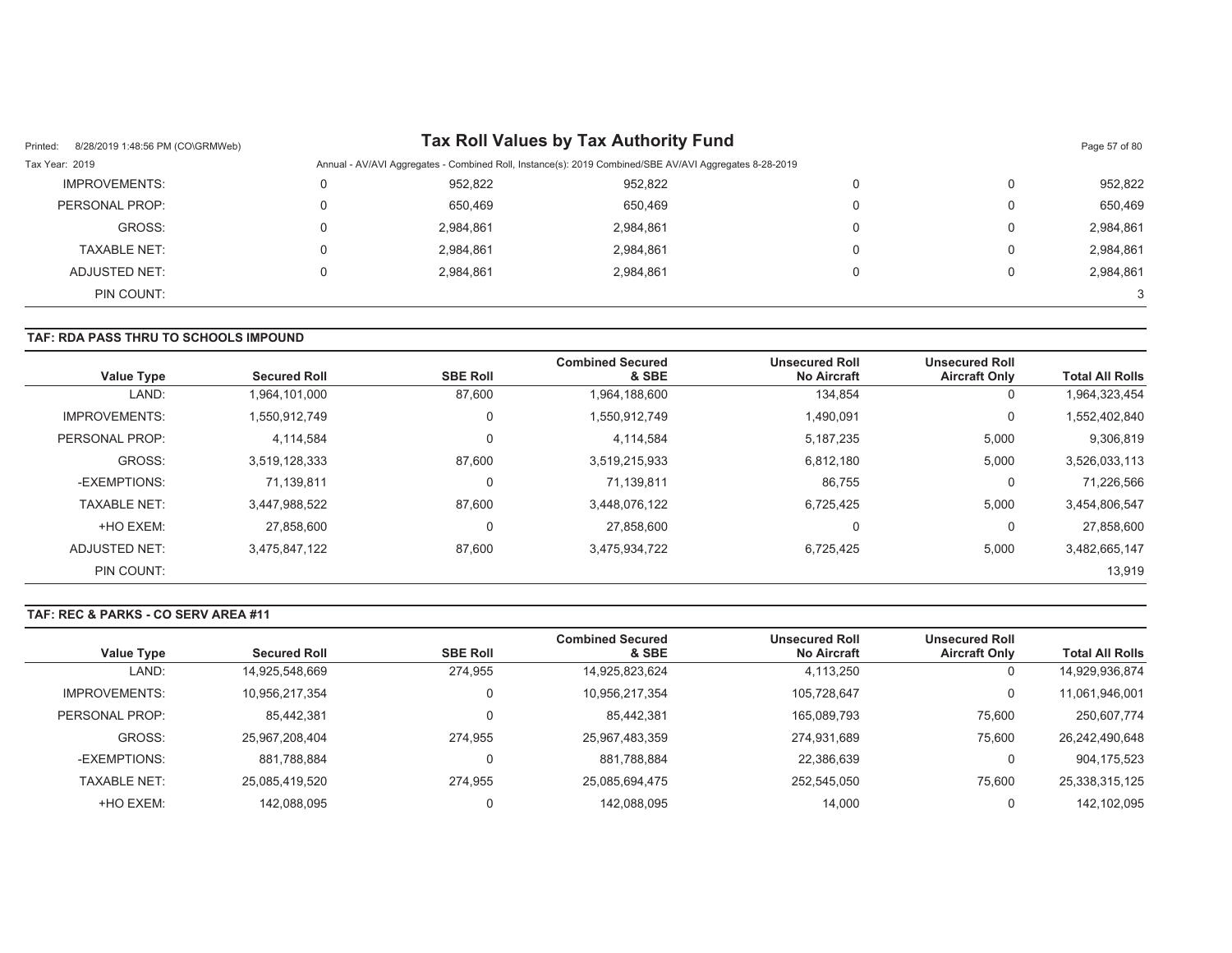| Printed: 8/28/2019 1:48:56 PM (CO\GRMWeb) |                |         | Tax Roll Values by Tax Authority Fund                                                                  |             |        | Page 58 of 80  |
|-------------------------------------------|----------------|---------|--------------------------------------------------------------------------------------------------------|-------------|--------|----------------|
| Tax Year: 2019                            |                |         | Annual - AV/AVI Aggregates - Combined Roll, Instance(s): 2019 Combined/SBE AV/AVI Aggregates 8-28-2019 |             |        |                |
| ADJUSTED NET:                             | 25.227.507.615 | 274.955 | 25,227,782,570                                                                                         | 252,559,050 | 75.600 | 25.480.417.220 |
| PIN COUNT:                                |                |         |                                                                                                        |             |        | 58.778         |

#### **TAF: ROBAK DR CO SV AREA #16**

| Value Type           | <b>Secured Roll</b> | <b>SBE Roll</b> | <b>Combined Secured</b><br>& SBE | <b>Unsecured Roll</b><br><b>No Aircraft</b> | <b>Unsecured Roll</b><br><b>Aircraft Only</b> | <b>Total All Rolls</b> |
|----------------------|---------------------|-----------------|----------------------------------|---------------------------------------------|-----------------------------------------------|------------------------|
| LAND:                | 21,211,732          | 0               | 21,211,732                       |                                             | 0                                             | 21,211,732             |
| <b>IMPROVEMENTS:</b> | 16,388,748          | 0               | 16,388,748                       |                                             | 0                                             | 16,388,748             |
| PERSONAL PROP:       | 0                   | 0               |                                  | 30,788                                      | 0                                             | 30,788                 |
| GROSS:               | 37,600,480          | 0               | 37,600,480                       | 30,788                                      | 0                                             | 37,631,268             |
| -EXEMPTIONS:         | 302,235             | 0               | 302,235                          |                                             | 0                                             | 302,235                |
| <b>TAXABLE NET:</b>  | 37,298,245          | $\Omega$        | 37,298,245                       | 30,788                                      | 0                                             | 37,329,033             |
| +HO EXEM:            | 299,600             | 0               | 299,600                          |                                             | 0                                             | 299,600                |
| ADJUSTED NET:        | 37,597,845          | 0               | 37,597,845                       | 30,788                                      | 0                                             | 37,628,633             |
| PIN COUNT:           |                     |                 |                                  |                                             |                                               | 78                     |

## **TAF: S C CO RESOURCE CONS DIST**

| Value Type           | <b>Secured Roll</b> | <b>SBE Roll</b> | <b>Combined Secured</b><br>& SBE | <b>Unsecured Roll</b><br><b>No Aircraft</b> | <b>Unsecured Roll</b><br><b>Aircraft Only</b> | <b>Total All Rolls</b> |
|----------------------|---------------------|-----------------|----------------------------------|---------------------------------------------|-----------------------------------------------|------------------------|
| LAND:                |                     |                 |                                  |                                             |                                               |                        |
|                      | 17.811.077.349      | 385.847         | 17,811,463,196                   | 4,394,058                                   | 0                                             | 17,815,857,254         |
| <b>IMPROVEMENTS:</b> | 12,993,548,908      | 0               | 12,993,548,908                   | 159.842.500                                 | 0                                             | 13, 153, 391, 408      |
| PERSONAL PROP:       | 90,776,852          | 0               | 90.776.852                       | 204.825.317                                 | 75.600                                        | 295,677,769            |
| GROSS:               | 30.895.403.109      | 385.847         | 30.895.788.956                   | 369.061.874                                 | 75,600                                        | 31,264,926,430         |
| -EXEMPTIONS:         | 967,554,330         | 0               | 967,554,330                      | 27.813.092                                  | 0                                             | 995,367,422            |
| <b>TAXABLE NET:</b>  | 29,927,848,779      | 385.847         | 29,928,234,626                   | 341.248.782                                 | 75.600                                        | 30,269,559,008         |
| +HO EXEM:            | 168.478.095         | 0               | 168.478.095                      | 21,000                                      | 0                                             | 168,499,095            |
| ADJUSTED NET:        | 30.096.326.874      | 385.847         | 30,096,712,721                   | 341.269.782                                 | 75.600                                        | 30,438,058,103         |
| PIN COUNT:           |                     |                 |                                  |                                             |                                               | 72,269                 |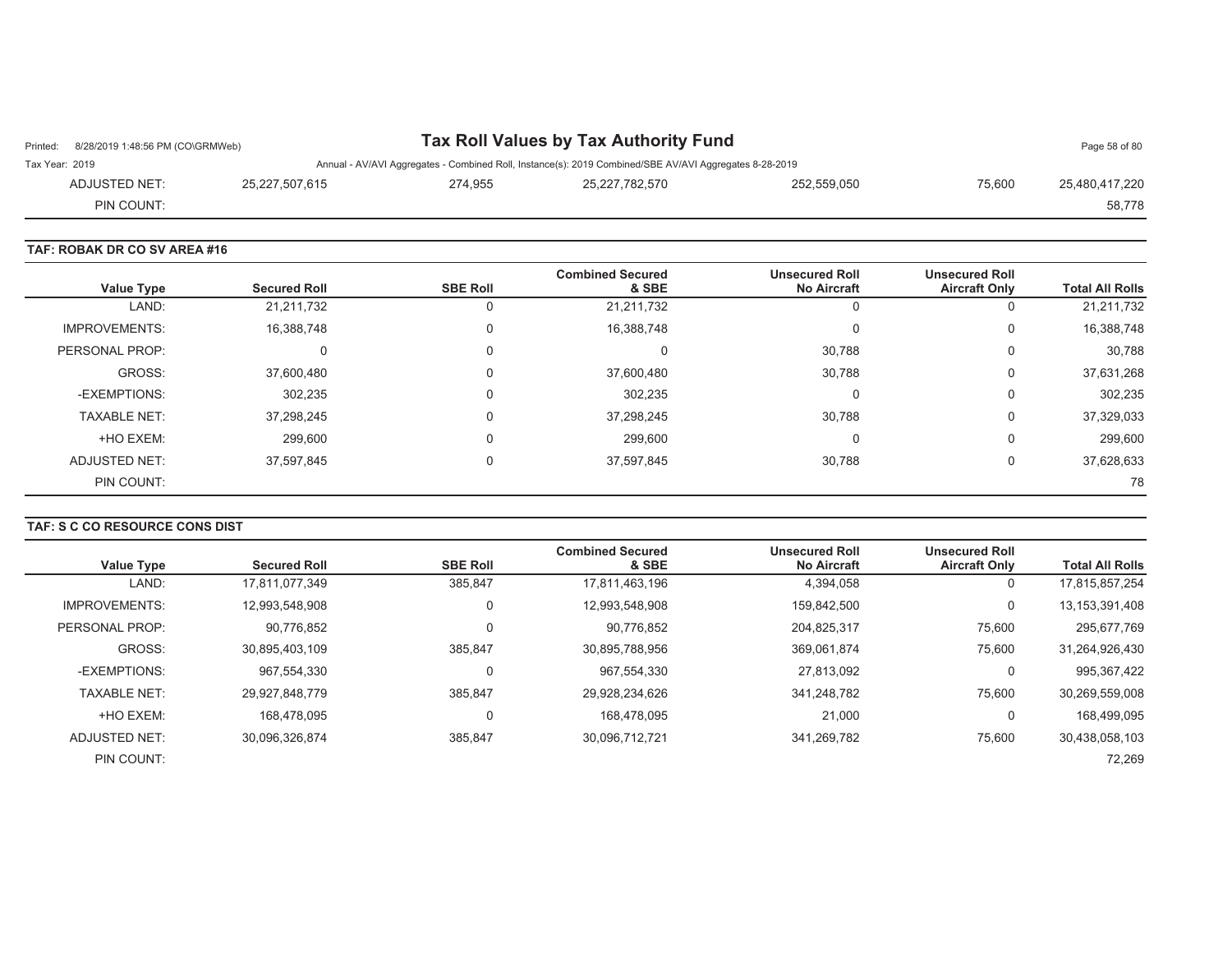# Printed: 8/28/2019 1:48:56 PM (CO\GRMWeb) **Tax Roll Values by Tax Authority Fund** Page 59 of 80

## Tax Year: 2019 Annual - AV/AVI Aggregates - Combined Roll, Instance(s): 2019 Combined/SBE AV/AVI Aggregates 8-28-2019

#### **TAF: S C COUNTY GENERAL**

| Value Type           | <b>Secured Roll</b> | <b>SBE Roll</b> | <b>Combined Secured</b><br>& SBE | <b>Unsecured Roll</b><br><b>No Aircraft</b> | <b>Unsecured Roll</b><br><b>Aircraft Only</b> | <b>Total All Rolls</b> |
|----------------------|---------------------|-----------------|----------------------------------|---------------------------------------------|-----------------------------------------------|------------------------|
| LAND:                | 27, 134, 457, 394   | 385,847         | 27, 134, 843, 241                | 26,688,609                                  | 0                                             | 27, 161, 531, 850      |
| <b>IMPROVEMENTS:</b> | 21,179,010,212      | 0               | 21,179,010,212                   | 441,319,339                                 | 0                                             | 21,620,329,551         |
| PERSONAL PROP:       | 204.287.831         | $\Omega$        | 204,287,831                      | 606.095.130                                 | 24,756,879                                    | 835,139,840            |
| GROSS:               | 48,517,755,437      | 385,847         | 48,518,141,284                   | 1,074,103,077                               | 24,756,879                                    | 49,617,001,240         |
| -EXEMPTIONS:         | 1.583.466.942       | 0               | 1,583,466,942                    | 76.957.182                                  | 609,784                                       | 1,661,033,908          |
| <b>TAXABLE NET:</b>  | 46.934.288.495      | 385.847         | 46,934,674,342                   | 997,145,895                                 | 24.147.095                                    | 47,955,967,332         |
| +HO EXEM:            | 258.761.221         | 0               | 258,761,221                      | 203,000                                     | 0                                             | 258,964,221            |
| ADJUSTED NET:        | 47.193.049.716      | 385.847         | 47,193,435,563                   | 997,348,895                                 | 24.147.095                                    | 48,214,931,553         |
| PIN COUNT:           |                     |                 |                                  |                                             |                                               | 111,988                |

### **TAF: S C HI SCH DIST GENL**

| <b>Value Type</b>    | <b>Secured Roll</b> | <b>SBE Roll</b> | <b>Combined Secured</b><br>& SBE | <b>Unsecured Roll</b><br><b>No Aircraft</b> | <b>Unsecured Roll</b><br><b>Aircraft Only</b> | <b>Total All Rolls</b> |
|----------------------|---------------------|-----------------|----------------------------------|---------------------------------------------|-----------------------------------------------|------------------------|
|                      |                     |                 |                                  |                                             |                                               |                        |
| LAND:                | 12,813,489,670      | 288.515         | 12,813,778,185                   | 20,181,145                                  | U                                             | 12,833,959,330         |
| <b>IMPROVEMENTS:</b> | 9,725,373,850       | 0               | 9,725,373,850                    | 249.177.280                                 | 0                                             | 9,974,551,130          |
| PERSONAL PROP:       | 97.598.634          |                 | 97,598,634                       | 295.741.082                                 | 75,600                                        | 393,415,316            |
| GROSS:               | 22,636,462,154      | 288.515         | 22,636,750,669                   | 565.099.507                                 | 75,600                                        | 23,201,925,776         |
| -EXEMPTIONS:         | 764,904,529         | 0               | 764,904,529                      | 62,998,350                                  | 0                                             | 827,902,879            |
| <b>TAXABLE NET:</b>  | 21.871.557.625      | 288.515         | 21.871.846.140                   | 502.101.157                                 | 75,600                                        | 22.374.022.897         |
| +HO EXEM:            | 112.818.150         | 0               | 112.818.150                      | 196,000                                     | 0                                             | 113.014.150            |
| ADJUSTED NET:        | 21,984,375,775      | 288,515         | 21,984,664,290                   | 502,297,157                                 | 75,600                                        | 22,487,037,047         |
| PIN COUNT:           |                     |                 |                                  |                                             |                                               | 47,786                 |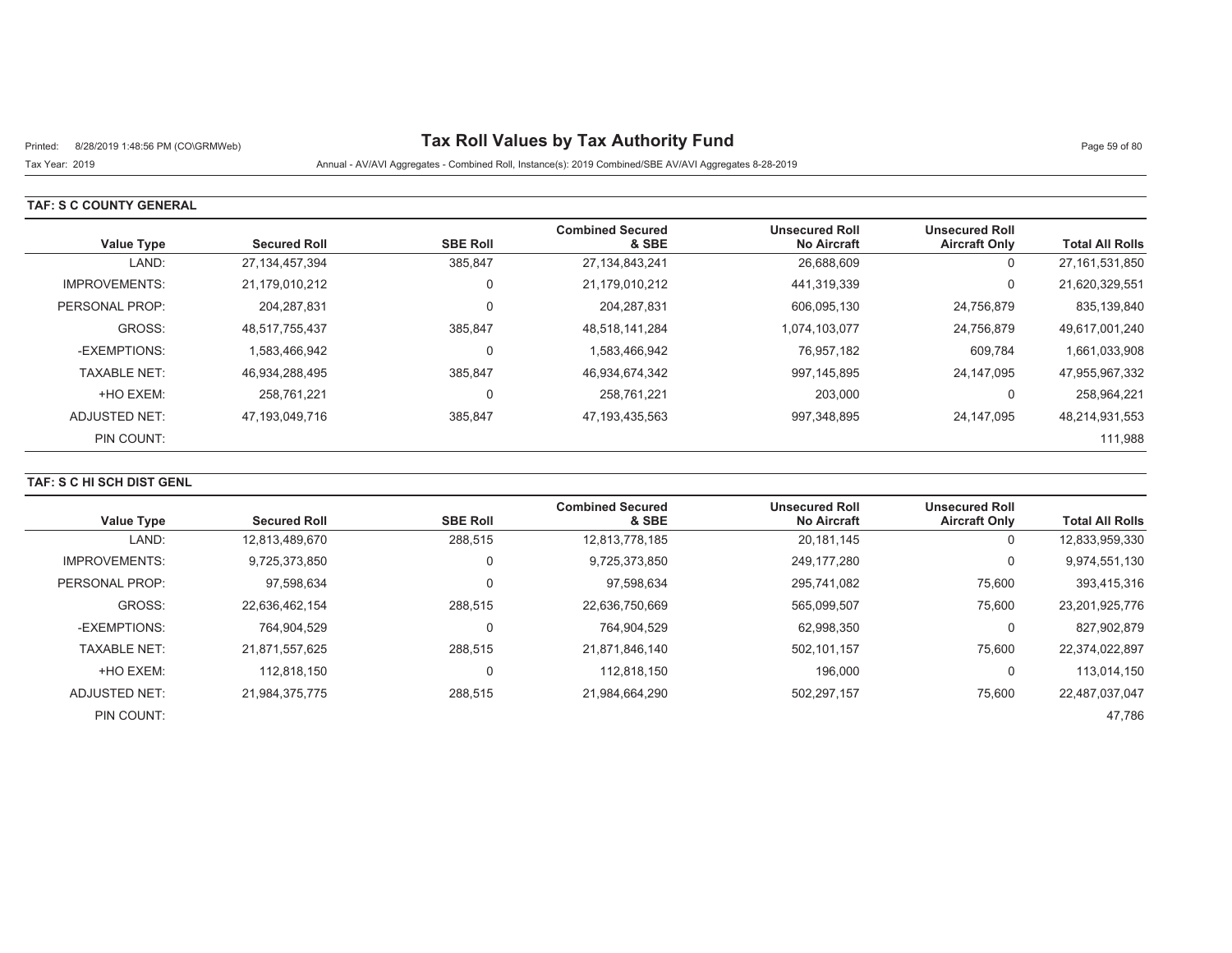# Printed: 8/28/2019 1:48:56 PM (CO\GRMWeb) **Tax Roll Values by Tax Authority Fund** Page 60 of 80

Tax Year: 2019 Annual - AV/AVI Aggregates - Combined Roll, Instance(s): 2019 Combined/SBE AV/AVI Aggregates 8-28-2019

### **TAF: S C PORT DIST TR GENL**

| <b>Value Type</b>    | <b>Secured Roll</b> | <b>SBE Roll</b> | <b>Combined Secured</b><br>& SBE | <b>Unsecured Roll</b><br><b>No Aircraft</b> | <b>Unsecured Roll</b><br><b>Aircraft Only</b> | <b>Total All Rolls</b> |
|----------------------|---------------------|-----------------|----------------------------------|---------------------------------------------|-----------------------------------------------|------------------------|
| LAND:                | 10,340,038,962      |                 | 10,340,038,962                   | 14,892,592                                  | U                                             | 10,354,931,554         |
| <b>IMPROVEMENTS:</b> | 7.812.223.717       | 0               | 7,812,223,717                    | 173,720,510                                 | 0                                             | 7,985,944,227          |
| PERSONAL PROP:       | 90,910,075          | $\Omega$        | 90,910,075                       | 247,982,174                                 | 0                                             | 338,892,249            |
| GROSS:               | 18.243.172.754      |                 | 18,243,172,754                   | 436,595,276                                 | 0                                             | 18,679,768,030         |
| -EXEMPTIONS:         | 678,725,132         | $\Omega$        | 678,725,132                      | 57,369,762                                  | 0                                             | 736,094,894            |
| <b>TAXABLE NET:</b>  | 17.564.447.622      | $\Omega$        | 17,564,447,622                   | 379,225,514                                 | 0                                             | 17,943,673,136         |
| +HO EXEM:            | 92,219,466          |                 | 92,219,466                       | 189,000                                     | 0                                             | 92,408,466             |
| ADJUSTED NET:        | 17,656,667,088      | $\Omega$        | 17,656,667,088                   | 379,414,514                                 | 0                                             | 18,036,081,602         |
| PIN COUNT:           |                     |                 |                                  |                                             |                                               | 38,168                 |

### **TAF: S C SCH DIST GENL**

| <b>Value Type</b>    | <b>Secured Roll</b> | <b>SBE Roll</b> | <b>Combined Secured</b><br>& SBE | <b>Unsecured Roll</b><br><b>No Aircraft</b> | <b>Unsecured Roll</b><br><b>Aircraft Only</b> | <b>Total All Rolls</b> |
|----------------------|---------------------|-----------------|----------------------------------|---------------------------------------------|-----------------------------------------------|------------------------|
| LAND:                | 6,067,158,545       |                 | 6,067,158,545                    | 15.946.009                                  | 0                                             | 6,083,104,554          |
| <b>IMPROVEMENTS:</b> | 4,734,539,724       | 0               | 4,734,539,724                    | 132.346.888                                 | 0                                             | 4,866,886,612          |
| PERSONAL PROP:       | 46.378.400          |                 | 46,378,400                       | 168.088.663                                 | 0                                             | 214,467,063            |
| GROSS:               | 10.848.076.669      |                 | 10,848,076,669                   | 316.381.560                                 | 0                                             | 11, 164, 458, 229      |
| -EXEMPTIONS:         | 314.802.690         |                 | 314.802.690                      | 35,978,776                                  | 0                                             | 350,781,466            |
| <b>TAXABLE NET:</b>  | 10,533,273,979      | 0               | 10,533,273,979                   | 280,402,784                                 | 0                                             | 10,813,676,763         |
| +HO EXEM:            | 52,382,332          |                 | 52,382,332                       | 63,000                                      | 0                                             | 52,445,332             |
| ADJUSTED NET:        | 10,585,656,311      |                 | 10,585,656,311                   | 280,465,784                                 | 0                                             | 10,866,122,095         |
| PIN COUNT:           |                     |                 |                                  |                                             |                                               | 22,397                 |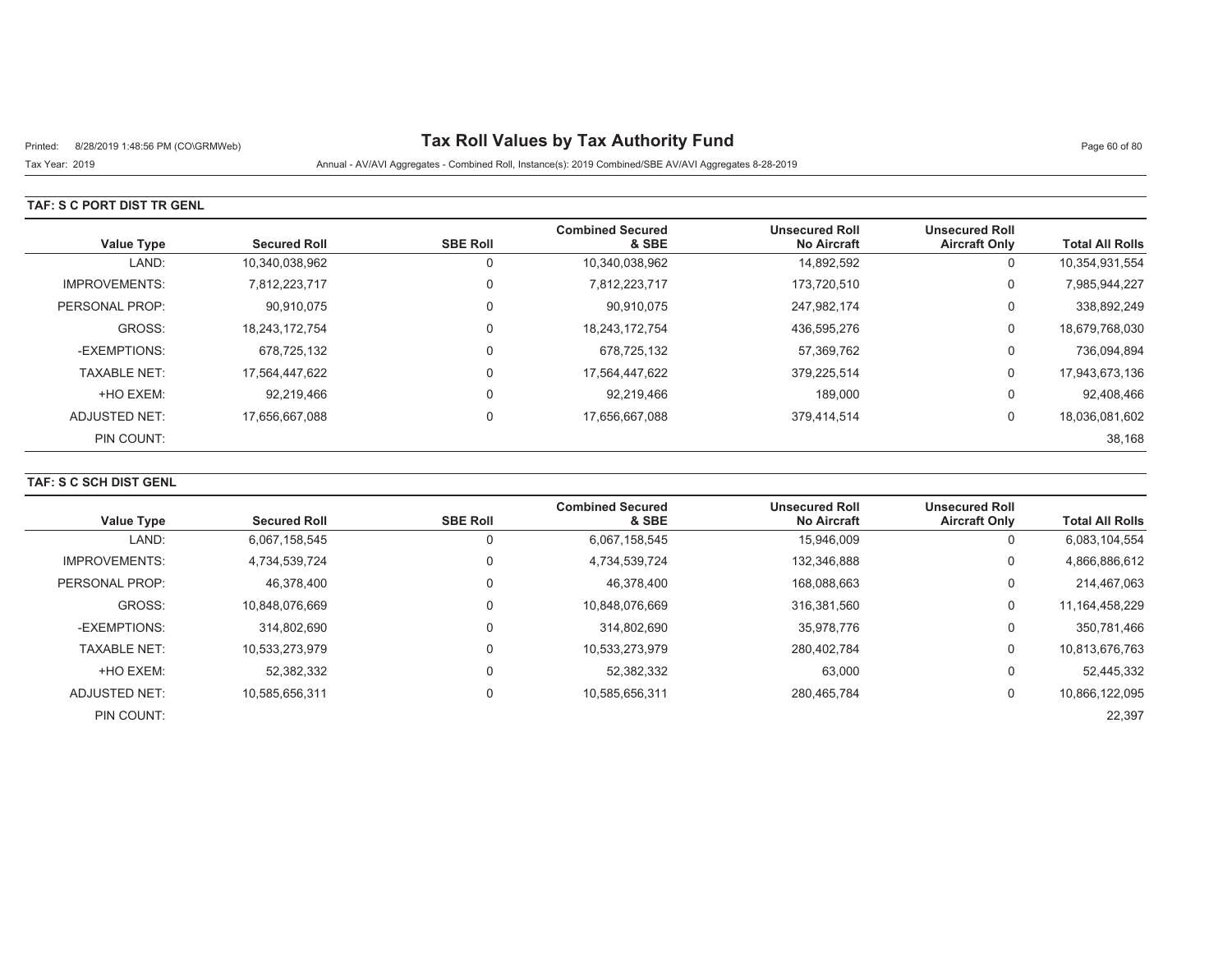# Printed: 8/28/2019 1:48:56 PM (CO\GRMWeb) **Tax Roll Values by Tax Authority Fund** Page 61 of 80

Tax Year: 2019 Annual - AV/AVI Aggregates - Combined Roll, Instance(s): 2019 Combined/SBE AV/AVI Aggregates 8-28-2019

### **TAF: SALSIPUEDES SANITARY DIST GEN**

| <b>Value Type</b>    | <b>Secured Roll</b> | <b>SBE Roll</b> | <b>Combined Secured</b><br>& SBE | <b>Unsecured Roll</b><br><b>No Aircraft</b> | <b>Unsecured Roll</b><br><b>Aircraft Only</b> | <b>Total All Rolls</b> |
|----------------------|---------------------|-----------------|----------------------------------|---------------------------------------------|-----------------------------------------------|------------------------|
| LAND:                | 94,723,449          | U               | 94,723,449                       | 382,761                                     | O                                             | 95,106,210             |
| <b>IMPROVEMENTS:</b> | 90,286,030          | 0               | 90,286,030                       | 556,378                                     | 0                                             | 90,842,408             |
| PERSONAL PROP:       | 369,626             | 0               | 369,626                          | 560,039                                     | 0                                             | 929,665                |
| GROSS:               | 185.379.105         |                 | 185,379,105                      | 1,499,178                                   | 0                                             | 186,878,283            |
| -EXEMPTIONS:         | 17.323.319          | $\Omega$        | 17.323.319                       | $\Omega$                                    | $\Omega$                                      | 17,323,319             |
| <b>TAXABLE NET:</b>  | 168,055,786         | $\Omega$        | 168,055,786                      | 1,499,178                                   | 0                                             | 169,554,964            |
| +HO EXEM:            | 1,671,600           | 0               | 1,671,600                        | $\Omega$                                    | 0                                             | 1,671,600              |
| ADJUSTED NET:        | 169,727,386         | $\Omega$        | 169,727,386                      | 1,499,178                                   | 0                                             | 171,226,564            |
| PIN COUNT:           |                     |                 |                                  |                                             |                                               | 528                    |

### **TAF: SAN LOR VAL CO WAT DIST TR GEN**

| <b>Value Type</b>    | <b>Secured Roll</b> | <b>SBE Roll</b> | <b>Combined Secured</b><br>& SBE | <b>Unsecured Roll</b><br><b>No Aircraft</b> | <b>Unsecured Roll</b><br><b>Aircraft Only</b> | <b>Total All Rolls</b> |
|----------------------|---------------------|-----------------|----------------------------------|---------------------------------------------|-----------------------------------------------|------------------------|
|                      |                     |                 |                                  |                                             |                                               |                        |
| LAND:                | 1,880,360,491       | 0               | 1,880,360,491                    | 122,408                                     | υ                                             | 1,880,482,899          |
| <b>IMPROVEMENTS:</b> | 1,466,354,580       | 0               | 1,466,354,580                    | 1,472,645                                   | 0                                             | 1,467,827,225          |
| PERSONAL PROP:       | 2,058,582           | 0               | 2,058,582                        | 5,176,104                                   | 5,000                                         | 7,239,686              |
| GROSS:               | 3.348.773.653       | 0               | 3,348,773,653                    | 6,771,157                                   | 5,000                                         | 3,355,549,810          |
| -EXEMPTIONS:         | 71,531,482          | 0               | 71.531.482                       | 86,755                                      | 0                                             | 71,618,237             |
| <b>TAXABLE NET:</b>  | 3,277,242,171       | $\mathbf 0$     | 3,277,242,171                    | 6,684,402                                   | 5,000                                         | 3,283,931,573          |
| +HO EXEM:            | 28,173,600          | 0               | 28.173.600                       | 0                                           | 0                                             | 28,173,600             |
| ADJUSTED NET:        | 3,305,415,771       | $\mathbf 0$     | 3,305,415,771                    | 6,684,402                                   | 5,000                                         | 3,312,105,173          |
| PIN COUNT:           |                     |                 |                                  |                                             |                                               | 13,960                 |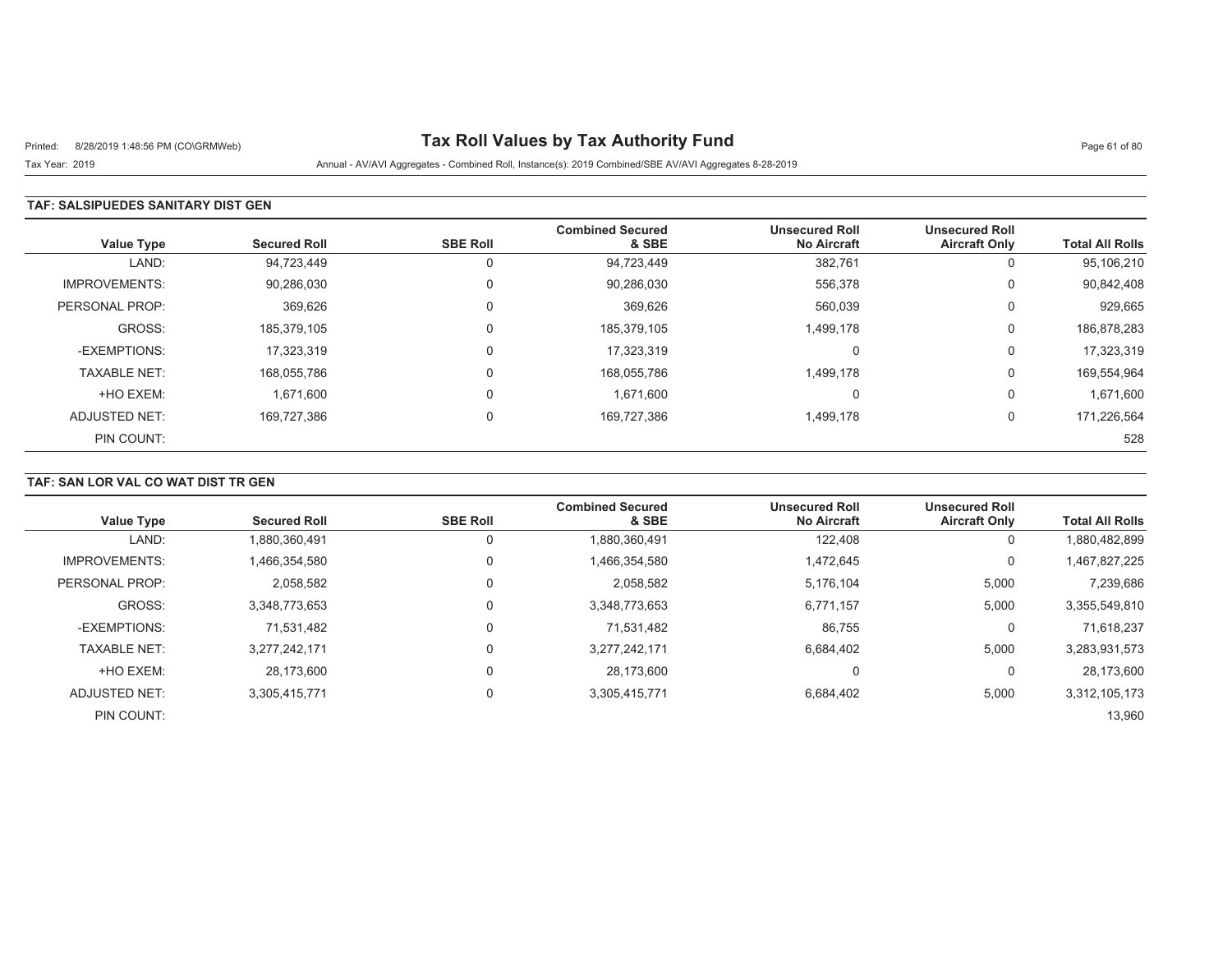# Printed: 8/28/2019 1:48:56 PM (CO\GRMWeb) **Tax Roll Values by Tax Authority Fund** Page 62 of 80

Tax Year: 2019 Annual - AV/AVI Aggregates - Combined Roll, Instance(s): 2019 Combined/SBE AV/AVI Aggregates 8-28-2019

### **TAF: SAND DOLLAR BCH CO SERV AREA 5**

| <b>Value Type</b>    | <b>Secured Roll</b> | <b>SBE Roll</b> | <b>Combined Secured</b><br>& SBE | <b>Unsecured Roll</b><br><b>No Aircraft</b> | <b>Unsecured Roll</b><br><b>Aircraft Only</b> | <b>Total All Rolls</b> |
|----------------------|---------------------|-----------------|----------------------------------|---------------------------------------------|-----------------------------------------------|------------------------|
| LAND:                | 88,047,841          |                 | 88,047,841                       | 27,982                                      |                                               | 88,075,823             |
| <b>IMPROVEMENTS:</b> | 52,432,041          |                 | 52,432,041                       | 27,982                                      | 0                                             | 52,460,023             |
| GROSS:               | 140,479,882         |                 | 140,479,882                      | 55,964                                      | 0                                             | 140,535,846            |
| -EXEMPTIONS:         | 285,600             |                 | 285,600                          | $\Omega$                                    | 0                                             | 285,600                |
| <b>TAXABLE NET:</b>  | 140,194,282         |                 | 140,194,282                      | 55.964                                      | 0                                             | 140,250,246            |
| +HO EXEM:            | 285,600             |                 | 285,600                          | $\Omega$                                    | 0                                             | 285,600                |
| ADJUSTED NET:        | 140,479,882         |                 | 140,479,882                      | 55,964                                      | 0                                             | 140,535,846            |
| PIN COUNT:           |                     |                 |                                  |                                             |                                               | 196                    |

#### **TAF: SANTA CLARA - ALL CAPITAL OUTL**

| <b>Value Type</b>    | <b>Secured Roll</b> | <b>SBE Roll</b> | <b>Combined Secured</b><br>& SBE | <b>Unsecured Roll</b><br><b>No Aircraft</b> | <b>Unsecured Roll</b><br><b>Aircraft Only</b> | <b>Total All Rolls</b> |
|----------------------|---------------------|-----------------|----------------------------------|---------------------------------------------|-----------------------------------------------|------------------------|
| LAND:                | 819,965,094         | 0               | 819,965,094                      | 48,704                                      | 0                                             | 820,013,798            |
| <b>IMPROVEMENTS:</b> | 648,826,939         | 0               | 648,826,939                      | 1,286,228                                   | 0                                             | 650,113,167            |
| PERSONAL PROP:       | 951.465             | 0               | 951.465                          | 2,680,595                                   | 0                                             | 3,632,060              |
| GROSS:               | 1,469,743,498       | 0               | 1,469,743,498                    | 4,015,527                                   | 0                                             | 1,473,759,025          |
| -EXEMPTIONS:         | 11,824,805          | 0               | 11.824.805                       | 0                                           | 0                                             | 11,824,805             |
| <b>TAXABLE NET:</b>  | 1,457,918,693       | 0               | 1,457,918,693                    | 4,015,527                                   | 0                                             | 1,461,934,220          |
| +HO EXEM:            | 7,590,800           | 0               | 7.590.800                        | $\Omega$                                    | 0                                             | 7.590.800              |
| ADJUSTED NET:        | 1,465,509,493       | 0               | 1,465,509,493                    | 4,015,527                                   | 0                                             | 1,469,525,020          |
| PIN COUNT:           |                     |                 |                                  |                                             |                                               | 2,554                  |

#### **TAF: SANTA CLARA DEV CTR-HNDCPD MIN**

| <b>Value Type</b> | <b>Secured Roll</b> | <b>SBE Roll</b> | <b>Combined Secured</b><br>& SBE | <b>Unsecured Roll</b><br><b>No Aircraft</b> | <b>Unsecured Roll</b><br><b>Aircraft Only</b> | I All Rolls<br>⊺otal |
|-------------------|---------------------|-----------------|----------------------------------|---------------------------------------------|-----------------------------------------------|----------------------|
| LAND:             | 919,965,094         |                 | °19.965.094                      | 48.704                                      |                                               | 820.013.798          |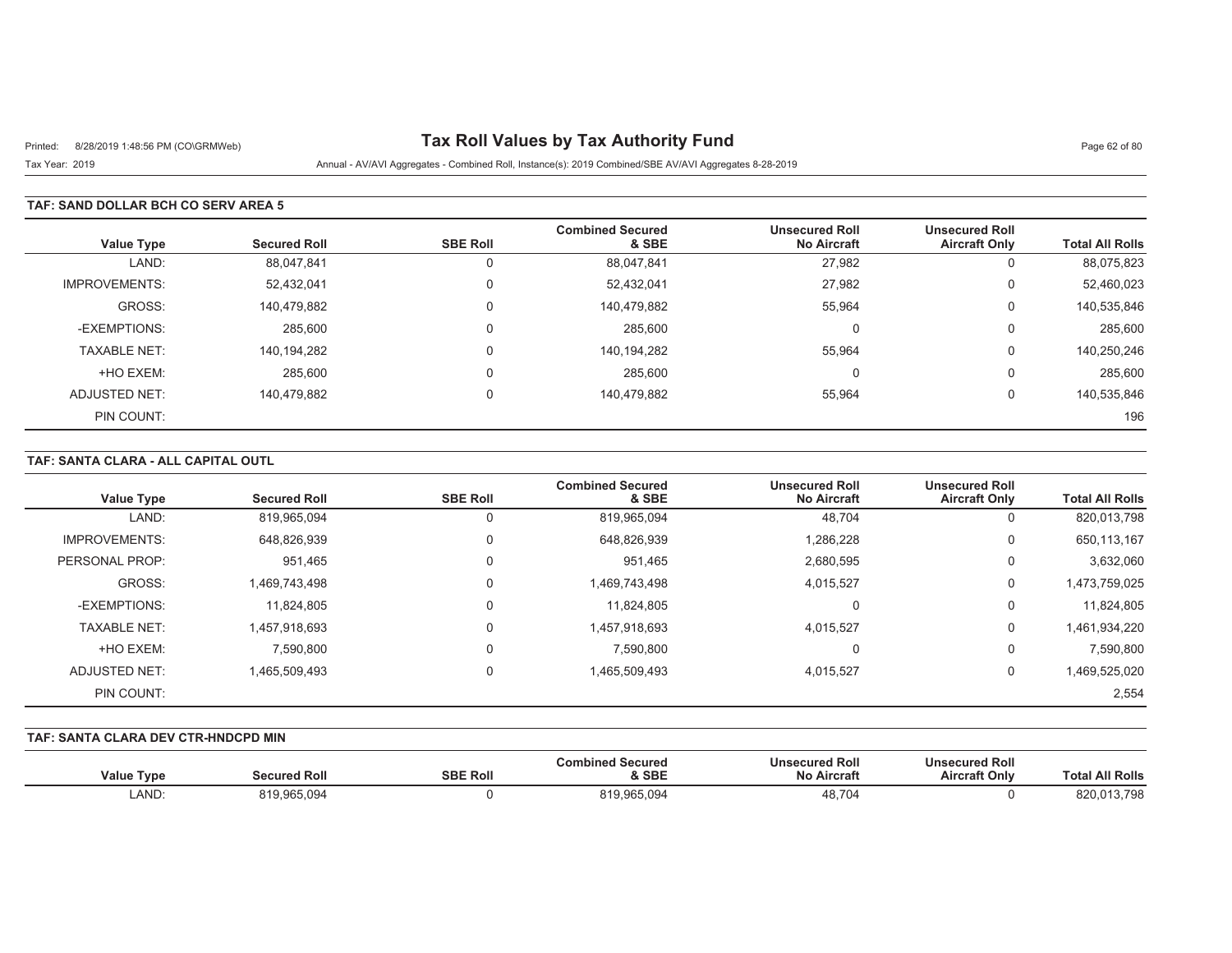| 8/28/2019 1:48:56 PM (CO\GRMWeb)<br>Printed: |               |   | Tax Roll Values by Tax Authority Fund                                                                  |           |          | Page 63 of 80 |
|----------------------------------------------|---------------|---|--------------------------------------------------------------------------------------------------------|-----------|----------|---------------|
| Tax Year: 2019                               |               |   | Annual - AV/AVI Aggregates - Combined Roll, Instance(s): 2019 Combined/SBE AV/AVI Aggregates 8-28-2019 |           |          |               |
| IMPROVEMENTS:                                | 648,826,939   |   | 648,826,939                                                                                            | 1,286,228 | 0        | 650,113,167   |
| PERSONAL PROP:                               | 951,465       |   | 951.465                                                                                                | 2,680,595 | 0        | 3,632,060     |
| GROSS:                                       | 1,469,743,498 | 0 | 1,469,743,498                                                                                          | 4,015,527 | 0        | 1,473,759,025 |
| -EXEMPTIONS:                                 | 11,824,805    | 0 | 11.824.805                                                                                             |           | 0        | 11,824,805    |
| <b>TAXABLE NET:</b>                          | 1,457,918,693 | 0 | 1,457,918,693                                                                                          | 4,015,527 | 0        | 1,461,934,220 |
| +HO EXEM:                                    | 7,590,800     | 0 | 7.590.800                                                                                              |           | 0        | 7,590,800     |
| ADJUSTED NET:                                | 1.465.509.493 |   | 1.465.509.493                                                                                          | 4.015.527 | $\Omega$ | 1,469,525,020 |
| PIN COUNT:                                   |               |   |                                                                                                        |           |          | 2,554         |

## **TAF: SANTA CLARA INST TUITION TAX**

| <b>Value Type</b>    | <b>Secured Roll</b> | <b>SBE Roll</b> | <b>Combined Secured</b><br>& SBE | <b>Unsecured Roll</b><br><b>No Aircraft</b> | <b>Unsecured Roll</b><br><b>Aircraft Only</b> | <b>Total All Rolls</b> |
|----------------------|---------------------|-----------------|----------------------------------|---------------------------------------------|-----------------------------------------------|------------------------|
| LAND:                | 819,965,094         |                 | 819,965,094                      | 48,704                                      | U                                             | 820,013,798            |
| <b>IMPROVEMENTS:</b> | 648,826,939         |                 | 648,826,939                      | 1,286,228                                   | U                                             | 650,113,167            |
| PERSONAL PROP:       | 951,465             |                 | 951,465                          | 2,680,595                                   | U                                             | 3,632,060              |
| GROSS:               | 1,469,743,498       |                 | 1,469,743,498                    | 4,015,527                                   | 0                                             | 1,473,759,025          |
| -EXEMPTIONS:         | 11,824,805          |                 | 11.824.805                       | $\left($                                    | U                                             | 11,824,805             |
| <b>TAXABLE NET:</b>  | 1,457,918,693       |                 | 1,457,918,693                    | 4,015,527                                   | 0                                             | 1,461,934,220          |
| +HO EXEM:            | 7.590.800           |                 | 7,590,800                        | 0                                           | 0                                             | 7,590,800              |
| ADJUSTED NET:        | 1,465,509,493       |                 | 1,465,509,493                    | 4,015,527                                   | 0                                             | 1,469,525,020          |
| PIN COUNT:           |                     |                 |                                  |                                             |                                               | 2,554                  |

## **TAF: SANTA CLARA PHYSICALLY HANDCPP**

| <b>Value Type</b>      | <b>Secured Roll</b>        | <b>SBE Roll</b> | <b>Combined Secured</b><br>& SBE | <b>Unsecured Roll</b><br><b>No Aircraft</b> | <b>Unsecured Roll</b><br><b>Aircraft Only</b> | <b>Total All Rolls</b> |
|------------------------|----------------------------|-----------------|----------------------------------|---------------------------------------------|-----------------------------------------------|------------------------|
|                        |                            |                 |                                  |                                             |                                               |                        |
| LAND:                  | 819,965,094                |                 | 819,965,094                      | 48,704                                      |                                               | 820,013,798            |
| <b>IMPROVEMENTS:</b>   | 648,826,939                |                 | 648.826.939                      | ,286,228                                    |                                               | 650,113,167            |
|                        |                            |                 |                                  |                                             |                                               |                        |
| PERSONAL PROP:         | 951,465                    |                 | 951.465                          | 2,680,595                                   |                                               | 3,632,060              |
|                        |                            |                 |                                  |                                             |                                               |                        |
|                        |                            |                 |                                  |                                             |                                               |                        |
|                        |                            |                 |                                  |                                             |                                               | 11,824,805             |
| GROSS:<br>-EXEMPTIONS: | .469,743,498<br>11,824,805 |                 | 1,469,743,498<br>11.824.805      | 4.015.527                                   |                                               | 1,473,759,025          |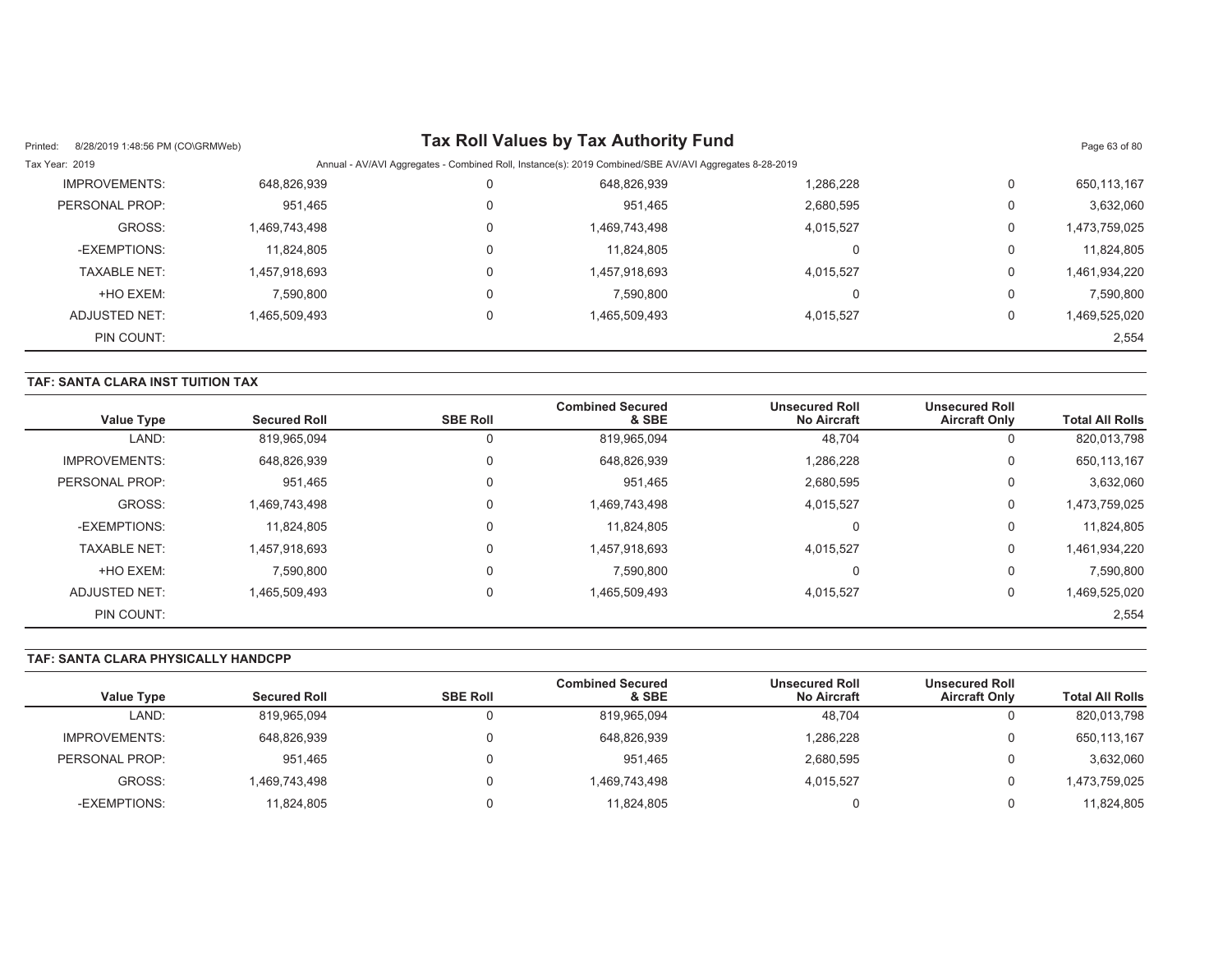| Printed:       | 8/28/2019 1:48:56 PM (CO\GRMWeb) |               | Tax Roll Values by Tax Authority Fund                                                                  |           |   | Page 64 of 80 |
|----------------|----------------------------------|---------------|--------------------------------------------------------------------------------------------------------|-----------|---|---------------|
| Tax Year: 2019 |                                  |               | Annual - AV/AVI Aggregates - Combined Roll, Instance(s): 2019 Combined/SBE AV/AVI Aggregates 8-28-2019 |           |   |               |
|                | TAXABLE NET:                     | 1,457,918,693 | 1,457,918,693                                                                                          | 4.015.527 |   | 1,461,934,220 |
|                | +HO EXEM:                        | 7,590,800     | 7,590,800                                                                                              |           |   | 7,590,800     |
|                | ADJUSTED NET:                    | 1,465,509,493 | 1,465,509,493                                                                                          | 4.015.527 | 0 | 1,469,525,020 |
|                | PIN COUNT:                       |               |                                                                                                        |           |   | 2,554         |

#### **TAF: SANTA CLARA SPEC SCHOOL TRAINI**

| <b>Total All Rolls</b> | <b>Unsecured Roll</b><br><b>Aircraft Only</b> | <b>Unsecured Roll</b><br><b>No Aircraft</b> | <b>Combined Secured</b><br>& SBE | <b>SBE Roll</b> | <b>Secured Roll</b> | <b>Value Type</b>    |
|------------------------|-----------------------------------------------|---------------------------------------------|----------------------------------|-----------------|---------------------|----------------------|
| 820,013,798            | 0                                             | 48,704                                      | 819,965,094                      | U               | 819,965,094         | LAND:                |
| 650,113,167            | 0                                             | 1,286,228                                   | 648,826,939                      | 0               | 648,826,939         | <b>IMPROVEMENTS:</b> |
| 3,632,060              | 0                                             | 2,680,595                                   | 951.465                          |                 | 951.465             | PERSONAL PROP:       |
| 1,473,759,025          | 0                                             | 4,015,527                                   | 1,469,743,498                    |                 | 1.469.743.498       | GROSS:               |
| 11,824,805             | 0                                             |                                             | 11,824,805                       |                 | 11,824,805          | -EXEMPTIONS:         |
| 1,461,934,220          | 0                                             | 4.015.527                                   | 1,457,918,693                    |                 | 1,457,918,693       | <b>TAXABLE NET:</b>  |
| 7,590,800              | 0                                             |                                             | 7,590,800                        | $\Omega$        | 7,590,800           | +HO EXEM:            |
| 1,469,525,020          | 0                                             | 4,015,527                                   | 1,465,509,493                    | $\Omega$        | 1.465.509.493       | ADJUSTED NET:        |
| 2,554                  |                                               |                                             |                                  |                 |                     | PIN COUNT:           |

#### **TAF: SANTA CRUZ CITY TR**

| Value Type           | <b>Secured Roll</b> | <b>SBE Roll</b> | <b>Combined Secured</b><br>& SBE | <b>Unsecured Roll</b><br><b>No Aircraft</b> | <b>Unsecured Roll</b><br><b>Aircraft Only</b> | <b>Total All Rolls</b> |
|----------------------|---------------------|-----------------|----------------------------------|---------------------------------------------|-----------------------------------------------|------------------------|
| LAND:                | 5,804,209,379       | U               | 5,804,209,379                    | 17,915,507                                  | 0                                             | 5,822,124,886          |
| <b>IMPROVEMENTS:</b> | 4,497,222,880       | 0               | 4,497,222,880                    | 135.619.801                                 | 0                                             | 4,632,842,681          |
| PERSONAL PROP:       | 45,989,422          | 0               | 45,989,422                       | 185,671,158                                 | 0                                             | 231,660,580            |
| GROSS:               | 10.347.421.681      | 0               | 10,347,421,681                   | 339,206,466                                 | 0                                             | 10,686,628,147         |
| -EXEMPTIONS:         | 306,259,554         | 0               | 306,259,554                      | 37,899,989                                  | 0                                             | 344,159,543            |
| <b>TAXABLE NET:</b>  | 10.041.162.127      | 0               | 10,041,162,127                   | 301,306,477                                 | 0                                             | 10,342,468,604         |
| +HO EXEM:            | 49.336.000          | 0               | 49.336.000                       | 182,000                                     | 0                                             | 49,518,000             |
| ADJUSTED NET:        | 10.090.498.127      | 0               | 10,090,498,127                   | 301,488,477                                 | 0                                             | 10,391,986,604         |
| PIN COUNT:           |                     |                 |                                  |                                             |                                               | 21,833                 |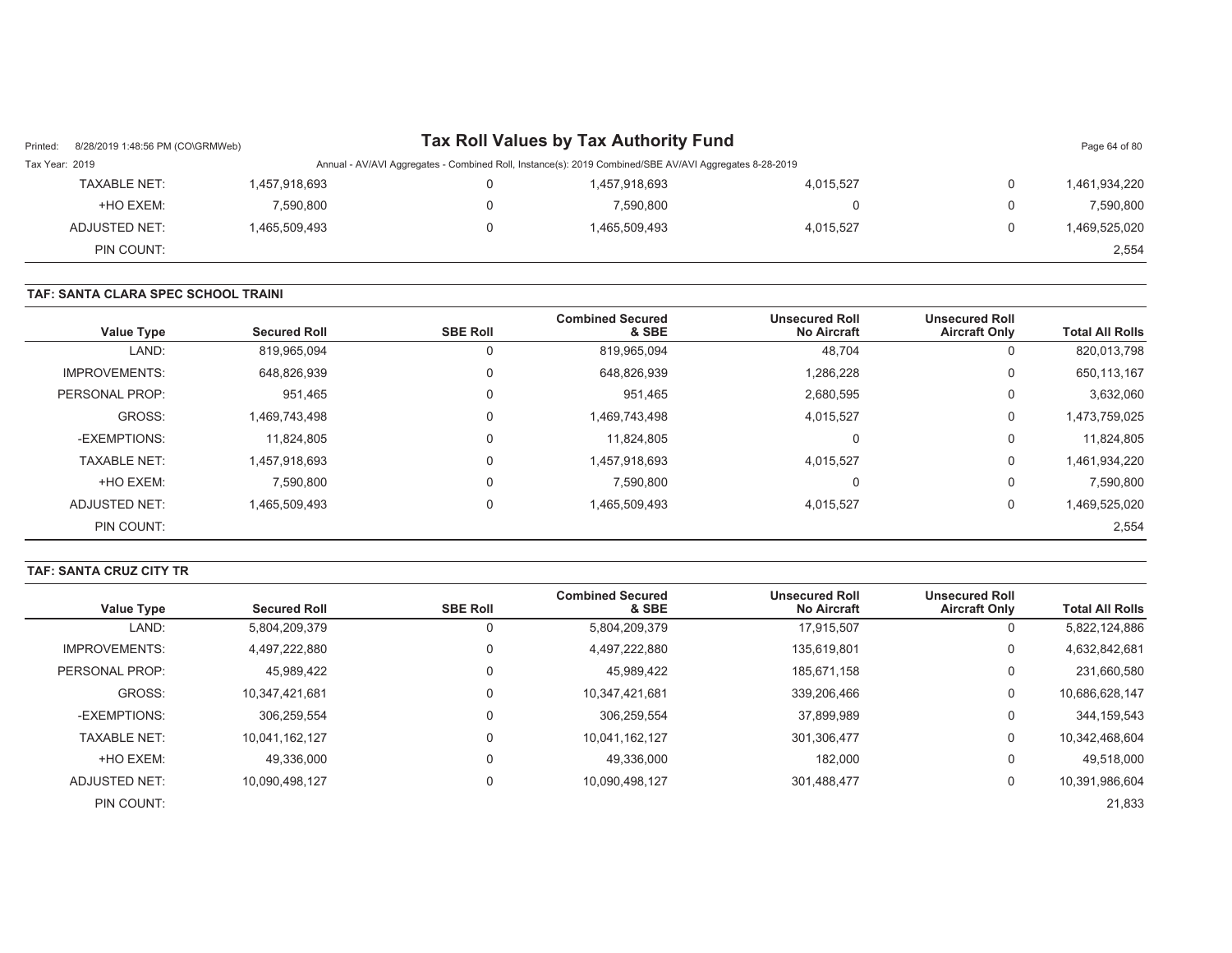# Printed: 8/28/2019 1:48:56 PM (CO\GRMWeb) **Tax Roll Values by Tax Authority Fund** Page 65 of 80

Tax Year: 2019 Annual - AV/AVI Aggregates - Combined Roll, Instance(s): 2019 Combined/SBE AV/AVI Aggregates 8-28-2019

### **TAF: SANTA CRUZ PARKING #1**

| <b>Value Type</b>    | <b>Secured Roll</b> | <b>SBE Roll</b> | <b>Combined Secured</b><br>& SBE | <b>Unsecured Roll</b><br><b>No Aircraft</b> | <b>Unsecured Roll</b><br><b>Aircraft Only</b> | <b>Total All Rolls</b> |
|----------------------|---------------------|-----------------|----------------------------------|---------------------------------------------|-----------------------------------------------|------------------------|
| LAND:                | 144,282,189         |                 | 144,282,189                      | 686,271                                     | υ                                             | 144,968,460            |
| <b>IMPROVEMENTS:</b> | 252,629,082         |                 | 252,629,082                      | 35.832.196                                  | U                                             | 288.461.278            |
| PERSONAL PROP:       | 1,103,072           |                 | 1,103,072                        | 21,484,564                                  | υ                                             | 22,587,636             |
| GROSS:               | 398.014.343         |                 | 398,014,343                      | 58,003,031                                  | 0                                             | 456,017,374            |
| -EXEMPTIONS:         | 33,303,494          |                 | 33,303,494                       | 1.619.640                                   | U                                             | 34,923,134             |
| <b>TAXABLE NET:</b>  | 364,710,849         |                 | 364,710,849                      | 56,383,391                                  | 0                                             | 421,094,240            |
| +HO EXEM:            | 105.000             |                 | 105,000                          | $\Omega$                                    | 0                                             | 105,000                |
| ADJUSTED NET:        | 364.815.849         |                 | 364,815,849                      | 56,383,391                                  | υ                                             | 421,199,240            |
| PIN COUNT:           |                     |                 |                                  |                                             |                                               | 850                    |

## **TAF: SC FLOOD CONT & WAT CONS DISTGEN**

|                      |                     |                 | <b>Combined Secured</b> | <b>Unsecured Roll</b> | <b>Unsecured Roll</b> |                        |
|----------------------|---------------------|-----------------|-------------------------|-----------------------|-----------------------|------------------------|
| <b>Value Type</b>    | <b>Secured Roll</b> | <b>SBE Roll</b> | & SBE                   | <b>No Aircraft</b>    | <b>Aircraft Only</b>  | <b>Total All Rolls</b> |
| LAND:                | 27, 134, 457, 394   | 385.847         | 27, 134, 843, 241       | 26,688,609            | 0                     | 27, 161, 531, 850      |
| <b>IMPROVEMENTS:</b> | 21,179,010,212      | 0               | 21,179,010,212          | 441,319,339           | 0                     | 21,620,329,551         |
| PERSONAL PROP:       | 204.287.831         | 0               | 204, 287, 831           | 606,095,130           | 24.756.879            | 835,139,840            |
| GROSS:               | 48.517.755.437      | 385.847         | 48,518,141,284          | 1.074.103.077         | 24,756,879            | 49,617,001,240         |
| -EXEMPTIONS:         | 1,583,466,942       | 0               | 1,583,466,942           | 76,957,182            | 609,784               | 1,661,033,908          |
| <b>TAXABLE NET:</b>  | 46.934.288.495      | 385.847         | 46.934.674.342          | 997.145.895           | 24.147.095            | 47,955,967,332         |
| +HO EXEM:            | 258.761.221         | 0               | 258.761.221             | 203.000               |                       | 258,964,221            |
| ADJUSTED NET:        | 47.193.049.716      | 385,847         | 47,193,435,563          | 997.348.895           | 24.147.095            | 48,214,931,553         |
| PIN COUNT:           |                     |                 |                         |                       |                       | 111,988                |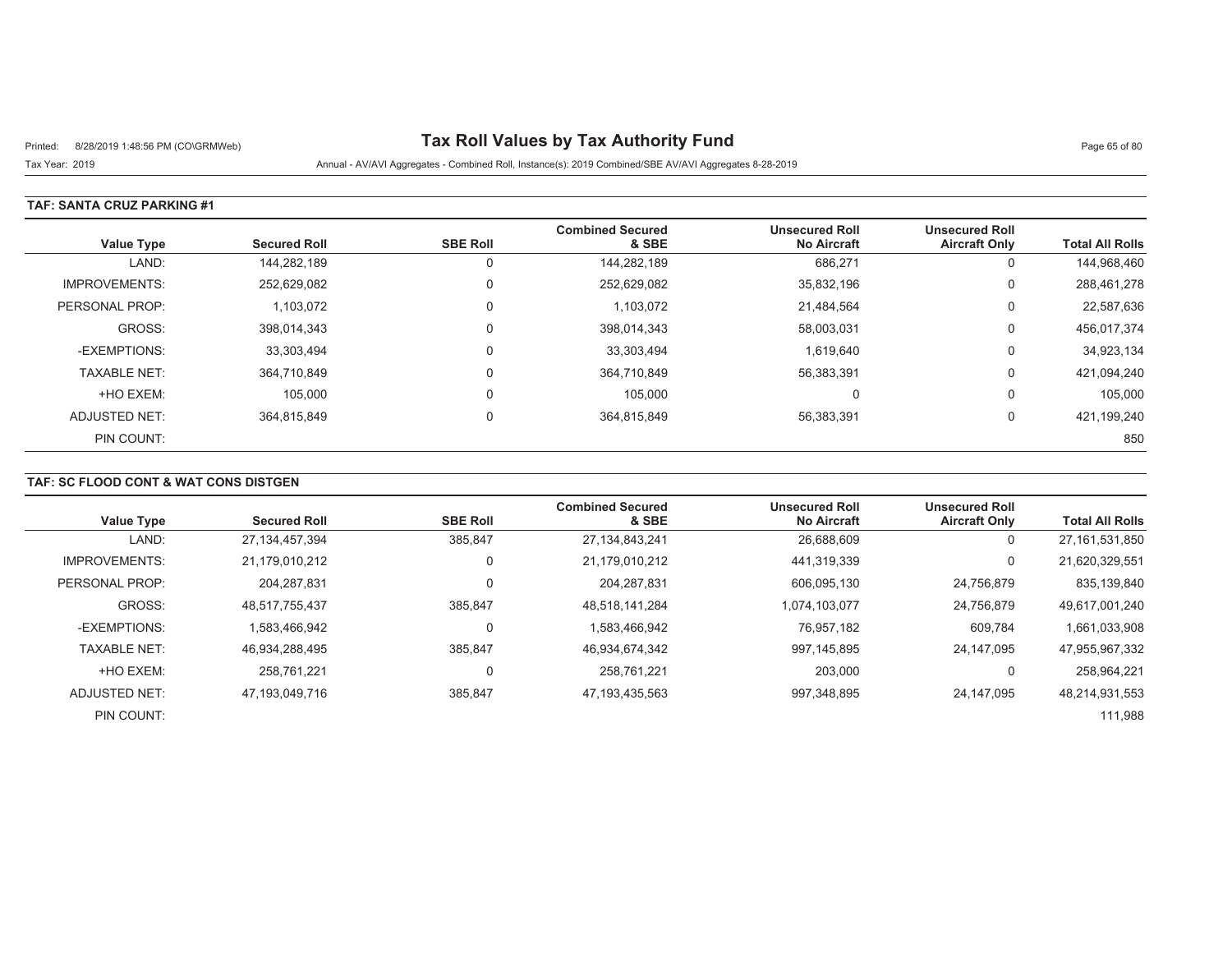# Printed: 8/28/2019 1:48:56 PM (CO\GRMWeb) **Tax Roll Values by Tax Authority Fund** Page 66 of 80

Tax Year: 2019 Annual - AV/AVI Aggregates - Combined Roll, Instance(s): 2019 Combined/SBE AV/AVI Aggregates 8-28-2019

### **TAF: SC FLOOD CONT & WTR CONS ZONE 4**

| <b>Value Type</b>    | <b>Secured Roll</b> | <b>SBE Roll</b> | <b>Combined Secured</b><br>& SBE | <b>Unsecured Roll</b><br><b>No Aircraft</b> | <b>Unsecured Roll</b><br><b>Aircraft Only</b> | <b>Total All Rolls</b> |
|----------------------|---------------------|-----------------|----------------------------------|---------------------------------------------|-----------------------------------------------|------------------------|
| LAND:                | 27,133,374,719      | 385,847         | 27,133,760,566                   | 26,688,609                                  | 0                                             | 27,160,449,175         |
| <b>IMPROVEMENTS:</b> | 21,177,991,464      | $\Omega$        | 21,177,991,464                   | 441,319,339                                 | 0                                             | 21,619,310,803         |
| PERSONAL PROP:       | 204.287.831         |                 | 204,287,831                      | 606,095,130                                 | 24,756,879                                    | 835,139,840            |
| GROSS:               | 48,515,654,014      | 385,847         | 48,516,039,861                   | 1,074,103,077                               | 24,756,879                                    | 49,614,899,817         |
| -EXEMPTIONS:         | 1.583.452.942       |                 | 1,583,452,942                    | 76.957.182                                  | 609,784                                       | 1,661,019,908          |
| <b>TAXABLE NET:</b>  | 46,932,201,072      | 385,847         | 46,932,586,919                   | 997,145,895                                 | 24.147.095                                    | 47,953,879,909         |
| +HO EXEM:            | 258.747.221         |                 | 258,747,221                      | 203,000                                     | 0                                             | 258,950,221            |
| ADJUSTED NET:        | 47,190,948,293      | 385,847         | 47,191,334,140                   | 997,348,895                                 | 24.147.095                                    | 48,212,830,130         |
| PIN COUNT:           |                     |                 |                                  |                                             |                                               | 111,978                |

### **TAF: SC FLOOD CONT & WTR CONS ZONE 5**

| <b>Value Type</b>    | <b>Secured Roll</b> | <b>SBE Roll</b> | <b>Combined Secured</b><br>& SBE | <b>Unsecured Roll</b><br><b>No Aircraft</b> | <b>Unsecured Roll</b><br><b>Aircraft Only</b> | <b>Total All Rolls</b> |
|----------------------|---------------------|-----------------|----------------------------------|---------------------------------------------|-----------------------------------------------|------------------------|
| LAND:                | 5,516,080,988       | 110.892         | 5,516,191,880                    | 961,697                                     | υ                                             | 5,517,153,577          |
| <b>IMPROVEMENTS:</b> | 4.002.224.489       | $\Omega$        | 4,002,224,489                    | 96,410,589                                  | $\Omega$                                      | 4,098,635,078          |
| PERSONAL PROP:       | 49,783,362          |                 | 49,783,362                       | 100,878,078                                 | 54,235                                        | 150,715,675            |
| GROSS:               | 9,568,088,839       | 110.892         | 9,568,199,731                    | 198,250,364                                 | 54,235                                        | 9,766,504,330          |
| -EXEMPTIONS:         | 409.579.489         |                 | 409,579,489                      | 26,116,272                                  | 0                                             | 435,695,761            |
| <b>TAXABLE NET:</b>  | 9.158.509.350       | 110.892         | 9,158,620,242                    | 172.134.092                                 | 54,235                                        | 9,330,808,569          |
| +HO EXEM:            | 48.078.934          |                 | 48.078.934                       | 14,000                                      |                                               | 48,092,934             |
| ADJUSTED NET:        | 9,206,588,284       | 110,892         | 9,206,699,176                    | 172,148,092                                 | 54,235                                        | 9,378,901,503          |
| PIN COUNT:           |                     |                 |                                  |                                             |                                               | 20,111                 |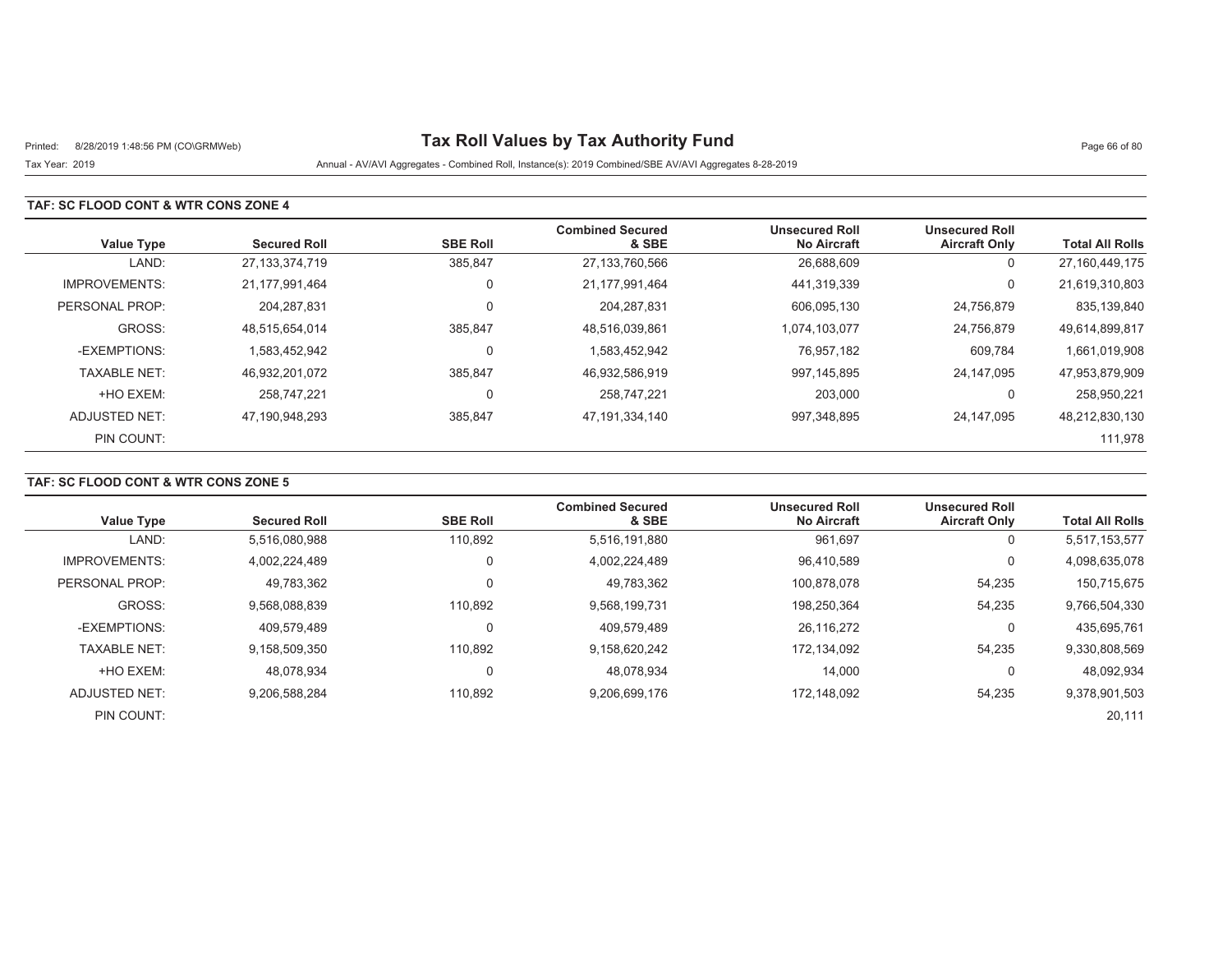# Printed: 8/28/2019 1:48:56 PM (CO\GRMWeb) **Tax Roll Values by Tax Authority Fund** Page 67 of 80

## Tax Year: 2019 Annual - AV/AVI Aggregates - Combined Roll, Instance(s): 2019 Combined/SBE AV/AVI Aggregates 8-28-2019

### **TAF: SCOTTS VAL SCH DIST GENL**

| <b>Value Type</b>    | <b>Secured Roll</b> | <b>SBE Roll</b> | <b>Combined Secured</b><br>& SBE | <b>Unsecured Roll</b><br><b>No Aircraft</b> | <b>Unsecured Roll</b><br><b>Aircraft Only</b> | <b>Total All Rolls</b> |
|----------------------|---------------------|-----------------|----------------------------------|---------------------------------------------|-----------------------------------------------|------------------------|
| LAND:                | 2,337,859,524       | 0               | 2,337,859,524                    | 230,923                                     | 0                                             | 2,338,090,447          |
| <b>IMPROVEMENTS:</b> | 2,136,070,528       | $\mathbf 0$     | 2,136,070,528                    | 41.379.882                                  | 0                                             | 2,177,450,410          |
| PERSONAL PROP:       | 5,175,312           | $\mathbf 0$     | 5,175,312                        | 62,736,001                                  | 5,000                                         | 67,916,313             |
| GROSS:               | 4,479,105,364       | 0               | 4,479,105,364                    | 104,346,806                                 | 5,000                                         | 4,583,457,170          |
| -EXEMPTIONS:         | 84,300,018          | $\mathbf 0$     | 84,300,018                       | 1,595,583                                   | 0                                             | 85,895,601             |
| <b>TAXABLE NET:</b>  | 4,394,805,346       | $\mathbf 0$     | 4,394,805,346                    | 102,751,223                                 | 5,000                                         | 4,497,561,569          |
| +HO EXEM:            | 24,359,801          | 0               | 24,359,801                       | $\Omega$                                    | U                                             | 24,359,801             |
| ADJUSTED NET:        | 4,419,165,147       | $\mathbf 0$     | 4,419,165,147                    | 102,751,223                                 | 5,000                                         | 4,521,921,370          |
| PIN COUNT:           |                     |                 |                                  |                                             |                                               | 8,643                  |

## **TAF: SCOTTS VAL WATER DIST TR GEN**

|                      |                     |                 | <b>Combined Secured</b> | <b>Unsecured Roll</b> | <b>Unsecured Roll</b> |                        |
|----------------------|---------------------|-----------------|-------------------------|-----------------------|-----------------------|------------------------|
| <b>Value Type</b>    | <b>Secured Roll</b> | <b>SBE Roll</b> | & SBE                   | <b>No Aircraft</b>    | <b>Aircraft Only</b>  | <b>Total All Rolls</b> |
| LAND:                | 1,296,405,339       |                 | 1,296,405,339           | 230,923               | 0                     | 1,296,636,262          |
| <b>IMPROVEMENTS:</b> | 1.190.145.508       |                 | 1,190,145,508           | 40.248.549            | 0                     | 1,230,394,057          |
| PERSONAL PROP:       | 2,221,393           |                 | 2,221,393               | 60,527,524            | 0                     | 62,748,917             |
| GROSS:               | 2.488.772.240       |                 | 2,488,772,240           | 101.006.996           | 0                     | 2,589,779,236          |
| -EXEMPTIONS:         | 47,389,736          |                 | 47,389,736              | 1,197,045             | $\Omega$              | 48,586,781             |
| <b>TAXABLE NET:</b>  | 2.441.382.504       |                 | 2,441,382,504           | 99,809,951            | $\Omega$              | 2,541,192,455          |
| +HO EXEM:            | 12.391.201          |                 | 12,391,201              | 0                     | 0                     | 12,391,201             |
| ADJUSTED NET:        | 2,453,773,705       |                 | 2,453,773,705           | 99,809,951            | $\Omega$              | 2,553,583,656          |
| PIN COUNT:           |                     |                 |                         |                       |                       | 4,792                  |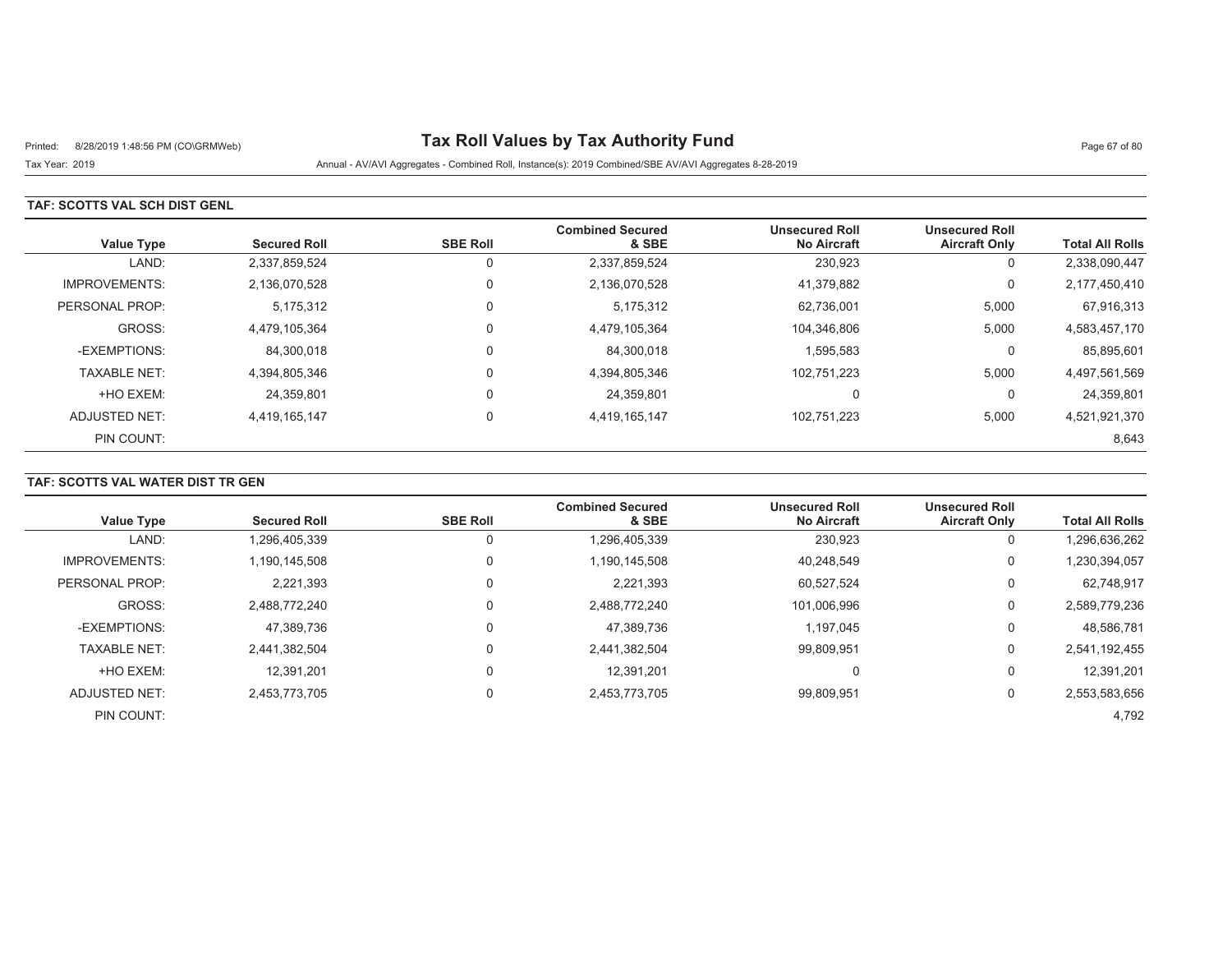# Printed: 8/28/2019 1:48:56 PM (CO\GRMWeb) **Tax Roll Values by Tax Authority Fund** Page 68 of 80

## Tax Year: 2019 Annual - AV/AVI Aggregates - Combined Roll, Instance(s): 2019 Combined/SBE AV/AVI Aggregates 8-28-2019

### **TAF: SCOTTS VALLEY CITY TR**

| <b>Value Type</b>    | <b>Secured Roll</b> | <b>SBE Roll</b> | <b>Combined Secured</b><br>& SBE | <b>Unsecured Roll</b><br><b>No Aircraft</b> | <b>Unsecured Roll</b><br><b>Aircraft Only</b> | <b>Total All Rolls</b> |
|----------------------|---------------------|-----------------|----------------------------------|---------------------------------------------|-----------------------------------------------|------------------------|
| LAND:                | 1,474,175,480       | 0               | 1,474,175,480                    | 230,923                                     | 0                                             | 1,474,406,403          |
| <b>IMPROVEMENTS:</b> | 1,404,420,517       | 0               | 1,404,420,517                    | 40,593,415                                  | 0                                             | 1,445,013,932          |
| PERSONAL PROP:       | 2,558,597           |                 | 2,558,597                        | 60,956,511                                  | 5,000                                         | 63,520,108             |
| GROSS:               | 2,881,154,594       | $\Omega$        | 2,881,154,594                    | 101,780,849                                 | 5,000                                         | 2,982,940,443          |
| -EXEMPTIONS:         | 51,763,872          |                 | 51,763,872                       | 1,595,583                                   | 0                                             | 53,359,455             |
| <b>TAXABLE NET:</b>  | 2,829,390,722       | $\Omega$        | 2,829,390,722                    | 100,185,266                                 | 5,000                                         | 2,929,580,988          |
| +HO EXEM:            | 15.541.201          |                 | 15,541,201                       | $\Omega$                                    | 0                                             | 15,541,201             |
| ADJUSTED NET:        | 2,844,931,923       | $\Omega$        | 2,844,931,923                    | 100,185,266                                 | 5,000                                         | 2,945,122,189          |
| PIN COUNT:           |                     |                 |                                  |                                             |                                               | 5,411                  |

## **TAF: SCOTTS VALLEY FIRE PROT DIST**

| <b>Value Type</b>    | <b>Secured Roll</b> | <b>SBE Roll</b> | <b>Combined Secured</b><br>& SBE | <b>Unsecured Roll</b><br><b>No Aircraft</b> | <b>Unsecured Roll</b><br><b>Aircraft Only</b> | <b>Total All Rolls</b> |
|----------------------|---------------------|-----------------|----------------------------------|---------------------------------------------|-----------------------------------------------|------------------------|
| LAND:                | 2,445,523,831       |                 | 2,445,523,831                    | 361,688                                     | υ                                             | 2,445,885,519          |
| <b>IMPROVEMENTS:</b> | 2.244.511.641       |                 | 2,244,511,641                    | 41,773,996                                  | 0                                             | 2,286,285,637          |
| PERSONAL PROP:       | 5.212.426           |                 | 5.212.426                        | 62.848.884                                  | 5,000                                         | 68,066,310             |
| GROSS:               | 4.695.247.898       |                 | 4,695,247,898                    | 104.984.568                                 | 5,000                                         | 4,800,237,466          |
| -EXEMPTIONS:         | 89,238,582          |                 | 89.238.582                       | 1,600,583                                   | 0                                             | 90,839,165             |
| <b>TAXABLE NET:</b>  | 4,606,009,316       |                 | 4,606,009,316                    | 103,383,985                                 | 5,000                                         | 4,709,398,301          |
| +HO EXEM:            | 25.260.001          |                 | 25.260.001                       | $\Omega$                                    |                                               | 25,260,001             |
| ADJUSTED NET:        | 4,631,269,317       | $\Omega$        | 4,631,269,317                    | 103,383,985                                 | 5,000                                         | 4,734,658,302          |
| PIN COUNT:           |                     |                 |                                  |                                             |                                               | 8,858                  |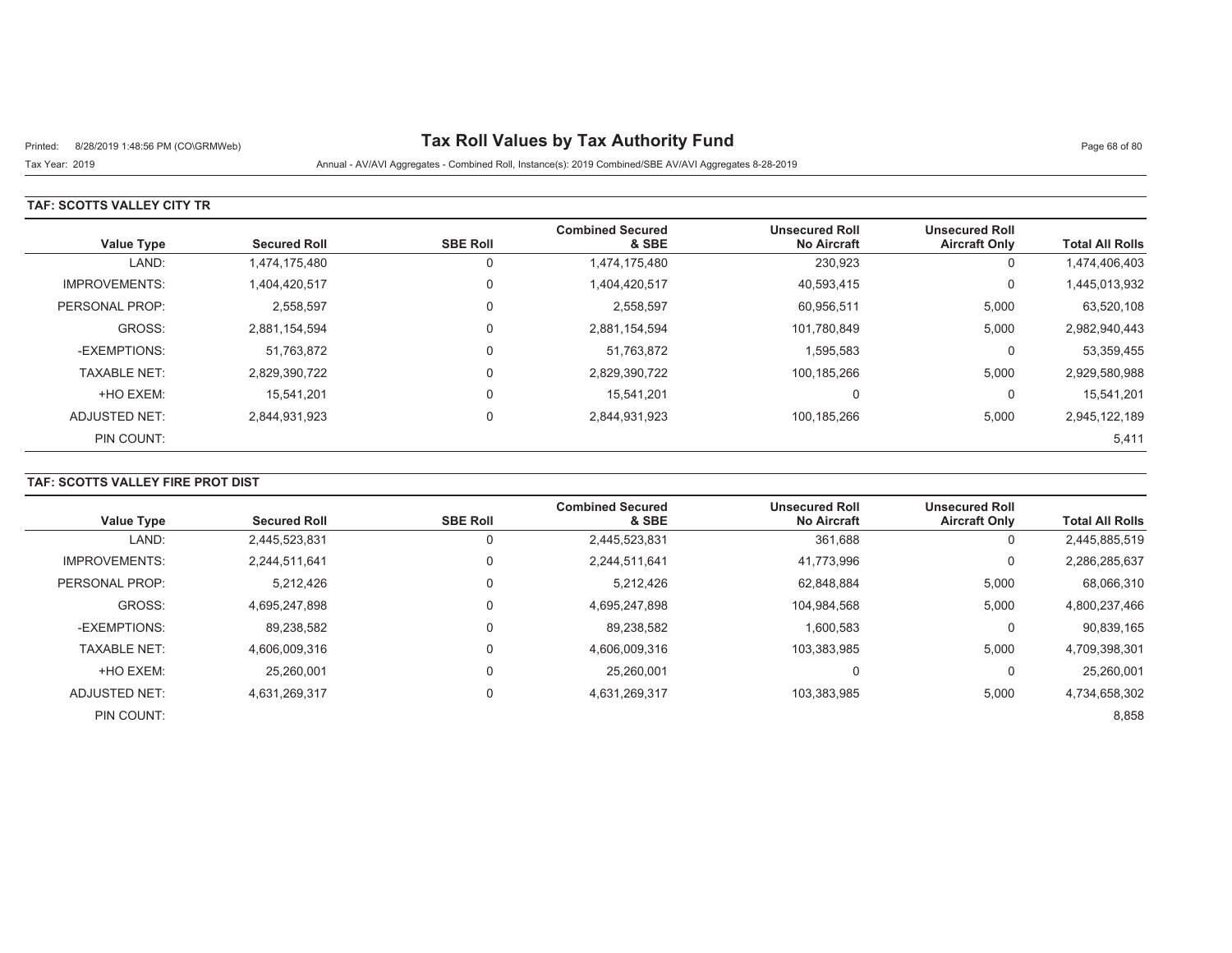# Printed: 8/28/2019 1:48:56 PM (CO\GRMWeb) **Tax Roll Values by Tax Authority Fund** Page 69 of 80

Tax Year: 2019 Annual - AV/AVI Aggregates - Combined Roll, Instance(s): 2019 Combined/SBE AV/AVI Aggregates 8-28-2019

### **TAF: SCOTTS VALLEY FIRE ZONE A**

| <b>Value Type</b>    | <b>Secured Roll</b> | <b>SBE Roll</b> | <b>Combined Secured</b><br>& SBE | <b>Unsecured Roll</b><br><b>No Aircraft</b> | <b>Unsecured Roll</b><br><b>Aircraft Only</b> | <b>Total All Rolls</b> |
|----------------------|---------------------|-----------------|----------------------------------|---------------------------------------------|-----------------------------------------------|------------------------|
| LAND:                | 385,606,171         | 0               | 385,606,171                      | C                                           | U                                             | 385,606,171            |
| <b>IMPROVEMENTS:</b> | 329,306,718         | $\Omega$        | 329,306,718                      | 630,959                                     | 0                                             | 329,937,677            |
| PERSONAL PROP:       | 2,219,467           |                 | 2,219,467                        | 238,313                                     | 0                                             | 2,457,780              |
| GROSS:               | 717.132.356         | $\Omega$        | 717,132,356                      | 869,272                                     | 0                                             | 718,001,628            |
| -EXEMPTIONS:         | 4,725,106           | $\Omega$        | 4,725,106                        | C                                           | υ                                             | 4,725,106              |
| <b>TAXABLE NET:</b>  | 712,407,250         | $\Omega$        | 712,407,250                      | 869,272                                     | 0                                             | 713,276,522            |
| +HO EXEM:            | 3,336,200           | $\Omega$        | 3,336,200                        | 0                                           | U                                             | 3,336,200              |
| ADJUSTED NET:        | 715,743,450         | $\Omega$        | 715,743,450                      | 869,272                                     | 0                                             | 716,612,722            |
| PIN COUNT:           |                     |                 |                                  |                                             |                                               | 969                    |

### **TAF: SEPTIC TANK MAINTENANCE CSA 12**

| <b>Value Type</b>    | <b>Secured Roll</b> | <b>SBE Roll</b> | <b>Combined Secured</b><br>& SBE | <b>Unsecured Roll</b><br><b>No Aircraft</b> | <b>Unsecured Roll</b><br><b>Aircraft Only</b> | <b>Total All Rolls</b> |
|----------------------|---------------------|-----------------|----------------------------------|---------------------------------------------|-----------------------------------------------|------------------------|
|                      |                     |                 |                                  |                                             |                                               |                        |
| LAND:                | 400,336,946         | $\Omega$        | 400,336,946                      | 55,198                                      | O                                             | 400,392,144            |
| <b>IMPROVEMENTS:</b> | 248,738,122         | 0               | 248,738,122                      | 1,584,125                                   | 0                                             | 250,322,247            |
| PERSONAL PROP:       | 558,067             | 0               | 558,067                          | 12,285,299                                  | 0                                             | 12,843,366             |
| GROSS:               | 649,633,135         | 0               | 649,633,135                      | 13.924.622                                  | 0                                             | 663,557,757            |
| -EXEMPTIONS:         | 25.832.075          | 0               | 25,832,075                       | 0                                           | 0                                             | 25,832,075             |
| <b>TAXABLE NET:</b>  | 623.801.060         | 0               | 623,801,060                      | 13.924.622                                  | 0                                             | 637,725,682            |
| +HO EXEM:            | 3,850,000           | 0               | 3,850,000                        | 0                                           | 0                                             | 3,850,000              |
| <b>ADJUSTED NET:</b> | 627,651,060         | 0               | 627,651,060                      | 13,924,622                                  | 0                                             | 641,575,682            |
| PIN COUNT:           |                     |                 |                                  |                                             |                                               | 1,407                  |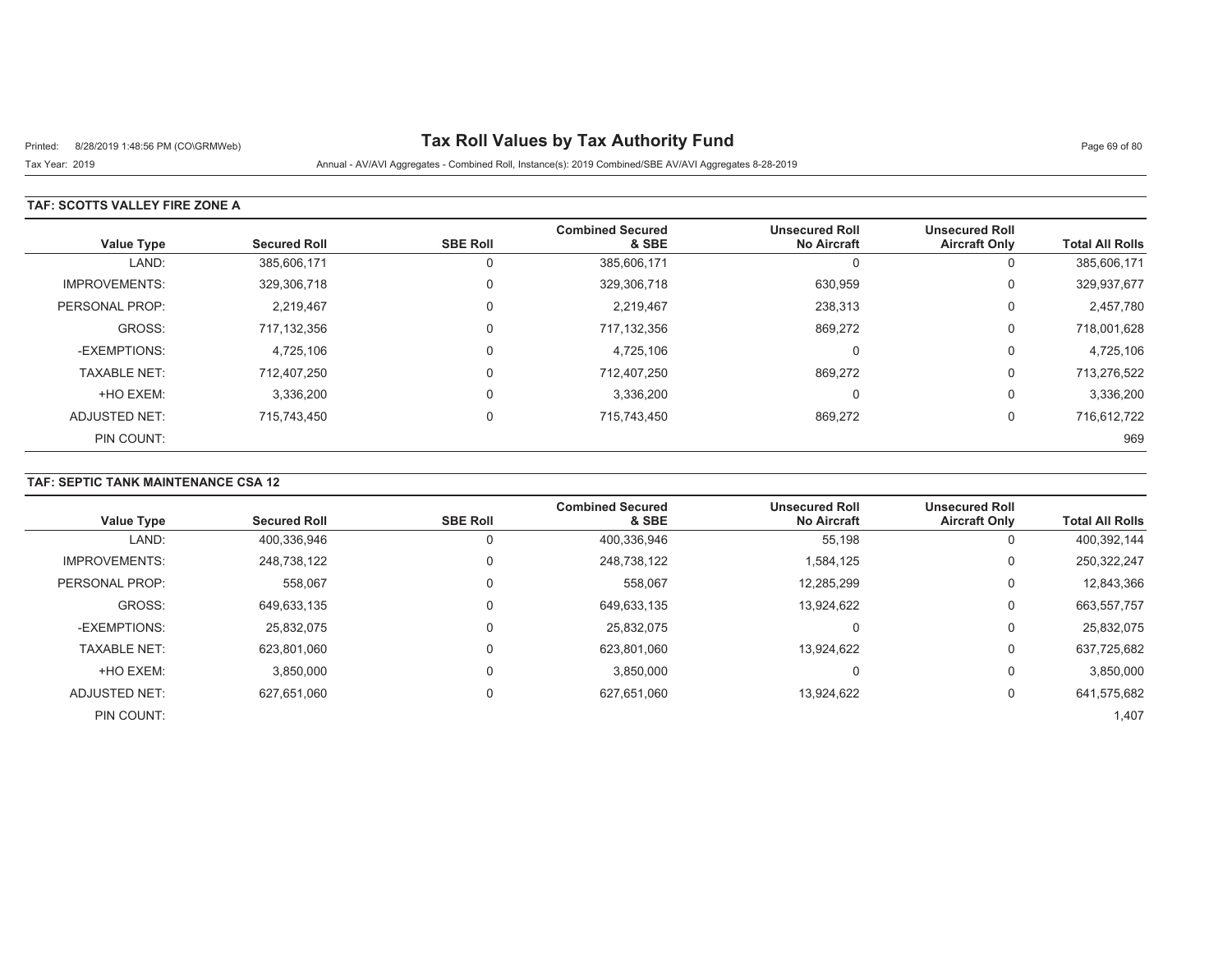# Printed: 8/28/2019 1:48:56 PM (CO\GRMWeb) **Tax Roll Values by Tax Authority Fund** Page 70 of 80

Tax Year: 2019 Annual - AV/AVI Aggregates - Combined Roll, Instance(s): 2019 Combined/SBE AV/AVI Aggregates 8-28-2019

### **TAF: SLV UNIF SCH DIST GENL**

| <b>Value Type</b>    | <b>Secured Roll</b> | <b>SBE Roll</b> | <b>Combined Secured</b><br>& SBE | <b>Unsecured Roll</b><br><b>No Aircraft</b> | <b>Unsecured Roll</b><br><b>Aircraft Only</b> | <b>Total All Rolls</b> |
|----------------------|---------------------|-----------------|----------------------------------|---------------------------------------------|-----------------------------------------------|------------------------|
| LAND:                | 2,346,204,819       | 87,600          | 2,346,292,419                    | 1,265,874                                   | 0                                             | 2,347,558,293          |
| <b>IMPROVEMENTS:</b> | 1.780.735.086       | 0               | 1,780,735,086                    | 18,132,300                                  | 0                                             | 1,798,867,386          |
| PERSONAL PROP:       | 15,403,152          | $\Omega$        | 15,403,152                       | 10,307,940                                  | 0                                             | 25,711,092             |
| GROSS:               | 4.142.343.057       | 87,600          | 4,142,430,657                    | 29,706,114                                  | 0                                             | 4,172,136,771          |
| -EXEMPTIONS:         | 134,134,046         | 0               | 134,134,046                      | 159.825                                     | 0                                             | 134,293,871            |
| <b>TAXABLE NET:</b>  | 4,008,209,011       | 87,600          | 4,008,296,611                    | 29,546,289                                  | 0                                             | 4,037,842,900          |
| +HO EXEM:            | 32,947,600          | 0               | 32.947.600                       | 7,000                                       | 0                                             | 32,954,600             |
| ADJUSTED NET:        | 4,041,156,611       | 87,600          | 4,041,244,211                    | 29,553,289                                  | 0                                             | 4,070,797,500          |
| PIN COUNT:           |                     |                 |                                  |                                             |                                               | 18,194                 |

## **TAF: SOQUEL SCH DIST GENL**

|                      |                     |                 | <b>Combined Secured</b> | <b>Unsecured Roll</b> | <b>Unsecured Roll</b> |                        |
|----------------------|---------------------|-----------------|-------------------------|-----------------------|-----------------------|------------------------|
| <b>Value Type</b>    | <b>Secured Roll</b> | <b>SBE Roll</b> | & SBE                   | <b>No Aircraft</b>    | <b>Aircraft Only</b>  | <b>Total All Rolls</b> |
| LAND:                | 3,450,402,974       | 0               | 3,450,402,974           | 364,453               | U                     | 3,450,767,427          |
| <b>IMPROVEMENTS:</b> | 2,672,238,093       | 0               | 2,672,238,093           | 68,895,262            | 0                     | 2,741,133,355          |
| PERSONAL PROP:       | 47,100,435          | 0               | 47.100.435              | 73,514,991            | 54,235                | 120,669,661            |
| GROSS:               | 6,169,741,502       | $\Omega$        | 6,169,741,502           | 142.774.706           | 54,235                | 6,312,570,443          |
| -EXEMPTIONS:         | 338.824.216         | 0               | 338.824.216             | 23,863,077            | 0                     | 362,687,293            |
| <b>TAXABLE NET:</b>  | 5,830,917,286       | 0               | 5,830,917,286           | 118.911.629           | 54,235                | 5,949,883,150          |
| +HO EXEM:            | 30,400,699          | $\Omega$        | 30.400.699              | 7,000                 |                       | 30,407,699             |
| ADJUSTED NET:        | 5,861,317,985       | $\mathbf 0$     | 5,861,317,985           | 118,918,629           | 54,235                | 5,980,290,849          |
| PIN COUNT:           |                     |                 |                         |                       |                       | 12,838                 |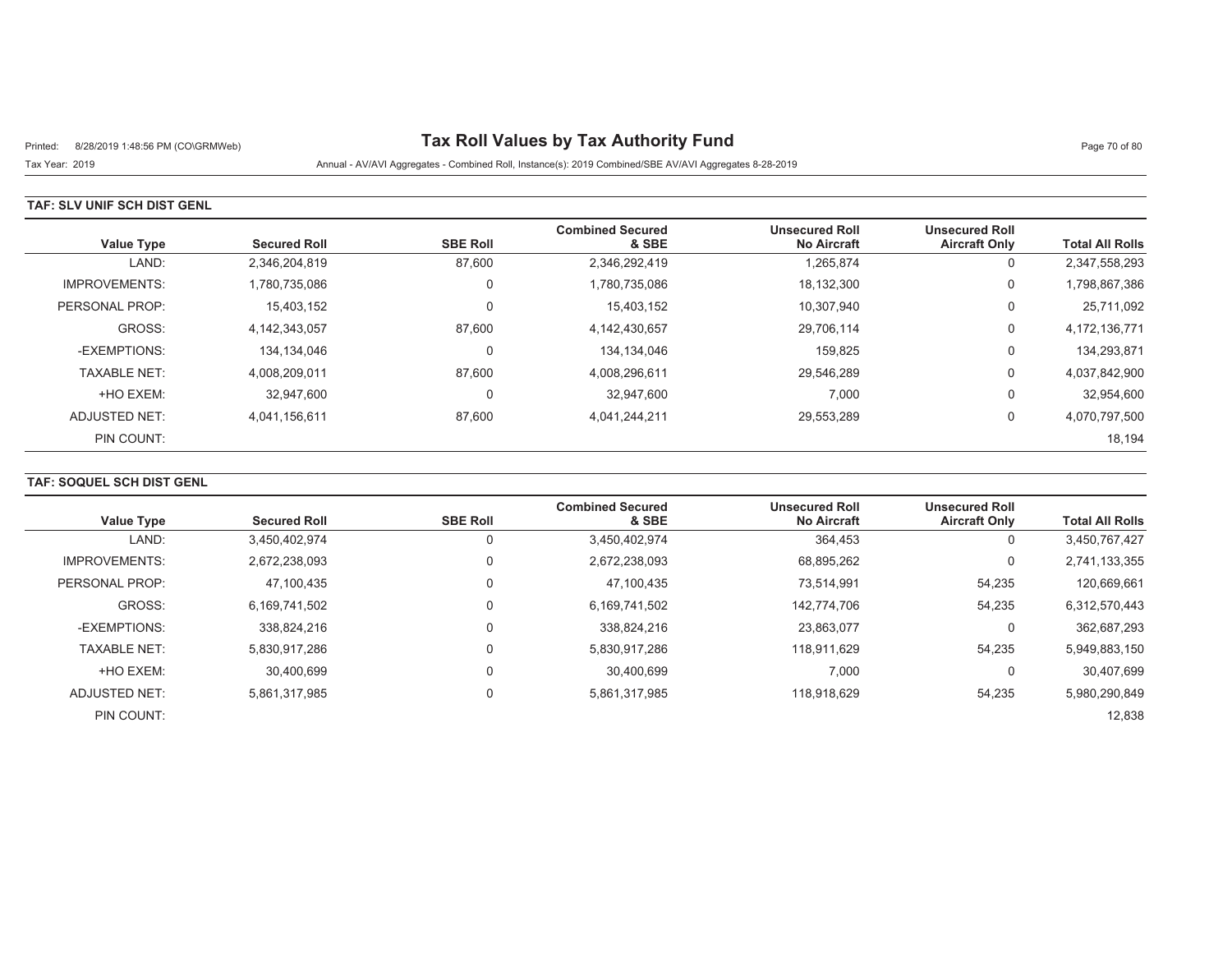# Printed: 8/28/2019 1:48:56 PM (CO\GRMWeb) **Tax Roll Values by Tax Authority Fund** Page 71 of 80

Tax Year: 2019 Annual - AV/AVI Aggregates - Combined Roll, Instance(s): 2019 Combined/SBE AV/AVI Aggregates 8-28-2019

### **TAF: UNITARY DEBT SERVICE**

|                      |                     |                 | <b>Combined Secured</b> | <b>Unsecured Roll</b> | <b>Unsecured Roll</b> |                        |
|----------------------|---------------------|-----------------|-------------------------|-----------------------|-----------------------|------------------------|
| Value Type           | <b>Secured Roll</b> | <b>SBE Roll</b> | & SBE                   | <b>No Aircraft</b>    | <b>Aircraft Only</b>  | <b>Total All Rolls</b> |
| LAND:                | $\overline{0}$      | 27,199,467      | 27,199,467              | u                     | u                     | 27,199,467             |
| <b>IMPROVEMENTS:</b> | 0                   | 333,550,413     | 333,550,413             | 0                     | U                     | 333,550,413            |
| PERSONAL PROP:       | $\Omega$            | 65,828,890      | 65,828,890              | 0                     | U                     | 65,828,890             |
| GROSS:               | $\Omega$            | 426,578,770     | 426,578,770             | 0                     | υ                     | 426,578,770            |
| <b>TAXABLE NET:</b>  | $\Omega$            | 426,578,770     | 426,578,770             | 0                     | Ü                     | 426,578,770            |
| ADJUSTED NET:        | $\Omega$            | 426,578,770     | 426,578,770             |                       |                       | 426,578,770            |
| PIN COUNT:           |                     |                 |                         |                       |                       | 34                     |

#### **TAF: UNITARY TAX RATE**

|                      |                     |                 | <b>Combined Secured</b> | <b>Unsecured Roll</b> | <b>Unsecured Roll</b> |                        |
|----------------------|---------------------|-----------------|-------------------------|-----------------------|-----------------------|------------------------|
| <b>Value Type</b>    | <b>Secured Roll</b> | <b>SBE Roll</b> | & SBE                   | <b>No Aircraft</b>    | <b>Aircraft Only</b>  | <b>Total All Rolls</b> |
| LAND:                |                     | 25,817,897      | 25,817,897              | $\Omega$              |                       | 25,817,897             |
| <b>IMPROVEMENTS:</b> |                     | 332,597,591     | 332,597,591             | $\Omega$              | U                     | 332,597,591            |
| PERSONAL PROP:       |                     | 65,178,421      | 65,178,421              | $\Omega$              |                       | 65,178,421             |
| GROSS:               |                     | 423,593,909     | 423,593,909             | $\Omega$              | 0                     | 423,593,909            |
| <b>TAXABLE NET:</b>  |                     | 423,593,909     | 423,593,909             | $\Omega$              |                       | 423,593,909            |
| ADJUSTED NET:        |                     | 423,593,909     | 423,593,909             |                       |                       | 423,593,909            |
| PIN COUNT:           |                     |                 |                         |                       |                       | 31                     |

#### **TAF: WATSONVILLE CITY - RETIREMENT**

| <b>Value Type</b> | <b>Secured Roll</b> | <b>SBE Roll</b> | <b>Combined Secured</b><br>& SBE | <b>Unsecured Roll</b><br><b>No Aircraft</b> | <b>Unsecured Roll</b><br><b>Aircraft Only</b> | <b>Total All Rolls</b> |
|-------------------|---------------------|-----------------|----------------------------------|---------------------------------------------|-----------------------------------------------|------------------------|
| LAND:             | 2,045,072,710       |                 | 2,045,072,710                    | 4.148.121                                   |                                               | 2,049,220,831          |
| IMPROVEMENTS:     | 2,284,675,454       |                 | 2,284,675,454                    | 105,963,819                                 |                                               | 2,390,639,273          |
| PERSONAL PROP:    | 64,962,960          |                 | 64.962.960                       | 155,113,301                                 | 24.676.279                                    | 244,752,540            |
| GROSS:            | 4,394,711,124       |                 | 4,394,711,124                    | 265,225,241                                 | 24.676.279                                    | 4,684,612,644          |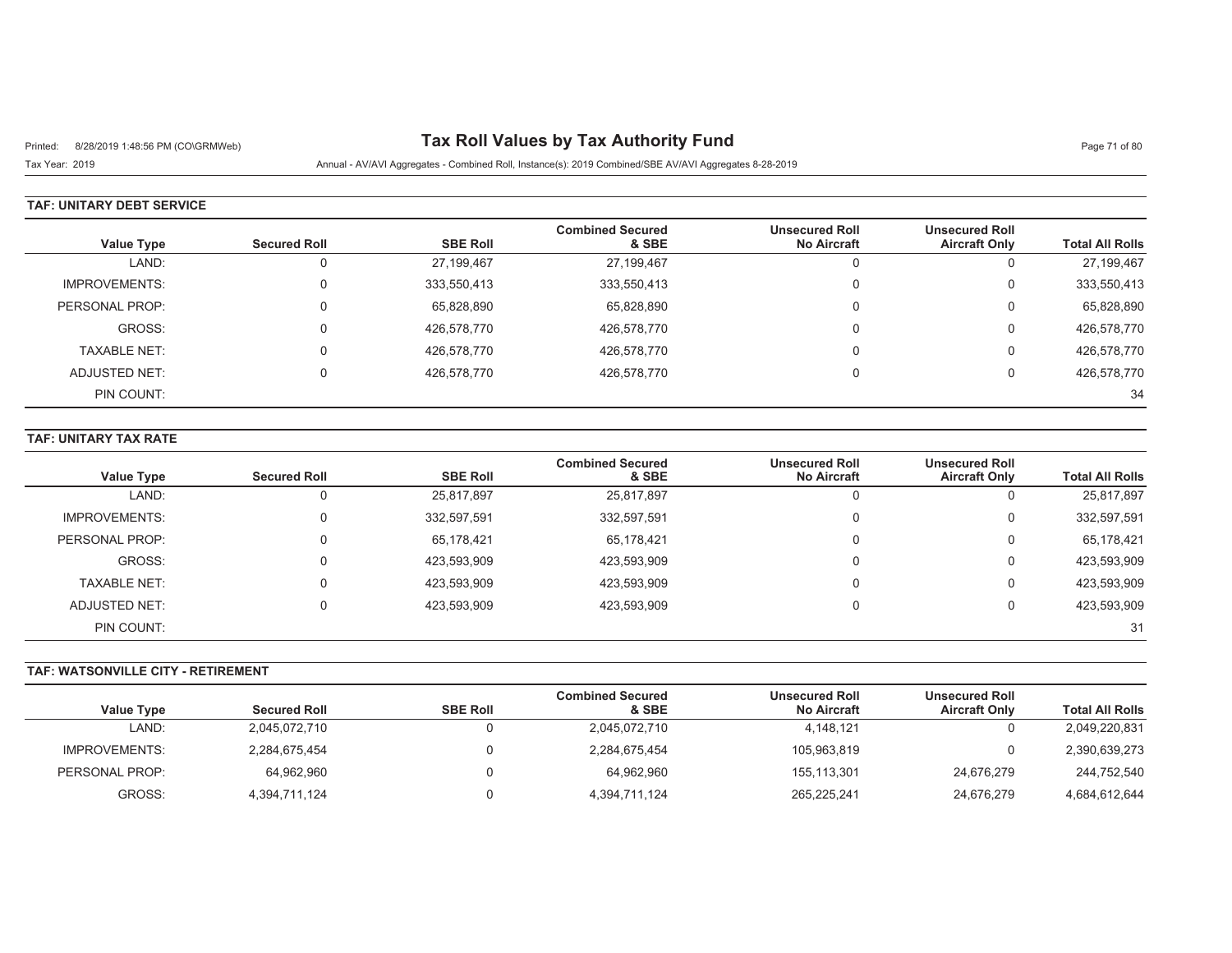| Printed:       | 8/28/2019 1:48:56 PM (CO\GRMWeb) |                  | <b>Tax Roll Values by Tax Authority Fund</b>                                                           |             |            | Page 72 of 80 |
|----------------|----------------------------------|------------------|--------------------------------------------------------------------------------------------------------|-------------|------------|---------------|
| Tax Year: 2019 |                                  |                  | Annual - AV/AVI Aggregates - Combined Roll, Instance(s): 2019 Combined/SBE AV/AVI Aggregates 8-28-2019 |             |            |               |
|                | -EXEMPTIONS:                     | 257,889,186      | 257.889.186                                                                                            | 10,564,860  | 609.784    | 269,063,830   |
|                | <b>TAXABLE NET:</b>              | 4,136,821,938    | 4,136,821,938                                                                                          | 254.660.381 | 24.066.495 | 4,415,548,814 |
|                | +HO EXEM:                        | 25,405,925       | 25.405.925                                                                                             |             |            | 25,405,925    |
|                | ADJUSTED NET:                    | 4, 162, 227, 863 | 4,162,227,863                                                                                          | 254.660.381 | 24.066.495 | 4,440,954,739 |
|                | PIN COUNT:                       |                  |                                                                                                        |             |            | 12.482        |

#### **TAF: WATSONVILLE CITY - TRUST**

| <b>Value Type</b>    | <b>Secured Roll</b> | <b>SBE Roll</b> | <b>Combined Secured</b><br>& SBE | <b>Unsecured Roll</b><br><b>No Aircraft</b> | <b>Unsecured Roll</b><br><b>Aircraft Only</b> | <b>Total All Rolls</b> |
|----------------------|---------------------|-----------------|----------------------------------|---------------------------------------------|-----------------------------------------------|------------------------|
| LAND:                | 2,045,072,710       |                 | 2,045,072,710                    | 4,148,121                                   | 0                                             | 2,049,220,831          |
| <b>IMPROVEMENTS:</b> | 2.284.675.454       | 0               | 2,284,675,454                    | 105.963.819                                 | 0                                             | 2,390,639,273          |
| PERSONAL PROP:       | 64,962,960          | 0               | 64.962.960                       | 155,113,301                                 | 24,676,279                                    | 244,752,540            |
| GROSS:               | 4,394,711,124       |                 | 4,394,711,124                    | 265.225.241                                 | 24.676.279                                    | 4,684,612,644          |
| -EXEMPTIONS:         | 257.889.186         |                 | 257,889,186                      | 10.564.860                                  | 609,784                                       | 269,063,830            |
| <b>TAXABLE NET:</b>  | 4.136.821.938       |                 | 4,136,821,938                    | 254.660.381                                 | 24.066.495                                    | 4,415,548,814          |
| +HO EXEM:            | 25.405.925          |                 | 25.405.925                       | 0                                           | 0                                             | 25,405,925             |
| ADJUSTED NET:        | 4.162.227.863       |                 | 4, 162, 227, 863                 | 254.660.381                                 | 24.066.495                                    | 4,440,954,739          |
| PIN COUNT:           |                     |                 |                                  |                                             |                                               | 12,482                 |

#### **TAF: WEST VALLEY COM COLL TR GENL**

|                      |                     |                 | <b>Combined Secured</b> | <b>Unsecured Roll</b> | <b>Unsecured Roll</b> |                        |
|----------------------|---------------------|-----------------|-------------------------|-----------------------|-----------------------|------------------------|
| Value Type           | <b>Secured Roll</b> | <b>SBE Roll</b> | & SBE                   | <b>No Aircraft</b>    | <b>Aircraft Only</b>  | <b>Total All Rolls</b> |
| LAND:                | 793,806,227         | 0               | 793,806,227             | 48,704                | U                     | 793,854,931            |
| <b>IMPROVEMENTS:</b> | 629,512,614         | 0               | 629,512,614             | 1,286,228             | U                     | 630,798,842            |
| PERSONAL PROP:       | 951,465             | 0               | 951.465                 | 2,667,338             | U                     | 3,618,803              |
| GROSS:               | 1.424.270.306       | 0               | 1,424,270,306           | 4,002,270             | U                     | 1,428,272,576          |
| -EXEMPTIONS:         | 11,549,117          | $\Omega$        | 11,549,117              |                       | 0                     | 11,549,117             |
| <b>TAXABLE NET:</b>  | 1,412,721,189       | $\Omega$        | 1,412,721,189           | 4,002,270             | 0                     | 1,416,723,459          |
| +HO EXEM:            | 7,317,800           | $\Omega$        | 7,317,800               |                       | 0                     | 7,317,800              |
| <b>ADJUSTED NET:</b> | 1.420.038.989       |                 | 1,420,038,989           | 4,002,270             | U                     | 1,424,041,259          |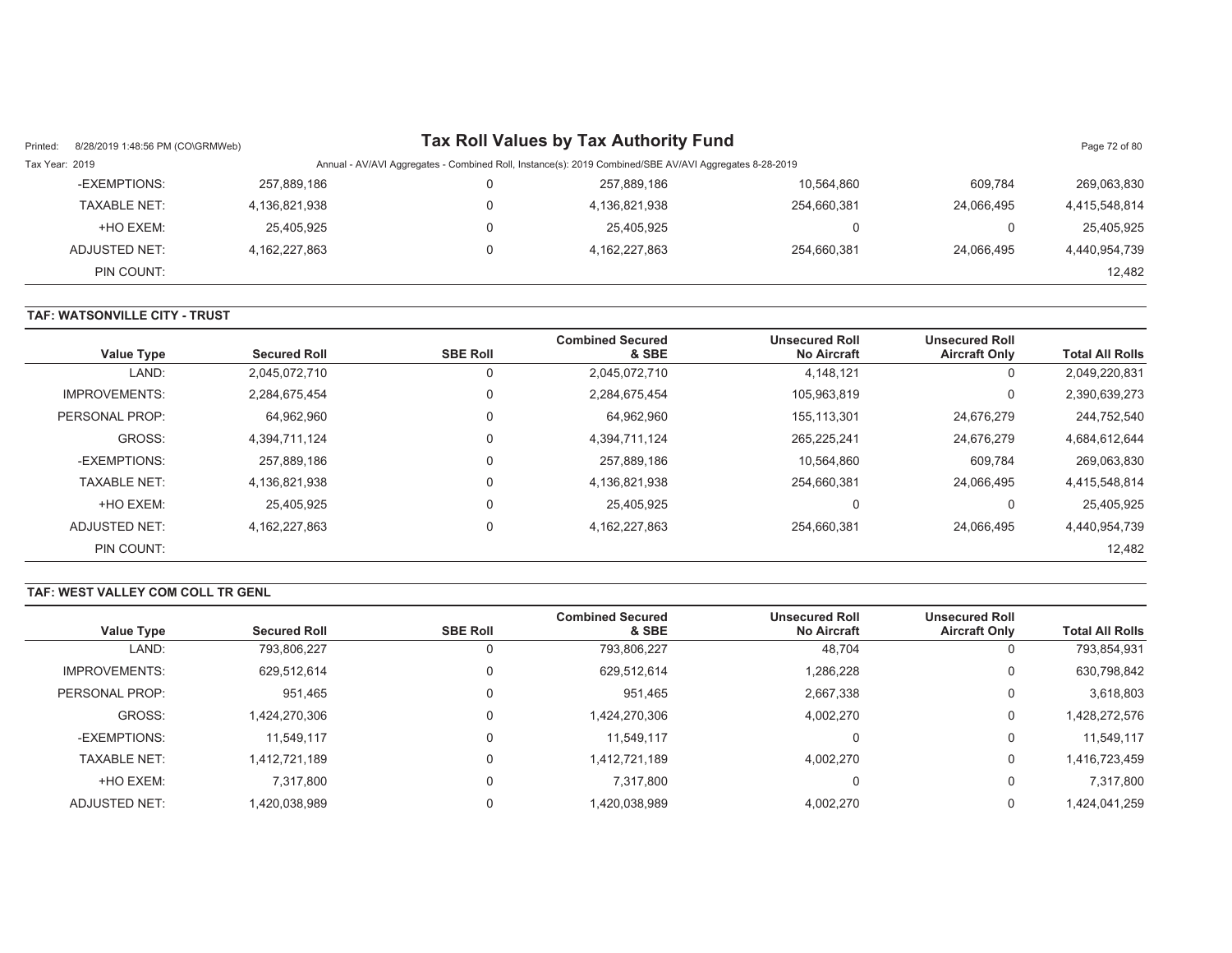# Printed: 8/28/2019 1:48:56 PM (CO\GRMWeb) **Tax Roll Values by Tax Authority Fund** Page 73 of 80

Tax Year: 2019 Annual - AV/AVI Aggregates - Combined Roll, Instance(s): 2019 Combined/SBE AV/AVI Aggregates 8-28-2019

PIN COUNT:

### **TAF: WHITEHOUSE CYN RD CSA #18**

| <b>Value Type</b>    | <b>Secured Roll</b> | <b>SBE Roll</b> | <b>Combined Secured</b><br>& SBE | <b>Unsecured Roll</b><br><b>No Aircraft</b> | <b>Unsecured Roll</b><br><b>Aircraft Only</b> | <b>Total All Rolls</b> |
|----------------------|---------------------|-----------------|----------------------------------|---------------------------------------------|-----------------------------------------------|------------------------|
| LAND:                | 6,762,884           |                 | 6,762,884                        |                                             | U                                             | 6,762,884              |
| <b>IMPROVEMENTS:</b> | 3,847,366           | υ               | 3,847,366                        | $\Omega$                                    | $\mathbf 0$                                   | 3,847,366              |
| PERSONAL PROP:       | 107,405             | 0               | 107,405                          | $\Omega$                                    | 0                                             | 107,405                |
| GROSS:               | 10,717,655          | 0               | 10,717,655                       | $\Omega$                                    | $\mathbf 0$                                   | 10,717,655             |
| -EXEMPTIONS:         | 1,703,782           | 0               | 1,703,782                        | $\Omega$                                    | 0                                             | 1,703,782              |
| <b>TAXABLE NET:</b>  | 9,013,873           |                 | 9,013,873                        | $\Omega$                                    | 0                                             | 9,013,873              |
| +HO EXEM:            | 63,000              | 0               | 63,000                           | $\Omega$                                    | $\mathbf 0$                                   | 63,000                 |
| <b>ADJUSTED NET:</b> | 9,076,873           |                 | 9,076,873                        | $\Omega$                                    | 0                                             | 9,076,873              |
| PIN COUNT:           |                     |                 |                                  |                                             |                                               | 69                     |

# **TAF: ZAYANTE FIRE PROT DIST**

| Value Type           | <b>Secured Roll</b> | <b>SBE Roll</b> | <b>Combined Secured</b><br>& SBE | <b>Unsecured Roll</b><br><b>No Aircraft</b> | <b>Unsecured Roll</b><br><b>Aircraft Only</b> | <b>Total All Rolls</b> |
|----------------------|---------------------|-----------------|----------------------------------|---------------------------------------------|-----------------------------------------------|------------------------|
| LAND:                | 336,254,666         | 87,600          | 336, 342, 266                    | 12,446                                      | 0                                             | 336, 354, 712          |
| <b>IMPROVEMENTS:</b> | 244,957,538         | 0               | 244,957,538                      | 14,946                                      | 0                                             | 244,972,484            |
| PERSONAL PROP:       | 2,112,502           | 0               | 2,112,502                        | 283,891                                     | 0                                             | 2,396,393              |
| GROSS:               | 583,324,706         | 87,600          | 583,412,306                      | 311,283                                     | 0                                             | 583,723,589            |
| -EXEMPTIONS:         | 11,048,742          | 0               | 11,048,742                       | 0                                           | 0                                             | 11,048,742             |
| <b>TAXABLE NET:</b>  | 572,275,964         | 87,600          | 572,363,564                      | 311,283                                     | 0                                             | 572,674,847            |
| +HO EXEM:            | 4,901,400           | 0               | 4,901,400                        | 0                                           | 0                                             | 4,901,400              |
| ADJUSTED NET:        | 577.177.364         | 87,600          | 577,264,964                      | 311,283                                     | 0                                             | 577,576,247            |
| PIN COUNT:           |                     |                 |                                  |                                             |                                               | 4,163                  |

2,464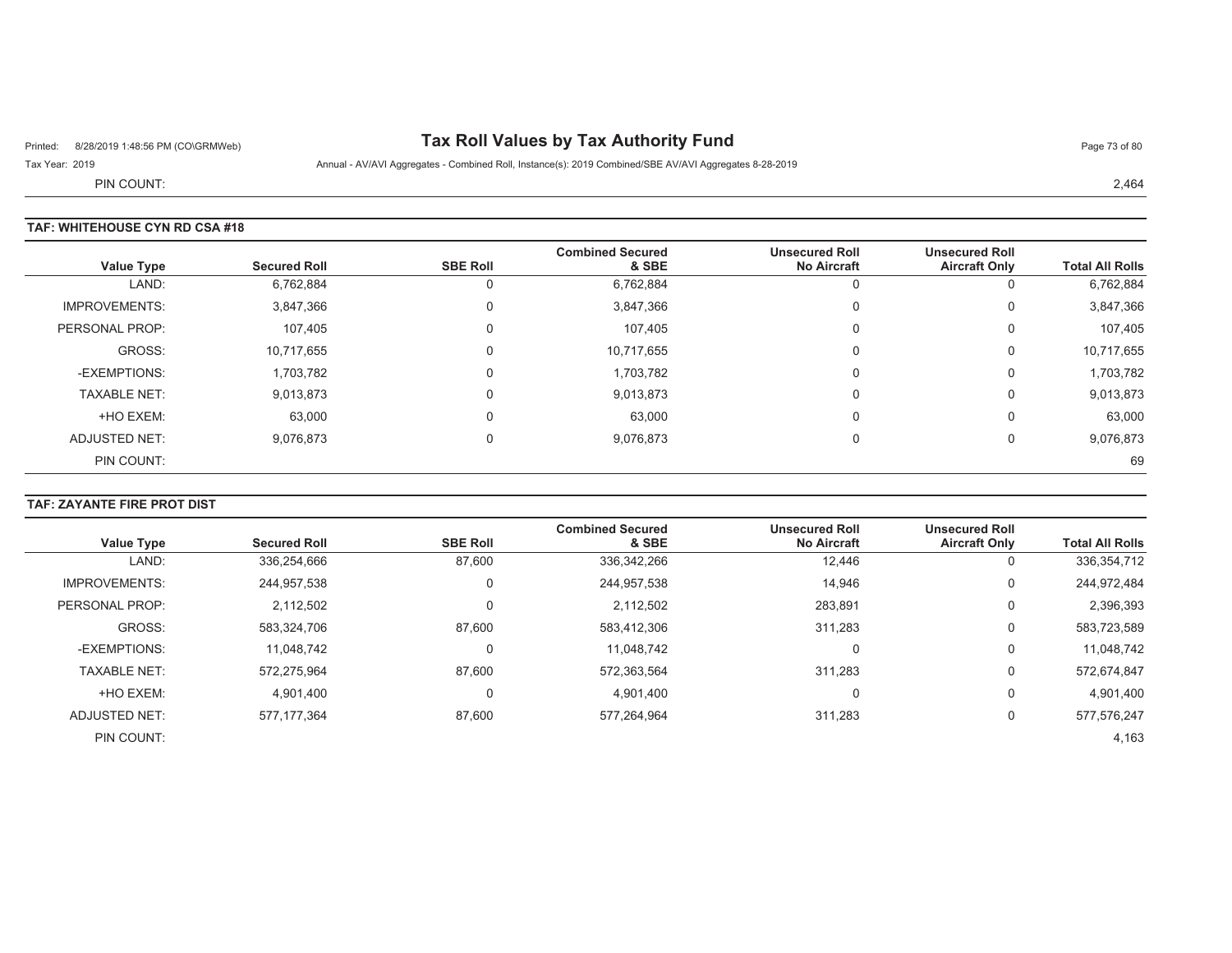# Printed: 8/28/2019 1:48:56 PM (CO\GRMWeb) **Tax Roll Values by Tax Authority Fund** Page 74 of 80

Tax Year: 2019 Annual - AV/AVI Aggregates - Combined Roll, Instance(s): 2019 Combined/SBE AV/AVI Aggregates 8-28-2019

### **TAF: ZAYANTE FIRE PROTECTION BOND**

| <b>Value Type</b>    | <b>Secured Roll</b> | <b>SBE Roll</b> | <b>Combined Secured</b><br>& SBE | <b>Unsecured Roll</b><br><b>No Aircraft</b> | <b>Unsecured Roll</b><br><b>Aircraft Only</b> | <b>Total All Rolls</b> |
|----------------------|---------------------|-----------------|----------------------------------|---------------------------------------------|-----------------------------------------------|------------------------|
| LAND:                | 336,254,666         | 87,600          | 336,342,266                      | 12,446                                      | 0                                             | 336, 354, 712          |
| <b>IMPROVEMENTS:</b> | 244,957,538         | 0               | 244,957,538                      | 14,946                                      | 0                                             | 244,972,484            |
| PERSONAL PROP:       | 2,112,502           |                 | 2,112,502                        | 283,891                                     | 0                                             | 2,396,393              |
| GROSS:               | 583.324.706         | 87.600          | 583,412,306                      | 311,283                                     | 0                                             | 583,723,589            |
| -EXEMPTIONS:         | 11.048.742          |                 | 11.048.742                       | $\Omega$                                    | 0                                             | 11,048,742             |
| <b>TAXABLE NET:</b>  | 572,275,964         | 87,600          | 572,363,564                      | 311,283                                     | 0                                             | 572,674,847            |
| +HO EXEM:            | 4,901,400           |                 | 4,901,400                        | $\Omega$                                    | 0                                             | 4,901,400              |
| ADJUSTED NET:        | 577, 177, 364       | 87,600          | 577,264,964                      | 311,283                                     | 0                                             | 577,576,247            |
| PIN COUNT:           |                     |                 |                                  |                                             |                                               | 4,163                  |

## **TIF: CAPITOLA RDA**

| <b>Value Type</b>    | <b>Secured Roll</b> | <b>SBE Roll</b> | <b>Combined Secured</b><br>& SBE | <b>Unsecured Roll</b><br><b>No Aircraft</b> | <b>Unsecured Roll</b><br><b>Aircraft Only</b> | <b>Total All Rolls</b> |
|----------------------|---------------------|-----------------|----------------------------------|---------------------------------------------|-----------------------------------------------|------------------------|
| LAND:                | 161.706.274         | 110,892         | 161,817,166                      |                                             | 0                                             | 161,817,166            |
| <b>IMPROVEMENTS:</b> | 181.049.785         | $\mathbf 0$     | 181,049,785                      | 23,873,300                                  | 0                                             | 204,923,085            |
| PERSONAL PROP:       | 1,967,432           | $\mathbf 0$     | 1,967,432                        | 17,791,966                                  | 0                                             | 19,759,398             |
| GROSS:               | 344,723,491         | 110.892         | 344,834,383                      | 41,665,266                                  | 0                                             | 386,499,649            |
| -EXEMPTIONS:         | 4.678.449           | $\Omega$        | 4.678.449                        | 1.237.136                                   | 0                                             | 5,915,585              |
| <b>TAXABLE NET:</b>  | 340.045.042         | 110.892         | 340, 155, 934                    | 40.428.130                                  | 0                                             | 380,584,064            |
| +HO EXEM:            | 427.000             | 0               | 427.000                          | $\Omega$                                    | 0                                             | 427,000                |
| <b>ADJUSTED NET:</b> | 340,472,042         | 110,892         | 340,582,934                      | 40,428,130                                  | 0                                             | 381,011,064            |
| PIN COUNT:           |                     |                 |                                  |                                             |                                               | 427                    |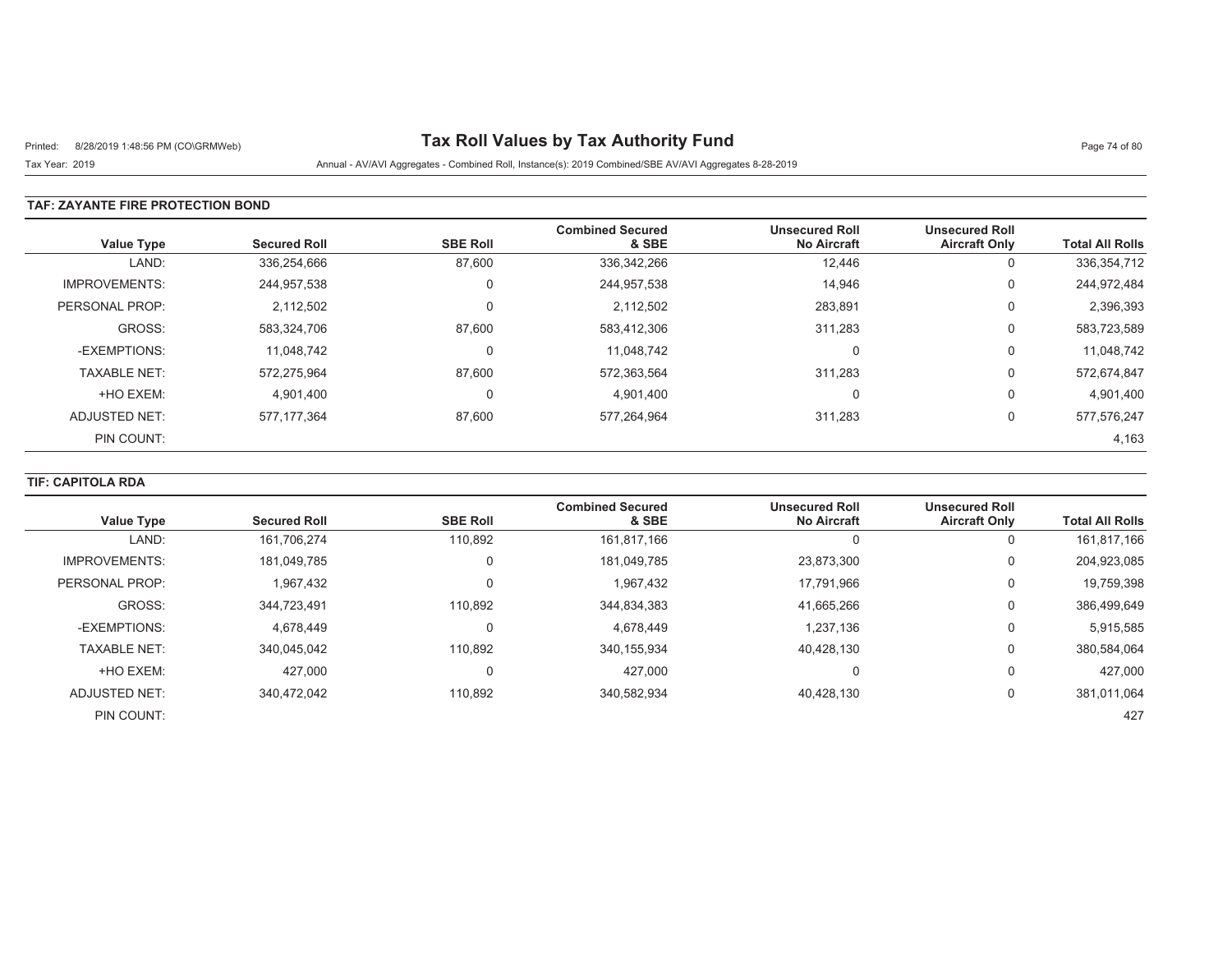# Printed: 8/28/2019 1:48:56 PM (CO\GRMWeb) **Tax Roll Values by Tax Authority Fund** Page 75 of 80

## Tax Year: 2019 Annual - AV/AVI Aggregates - Combined Roll, Instance(s): 2019 Combined/SBE AV/AVI Aggregates 8-28-2019

### **TIF: LIVE OAK RDA**

| Value Type           | <b>Secured Roll</b> | <b>SBE Roll</b> | <b>Combined Secured</b><br>& SBE | <b>Unsecured Roll</b><br><b>No Aircraft</b> | <b>Unsecured Roll</b><br><b>Aircraft Only</b> | <b>Total All Rolls</b> |
|----------------------|---------------------|-----------------|----------------------------------|---------------------------------------------|-----------------------------------------------|------------------------|
| LAND:                | 3,841,305,716       | 0               | 3,841,305,716                    | 833,933                                     | 0                                             | 3,842,139,649          |
| <b>IMPROVEMENTS:</b> | 2,762,632,470       | 0               | 2,762,632,470                    | 43,086,504                                  | 0                                             | 2,805,718,974          |
| PERSONAL PROP:       | 42,068,336          | 0               | 42,068,336                       | 61,929,323                                  | 0                                             | 103,997,659            |
| GROSS:               | 6.646.006.522       | 0               | 6,646,006,522                    | 105,849,760                                 | 0                                             | 6,751,856,282          |
| -EXEMPTIONS:         | 352,075,858         | $\mathbf 0$     | 352,075,858                      | 19,464,773                                  | 0                                             | 371,540,631            |
| <b>TAXABLE NET:</b>  | 6,293,930,664       | $\mathbf 0$     | 6,293,930,664                    | 86,384,987                                  | 0                                             | 6,380,315,651          |
| +HO EXEM:            | 36,787,934          | 0               | 36,787,934                       | 7,000                                       | 0                                             | 36,794,934             |
| ADJUSTED NET:        | 6,330,718,598       | $\mathbf 0$     | 6,330,718,598                    | 86,391,987                                  | 0                                             | 6,417,110,585          |
| PIN COUNT:           |                     |                 |                                  |                                             |                                               | 14,235                 |

## **TIF: Santa Cruz North Mall 1991 RDA**

| <b>Value Type</b>   | <b>Secured Roll</b> | <b>SBE Roll</b> | <b>Combined Secured</b><br>& SBE | <b>Unsecured Roll</b><br><b>No Aircraft</b> | <b>Unsecured Roll</b><br><b>Aircraft Only</b> | <b>Total All Rolls</b> |
|---------------------|---------------------|-----------------|----------------------------------|---------------------------------------------|-----------------------------------------------|------------------------|
| LAND:               | 3,643,553           | υ               | 3,643,553                        |                                             | 0                                             | 3,643,553              |
| IMPROVEMENTS:       | 10,002,221          | 0               | 10,002,221                       | 791,090                                     | 0                                             | 10,793,311             |
| PERSONAL PROP:      | 50,000              | 0               | 50,000                           | 1,139,675                                   | 0                                             | 1,189,675              |
| GROSS:              | 13,695,774          |                 | 13,695,774                       | 1,930,765                                   | 0                                             | 15,626,539             |
| <b>TAXABLE NET:</b> | 13,695,774          |                 | 13,695,774                       | 1,930,765                                   | 0                                             | 15,626,539             |
| ADJUSTED NET:       | 13,695,774          |                 | 13,695,774                       | 1,930,765                                   | 0                                             | 15,626,539             |
| PIN COUNT:          |                     |                 |                                  |                                             |                                               | 28                     |

# **TIF: Santa Cruz North Mall RDA**

|                        | <b>Unsecured Roll</b> | <b>Unsecured Roll</b> | <b>Combined Secured</b> |                 |                     |                      |
|------------------------|-----------------------|-----------------------|-------------------------|-----------------|---------------------|----------------------|
| <b>Total All Rolls</b> | <b>Aircraft Only</b>  | No Aircraft           | & SBE                   | <b>SBE Roll</b> | <b>Secured Roll</b> | <b>Value Type</b>    |
| 51,297,677             |                       | 224,953               | 51.072.724              |                 | 51.072.724          | LAND:                |
| 142,728,397            |                       | 25,916,430            | 116,811,967             |                 | 116,811,967         | <b>IMPROVEMENTS:</b> |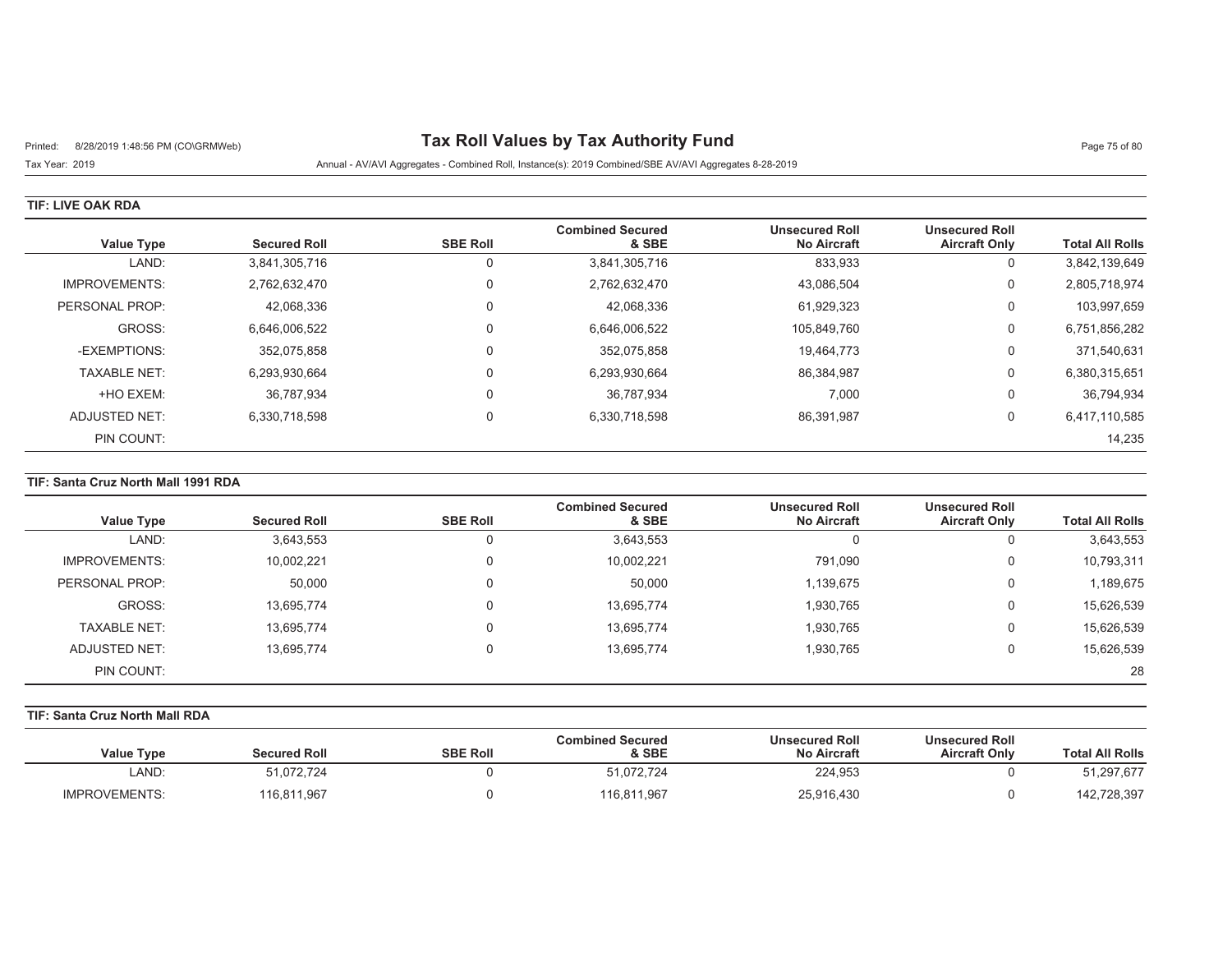| 8/28/2019 1:48:56 PM (CO\GRMWeb)<br>Printed: |                                                                                                        |   | Tax Roll Values by Tax Authority Fund |            |                | Page 76 of 80 |  |
|----------------------------------------------|--------------------------------------------------------------------------------------------------------|---|---------------------------------------|------------|----------------|---------------|--|
| Tax Year: 2019                               | Annual - AV/AVI Aggregates - Combined Roll, Instance(s): 2019 Combined/SBE AV/AVI Aggregates 8-28-2019 |   |                                       |            |                |               |  |
| PERSONAL PROP:                               | 141.051                                                                                                | 0 | 141.051                               | 14,738,627 | 0              | 14,879,678    |  |
| GROSS:                                       | 168,025,742                                                                                            | 0 | 168,025,742                           | 40,880,010 | $\overline{0}$ | 208,905,752   |  |
| -EXEMPTIONS:                                 | 5,412,021                                                                                              | 0 | 5.412.021                             | 425,745    | $\mathbf 0$    | 5,837,766     |  |
| TAXABLE NET:                                 | 162,613,721                                                                                            | 0 | 162,613,721                           | 40,454,265 | 0              | 203,067,986   |  |
| ADJUSTED NET:                                | 162,613,721                                                                                            | 0 | 162,613,721                           | 40,454,265 | $\Omega$       | 203,067,986   |  |
| PIN COUNT:                                   |                                                                                                        |   |                                       |            |                | 342           |  |

### **TIF: Santa Cruz SL River 1991 RDA**

| <b>Value Type</b>    | <b>Secured Roll</b> | <b>SBE Roll</b> | <b>Combined Secured</b><br>& SBE | <b>Unsecured Roll</b><br><b>No Aircraft</b> | <b>Unsecured Roll</b><br><b>Aircraft Only</b> | <b>Total All Rolls</b> |
|----------------------|---------------------|-----------------|----------------------------------|---------------------------------------------|-----------------------------------------------|------------------------|
| LAND:                | 584,593,857         | 0               | 584,593,857                      | 4,375,919                                   | U                                             | 588,969,776            |
| <b>IMPROVEMENTS:</b> | 642,090,516         | 0               | 642,090,516                      | 45,916,012                                  | 0                                             | 688,006,528            |
| PERSONAL PROP:       | 33,692,351          | 0               | 33,692,351                       | 86,447,021                                  | $\Omega$                                      | 120,139,372            |
| GROSS:               | 1,260,376,724       | 0               | 1,260,376,724                    | 136,738,952                                 | 0                                             | 1,397,115,676          |
| -EXEMPTIONS:         | 48,513,521          | 0               | 48,513,521                       | 10.860.704                                  | $\Omega$                                      | 59,374,225             |
| <b>TAXABLE NET:</b>  | 1,211,863,203       | 0               | 1,211,863,203                    | 125,878,248                                 | 0                                             | 1,337,741,451          |
| +HO EXEM:            | 607,600             | 0               | 607,600                          | $\Omega$                                    | $\Omega$                                      | 607,600                |
| ADJUSTED NET:        | 1,212,470,803       | 0               | 1,212,470,803                    | 125.878.248                                 | $\Omega$                                      | 1,338,349,051          |
| PIN COUNT:           |                     |                 |                                  |                                             |                                               | 2,185                  |

### **TIF: Santa Cruz SL River Amendment RDA**

|                      |                     |                 | <b>Combined Secured</b> | <b>Unsecured Roll</b> | <b>Unsecured Roll</b> |                        |
|----------------------|---------------------|-----------------|-------------------------|-----------------------|-----------------------|------------------------|
| <b>Value Type</b>    | <b>Secured Roll</b> | <b>SBE Roll</b> | & SBE                   | <b>No Aircraft</b>    | <b>Aircraft Only</b>  | <b>Total All Rolls</b> |
| LAND:                | 108,893,404         | 0               | 108,893,404             |                       |                       | 108,893,404            |
| <b>IMPROVEMENTS:</b> | 110,906,322         | $\Omega$        | 110,906,322             | 53,151                |                       | 110,959,473            |
| PERSONAL PROP:       | 393,860             | $\Omega$        | 393,860                 | 261,263               |                       | 655.123                |
| GROSS:               | 220,193,586         | $\Omega$        | 220,193,586             | 314.414               |                       | 220,508,000            |
| -EXEMPTIONS:         | 10,990,060          | $\Omega$        | 10.990.060              |                       |                       | 10,990,060             |
| <b>TAXABLE NET:</b>  | 209,203,527         | $\Omega$        | 209,203,527             | 314.414               |                       | 209,517,941            |
| +HO EXEM:            | 651.000             |                 | 651.000                 |                       |                       | 651,000                |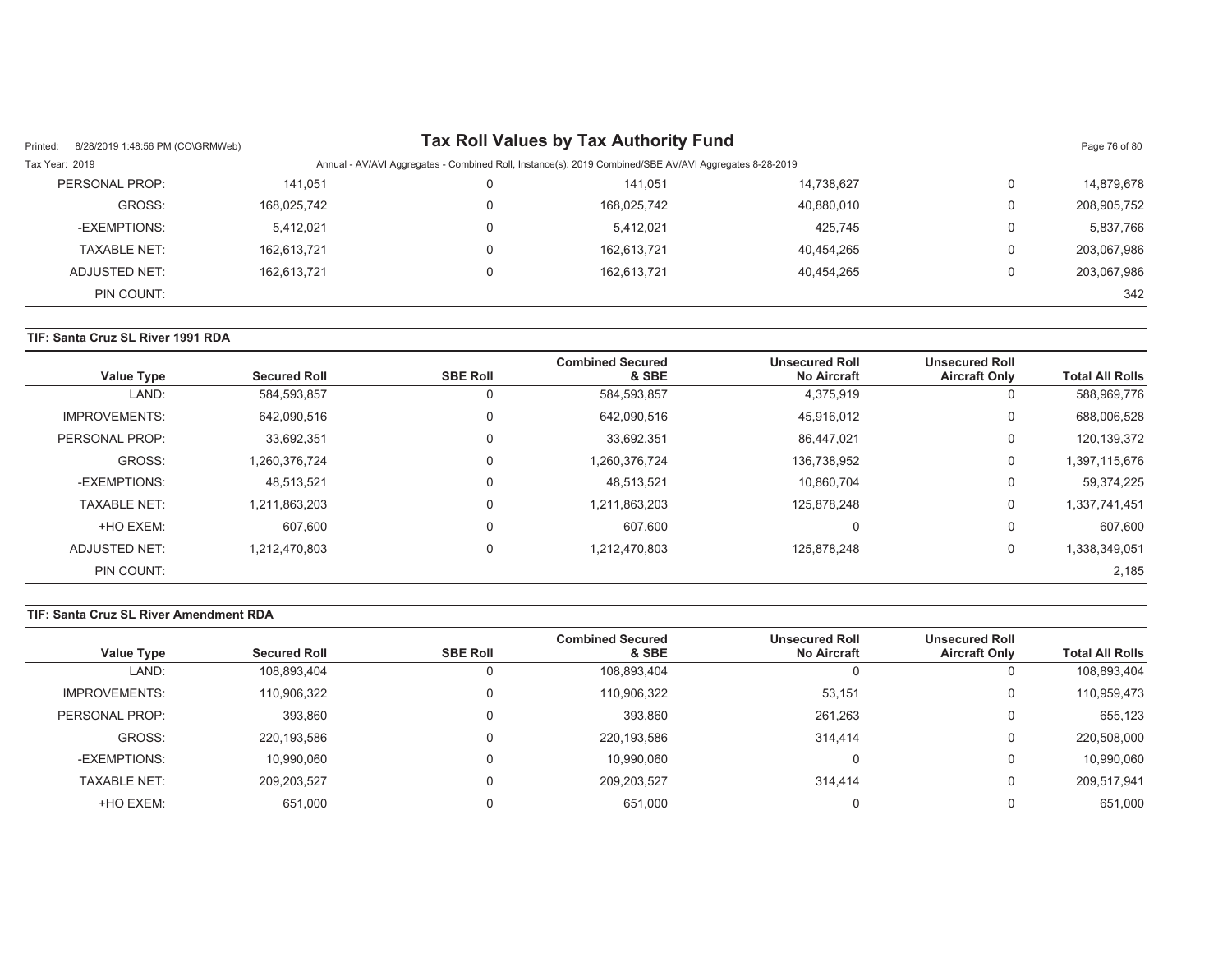| 8/28/2019 1:48:56 PM (CO\GRMWeb)<br>Printed: |             | Tax Roll Values by Tax Authority Fund |                                                                                                        |         |  |             |
|----------------------------------------------|-------------|---------------------------------------|--------------------------------------------------------------------------------------------------------|---------|--|-------------|
| Tax Year: 2019                               |             |                                       | Annual - AV/AVI Aggregates - Combined Roll, Instance(s): 2019 Combined/SBE AV/AVI Aggregates 8-28-2019 |         |  |             |
| ADJUSTED NET:                                | 209.854.527 |                                       | 209.854.527                                                                                            | 314.414 |  | 210,168,941 |
| PIN COUNT:                                   |             |                                       |                                                                                                        |         |  | 353         |

| <b>TIF: Santa Cruz SL River RDA</b> |                     |                 |                                  |                                             |                                               |                        |  |  |  |
|-------------------------------------|---------------------|-----------------|----------------------------------|---------------------------------------------|-----------------------------------------------|------------------------|--|--|--|
| <b>Value Type</b>                   | <b>Secured Roll</b> | <b>SBE Roll</b> | <b>Combined Secured</b><br>& SBE | <b>Unsecured Roll</b><br><b>No Aircraft</b> | <b>Unsecured Roll</b><br><b>Aircraft Only</b> | <b>Total All Rolls</b> |  |  |  |
| LAND:                               | 401,329,697         |                 | 401,329,697                      | 6,261,215                                   | 0                                             | 407,590,912            |  |  |  |
| <b>IMPROVEMENTS:</b>                | 404,128,887         |                 | 404,128,887                      | 27,353,846                                  | 0                                             | 431,482,733            |  |  |  |
| PERSONAL PROP:                      | 1,984,180           |                 | 1,984,180                        | 11,227,575                                  | 0                                             | 13,211,755             |  |  |  |
| GROSS:                              | 807,442,764         | 0               | 807,442,764                      | 44,842,636                                  | 0                                             | 852,285,400            |  |  |  |
| -EXEMPTIONS:                        | 55,201,270          |                 | 55,201,270                       | 19,725,206                                  | 0                                             | 74,926,476             |  |  |  |
| <b>TAXABLE NET:</b>                 | 752,241,494         |                 | 752,241,494                      | 25,117,430                                  | 0                                             | 777,358,924            |  |  |  |
| +HO EXEM:                           | 2,203,600           |                 | 2.203.600                        |                                             | 0                                             | 2,203,600              |  |  |  |
| ADJUSTED NET:                       | 754,445,094         | 0               | 754,445,094                      | 25,117,430                                  | 0                                             | 779,562,524            |  |  |  |
| PIN COUNT:                          |                     |                 |                                  |                                             |                                               | 1,716                  |  |  |  |

## **TIF: SCOTTS VALLEY RDA**

|                      |                     |                 | <b>Combined Secured</b> | <b>Unsecured Roll</b> | <b>Unsecured Roll</b> |                        |
|----------------------|---------------------|-----------------|-------------------------|-----------------------|-----------------------|------------------------|
| <b>Value Type</b>    | <b>Secured Roll</b> | <b>SBE Roll</b> | & SBE                   | <b>No Aircraft</b>    | <b>Aircraft Only</b>  | <b>Total All Rolls</b> |
| LAND:                | 595,080,665         | 0               | 595,080,665             | 131,893               | U                     | 595,212,558            |
| <b>IMPROVEMENTS:</b> | 572,811,274         | 0               | 572,811,274             | 35,805,757            | 0                     | 608,617,031            |
| PERSONAL PROP:       | 2.158.129           | 0               | 2,158,129               | 55,882,641            | 0                     | 58,040,770             |
| GROSS:               | 1.170.050.068       | 0               | 1,170,050,068           | 91,820,291            | 0                     | 1,261,870,359          |
| -EXEMPTIONS:         | 18,843,620          | 0               | 18.843.620              | 1.219.521             | 0                     | 20,063,141             |
| <b>TAXABLE NET:</b>  | 1,151,206,448       | 0               | 1,151,206,448           | 90.600.770            | 0                     | 1,241,807,218          |
| +HO EXEM:            | 4.444.801           | 0               | 4.444.801               |                       | 0                     | 4,444,801              |
| ADJUSTED NET:        | 1,155,651,249       | 0               | 1,155,651,249           | 90,600,770            | 0                     | 1,246,252,019          |
| PIN COUNT:           |                     |                 |                         |                       |                       | 2,325                  |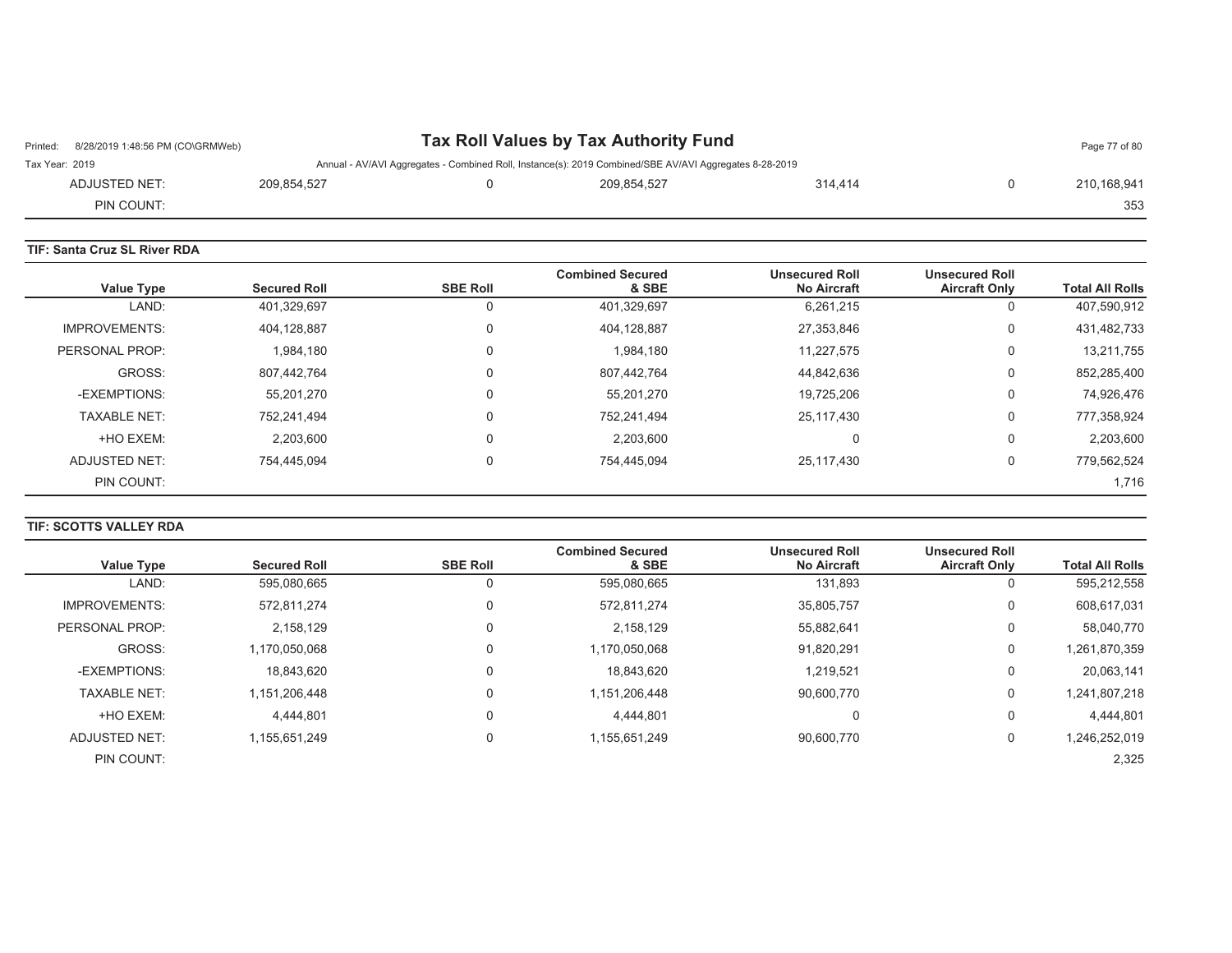# Printed: 8/28/2019 1:48:56 PM (CO\GRMWeb) **Tax Roll Values by Tax Authority Fund** Page 78 of 80

Tax Year: 2019 Annual - AV/AVI Aggregates - Combined Roll, Instance(s): 2019 Combined/SBE AV/AVI Aggregates 8-28-2019

### **TIF: WATSONVILLE RDA 2000 AMENDMENT**

| <b>Value Type</b>    | <b>Secured Roll</b> | <b>SBE Roll</b> | <b>Combined Secured</b><br>& SBE | <b>Unsecured Roll</b><br><b>No Aircraft</b> | <b>Unsecured Roll</b><br><b>Aircraft Only</b> | <b>Total All Rolls</b> |
|----------------------|---------------------|-----------------|----------------------------------|---------------------------------------------|-----------------------------------------------|------------------------|
| LAND:                | 456.246.627         |                 | 456,246,627                      | 3,838,543                                   | υ                                             | 460,085,170            |
| <b>IMPROVEMENTS:</b> | 556.845.950         | $\Omega$        | 556,845,950                      | 47,434,594                                  | U                                             | 604,280,544            |
| PERSONAL PROP:       | 8,986,183           |                 | 8,986,183                        | 56,443,112                                  | 24,676,279                                    | 90,105,574             |
| GROSS:               | 1.022.078.760       |                 | 1,022,078,760                    | 107.716.249                                 | 24,676,279                                    | 1,154,471,288          |
| -EXEMPTIONS:         | 48,866,271          |                 | 48,866,271                       | 2,465,640                                   | 609,784                                       | 51,941,695             |
| <b>TAXABLE NET:</b>  | 973,212,489         |                 | 973,212,489                      | 105,250,609                                 | 24,066,495                                    | 1,102,529,593          |
| +HO EXEM:            | 3,038,000           |                 | 3,038,000                        | C                                           |                                               | 3,038,000              |
| ADJUSTED NET:        | 976.250.489         |                 | 976,250,489                      | 105.250.609                                 | 24.066.495                                    | 1,105,567,593          |
| PIN COUNT:           |                     |                 |                                  |                                             |                                               | 3,210                  |

## **TIF: WATSONVILLE RDA CENTRAL 1998 ANNEXATION**

| Value Type           | <b>Secured Roll</b> | <b>SBE Roll</b> | <b>Combined Secured</b><br>& SBE | <b>Unsecured Roll</b><br><b>No Aircraft</b> | <b>Unsecured Roll</b><br><b>Aircraft Only</b> | <b>Total All Rolls</b> |
|----------------------|---------------------|-----------------|----------------------------------|---------------------------------------------|-----------------------------------------------|------------------------|
| LAND:                | 6,515,653           | O               | 6,515,653                        | U                                           | U                                             | 6,515,653              |
| <b>IMPROVEMENTS:</b> | 14,766,091          | 0               | 14,766,091                       | 37,047                                      | 0                                             | 14,803,138             |
| PERSONAL PROP:       | 1,969,388           | 0               | 1,969,388                        | 190.344                                     | 0                                             | 2,159,732              |
| GROSS:               | 23,251,132          | 0               | 23,251,132                       | 227,391                                     | 0                                             | 23,478,523             |
| -EXEMPTIONS:         | 14,444,732          | 0               | 14,444,732                       | C                                           | 0                                             | 14,444,732             |
| <b>TAXABLE NET:</b>  | 8,806,400           | 0               | 8,806,400                        | 227,391                                     | 0                                             | 9,033,791              |
| ADJUSTED NET:        | 8,806,400           | 0               | 8,806,400                        | 227,391                                     | 0                                             | 9,033,791              |
| PIN COUNT:           |                     |                 |                                  |                                             |                                               | 25                     |

#### **TIF: WATSONVILLE RDA WESTSIDE 1998 ANNEXATION**

| Jalue Type | ed Rol<br>`ecured | <b>SBE Roll</b> | Secured<br>∴or<br>& SBE | <b>Unsecured Roll</b><br>*ircraħ ∶<br>NΟ | secured Roll<br><b>Aircraft Only</b> | <b>All Rolls</b><br>otal |
|------------|-------------------|-----------------|-------------------------|------------------------------------------|--------------------------------------|--------------------------|
| LAND:      | 0.00000<br>.      |                 | 0700027<br>، ∠,00⊘, / ר |                                          |                                      | 7,286,27                 |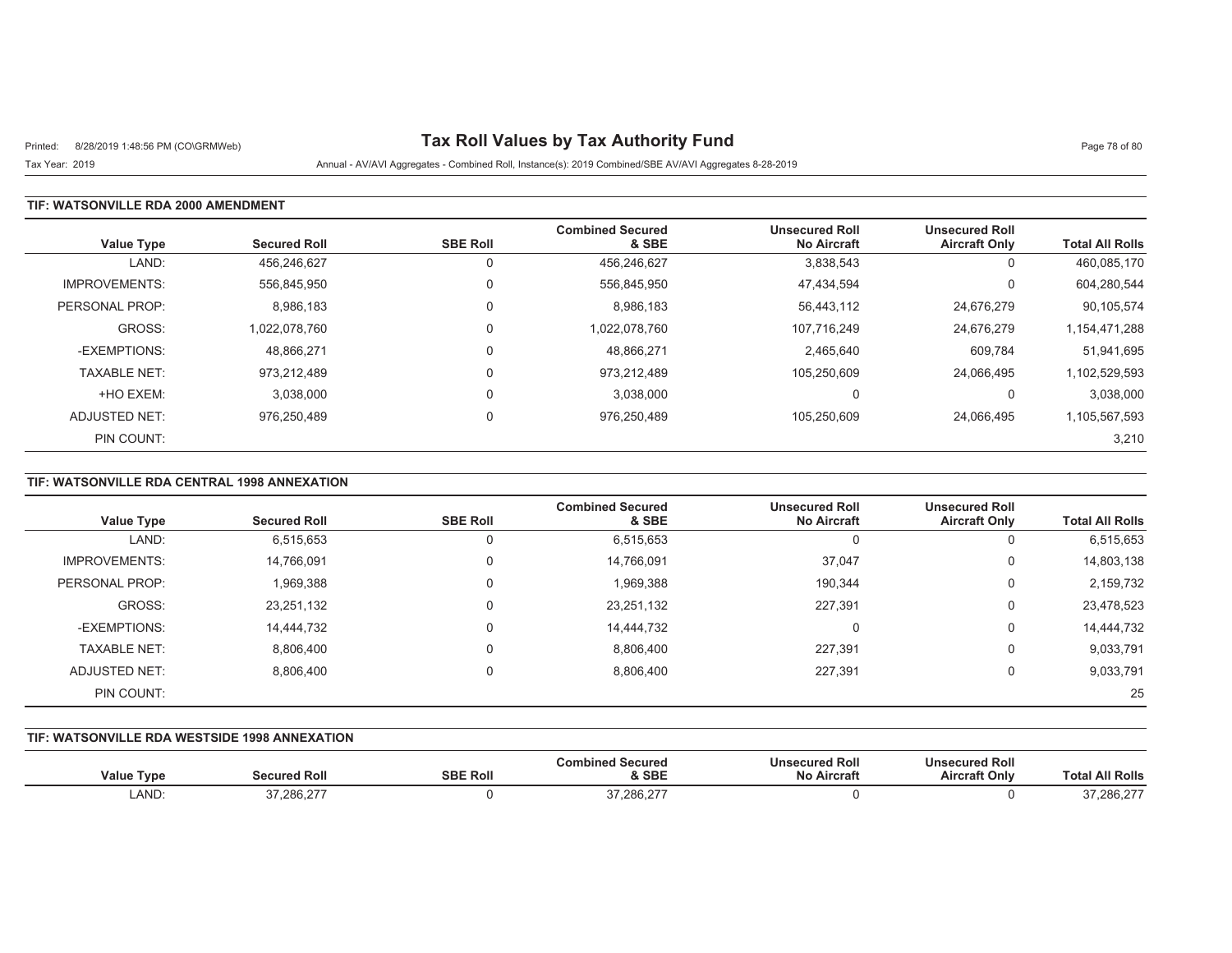| 8/28/2019 1:48:56 PM (CO\GRMWeb)<br>Printed: |            |                                                                                                        | Tax Roll Values by Tax Authority Fund |            |   | Page 79 of 80 |  |
|----------------------------------------------|------------|--------------------------------------------------------------------------------------------------------|---------------------------------------|------------|---|---------------|--|
| Tax Year: 2019                               |            | Annual - AV/AVI Aggregates - Combined Roll, Instance(s): 2019 Combined/SBE AV/AVI Aggregates 8-28-2019 |                                       |            |   |               |  |
| <b>IMPROVEMENTS:</b>                         | 39,914,433 | 0                                                                                                      | 39.914.433                            | 2,165,607  | 0 | 42,080,040    |  |
| PERSONAL PROP:                               | 458.573    | 0                                                                                                      | 458,573                               | 17.592.986 | 0 | 18,051,559    |  |
| GROSS:                                       | 77,659,283 | 0                                                                                                      | 77.659.283                            | 19,758,593 | 0 | 97,417,876    |  |
| -EXEMPTIONS:                                 | 8,769,349  | 0                                                                                                      | 8,769,349                             |            | 0 | 8,769,349     |  |
| <b>TAXABLE NET:</b>                          | 68,889,934 | 0                                                                                                      | 68.889.934                            | 19.758.593 | 0 | 88,648,527    |  |
| +HO EXEM:                                    | 14.000     | 0                                                                                                      | 14.000                                |            | 0 | 14.000        |  |
| ADJUSTED NET:                                | 68.903.934 |                                                                                                        | 68.903.934                            | 19.758.593 |   | 88,662,527    |  |
| PIN COUNT:                                   |            |                                                                                                        |                                       |            |   | 153           |  |

### **TIF: WATSONVILLE RDA-CENTRAL**

| <b>Value Type</b>    | <b>Secured Roll</b> | <b>SBE Roll</b> | <b>Combined Secured</b><br>& SBE | <b>Unsecured Roll</b><br><b>No Aircraft</b> | <b>Unsecured Roll</b><br><b>Aircraft Only</b> | <b>Total All Rolls</b> |
|----------------------|---------------------|-----------------|----------------------------------|---------------------------------------------|-----------------------------------------------|------------------------|
| LAND:                | 78,772,951          |                 | 78,772,951                       | 174.870                                     | υ                                             | 78,947,821             |
| <b>IMPROVEMENTS:</b> | 115.061.983         | $\Omega$        | 115,061,983                      | 6,048,715                                   | 0                                             | 121,110,698            |
| PERSONAL PROP:       | 962.049             | $\Omega$        | 962,049                          | 4,722,207                                   | 0                                             | 5,684,256              |
| GROSS:               | 194,796,983         | $\Omega$        | 194,796,983                      | 10,945,792                                  | 0                                             | 205,742,775            |
| -EXEMPTIONS:         | 28,612,860          | $\Omega$        | 28.612.860                       | 1.757.693                                   | 0                                             | 30,370,553             |
| <b>TAXABLE NET:</b>  | 166, 184, 123       |                 | 166, 184, 123                    | 9,188,099                                   | 0                                             | 175,372,222            |
| +HO EXEM:            | 266,000             |                 | 266,000                          | C                                           | 0                                             | 266,000                |
| ADJUSTED NET:        | 166,450,123         | $\Omega$        | 166,450,123                      | 9,188,099                                   | 0                                             | 175,638,222            |
| PIN COUNT:           |                     |                 |                                  |                                             |                                               | 608                    |

#### **TIF: WATSONVILLE RDA-WESTSIDE**

|                      |                     |                 | <b>Combined Secured</b> | <b>Unsecured Roll</b> | <b>Unsecured Roll</b> |                        |
|----------------------|---------------------|-----------------|-------------------------|-----------------------|-----------------------|------------------------|
| <b>Value Type</b>    | <b>Secured Roll</b> | <b>SBE Roll</b> | & SBE                   | <b>No Aircraft</b>    | <b>Aircraft Only</b>  | <b>Total All Rolls</b> |
| LAND:                | 59,353,680          |                 | 59.353.680              |                       |                       | 59,353,680             |
| <b>IMPROVEMENTS:</b> | 129,413,881         |                 | 129.413.881             | 5,253,367             |                       | 134,667,248            |
| PERSONAL PROP:       | 39,166,676          |                 | 39.166.676              | 30,625,841            |                       | 69,792,517             |
| GROSS:               | 227,934,237         |                 | 227,934,237             | 35,879,208            |                       | 263,813,445            |
| -EXEMPTIONS:         | 4,749,592           |                 | 4,749,592               |                       |                       | 4,749,592              |